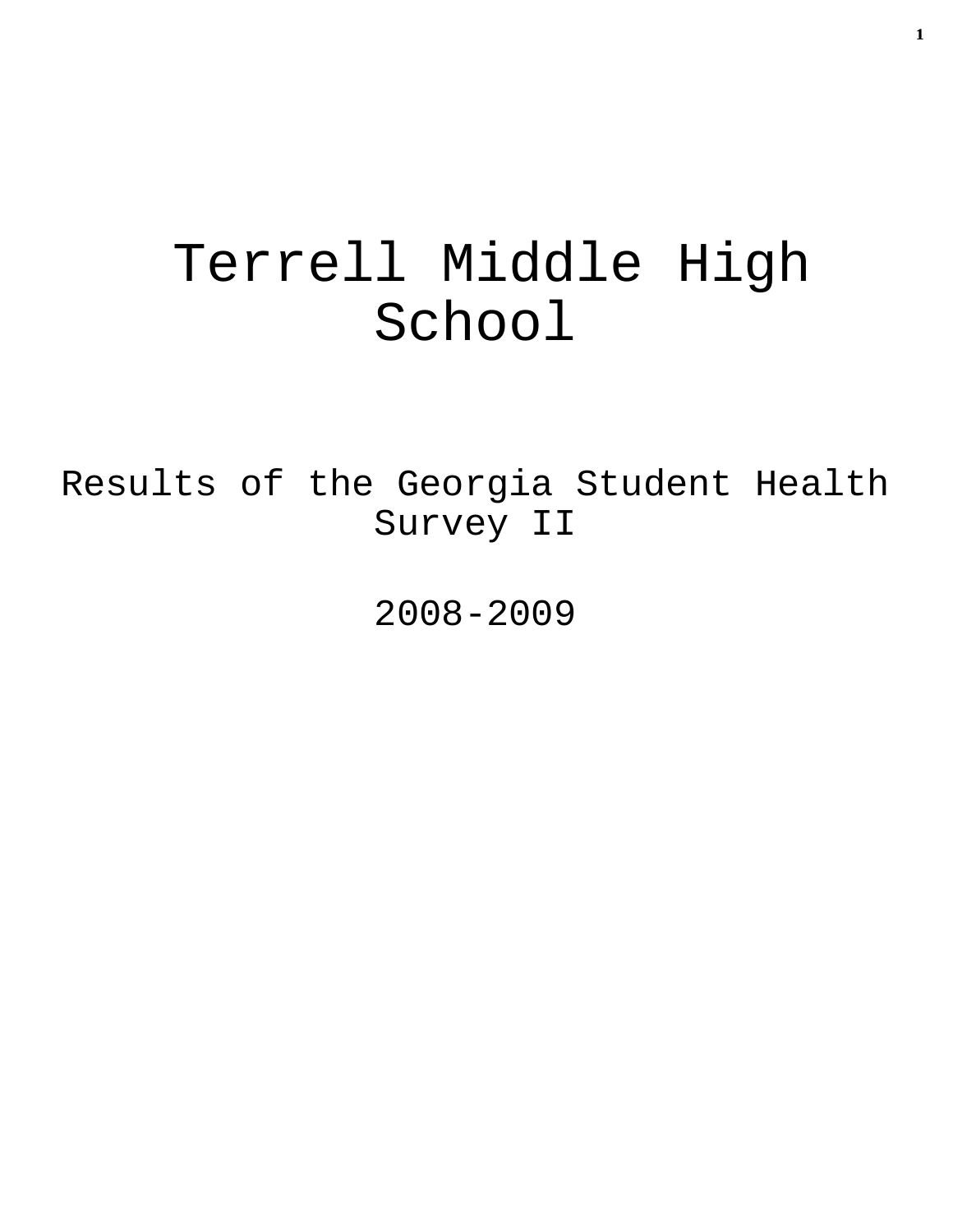# *Demographics* **2**

| Grade                    |    |  |  |  |
|--------------------------|----|--|--|--|
| <b>Grade   Frequency</b> |    |  |  |  |
| 6                        |    |  |  |  |
| 10                       | 65 |  |  |  |
| 12                       | 80 |  |  |  |

| Frequency      | <b>Table of Gender by Grade</b> |              |             |             |              |  |  |
|----------------|---------------------------------|--------------|-------------|-------------|--------------|--|--|
| <b>Col Pct</b> |                                 | Grade(Grade) |             |             |              |  |  |
|                | Gender(Gender)                  | 6            | <b>10</b>   | 12          | <b>Total</b> |  |  |
|                | <b>Female</b>                   | 2<br>33.33   | 33<br>50.77 | 47<br>58.75 | 82           |  |  |
|                | <b>Male</b>                     | 4<br>66.67   | 32<br>49.23 | 33<br>41.25 | 69           |  |  |
|                | <b>Total</b>                    | 6            | 65          | 80          | 151          |  |  |

| Frequency      | <b>Table of Ethnicity by Grade</b> |             |             |                  |              |
|----------------|------------------------------------|-------------|-------------|------------------|--------------|
| <b>Col Pct</b> | Grade(Grade)                       |             |             |                  |              |
|                | <b>Ethnicity</b> (Ethnicity)       | 6           | <b>10</b>   | 12               | <b>Total</b> |
|                | <b>Black</b>                       | 6<br>100.00 | 64<br>98.46 | 78<br>97.50      | 148          |
|                | <b>White</b>                       | 0<br>0.00   | 0<br>0.00   | 1.25             |              |
|                | <b>Asian</b>                       | 0<br>0.00   | 0<br>0.00   | 1.25             |              |
|                | <b>Other</b>                       | 0.00        | 1.54        | $\Omega$<br>0.00 |              |
|                | <b>Total</b>                       | 6           | 65          | 80               | 151          |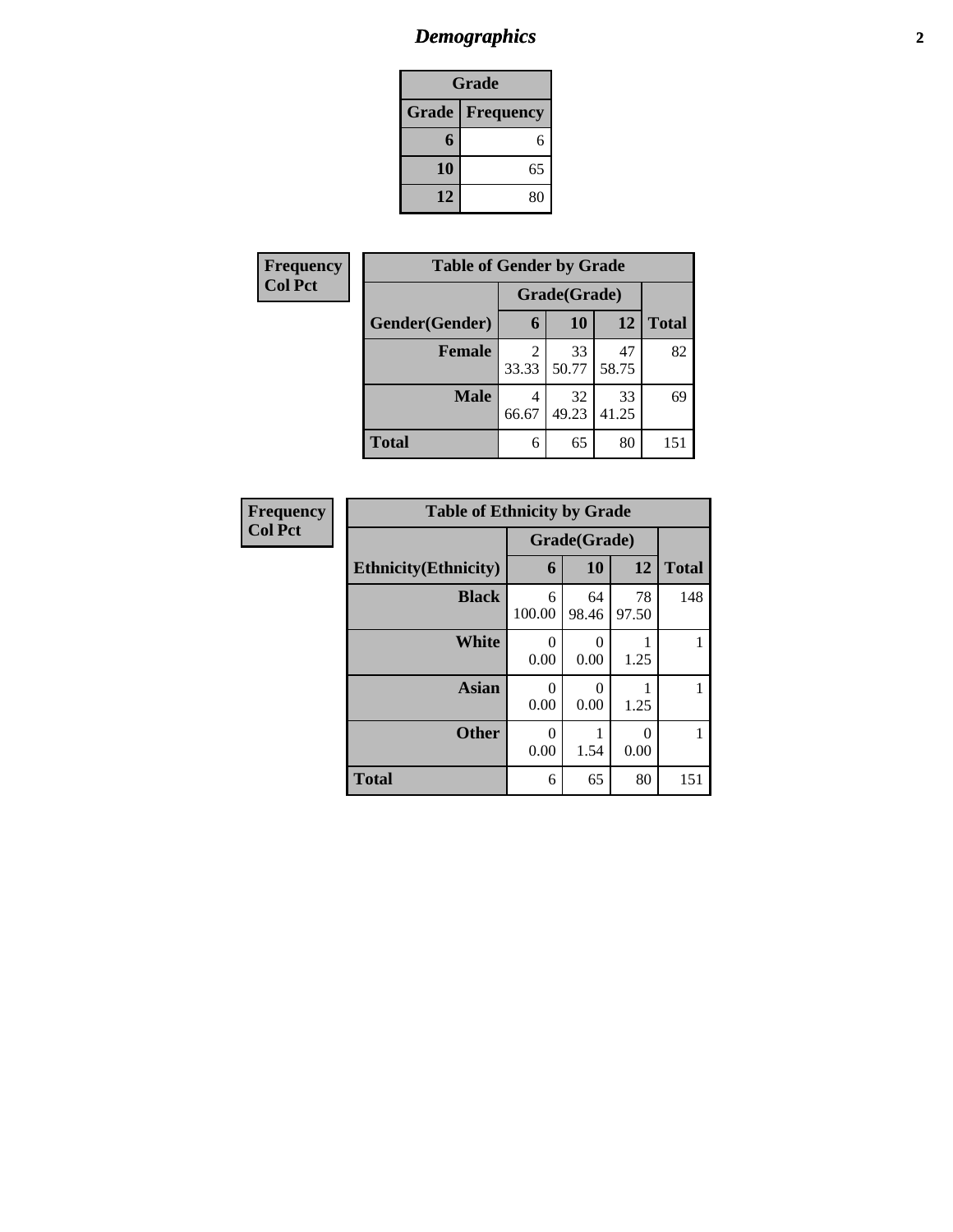### *Title IV, Part A, Schedule A* **3** *Goal 1: Ensure that all schools are drug-free Baseline Data: Year 2008-2009 Prevalence of Drug Use*

| Frequency<br><b>Col Pct</b> | <b>Table of AlcoholAlt by Grade</b> |              |             |             |              |  |
|-----------------------------|-------------------------------------|--------------|-------------|-------------|--------------|--|
|                             | AlcoholAlt(Alcohol                  | Grade(Grade) |             |             |              |  |
|                             | use, past 30 days)                  | 6            | 10          | 12          | <b>Total</b> |  |
|                             | Yes                                 | 16.67        | 16<br>24.62 | 21<br>26.25 | 38           |  |
|                             | N <sub>0</sub>                      | 5<br>83.33   | 49<br>75.38 | 59<br>73.75 | 113          |  |
|                             | Total                               | 6            | 65          | 80          | 151          |  |

| Frequency<br><b>Col Pct</b> | <b>Table of TobaccoAny by Grade</b> |        |              |       |              |
|-----------------------------|-------------------------------------|--------|--------------|-------|--------------|
|                             | TobaccoAny(Tobacco                  |        | Grade(Grade) |       |              |
|                             | use, past 30 days)                  | 6      | <b>10</b>    | 12    | <b>Total</b> |
|                             | Yes                                 |        | 9            | 5     | 14           |
|                             |                                     | 0.00   | 13.85        | 6.25  |              |
|                             | N <sub>0</sub>                      | 6      | 56           | 75    | 137          |
|                             |                                     | 100.00 | 86.15        | 93.75 |              |
|                             | <b>Total</b>                        | 6      | 65           | 80    | 151          |

| <b>Frequency</b> | <b>Table of MarijuanaAlt by Grade</b>        |              |             |             |              |
|------------------|----------------------------------------------|--------------|-------------|-------------|--------------|
| <b>Col Pct</b>   | MarijuanaAlt(Marijuana<br>use, past 30 days) | Grade(Grade) |             |             |              |
|                  |                                              | $\mathbf b$  | 10          | 12          | <b>Total</b> |
|                  | Yes                                          | 0.00         | 12<br>18.46 | ⇁<br>8.75   | 19           |
|                  | N <sub>0</sub>                               | 6<br>100.00  | 53<br>81.54 | 73<br>91.25 | 132          |
|                  | <b>Total</b>                                 | 6            | 65          | 80          | 151          |

| <b>Frequency</b> | <b>Table of OtherDrugAny by Grade</b>  |             |              |             |              |
|------------------|----------------------------------------|-------------|--------------|-------------|--------------|
| <b>Col Pct</b>   | <b>OtherDrugAny(Other</b><br>drug use, |             | Grade(Grade) |             |              |
|                  | past 30 days)                          | 6           | 10           | 12          | <b>Total</b> |
|                  | Yes                                    | 0.00        | 3<br>4.62    | 4<br>5.00   | 7            |
|                  | N <sub>0</sub>                         | 6<br>100.00 | 62<br>95.38  | 76<br>95.00 | 144          |
|                  | <b>Total</b>                           | 6           | 65           | 80          | 151          |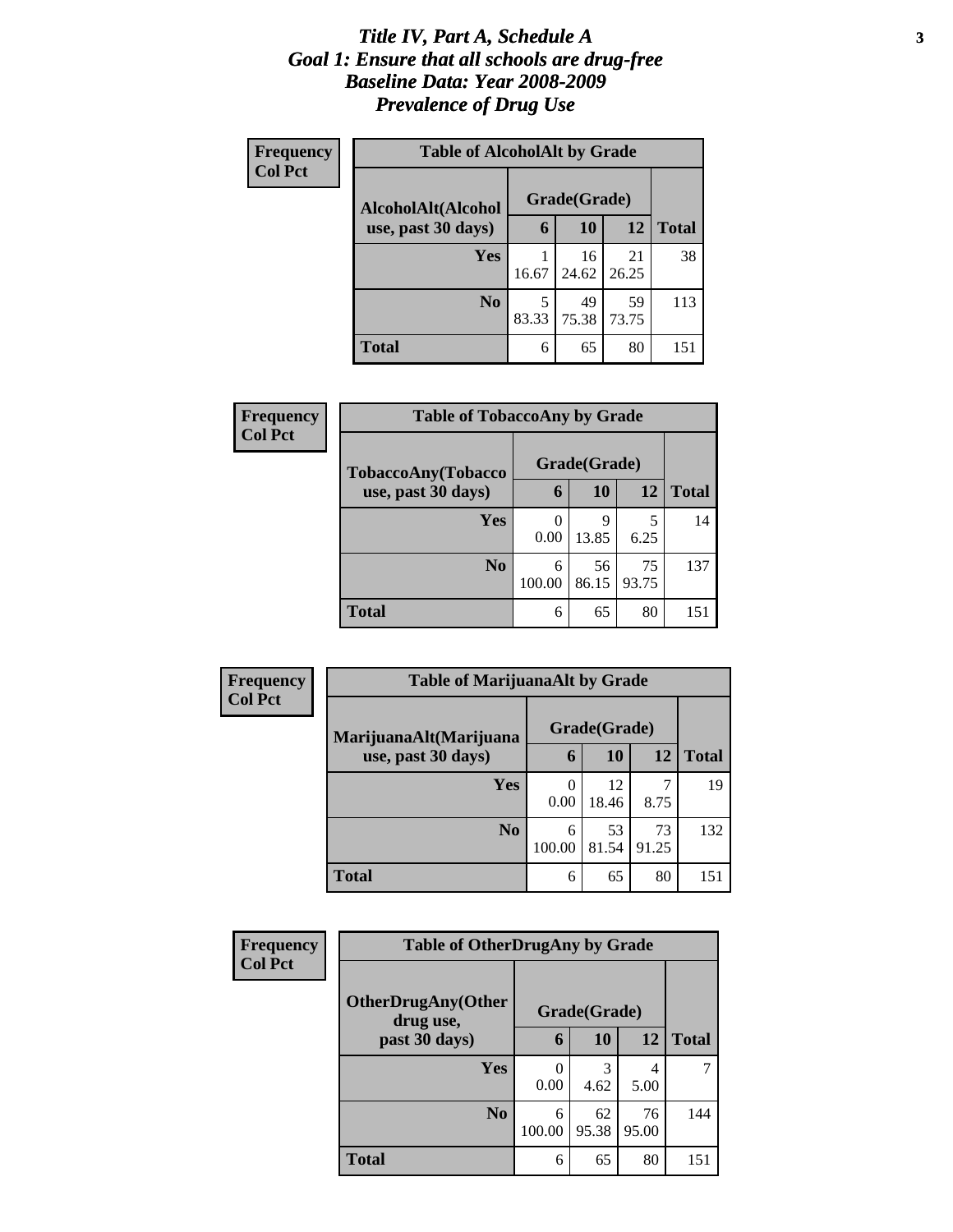### *Average Age of Onset of Use* **4** *Results for "Average Age of Onset of Use" questions exclude students who said they did not use that substance*

| <b>Variable</b>    | Label                                                              | <b>Mean</b> |
|--------------------|--------------------------------------------------------------------|-------------|
| Alcoholinit2       | I started using alcohol when I was                                 | 15.08       |
| Cigarettesinit2    | I started smoking tobacco when I was                               | 14.53       |
| Smokelessinit2     | I started chewing tobacco when I was                               |             |
| Marijuanainit2     | I started using marijuana when I was                               | 14.75       |
| Cocaineinit2       | I started using cocaine when I was                                 |             |
| Inhalantsinit2     | I started using inhalants when I was                               |             |
| Steroidsinit2      | I started using steroids when I was                                |             |
| Ecstasyinit2       | I started using ecstasy when I was                                 | $\bullet$   |
| Methinit2          | I started using methamphetamines when I was                        |             |
| Hallucinogensinit2 | I started using hallucinogens when I was                           |             |
| Prescriptioninit2  | I started using prescription drugs not prescribed to me when I was | 14.50       |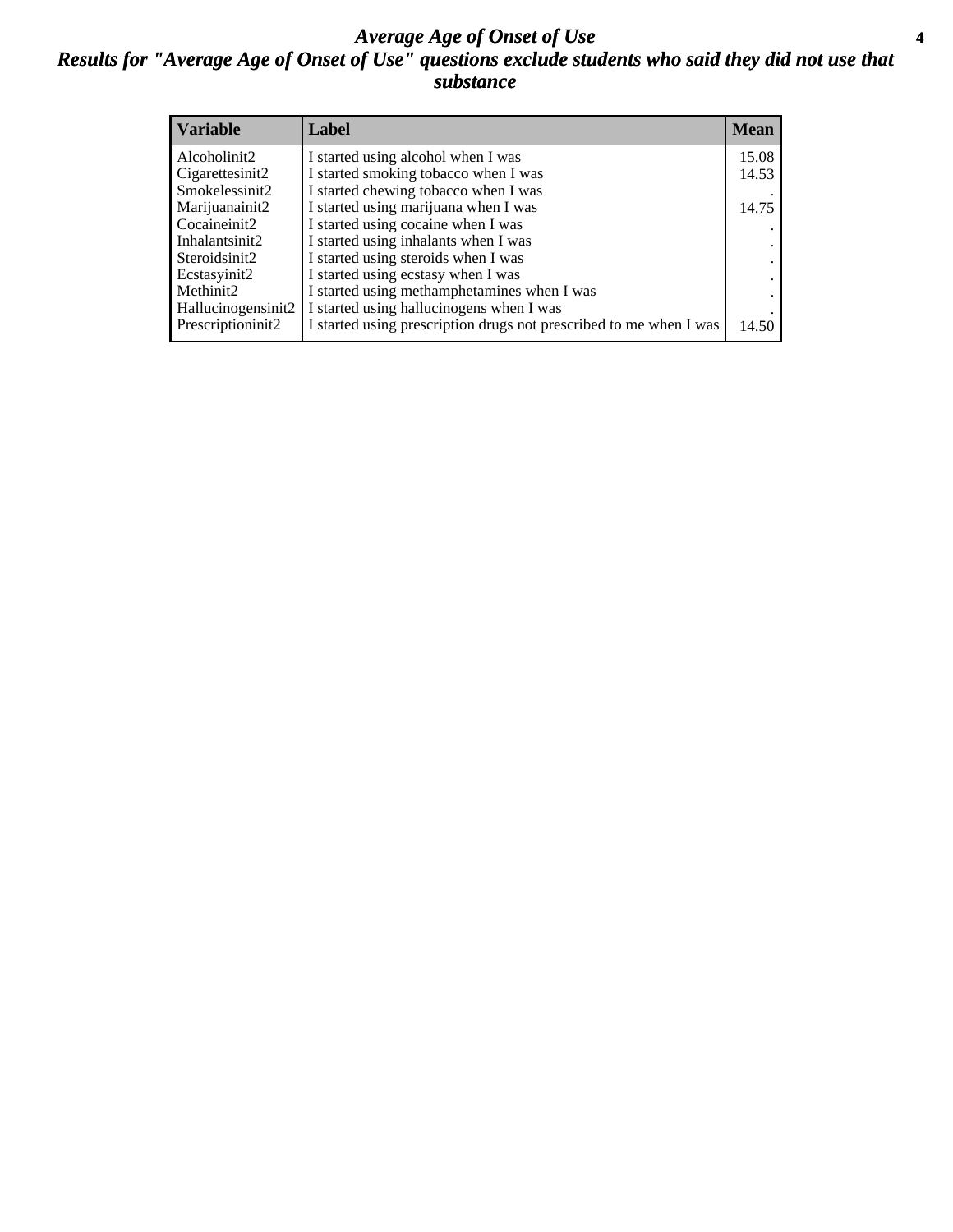# *Perception of Health Risk* **5**

| <b>Frequency</b> | <b>Table of Alcoholharmdich by Grade</b> |              |             |             |              |
|------------------|------------------------------------------|--------------|-------------|-------------|--------------|
| <b>Col Pct</b>   | Alcoholharmdich(I<br>think alcohol is    | Grade(Grade) |             |             |              |
|                  | harmful)                                 | 6            | 10          | 12          | <b>Total</b> |
|                  | Yes                                      | 6<br>100.00  | 50<br>76.92 | 74<br>92.50 | 130          |
|                  | N <sub>0</sub>                           | 0<br>0.00    | 15<br>23.08 | 6<br>7.50   | 21           |
|                  | <b>Total</b>                             | 6            | 65          | 80          | 151          |

| Frequency      | <b>Table of Tobaccoharmdich by Grade</b> |              |             |             |              |
|----------------|------------------------------------------|--------------|-------------|-------------|--------------|
| <b>Col Pct</b> | Tobaccoharmdich(I<br>think tobacco is    | Grade(Grade) |             |             |              |
|                | harmful)                                 | 6            | 10          | <b>12</b>   | <b>Total</b> |
|                | Yes                                      | 5<br>83.33   | 56<br>86.15 | 75<br>93.75 | 136          |
|                | N <sub>0</sub>                           | 16.67        | 9<br>13.85  | 5<br>6.25   | 15           |
|                | <b>Total</b>                             | 6            | 65          | 80          | 151          |

| Frequency<br><b>Col Pct</b> | <b>Table of Marijuanaharmdich by Grade</b> |                  |             |             |              |
|-----------------------------|--------------------------------------------|------------------|-------------|-------------|--------------|
|                             | Marijuanaharmdich(I<br>think marijuana is  | Grade(Grade)     |             |             |              |
|                             | harmful)                                   | 6                | <b>10</b>   | 12          | <b>Total</b> |
|                             | Yes                                        | 6<br>100.00      | 54<br>83.08 | 71<br>88.75 | 131          |
|                             | N <sub>0</sub>                             | $\Omega$<br>0.00 | 11<br>16.92 | Q<br>11.25  | 20           |
|                             | <b>Total</b>                               | 6                | 65          | 80          | 151          |

| <b>Frequency</b> | <b>Table of Otherdrugharmdich by Grade</b> |             |              |             |              |
|------------------|--------------------------------------------|-------------|--------------|-------------|--------------|
| <b>Col Pct</b>   | Otherdrugharmdich(I                        |             | Grade(Grade) |             |              |
|                  | think other drugs are<br>harmful)          | 6           | 10           | 12          | <b>Total</b> |
|                  | Yes                                        | 6<br>100.00 | 55<br>84.62  | 75<br>93.75 | 136          |
|                  | N <sub>0</sub>                             | 0.00        | 10<br>15.38  | 5<br>6.25   | 15           |
|                  | <b>Total</b>                               | 6           | 65           | 80          | 151          |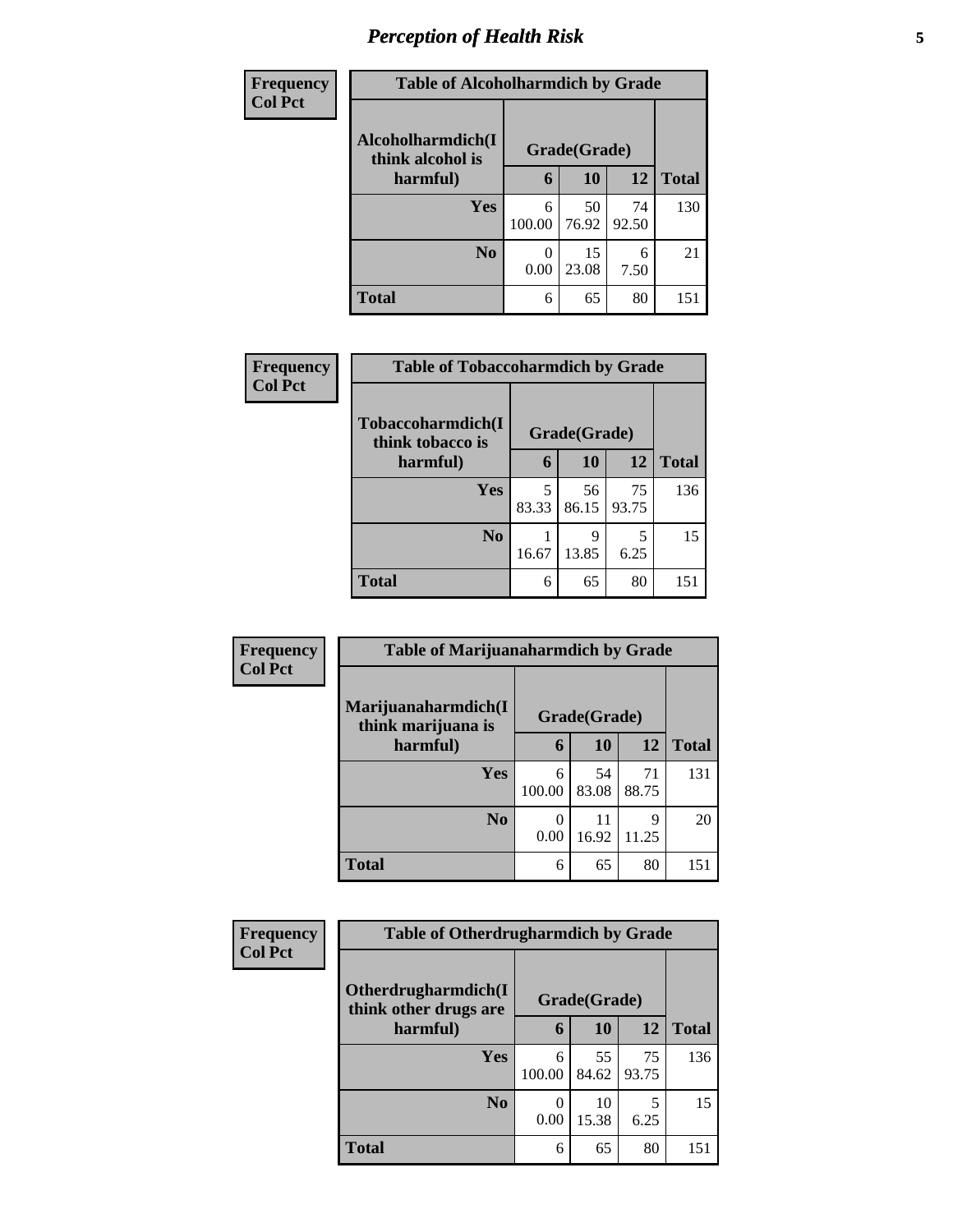### *Social Disapproval* **6**

| <b>Frequency</b> | <b>Table of Alcoholpeerdich by Grade</b>                    |              |             |             |              |  |  |  |
|------------------|-------------------------------------------------------------|--------------|-------------|-------------|--------------|--|--|--|
| <b>Col Pct</b>   | Alcoholpeerdich(My<br>friends would<br>disapprove if I used | Grade(Grade) |             |             |              |  |  |  |
|                  | alcohol)                                                    | 6            | 10          | 12          | <b>Total</b> |  |  |  |
|                  | Yes                                                         | 6<br>100.00  | 30<br>46.15 | 43<br>53.75 | 79           |  |  |  |
|                  | N <sub>0</sub>                                              | 0.00         | 35<br>53.85 | 37<br>46.25 | 72           |  |  |  |
|                  | <b>Total</b>                                                | 6            | 65          | 80          | 151          |  |  |  |

| <b>Frequency</b> | <b>Table of Tobaccopeerdich by Grade</b>                    |              |             |             |              |  |  |  |  |
|------------------|-------------------------------------------------------------|--------------|-------------|-------------|--------------|--|--|--|--|
| <b>Col Pct</b>   | Tobaccopeerdich(My<br>friends would<br>disapprove if I used | Grade(Grade) |             |             |              |  |  |  |  |
|                  | tobacco)                                                    | 6            | 10          | 12          | <b>Total</b> |  |  |  |  |
|                  | <b>Yes</b>                                                  | 6<br>100.00  | 37<br>56.92 | 60<br>75.00 | 103          |  |  |  |  |
|                  | No                                                          | 0<br>0.00    | 28<br>43.08 | 20<br>25.00 | 48           |  |  |  |  |
|                  | <b>Total</b>                                                | 6            | 65          | 80          | 151          |  |  |  |  |

| <b>Frequency</b><br><b>Col Pct</b> | <b>Table of Marijuanapeerdich by Grade</b>                    |              |             |             |              |  |
|------------------------------------|---------------------------------------------------------------|--------------|-------------|-------------|--------------|--|
|                                    | Marijuanapeerdich(My<br>friends would<br>disapprove if I used | Grade(Grade) |             |             |              |  |
|                                    | marijuana)                                                    | 6            | 10          | 12          | <b>Total</b> |  |
|                                    | Yes                                                           | 6<br>100.00  | 37<br>56.92 | 56<br>70.00 | 99           |  |
|                                    | N <sub>0</sub>                                                | 0<br>0.00    | 28<br>43.08 | 24<br>30.00 | 52           |  |
|                                    | <b>Total</b>                                                  | 6            | 65          | 80          | 151          |  |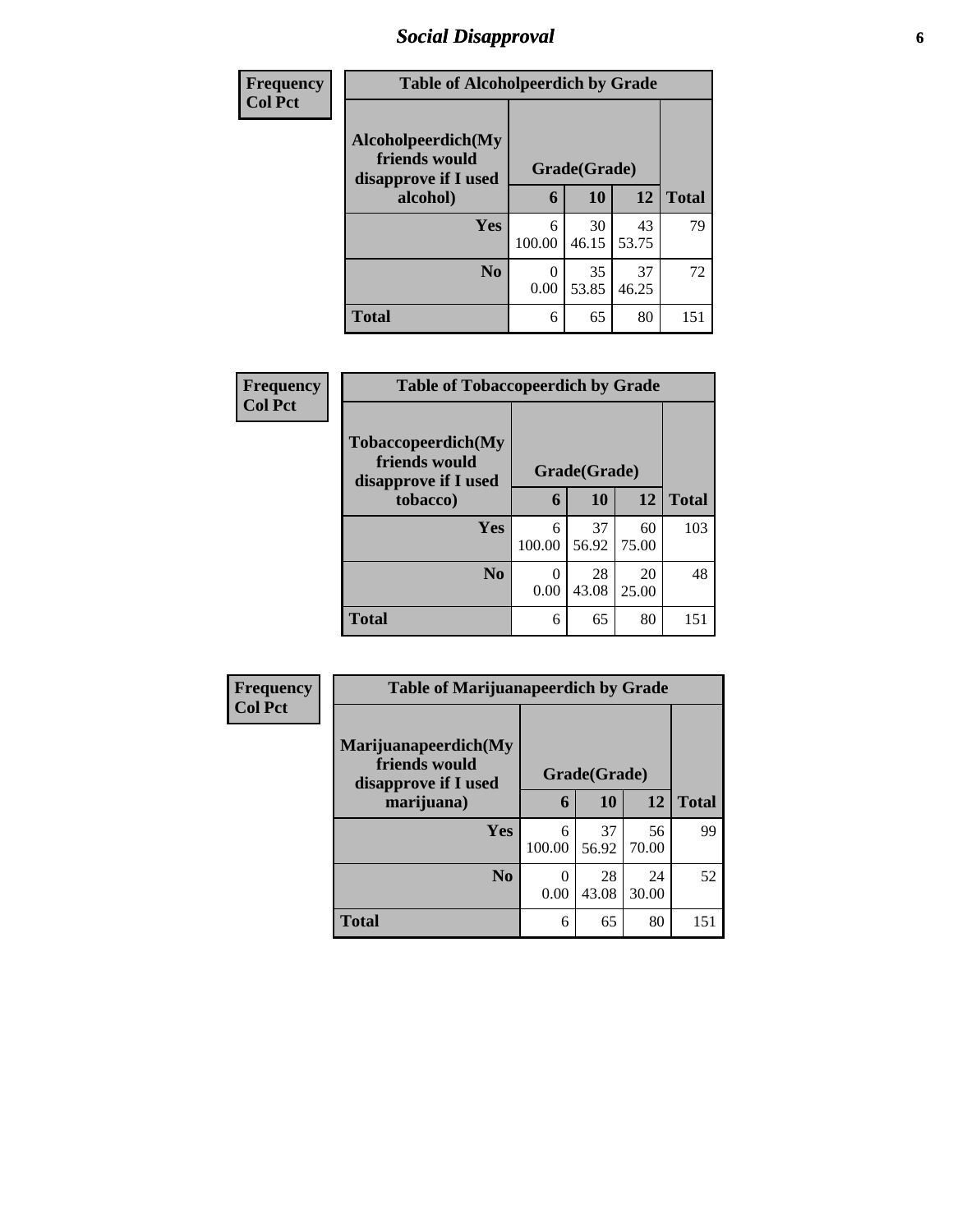### *Social Disapproval* **7**

| <b>Frequency</b> | <b>Table of Otherdrugpeerdich by Grade</b>                    |                  |              |             |              |
|------------------|---------------------------------------------------------------|------------------|--------------|-------------|--------------|
| <b>Col Pct</b>   | Otherdrugpeerdich(My<br>friends would<br>disapprove if I used |                  | Grade(Grade) |             |              |
|                  | other drugs)                                                  | 6                | 10           | 12          | <b>Total</b> |
|                  | Yes                                                           | 6<br>100.00      | 40<br>61.54  | 66<br>82.50 | 112          |
|                  | N <sub>0</sub>                                                | $\theta$<br>0.00 | 25<br>38.46  | 14<br>17.50 | 39           |
|                  | <b>Total</b>                                                  | 6                | 65           | 80          | 151          |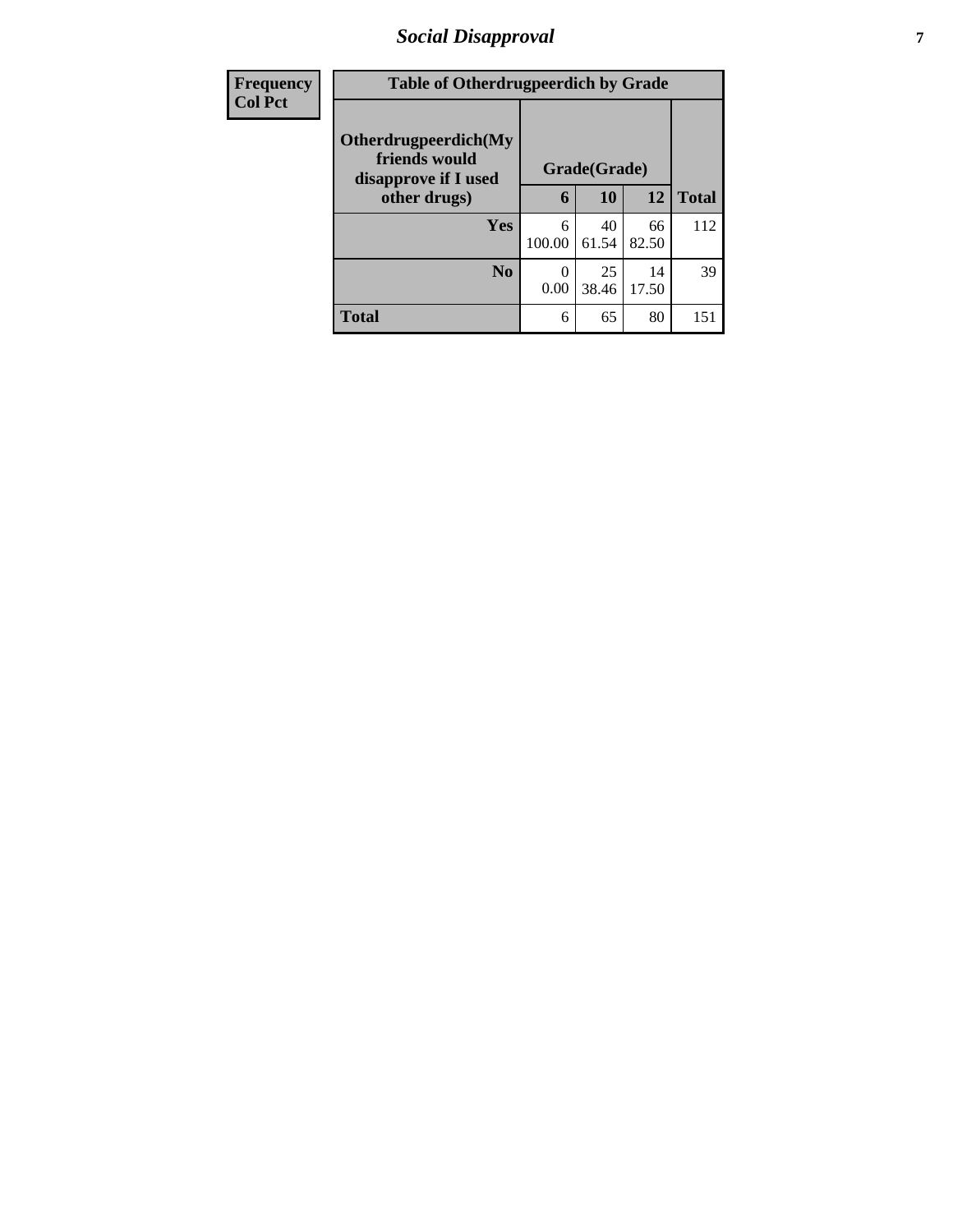### Title IV, Part A, Schedule A **8** *Goal 2: To help ensure that all schools are safe and disciplined Baseline Data: Year 2008-2009 Student Involvement in Gang Activity*

| Frequency<br><b>Col Pct</b> |                                                                                                           | <b>Table of Gangself by Grade</b> |                    |             |              |  |  |  |
|-----------------------------|-----------------------------------------------------------------------------------------------------------|-----------------------------------|--------------------|-------------|--------------|--|--|--|
|                             | <b>Gangself</b> (I<br>have<br>participated<br>in illegal<br>gang<br>activities in<br>the past 30<br>days) | 6                                 | Grade(Grade)<br>10 | 12          | <b>Total</b> |  |  |  |
|                             | <b>Yes</b>                                                                                                | 0<br>0.00                         | 6<br>9.23          | 3<br>3.75   | 9            |  |  |  |
|                             | N <sub>0</sub>                                                                                            | 6<br>100.00                       | 59<br>90.77        | 77<br>96.25 | 142          |  |  |  |
|                             | <b>Total</b>                                                                                              | 6                                 | 65                 | 80          | 151          |  |  |  |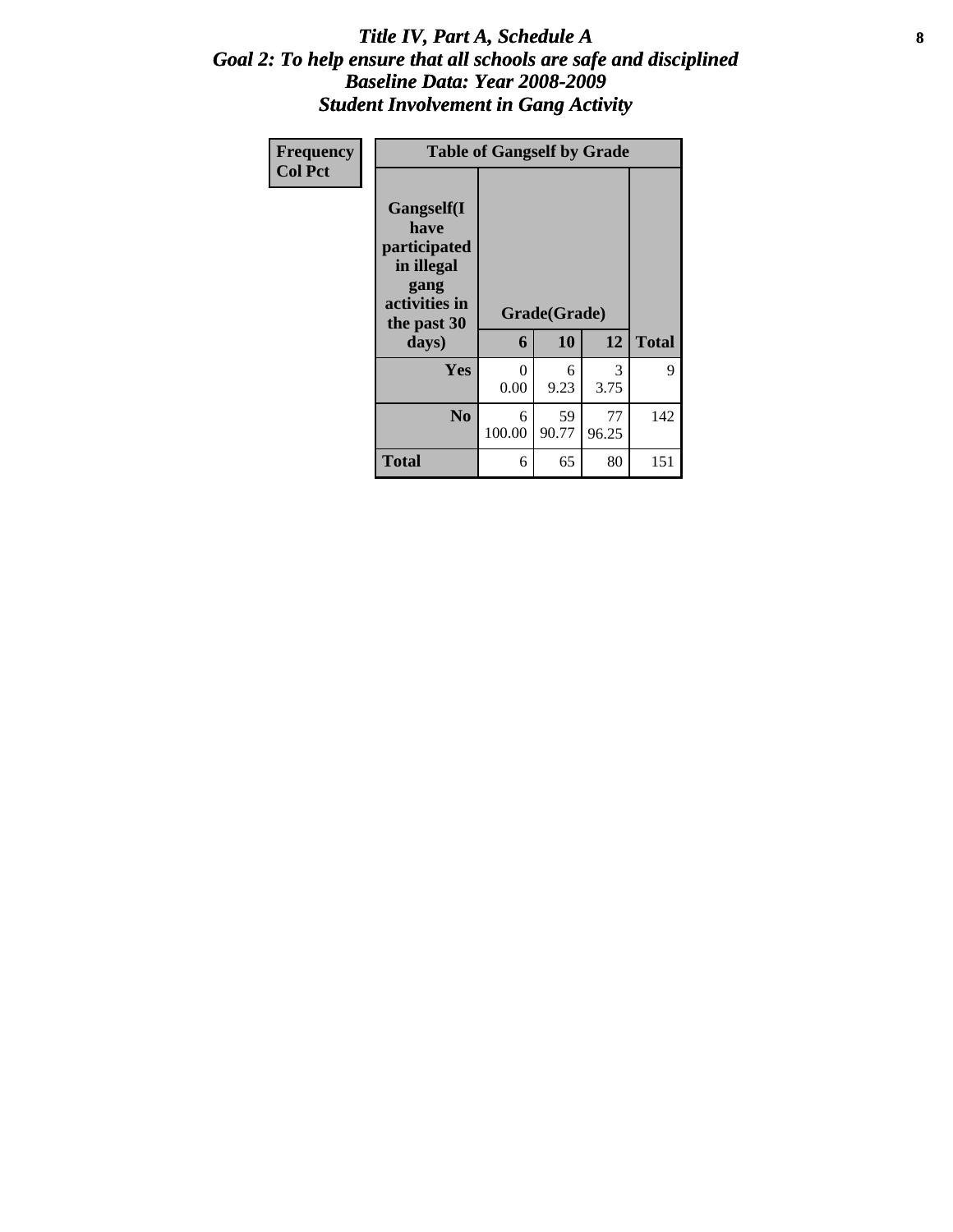### *Student Perception of School Safety* **9**

| <b>Frequency</b> |
|------------------|
| <b>Row Pct</b>   |

| <b>Table of Grade by Safeschool</b> |                          |                                                        |                                    |                                    |              |  |  |  |  |
|-------------------------------------|--------------------------|--------------------------------------------------------|------------------------------------|------------------------------------|--------------|--|--|--|--|
|                                     |                          | Safeschool (School is a place at which I feel<br>safe) |                                    |                                    |              |  |  |  |  |
| Grade(Grade)                        | <b>Strongly</b><br>Agree | <b>Somewhat</b><br>Agree                               | <b>Somewhat</b><br><b>Disagree</b> | <b>Strongly</b><br><b>Disagree</b> | <b>Total</b> |  |  |  |  |
| 6                                   | 3<br>50.00               | 3<br>50.00                                             | 0<br>0.00                          | $\theta$<br>0.00                   | 6            |  |  |  |  |
| 10                                  | 9<br>13.85               | 31<br>47.69                                            | 13<br>20.00                        | 12<br>18.46                        | 65           |  |  |  |  |
| 12                                  | 18<br>22.50              | 45<br>56.25                                            | 11<br>13.75                        | 6<br>7.50                          | 80           |  |  |  |  |
| <b>Total</b>                        | 30                       | 79                                                     | 24                                 | 18                                 | 151          |  |  |  |  |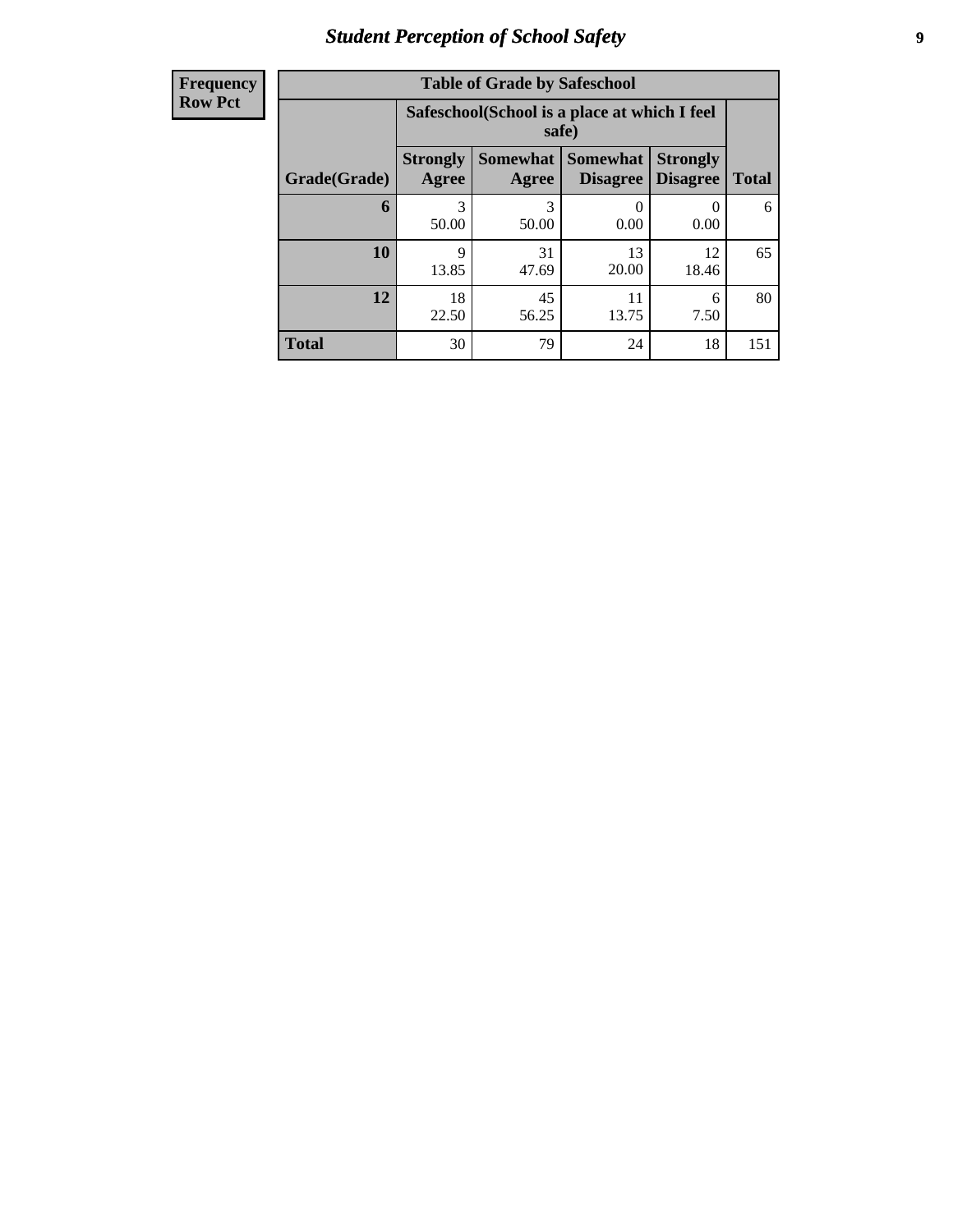### *Students Who Have Been Bullied* **10**

| <b>Frequency</b> | <b>Table of Grade by Bullied</b> |                                                                               |                   |                  |                          |                                    |                        |              |  |
|------------------|----------------------------------|-------------------------------------------------------------------------------|-------------------|------------------|--------------------------|------------------------------------|------------------------|--------------|--|
| <b>Row Pct</b>   |                                  | <b>Bullied</b> (I have been bullied by other<br>students in the past 30 days) |                   |                  |                          |                                    |                        |              |  |
|                  | <b>Grade</b> (Grade) Days        | 0                                                                             | 1 or<br>2<br>days | 3 to<br>days     | <b>6 to</b><br>9<br>days | 10<br>t <sub>o</sub><br>19<br>days | All<br>30<br>days      | <b>Total</b> |  |
|                  | 6                                | 5<br>83.33                                                                    | $\Omega$<br>0.00  | 16.67            | $\Omega$<br>0.00         | $\Omega$<br>0.00                   | $\Omega$<br>0.00       | 6            |  |
|                  | 10                               | 58<br>89.23                                                                   | 4<br>6.15         | 1.54             | 1.54                     | 1.54                               | $\Omega$<br>0.00       | 65           |  |
|                  | 12                               | 75<br>93.75                                                                   | 3<br>3.75         | $\Omega$<br>0.00 | $\Omega$<br>0.00         | $\Omega$<br>0.00                   | $\overline{c}$<br>2.50 | 80           |  |
|                  | <b>Total</b>                     | 138                                                                           | $\overline{7}$    | $\overline{2}$   | 1                        | 1                                  | $\overline{2}$         | 151          |  |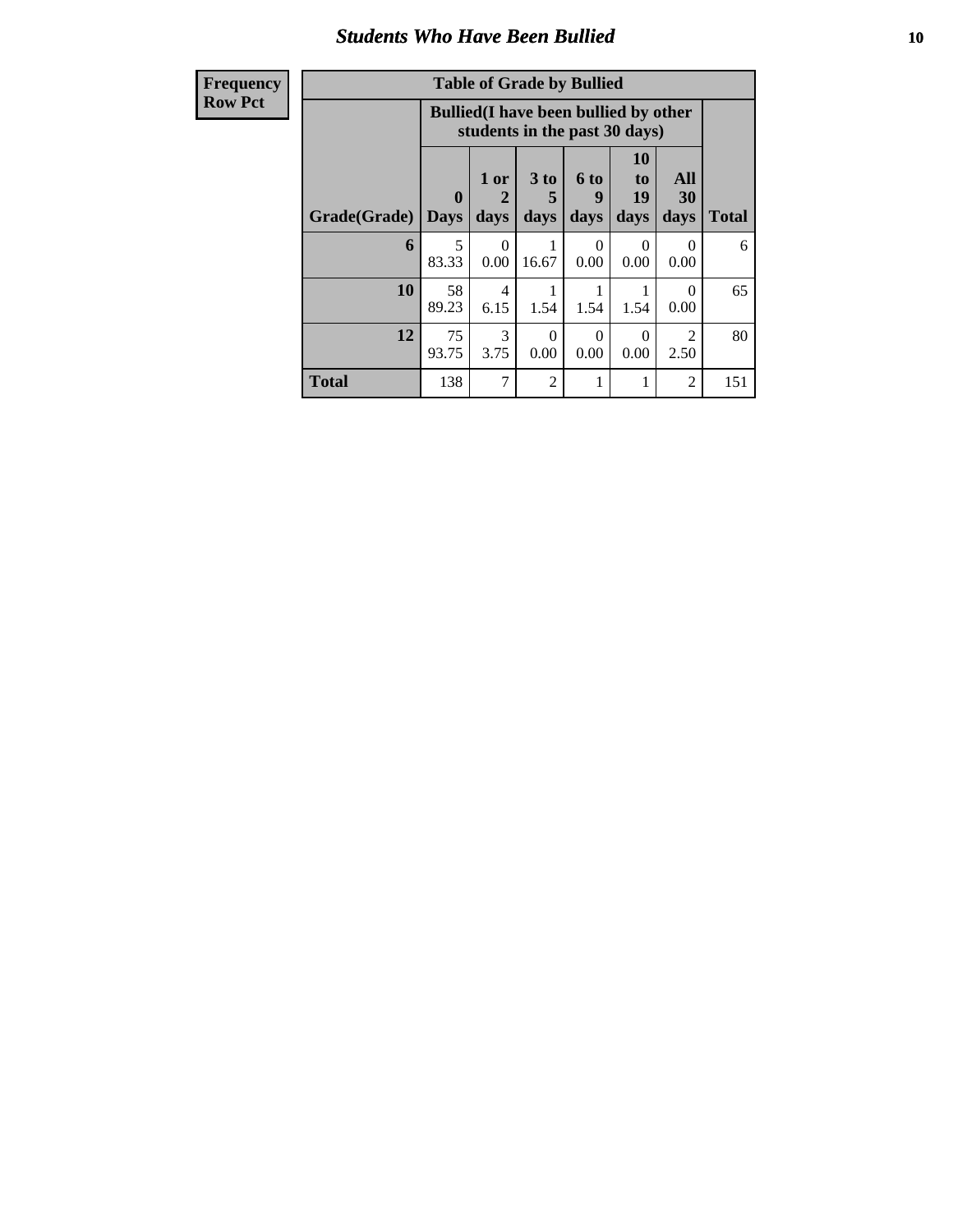### *School Climate* **11**

| Frequency      | <b>Table of SchoolClimate1 by Grade</b> |            |                    |             |              |  |  |
|----------------|-----------------------------------------|------------|--------------------|-------------|--------------|--|--|
| <b>Col Pct</b> | SchoolClimate1(I<br>like school)        | 6          | Grade(Grade)<br>10 | 12          | <b>Total</b> |  |  |
|                | <b>Strongly Agree</b>                   | 4<br>66.67 | 14<br>21.54        | 29<br>36.25 | 47           |  |  |
|                | <b>Somewhat Agree</b>                   | 2<br>33.33 | 39<br>60.00        | 44<br>55.00 | 85           |  |  |
|                | <b>Somewhat Disagree</b>                | 0<br>0.00  | 6<br>9.23          | 4<br>5.00   | 10           |  |  |
|                | <b>Strongly Disagree</b>                | 0<br>0.00  | 6<br>9.23          | 3<br>3.75   | 9            |  |  |
|                | <b>Total</b>                            | 6          | 65                 | 80          | 151          |  |  |

| Frequency      |                                                   | <b>Table of SchoolClimate2 by Grade</b> |                    |             |              |  |
|----------------|---------------------------------------------------|-----------------------------------------|--------------------|-------------|--------------|--|
| <b>Col Pct</b> | SchoolClimate2(I<br>feel successful at<br>school) | 6                                       | Grade(Grade)<br>10 | 12          | <b>Total</b> |  |
|                | <b>Strongly Agree</b>                             | 5<br>83.33                              | 32<br>49.23        | 40<br>50.00 | 77           |  |
|                | <b>Somewhat Agree</b>                             | 16.67                                   | 26<br>40.00        | 38<br>47.50 | 65           |  |
|                | <b>Somewhat Disagree</b>                          | $\Omega$<br>0.00                        | 6<br>9.23          | 1.25        |              |  |
|                | <b>Strongly Disagree</b>                          | $\Omega$<br>0.00                        | 1.54               | 1.25        | 2            |  |
|                | Total                                             | 6                                       | 65                 | 80          | 151          |  |

| Frequency | <b>Table of SchoolClimate3 by Grade</b>                               |                  |                    |                        |              |  |  |
|-----------|-----------------------------------------------------------------------|------------------|--------------------|------------------------|--------------|--|--|
| Col Pct   | SchoolClimate3(My<br>school has high<br>standards for<br>achievement) | 6                | Grade(Grade)<br>10 | 12                     | <b>Total</b> |  |  |
|           | <b>Strongly Agree</b>                                                 | 5<br>83.33       | 15<br>23.08        | 22<br>27.50            | 42           |  |  |
|           | <b>Somewhat Agree</b>                                                 | 1<br>16.67       | 34<br>52.31        | 45<br>56.25            | 80           |  |  |
|           | <b>Somewhat Disagree</b>                                              | $\Omega$<br>0.00 | 13<br>20.00        | 11<br>13.75            | 24           |  |  |
|           | <b>Strongly Disagree</b>                                              | $\Omega$<br>0.00 | 3<br>4.62          | $\overline{2}$<br>2.50 | 5            |  |  |
|           | Total                                                                 | 6                | 65                 | 80                     | 151          |  |  |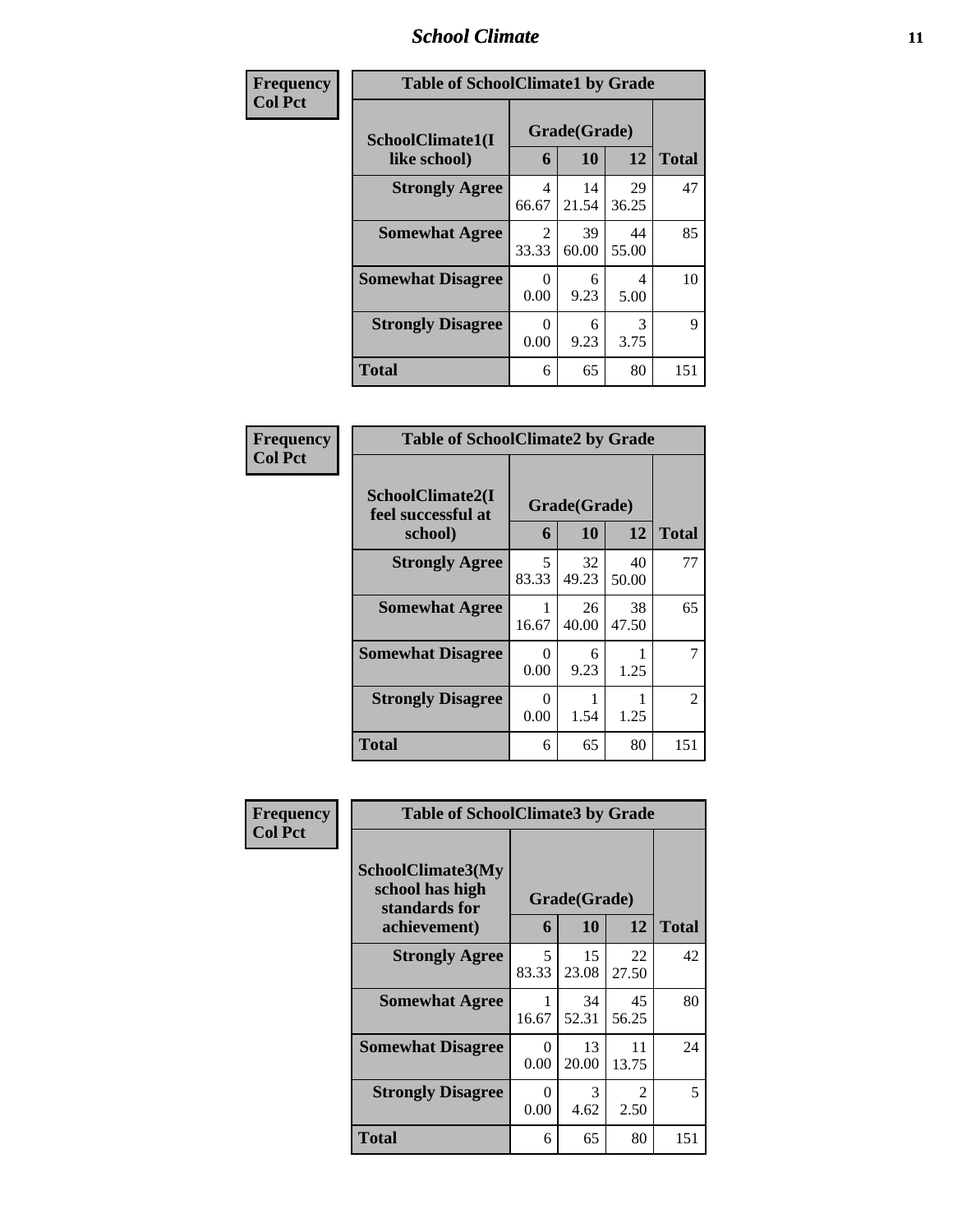### *School Climate* **12**

| Frequency      |                                                                      | <b>Table of SchoolClimate4 by Grade</b> |                           |             |              |  |  |
|----------------|----------------------------------------------------------------------|-----------------------------------------|---------------------------|-------------|--------------|--|--|
| <b>Col Pct</b> | <b>SchoolClimate4(My</b><br>school sets clear<br>rules for behavior) | 6                                       | Grade(Grade)<br><b>10</b> | 12          | <b>Total</b> |  |  |
|                | <b>Strongly Agree</b>                                                | 5<br>83.33                              | 27<br>41.54               | 37<br>46.25 | 69           |  |  |
|                | <b>Somewhat Agree</b>                                                | 16.67                                   | 28<br>43.08               | 32<br>40.00 | 61           |  |  |
|                | <b>Somewhat Disagree</b>                                             | 0<br>0.00                               | 10.77                     | 4<br>5.00   | 11           |  |  |
|                | <b>Strongly Disagree</b>                                             | $\Omega$<br>0.00                        | 3<br>4.62                 | 7<br>8.75   | 10           |  |  |
|                | <b>Total</b>                                                         | 6                                       | 65                        | 80          | 151          |  |  |

| <b>Frequency</b> |
|------------------|
| Col Pct          |

| <b>Table of SchoolClimate5 by Grade</b>                                   |             |             |             |               |  |  |
|---------------------------------------------------------------------------|-------------|-------------|-------------|---------------|--|--|
| SchoolClimate5(I<br>know what to do in<br>Grade(Grade)<br>an emergency at |             |             |             |               |  |  |
| school)                                                                   | 6           | 10          | 12          | <b>Total</b>  |  |  |
| <b>Strongly Agree</b>                                                     | 6<br>100.00 | 36<br>55.38 | 49<br>61.25 | 91            |  |  |
| <b>Somewhat Agree</b>                                                     | 0<br>0.00   | 24<br>36.92 | 29<br>36.25 | 53            |  |  |
| <b>Somewhat Disagree</b>                                                  | 0<br>0.00   | 3<br>4.62   | 2<br>2.50   | 5             |  |  |
| <b>Strongly Disagree</b>                                                  | 0<br>0.00   | 2<br>3.08   | 0<br>0.00   | $\mathcal{L}$ |  |  |
| Total                                                                     | 6           | 65          | 80          | 151           |  |  |

| Frequency      | <b>Table of SchoolClimate6 by Grade</b> |                  |              |                        |              |
|----------------|-----------------------------------------|------------------|--------------|------------------------|--------------|
| <b>Col Pct</b> | <b>SchoolClimate6(Teachers</b>          |                  | Grade(Grade) |                        |              |
|                | treat me with respect)                  | 6                | 10           | 12                     | <b>Total</b> |
|                | <b>Strongly Agree</b>                   | 4<br>66.67       | 21<br>32.31  | 27<br>33.75            | 52           |
|                | <b>Somewhat Agree</b>                   | 16.67            | 24<br>36.92  | 37<br>46.25            | 62           |
|                | <b>Somewhat Disagree</b>                | 16.67            | 14<br>21.54  | 14<br>17.50            | 29           |
|                | <b>Strongly Disagree</b>                | $\Omega$<br>0.00 | 6<br>9.23    | $\mathfrak{D}$<br>2.50 | 8            |
|                | <b>Total</b>                            | 6                | 65           | 80                     | 151          |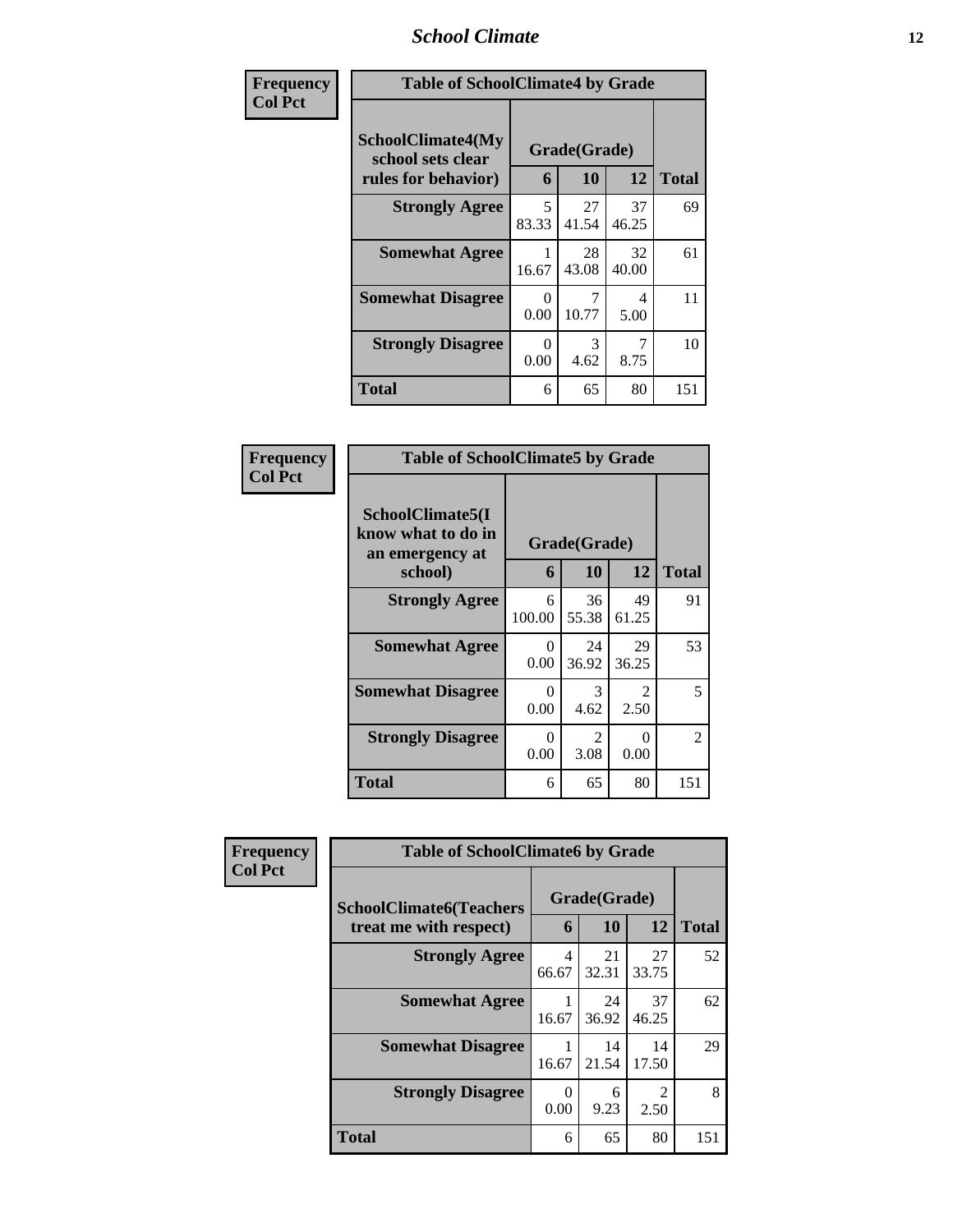### *School Climate* **13**

| <b>Frequency</b> | <b>Table of SchoolClimate7 by Grade</b>                                       |                         |                    |             |              |  |
|------------------|-------------------------------------------------------------------------------|-------------------------|--------------------|-------------|--------------|--|
| <b>Col Pct</b>   | <b>SchoolClimate7(Behaviors</b><br>in my class allow the<br>teacher to teach) | 6                       | Grade(Grade)<br>10 | 12          | <b>Total</b> |  |
|                  | <b>Strongly Agree</b>                                                         | $\mathcal{R}$<br>50.00  | 10<br>15.38        | 18<br>22.50 | 31           |  |
|                  | <b>Somewhat Agree</b>                                                         | $\Omega$<br>0.00        | 32<br>49.23        | 47<br>58.75 | 79           |  |
|                  | <b>Somewhat Disagree</b>                                                      | $\mathfrak{D}$<br>33.33 | 17<br>26.15        | 11<br>13.75 | 30           |  |
|                  | <b>Strongly Disagree</b>                                                      | 1<br>16.67              | 6<br>9.23          | 4<br>5.00   | 11           |  |
|                  | <b>Total</b>                                                                  | 6                       | 65                 | 80          | 151          |  |

| Frequency      | <b>Table of SchoolClimate8 by Grade</b>                                 |                        |              |             |              |  |
|----------------|-------------------------------------------------------------------------|------------------------|--------------|-------------|--------------|--|
| <b>Col Pct</b> | <b>SchoolClimate8(Students</b><br>are frequently<br>recognized for good |                        | Grade(Grade) |             |              |  |
|                | behavior)                                                               | 6                      | 10           | 12          | <b>Total</b> |  |
|                | <b>Strongly Agree</b>                                                   | $\mathcal{R}$<br>50.00 | 14<br>21.54  | 23<br>28.75 | 40           |  |
|                | <b>Somewhat Agree</b>                                                   | 1<br>16.67             | 29<br>44.62  | 40<br>50.00 | 70           |  |
|                | <b>Somewhat Disagree</b>                                                | 1<br>16.67             | 14<br>21.54  | 13<br>16.25 | 28           |  |
|                | <b>Strongly Disagree</b>                                                | 1<br>16.67             | 8<br>12.31   | 4<br>5.00   | 13           |  |
|                | Total                                                                   | 6                      | 65           | 80          | 151          |  |

| Frequency      | <b>Table of SchoolClimate9 by Grade</b>                                           |            |                    |             |              |
|----------------|-----------------------------------------------------------------------------------|------------|--------------------|-------------|--------------|
| <b>Col Pct</b> | SchoolClimate9(School<br>counselor would be<br>helpful if I needed<br>assistance) | 6          | Grade(Grade)<br>10 | 12          | <b>Total</b> |
|                | <b>Strongly Agree</b>                                                             | 4          | 30                 | 31          | 65           |
|                |                                                                                   | 66.67      | 46.15              | 38.75       |              |
|                | <b>Somewhat Agree</b>                                                             | 1<br>16.67 | 22<br>33.85        | 32<br>40.00 | 55           |
|                | <b>Somewhat Disagree</b>                                                          | 1<br>16.67 | 7<br>10.77         | 10<br>12.50 | 18           |
|                | <b>Strongly Disagree</b>                                                          | 0<br>0.00  | 6<br>9.23          | 7<br>8.75   | 13           |
|                | <b>Total</b>                                                                      | 6          | 65                 | 80          | 151          |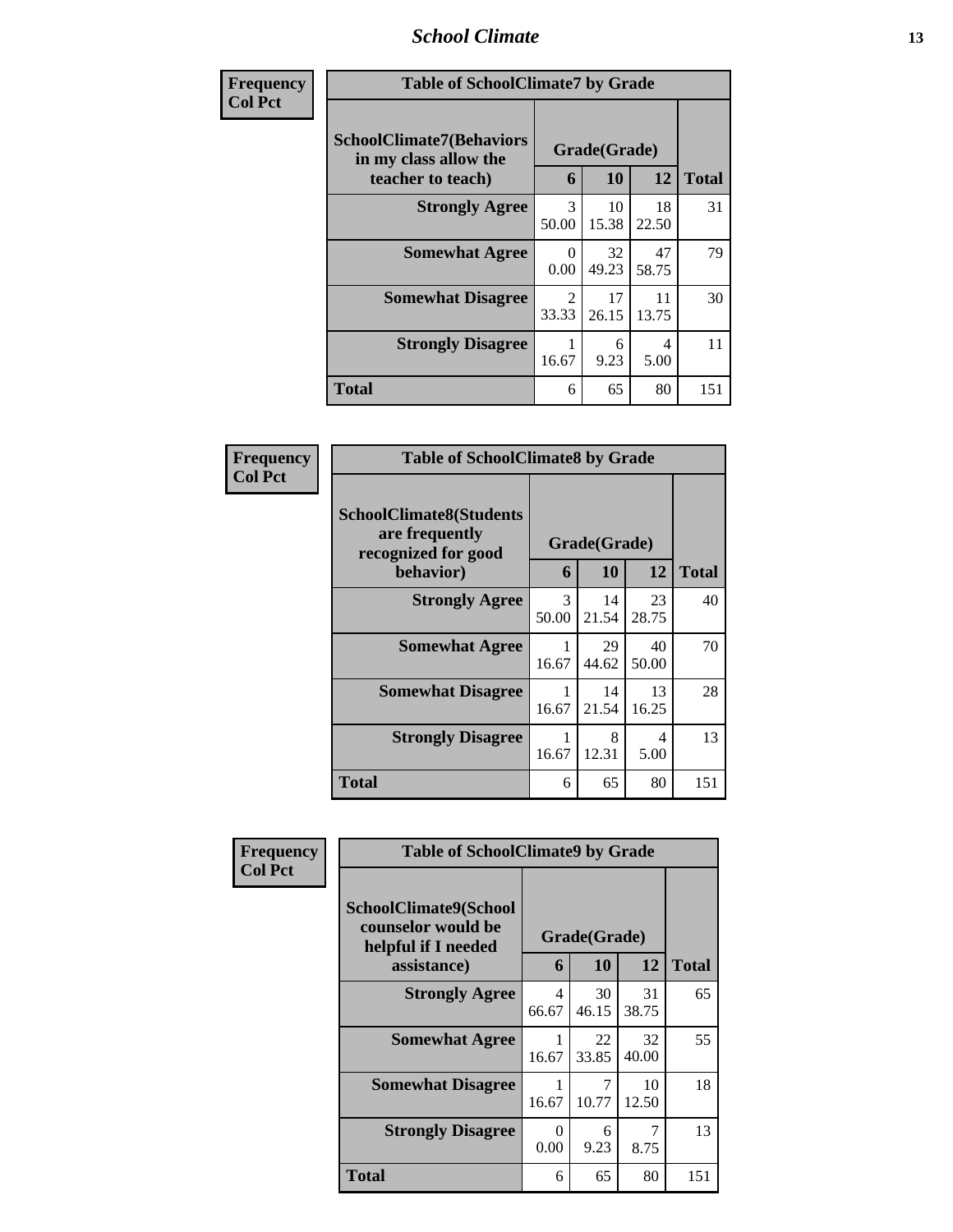### *Reasons for Dropping Out* **14**

| Frequency      | <b>Table of Dropoutreason by Grade</b>                                           |            |                    |             |              |
|----------------|----------------------------------------------------------------------------------|------------|--------------------|-------------|--------------|
| <b>Col Pct</b> | <b>Dropoutreason</b> (If<br>I dropped out the<br>reason would<br>most likely be) | 6          | Grade(Grade)<br>10 | 12          | <b>Total</b> |
|                | <b>Won't Drop out</b>                                                            | 5<br>83.33 | 35<br>53.85        | 46<br>57.50 | 86           |
|                | <b>Bored</b>                                                                     | 0<br>0.00  | 15<br>23.08        | 9<br>11.25  | 24           |
|                | <b>Family Reasons</b>                                                            | 0<br>0.00  | 6<br>9.23          | 6<br>7.50   | 12           |
|                | <b>Being Bullied</b>                                                             | 0<br>0.00  | ∩<br>0.00          | 1.25        | 1            |
|                | <b>Other</b>                                                                     | 1<br>16.67 | 9<br>13.85         | 18<br>22.50 | 28           |
|                | Total                                                                            | 6          | 65                 | 80          | 151          |

| Frequency      | <b>Table of Dropout by Grade</b>                            |            |                    |             |              |  |  |  |
|----------------|-------------------------------------------------------------|------------|--------------------|-------------|--------------|--|--|--|
| <b>Col Pct</b> | Dropout(I<br>have<br>thought<br>about<br>dropping<br>out of |            | Grade(Grade)<br>10 | 12          | <b>Total</b> |  |  |  |
|                | school)                                                     | 6          |                    |             |              |  |  |  |
|                | Yes                                                         | 16.67      | 17<br>26.15        | 24<br>30.00 | 42           |  |  |  |
|                | N <sub>0</sub>                                              | 5<br>83.33 | 48<br>73.85        | 56<br>70.00 | 109          |  |  |  |
|                | <b>Total</b>                                                | 6          | 65                 | 80          | 151          |  |  |  |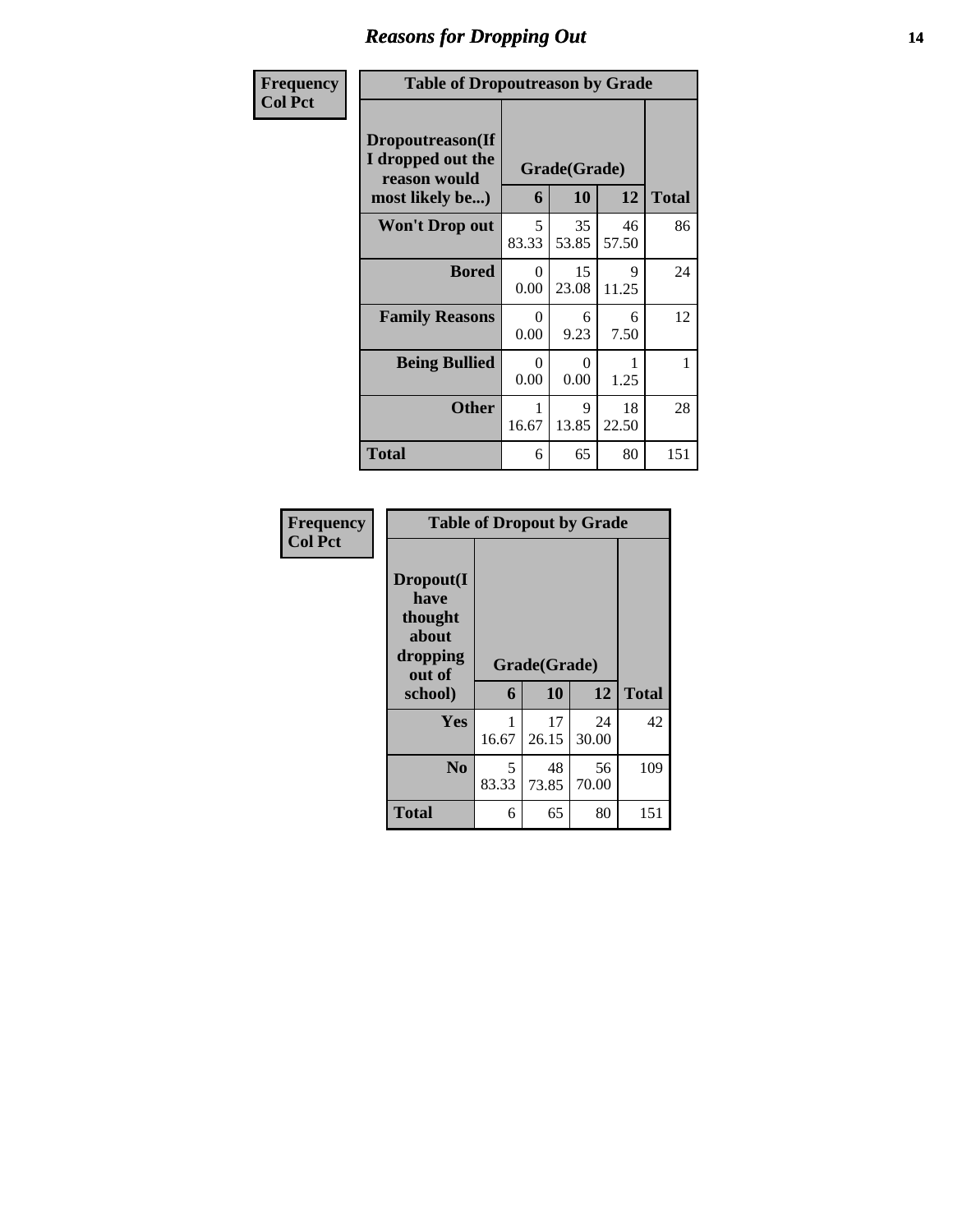*School Safety* **15**

| <b>Frequency</b> | <b>Table of Gangself by Grade</b>                                                                 |             |                    |                       |              |
|------------------|---------------------------------------------------------------------------------------------------|-------------|--------------------|-----------------------|--------------|
| <b>Col Pct</b>   | Gangself(I<br>have<br>participated<br>in illegal<br>gang<br>activities in<br>the past 30<br>days) | 6           | Grade(Grade)<br>10 | 12                    | <b>Total</b> |
|                  |                                                                                                   |             |                    |                       |              |
|                  | Yes                                                                                               | 0<br>0.00   | 6<br>9.23          | $\mathcal{F}$<br>3.75 | 9            |
|                  | N <sub>0</sub>                                                                                    | 6<br>100.00 | 59<br>90.77        | 77<br>96.25           | 142          |
|                  | <b>Total</b>                                                                                      | 6           | 65                 | 80                    | 151          |

| <b>Table of Gangpeers by Grade</b>                                                                                    |             |              |             |              |  |  |
|-----------------------------------------------------------------------------------------------------------------------|-------------|--------------|-------------|--------------|--|--|
| <b>Gangpeers</b> (I<br>have friends<br>who have<br>participated<br>in illegal<br>gang<br>activities in<br>the past 30 |             | Grade(Grade) |             |              |  |  |
| days)                                                                                                                 | 6           | 10           | 12          | <b>Total</b> |  |  |
| Yes                                                                                                                   | 0<br>0.00   | 22<br>33.85  | 18<br>22.50 | 40           |  |  |
| N <sub>0</sub>                                                                                                        | 6<br>100.00 | 43<br>66.15  | 62<br>77.50 | 111          |  |  |
| Total                                                                                                                 | 6           | 65           | 80          | 151          |  |  |

| Frequency      | <b>Table of Pickedon by Grade</b>                                   |              |             |             |              |
|----------------|---------------------------------------------------------------------|--------------|-------------|-------------|--------------|
| <b>Col Pct</b> | <b>Pickedon</b> (I have<br>been picked on or<br>teased at school in | Grade(Grade) |             |             |              |
|                | the past 30 days)                                                   | 6            | 10          | 12          | <b>Total</b> |
|                | <b>Strongly Agree</b>                                               | 16.67        | 11<br>16.92 | 6<br>7.50   | 18           |
|                | <b>Somewhat Agree</b>                                               | 16.67        | 10<br>15.38 | 12<br>15.00 | 23           |
|                | <b>Somewhat Disagree</b>                                            | 0<br>0.00    | 8<br>12.31  | 11<br>13.75 | 19           |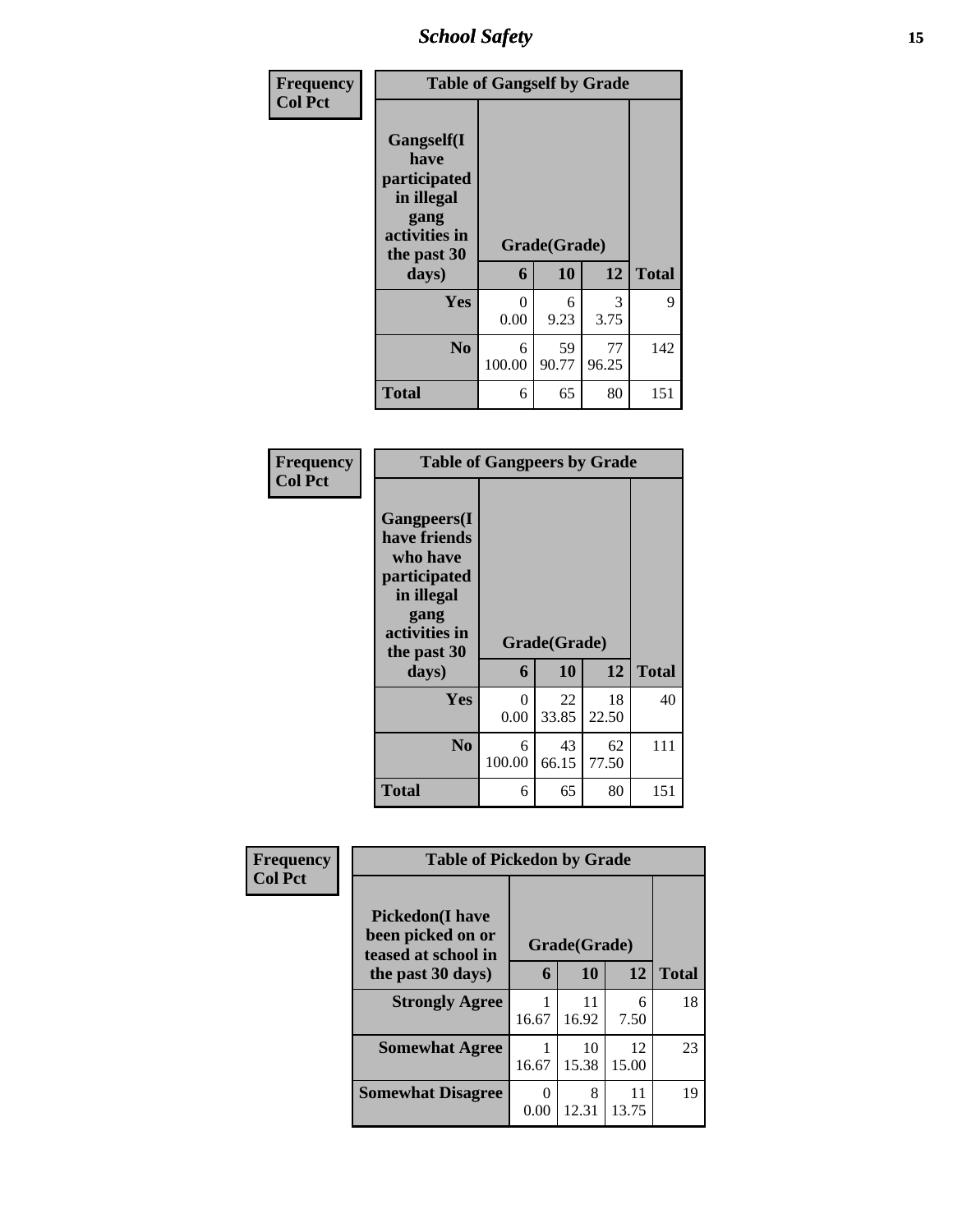# *School Safety* **16**

| <b>Frequency</b> | <b>Table of Pickedon by Grade</b>                                                        |            |                    |             |              |
|------------------|------------------------------------------------------------------------------------------|------------|--------------------|-------------|--------------|
| <b>Col Pct</b>   | <b>Pickedon</b> (I have<br>been picked on or<br>teased at school in<br>the past 30 days) | 6          | Grade(Grade)<br>10 | 12          | <b>Total</b> |
|                  | <b>Strongly Disagree</b>                                                                 | 4<br>66.67 | 36<br>55.38        | 51<br>63.75 | 91           |
|                  | Total                                                                                    | 6          | 65                 | 80          | 151          |

| Frequency      | <b>Table of Safeschool by Grade</b>                      |                  |                    |             |              |  |  |  |
|----------------|----------------------------------------------------------|------------------|--------------------|-------------|--------------|--|--|--|
| <b>Col Pct</b> | Safeschool(School<br>is a place at which I<br>feel safe) | 6                | Grade(Grade)<br>10 | 12          | <b>Total</b> |  |  |  |
|                | <b>Strongly Agree</b>                                    | 3<br>50.00       | 9<br>13.85         | 18<br>22.50 | 30           |  |  |  |
|                | <b>Somewhat Agree</b>                                    | 3<br>50.00       | 31<br>47.69        | 45<br>56.25 | 79           |  |  |  |
|                | <b>Somewhat Disagree</b>                                 | 0<br>0.00        | 13<br>20.00        | 11<br>13.75 | 24           |  |  |  |
|                | <b>Strongly Disagree</b>                                 | $\theta$<br>0.00 | 12<br>18.46        | 6<br>7.50   | 18           |  |  |  |
|                | Total                                                    | 6                | 65                 | 80          | 151          |  |  |  |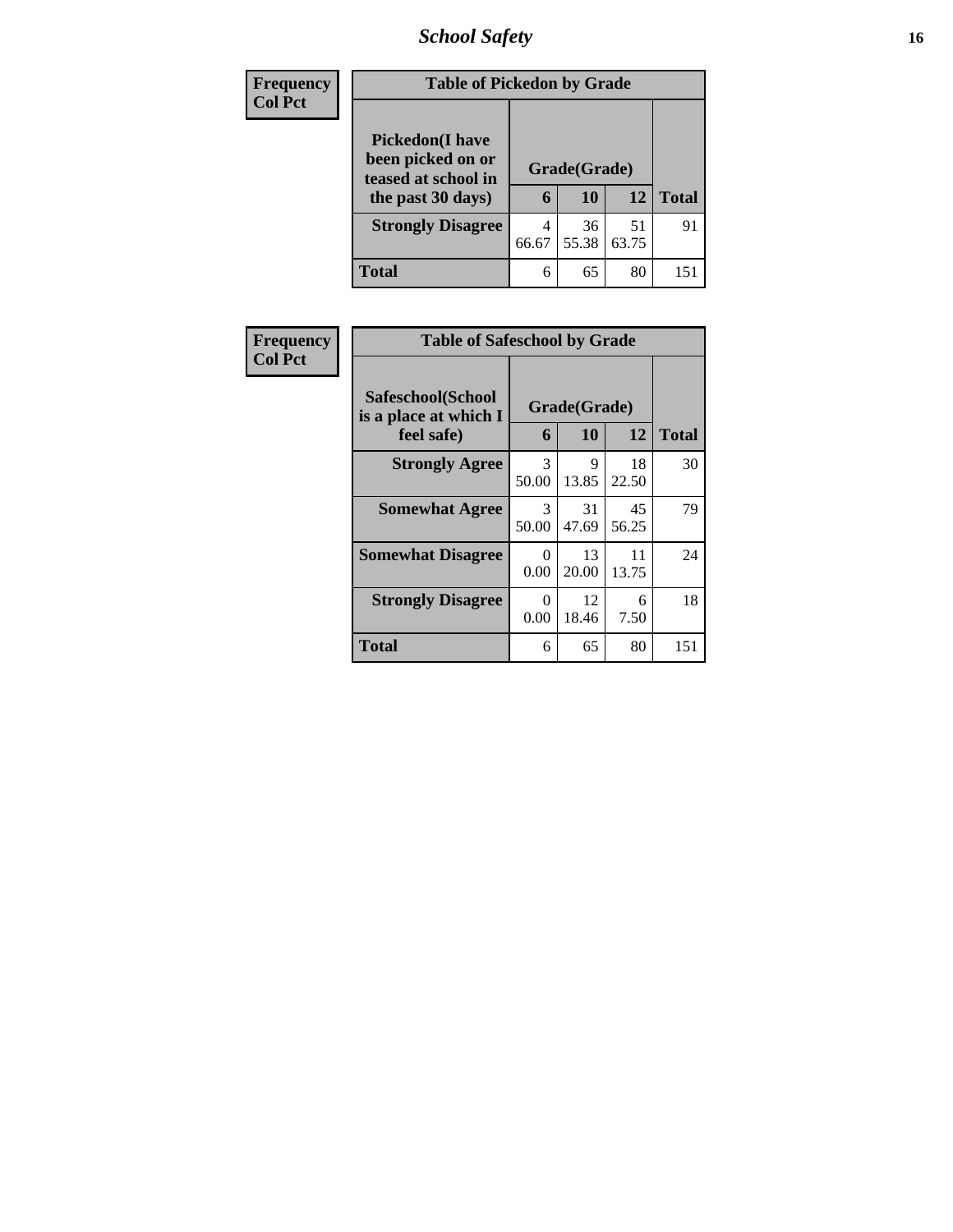*School Safety* **17**

| <b>Frequency</b> | <b>Table of Grade by Bullied</b> |             |                                                                               |                 |                  |                                   |                        |              |  |  |
|------------------|----------------------------------|-------------|-------------------------------------------------------------------------------|-----------------|------------------|-----------------------------------|------------------------|--------------|--|--|
| Row Pct          |                                  |             | <b>Bullied</b> (I have been bullied by other<br>students in the past 30 days) |                 |                  |                                   |                        |              |  |  |
|                  |                                  | $\mathbf 0$ | 1 or                                                                          | 3 <sub>to</sub> | 6 to<br>9        | <b>10</b><br>t <sub>o</sub><br>19 | All<br>30              |              |  |  |
|                  | <b>Grade</b> (Grade)   Days      |             | days                                                                          | days            | days             | days                              | days                   | <b>Total</b> |  |  |
|                  | 6                                | 5<br>83.33  | 0<br>0.00                                                                     | 16.67           | $\Omega$<br>0.00 | 0<br>0.00                         | 0<br>0.00              | 6            |  |  |
|                  | 10                               | 58<br>89.23 | 4<br>6.15                                                                     | 1.54            | 1.54             | 1.54                              | $\Omega$<br>0.00       | 65           |  |  |
|                  | 12                               | 75<br>93.75 | 3<br>3.75                                                                     | 0<br>0.00       | 0<br>0.00        | $\Omega$<br>0.00                  | $\mathfrak{D}$<br>2.50 | 80           |  |  |
|                  | <b>Total</b>                     | 138         | 7                                                                             | $\mathfrak{D}$  |                  | 1                                 | $\overline{2}$         | 151          |  |  |

| <b>Frequency</b> |
|------------------|
| <b>Row Pct</b>   |

| <b>Table of Grade by Bulliedothers</b> |              |                                                                |                              |                          |                        |                               |                                     |              |  |
|----------------------------------------|--------------|----------------------------------------------------------------|------------------------------|--------------------------|------------------------|-------------------------------|-------------------------------------|--------------|--|
|                                        |              | <b>Bulliedothers</b> (I bullied others in the past<br>30 days) |                              |                          |                        |                               |                                     |              |  |
| <b>Grade</b> (Grade) Days              | $\mathbf{0}$ | 1 or<br>days                                                   | 3 <sub>to</sub><br>5<br>days | <b>6 to</b><br>9<br>days | 10<br>to<br>19<br>days | <b>20</b><br>to<br>29<br>days | All<br>30<br>days                   | <b>Total</b> |  |
| 6                                      | 5<br>83.33   | $\Omega$<br>0.00                                               | $\Omega$<br>0.00             | 16.67                    | 0<br>0.00              | $\Omega$<br>0.00              | $\Omega$<br>0.00                    | 6            |  |
| 10                                     | 59<br>90.77  | 1.54                                                           | $\mathfrak{D}$<br>3.08       | 0<br>0.00                | $\mathfrak{D}$<br>3.08 | 1.54                          | 0<br>0.00                           | 65           |  |
| 12                                     | 75<br>93.75  | $\mathfrak{D}$<br>2.50                                         | 1.25                         | $\Omega$<br>0.00         | 0<br>0.00              | 0<br>0.00                     | $\mathcal{D}_{\mathcal{L}}$<br>2.50 | 80           |  |
| <b>Total</b>                           | 139          | 3                                                              | 3                            | 1                        | $\overline{c}$         |                               | $\overline{2}$                      | 151          |  |

| Frequency      | <b>Table of Grade by Weaponschool</b> |                                                                         |                |                     |              |  |  |  |  |
|----------------|---------------------------------------|-------------------------------------------------------------------------|----------------|---------------------|--------------|--|--|--|--|
| <b>Row Pct</b> |                                       | Weaponschool(I<br>brought a weapon<br>to school in the past<br>30 days) |                |                     |              |  |  |  |  |
|                | Grade(Grade)                          | $\bf{0}$<br><b>Days</b>                                                 | 6 to 9<br>days | 10 to<br>19<br>days | <b>Total</b> |  |  |  |  |
|                | 6                                     | 6<br>100.00                                                             | 0<br>0.00      | $\Omega$<br>0.00    | 6            |  |  |  |  |
|                | 10                                    | 64<br>98.46                                                             | 1<br>1.54      | 0<br>0.00           | 65           |  |  |  |  |
|                | 12                                    | 79<br>98.75                                                             | 0<br>0.00      | 1.25                | 80           |  |  |  |  |
|                | Total                                 | 149                                                                     |                | 1                   | 151          |  |  |  |  |

٦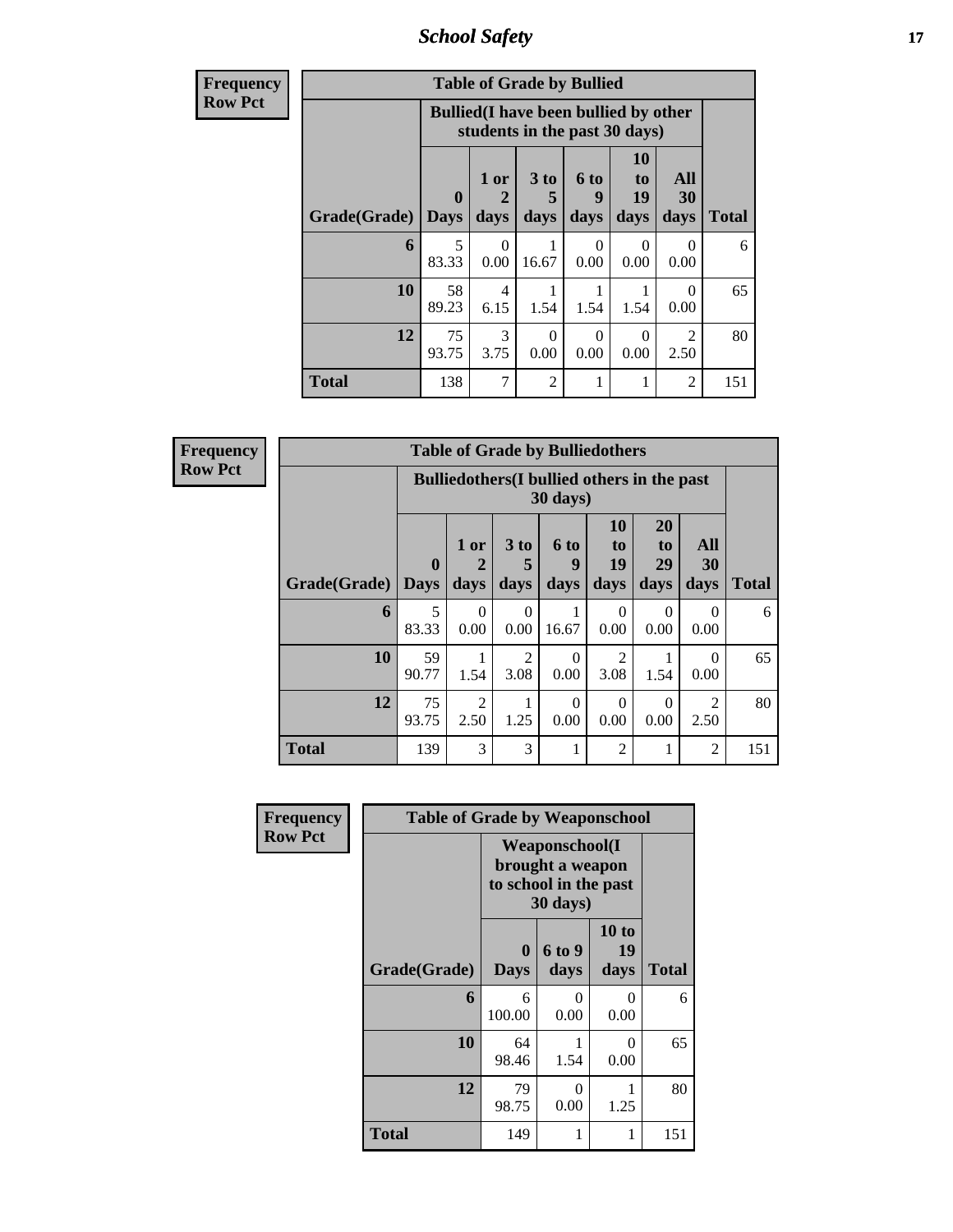*School Safety* **18**

| <b>Frequency</b> | <b>Table of Grade by Absentunsafe</b> |                                                                                           |                   |                     |              |  |  |  |
|------------------|---------------------------------------|-------------------------------------------------------------------------------------------|-------------------|---------------------|--------------|--|--|--|
| <b>Row Pct</b>   |                                       | Absentunsafe(I)<br>have missed school<br>because I felt<br>unsafe in the past<br>30 days) |                   |                     |              |  |  |  |
|                  | Grade(Grade)                          | 0<br><b>Days</b>                                                                          | 1 or<br>2<br>days | 10 to<br>19<br>days | <b>Total</b> |  |  |  |
|                  | 6                                     | 6<br>100.00                                                                               | 0<br>0.00         | 0<br>0.00           | 6            |  |  |  |
|                  | 10                                    | 62<br>95.38                                                                               | $\Omega$<br>0.00  | 3<br>4.62           | 65           |  |  |  |
|                  | 12                                    | 79<br>98.75                                                                               | 1<br>1.25         | 0<br>0.00           | 80           |  |  |  |
|                  | Total                                 | 147                                                                                       | 1                 | 3                   | 151          |  |  |  |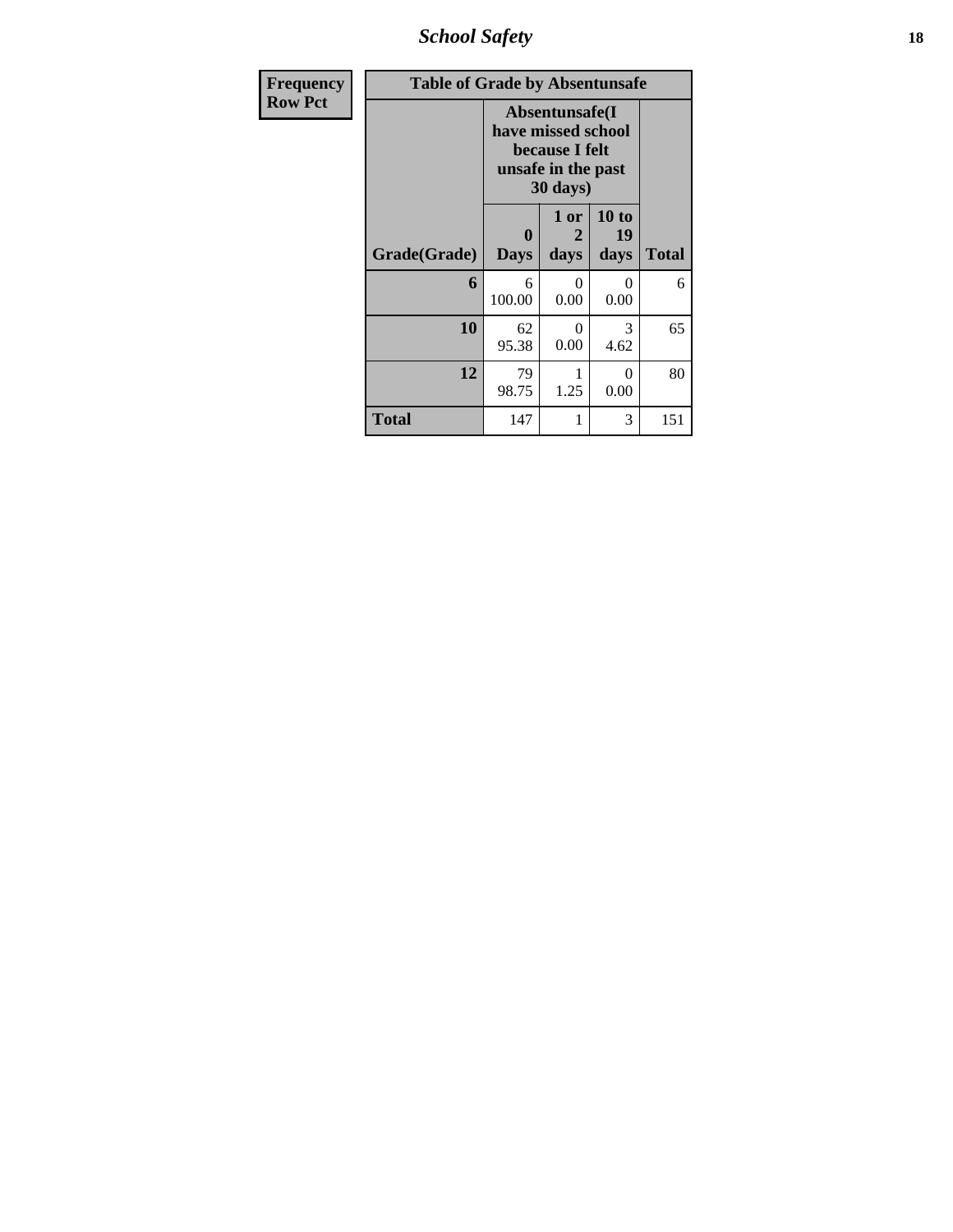# *Drug Use During Last 30 Days* **19**

#### **Frequency Row Pct**

| <b>Table of Grade by Alcohol</b> |                                 |                 |                  |                  |                                    |                        |              |              |
|----------------------------------|---------------------------------|-----------------|------------------|------------------|------------------------------------|------------------------|--------------|--------------|
|                                  |                                 |                 |                  |                  | Alcohol(Alcohol use, past 30 days) |                        |              |              |
| Grade(Grade)                     | <b>Did</b><br>not<br><b>use</b> | $1 - 2$<br>days | $3 - 5$<br>days  | $6-9$<br>days    | $10 - 19$<br>days                  | $20 - 29$<br>days      | Every<br>day | <b>Total</b> |
| 6                                | 5<br>83.33                      | 16.67           | $\Omega$<br>0.00 | $\theta$<br>0.00 | $\Omega$<br>0.00                   | 0<br>0.00              | 0<br>0.00    | 6            |
| 10                               | 49<br>75.38                     | 5<br>7.69       | 3<br>4.62        | 1.54             | 4<br>6.15                          | $\overline{c}$<br>3.08 | 1.54         | 65           |
| 12                               | 59<br>73.75                     | 8<br>10.00      | 5<br>6.25        | 1.25             | $\overline{2}$<br>2.50             | 3<br>3.75              | 2<br>2.50    | 80           |
| <b>Total</b>                     | 113                             | 14              | 8                | $\overline{2}$   | 6                                  | 5                      | 3            | 151          |

| Frequency      |              | <b>Table of Grade by Cigarettes</b> |                  |                  |                                        |                        |              |
|----------------|--------------|-------------------------------------|------------------|------------------|----------------------------------------|------------------------|--------------|
| <b>Row Pct</b> |              |                                     |                  | past 30 days)    | <b>Cigarettes(Smoking tobacco use,</b> |                        |              |
|                | Grade(Grade) | <b>Did</b><br>not<br><b>use</b>     | $1 - 2$<br>days  | $3 - 5$<br>days  | $10-19$<br>days                        | $20 - 29$<br>days      | <b>Total</b> |
|                | 6            | 6<br>100.00                         | $\theta$<br>0.00 | $\Omega$<br>0.00 | 0<br>0.00                              | $\Omega$<br>0.00       | 6            |
|                | 10           | 56<br>86.15                         | 6<br>9.23        | 1.54             | $\Omega$<br>0.00                       | $\mathfrak{D}$<br>3.08 | 65           |
|                | 12           | 75<br>93.75                         | 2<br>2.50        | $\Omega$<br>0.00 | $\overline{c}$<br>2.50                 | 1.25                   | 80           |
|                | <b>Total</b> | 137                                 | 8                | 1                | $\overline{c}$                         | 3                      | 151          |

| Frequency      |              | <b>Table of Grade by Smokeless</b>                         |              |
|----------------|--------------|------------------------------------------------------------|--------------|
| <b>Row Pct</b> |              | <b>Smokeless</b> (Chewing<br>tobacco use,<br>past 30 days) |              |
|                | Grade(Grade) | Did not use                                                | <b>Total</b> |
|                | 6            | 6<br>100.00                                                | 6            |
|                | 10           | 65<br>100.00                                               | 65           |
|                | 12           | 80<br>100.00                                               | 80           |
|                | <b>Total</b> | 151                                                        | 151          |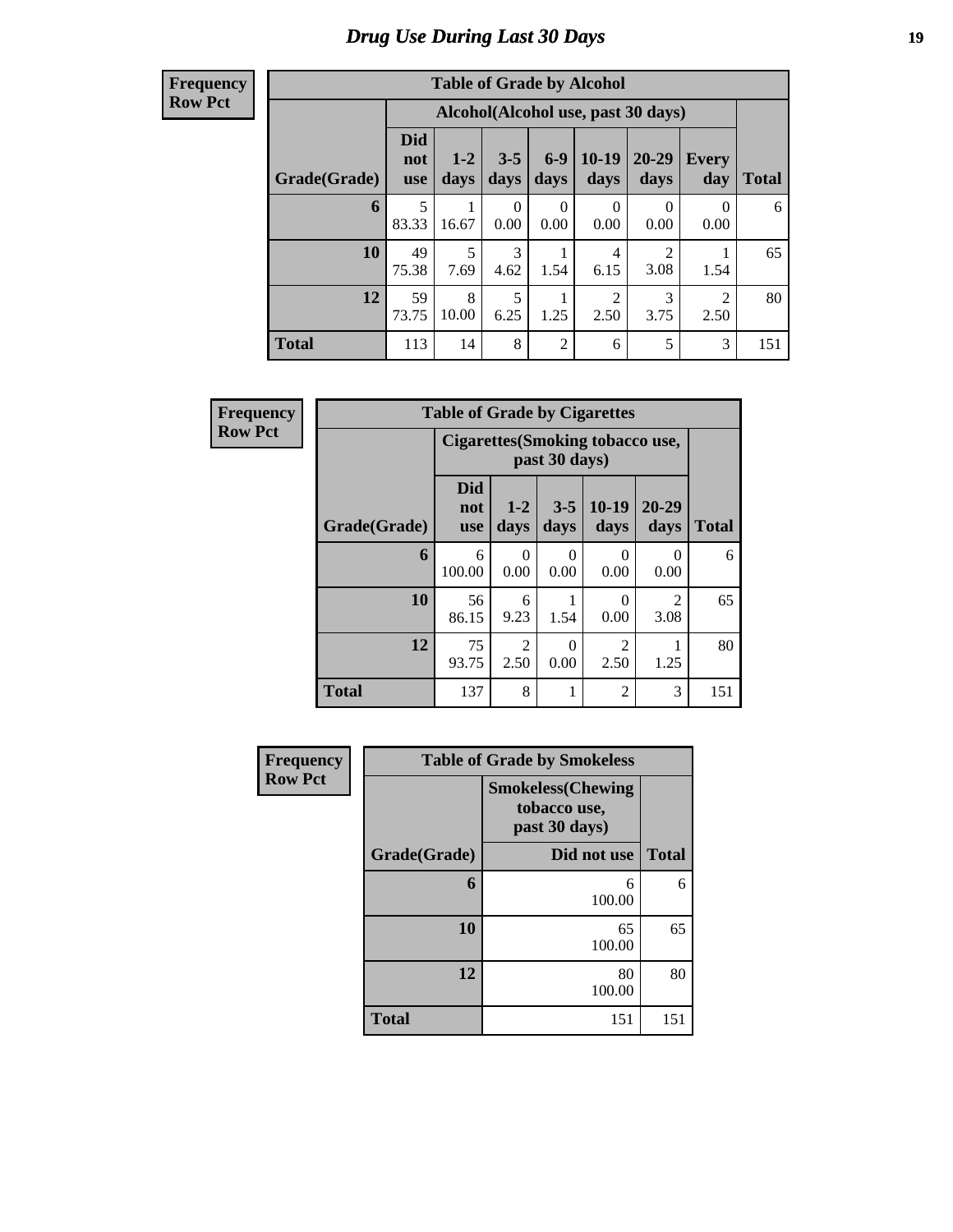**Frequency Row Pct**

# **Table of Grade by Marijuana**

| Tuble of Oruge by Blaff Hand |                                 |                                            |                 |                  |                  |                     |              |  |  |  |
|------------------------------|---------------------------------|--------------------------------------------|-----------------|------------------|------------------|---------------------|--------------|--|--|--|
|                              |                                 | Marijuana (Marijuana use,<br>past 30 days) |                 |                  |                  |                     |              |  |  |  |
| Grade(Grade)                 | <b>Did</b><br>not<br><b>use</b> | $1-2$<br>days                              | $3 - 5$<br>days | $6 - 9$<br>days  | 20-29<br>days    | <b>Every</b><br>day | <b>Total</b> |  |  |  |
| 6                            | 6<br>100.00                     | $\overline{0}$<br>0.00                     | 0<br>0.00       | 0<br>0.00        | $\theta$<br>0.00 | $\Omega$<br>0.00    | 6            |  |  |  |
| 10                           | 53<br>81.54                     | 6<br>9.23                                  | 3<br>4.62       | 1.54             | 1.54             | 1.54                | 65           |  |  |  |
| 12                           | 73<br>91.25                     | 4<br>5.00                                  | 3<br>3.75       | $\Omega$<br>0.00 | $\Omega$<br>0.00 | 0<br>0.00           | 80           |  |  |  |
| <b>Total</b>                 | 132                             | 10                                         | 6               |                  | 1                | 1                   | 151          |  |  |  |

| Frequency      | <b>Table of Grade by Cocaine</b> |                                                 |              |  |  |  |
|----------------|----------------------------------|-------------------------------------------------|--------------|--|--|--|
| <b>Row Pct</b> |                                  | <b>Cocaine(Cocaine</b><br>use,<br>past 30 days) |              |  |  |  |
|                | Grade(Grade)                     | Did not use                                     | <b>Total</b> |  |  |  |
|                | 6                                | 6<br>100.00                                     | 6            |  |  |  |
|                | 10                               | 65<br>100.00                                    | 65           |  |  |  |
|                | 12                               | 80<br>100.00                                    | 80           |  |  |  |
|                | <b>Total</b>                     | 151                                             | 151          |  |  |  |

| Frequency      | <b>Table of Grade by Inhalants</b> |                                                  |            |              |  |  |  |  |
|----------------|------------------------------------|--------------------------------------------------|------------|--------------|--|--|--|--|
| <b>Row Pct</b> |                                    | <b>Inhalants</b> (Inhalant<br>use, past 30 days) |            |              |  |  |  |  |
|                | Grade(Grade)                       | Did not<br><b>use</b>                            | $1-2$ days | <b>Total</b> |  |  |  |  |
|                | 6                                  | 6<br>100.00                                      | 0<br>0.00  | 6            |  |  |  |  |
|                | 10                                 | 65<br>100.00                                     | 0<br>0.00  | 65           |  |  |  |  |
|                | 12                                 | 79<br>98.75                                      | 1.25       | 80           |  |  |  |  |
|                | <b>Total</b>                       | 150                                              |            | 151          |  |  |  |  |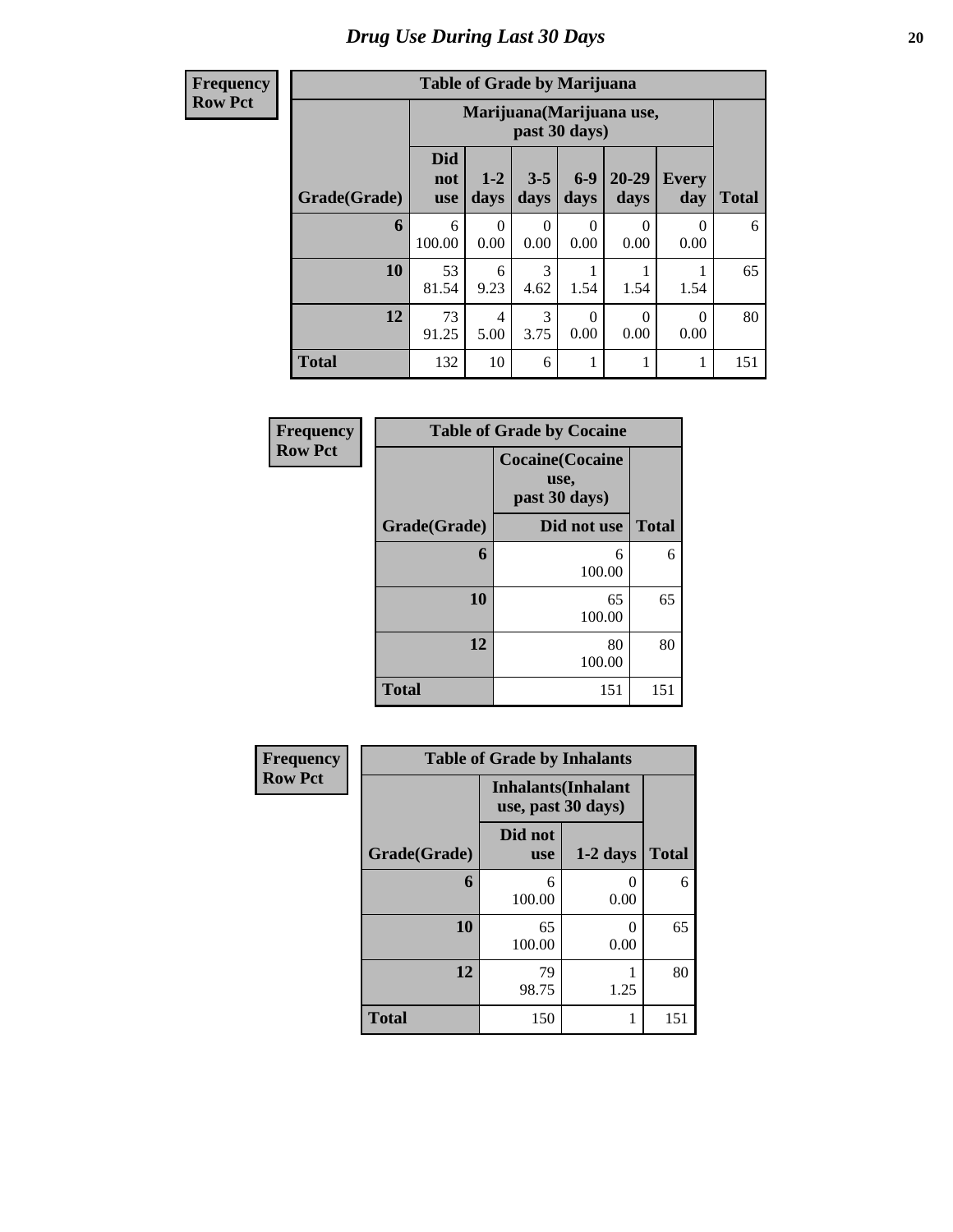| <b>Frequency</b> | <b>Table of Grade by Steroids</b> |                                                   |              |  |  |
|------------------|-----------------------------------|---------------------------------------------------|--------------|--|--|
| <b>Row Pct</b>   |                                   | <b>Steroids</b> (Steroid<br>use,<br>past 30 days) |              |  |  |
|                  | Grade(Grade)                      | Did not use                                       | <b>Total</b> |  |  |
|                  | 6                                 | 6<br>100.00                                       | 6            |  |  |
|                  | 10                                | 65<br>100.00                                      | 65           |  |  |
|                  | 12                                | 80<br>100.00                                      | 80           |  |  |
|                  | <b>Total</b>                      | 151                                               | 151          |  |  |

| Frequency      |              | <b>Table of Grade by Ecstasy</b>                 |              |
|----------------|--------------|--------------------------------------------------|--------------|
| <b>Row Pct</b> |              | <b>Ecstasy</b> (Ecstasy<br>use,<br>past 30 days) |              |
|                | Grade(Grade) | Did not use                                      | <b>Total</b> |
|                | 6            | 6<br>100.00                                      | 6            |
|                | 10           | 65<br>100.00                                     | 65           |
|                | 12           | 80<br>100.00                                     | 80           |
|                | <b>Total</b> | 151                                              | 151          |

| Frequency      |              | <b>Table of Grade by Meth</b>                      |              |  |  |
|----------------|--------------|----------------------------------------------------|--------------|--|--|
| <b>Row Pct</b> |              | <b>Meth</b> (Methamphetamine<br>use, past 30 days) |              |  |  |
|                | Grade(Grade) | Did not use                                        | <b>Total</b> |  |  |
|                | 6            | 6<br>100.00                                        | 6            |  |  |
|                | 10           | 65<br>100.00                                       | 65           |  |  |
|                | 12           | 80<br>100.00                                       | 80           |  |  |
|                | <b>Total</b> | 151                                                | 151          |  |  |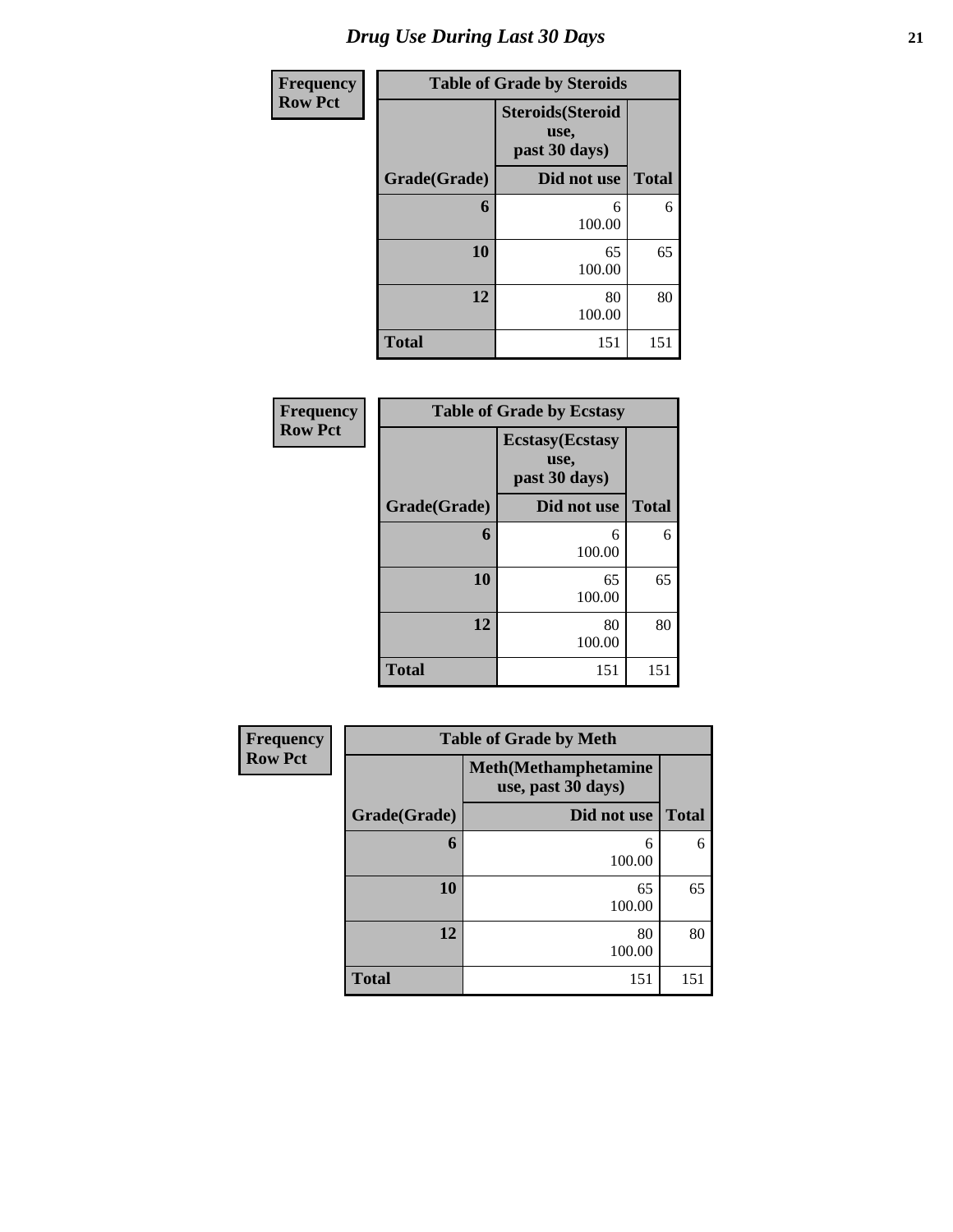# *Drug Use During Last 30 Days* **22**

| <b>Frequency</b> | <b>Table of Grade by Hallucinogens</b> |                                                   |              |  |  |  |
|------------------|----------------------------------------|---------------------------------------------------|--------------|--|--|--|
| <b>Row Pct</b>   |                                        | Hallucinogens (Hallucinogen<br>use, past 30 days) |              |  |  |  |
|                  | Grade(Grade)                           | Did not use                                       | <b>Total</b> |  |  |  |
|                  | 6                                      | 6<br>100.00                                       | 6            |  |  |  |
|                  | 10                                     | 65<br>100.00                                      | 65           |  |  |  |
|                  | 12                                     | 80<br>100.00                                      | 80           |  |  |  |
|                  | <b>Total</b>                           | 151                                               | 151          |  |  |  |

| <b>Frequency</b> |              | <b>Table of Grade by Prescription</b> |                        |                                                                  |                  |              |  |  |  |  |
|------------------|--------------|---------------------------------------|------------------------|------------------------------------------------------------------|------------------|--------------|--|--|--|--|
| <b>Row Pct</b>   |              |                                       | past 30 days)          | <b>Prescription</b> (Prescription<br>drugs not prescribed to me, |                  |              |  |  |  |  |
|                  | Grade(Grade) | <b>Did</b><br>not<br><b>use</b>       | $1 - 2$<br>days        | $6-9$<br>days                                                    | $10-19$<br>days  | <b>Total</b> |  |  |  |  |
|                  | 6            | 6<br>100.00                           | 0<br>0.00              | 0<br>0.00                                                        | 0<br>0.00        | 6            |  |  |  |  |
|                  | 10           | 62<br>95.38                           | 0<br>0.00              | 2<br>3.08                                                        | 1.54             | 65           |  |  |  |  |
|                  | 12           | 77<br>96.25                           | $\overline{2}$<br>2.50 | 1.25                                                             | $\Omega$<br>0.00 | 80           |  |  |  |  |
|                  | <b>Total</b> | 145                                   | $\overline{2}$         | 3                                                                | 1                | 151          |  |  |  |  |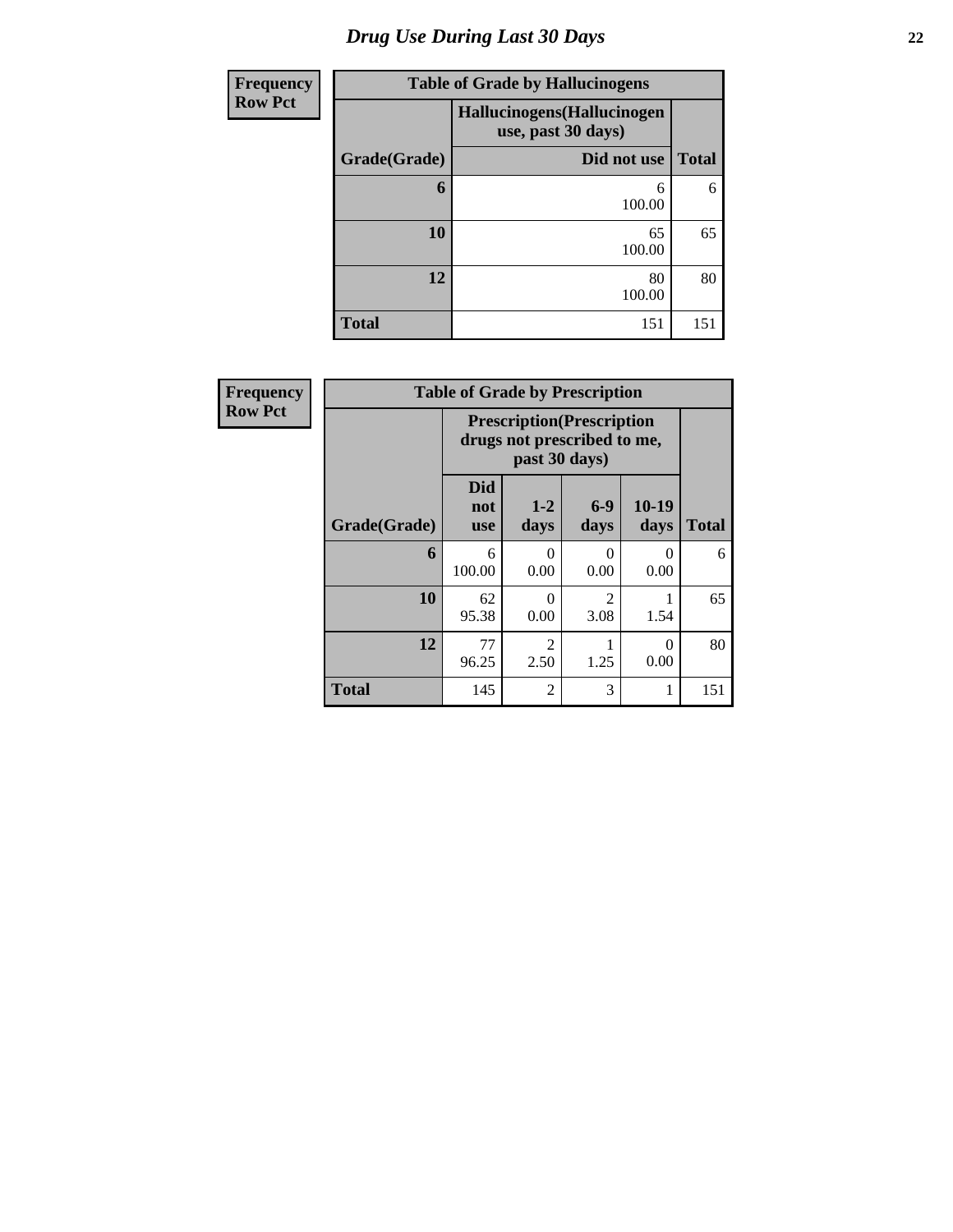#### **Frequency Col Pct**

| <b>Table of Alcoholease by Grade</b> |            |              |             |              |  |
|--------------------------------------|------------|--------------|-------------|--------------|--|
| Alcoholease(It is                    |            | Grade(Grade) |             |              |  |
| easy to get alcohol)                 | 6          | 10           | 12          | <b>Total</b> |  |
| <b>Strongly Agree</b>                | 16.67      | 18<br>27.69  | 31<br>38.75 | 50           |  |
| <b>Somewhat Agree</b>                | 0<br>0.00  | 20<br>30.77  | 24<br>30.00 | 44           |  |
| <b>Somewhat Disagree</b>             | 0<br>0.00  | 8<br>12.31   | 8.75        | 15           |  |
| <b>Strongly Disagree</b>             | 5<br>83.33 | 19<br>29.23  | 18<br>22.50 | 42           |  |
| <b>Total</b>                         | 6          | 65           | 80          | 151          |  |

| <b>Table of Cigarettesease by Grade</b>                 |                           |             |              |     |  |
|---------------------------------------------------------|---------------------------|-------------|--------------|-----|--|
| Cigarettesease(It is<br>easy to get smoking<br>tobacco) | Grade(Grade)<br>6         | 12          | <b>Total</b> |     |  |
| <b>Strongly Agree</b>                                   | 16.67                     | 17<br>26.15 | 32<br>40.00  | 50  |  |
| <b>Somewhat Agree</b>                                   | 0<br>0.00                 | 22<br>33.85 | 22<br>27.50  | 44  |  |
| <b>Somewhat Disagree</b>                                | $\mathbf{\Omega}$<br>0.00 | 5<br>7.69   | 6<br>7.50    | 11  |  |
| <b>Strongly Disagree</b>                                | 5<br>83.33                | 21<br>32.31 | 20<br>25.00  | 46  |  |
| <b>Total</b>                                            | 6                         | 65          | 80           | 151 |  |

| Frequency      | <b>Table of Smokelessease by Grade</b>                         |                  |                    |             |              |
|----------------|----------------------------------------------------------------|------------------|--------------------|-------------|--------------|
| <b>Col Pct</b> | <b>Smokelessease</b> (It is<br>easy to get chewing<br>tobacco) | 6                | Grade(Grade)<br>10 | 12          | <b>Total</b> |
|                | <b>Strongly Agree</b>                                          | $\Omega$<br>0.00 | 9<br>13.85         | 20<br>25.00 | 29           |
|                | <b>Somewhat Agree</b>                                          | $\Omega$<br>0.00 | 11<br>16.92        | 18<br>22.50 | 29           |
|                | <b>Somewhat Disagree</b>                                       | 0<br>0.00        | 12<br>18.46        | 9<br>11.25  | 21           |
|                | <b>Strongly Disagree</b>                                       | 6<br>100.00      | 33<br>50.77        | 33<br>41.25 | 72           |
|                | <b>Total</b>                                                   | 6                | 65                 | 80          | 151          |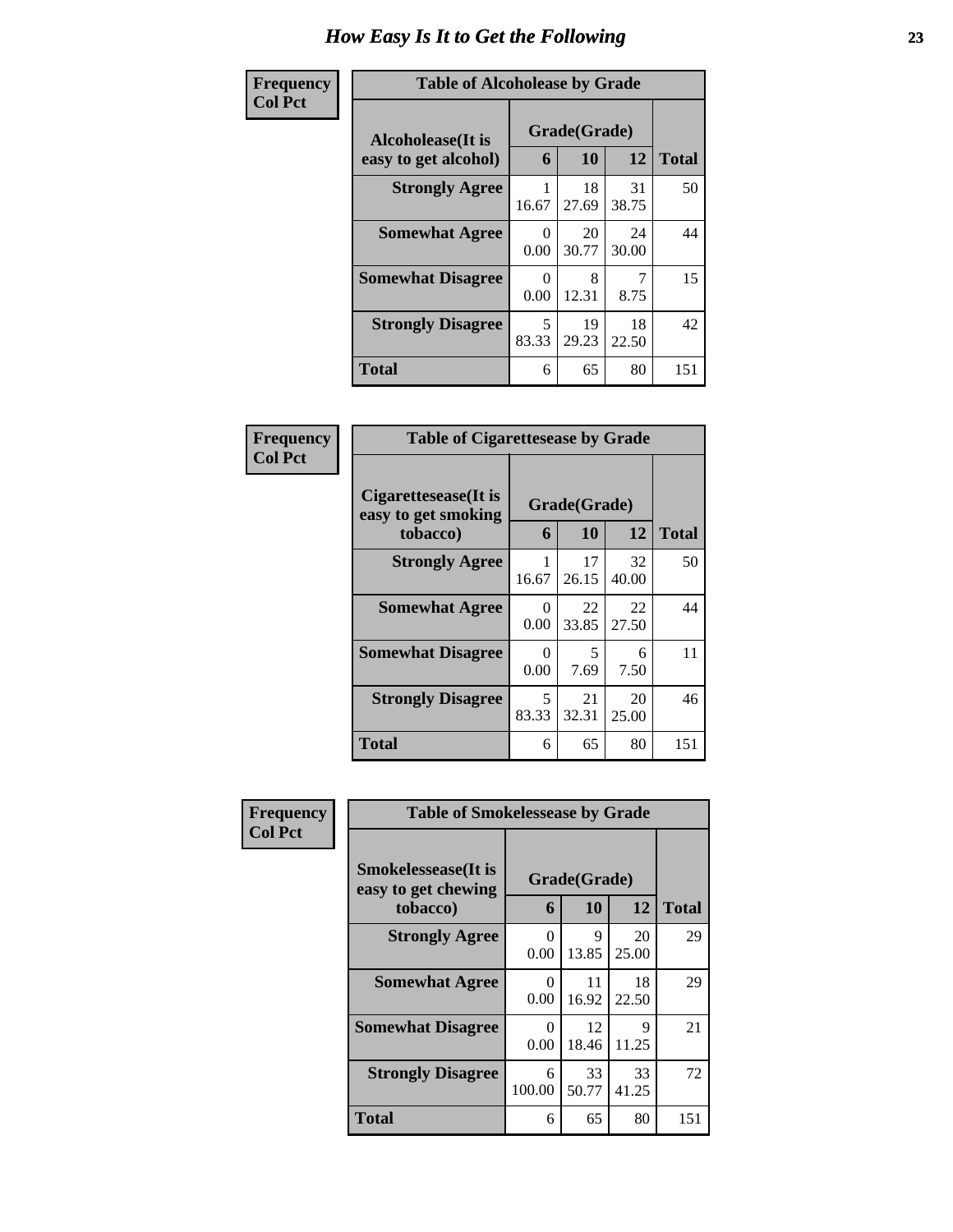#### **Frequency Col Pct**

| <b>Table of Marijuanaease by Grade</b> |              |             |             |              |  |
|----------------------------------------|--------------|-------------|-------------|--------------|--|
| Marijuanaease(It is<br>easy to get     | Grade(Grade) |             |             |              |  |
| marijuana)                             | 6            | 10          | 12          | <b>Total</b> |  |
| <b>Strongly Agree</b>                  | 0<br>0.00    | 22<br>33.85 | 36<br>45.00 | 58           |  |
| <b>Somewhat Agree</b>                  | 1<br>16.67   | 16<br>24.62 | 20<br>25.00 | 37           |  |
| <b>Somewhat Disagree</b>               | 0<br>0.00    | 10.77       | 2<br>2.50   | 9            |  |
| <b>Strongly Disagree</b>               | 5<br>83.33   | 20<br>30.77 | 22<br>27.50 | 47           |  |
| Total                                  | 6            | 65          | 80          | 151          |  |

|                           | <b>Table of Cocaineease by Grade</b> |             |             |       |  |
|---------------------------|--------------------------------------|-------------|-------------|-------|--|
| <b>Cocaineease</b> (It is | Grade(Grade)                         |             |             |       |  |
| easy to get cocaine)      | 6                                    | 10          | 12          | Total |  |
| <b>Strongly Agree</b>     | 0<br>0.00                            | 12<br>18.46 | 20<br>25.00 | 32    |  |
| <b>Somewhat Agree</b>     | 16.67                                | 9<br>13.85  | 15<br>18.75 | 25    |  |
| <b>Somewhat Disagree</b>  | 0<br>0.00                            | 9<br>13.85  | 6<br>7.50   | 15    |  |
| <b>Strongly Disagree</b>  | 5<br>83.33                           | 35<br>53.85 | 39<br>48.75 | 79    |  |
| Total                     | 6                                    | 65          | 80          | 151   |  |

| Frequency      | <b>Table of Inhalantsease by Grade</b>           |            |                    |             |              |
|----------------|--------------------------------------------------|------------|--------------------|-------------|--------------|
| <b>Col Pct</b> | Inhalantsease(It is<br>easy to get<br>inhalants) | 6          | Grade(Grade)<br>10 | 12          | <b>Total</b> |
|                | <b>Strongly Agree</b>                            | 0<br>0.00  | 10<br>15.38        | 24<br>30.00 | 34           |
|                | <b>Somewhat Agree</b>                            | 0<br>0.00  | 14<br>21.54        | 17<br>21.25 | 31           |
|                | <b>Somewhat Disagree</b>                         | 1<br>16.67 | 7<br>10.77         | 1.25        | 9            |
|                | <b>Strongly Disagree</b>                         | 5<br>83.33 | 34<br>52.31        | 38<br>47.50 | 77           |
|                | <b>Total</b>                                     | 6          | 65                 | 80          | 151          |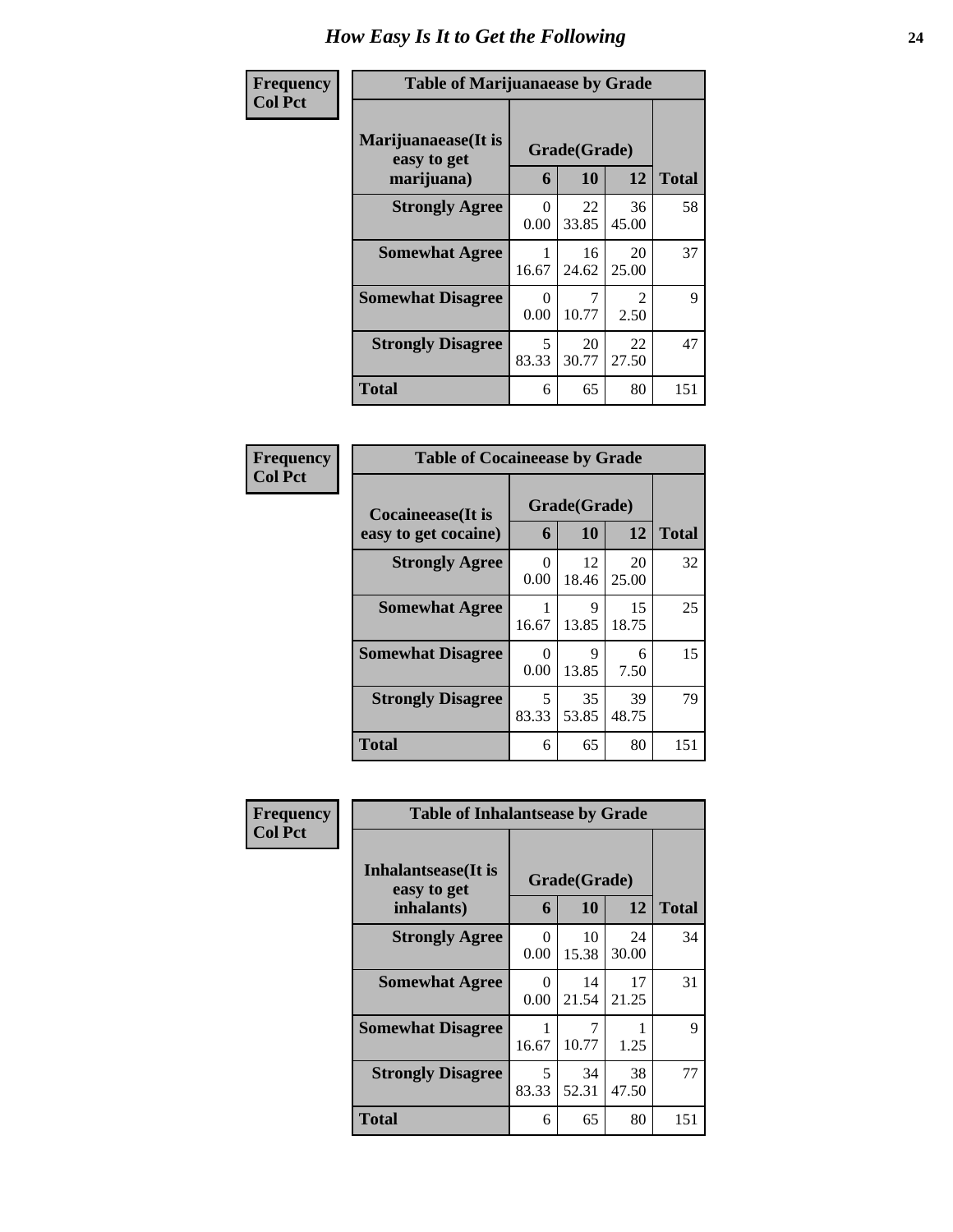| <b>Table of Steroidsease by Grade</b> |              |              |             |     |  |
|---------------------------------------|--------------|--------------|-------------|-----|--|
| Steroidsease(It is                    | Grade(Grade) |              |             |     |  |
| easy to get steroids)                 | 6            | <b>Total</b> |             |     |  |
| <b>Strongly Agree</b>                 | 0<br>0.00    | 8<br>12.31   | 16<br>20.00 | 24  |  |
| <b>Somewhat Agree</b>                 | 0<br>0.00    | 10<br>15.38  | 16<br>20.00 | 26  |  |
| <b>Somewhat Disagree</b>              | 16.67        | 6<br>9.23    | 8.75        | 14  |  |
| <b>Strongly Disagree</b>              | 5<br>83.33   | 41<br>63.08  | 41<br>51.25 | 87  |  |
| <b>Total</b>                          | 6            | 65           | 80          | 151 |  |

| Frequency      | <b>Table of Ecstasyease by Grade</b>              |            |                    |             |              |  |
|----------------|---------------------------------------------------|------------|--------------------|-------------|--------------|--|
| <b>Col Pct</b> | <b>Ecstasyease</b> (It is<br>easy to get ecstasy) | 6          | Grade(Grade)<br>10 | 12          | <b>Total</b> |  |
|                | <b>Strongly Agree</b>                             | 0<br>0.00  | 7<br>10.77         | 23<br>28.75 | 30           |  |
|                | <b>Somewhat Agree</b>                             | 16.67      | 15<br>23.08        | 16<br>20.00 | 32           |  |
|                | <b>Somewhat Disagree</b>                          | 0<br>0.00  | 8<br>12.31         | 3<br>3.75   | 11           |  |
|                | <b>Strongly Disagree</b>                          | 5<br>83.33 | 35<br>53.85        | 38<br>47.50 | 78           |  |
|                | <b>Total</b>                                      | 6          | 65                 | 80          | 151          |  |

| Frequency      | <b>Table of Methease by Grade</b>                          |            |                    |             |              |
|----------------|------------------------------------------------------------|------------|--------------------|-------------|--------------|
| <b>Col Pct</b> | <b>Methease</b> (It is easy<br>to get<br>methamphetamines) | 6          | Grade(Grade)<br>10 | 12          | <b>Total</b> |
|                | <b>Strongly Agree</b>                                      | 16.67      | 8<br>12.31         | 11<br>13.75 | 20           |
|                | <b>Somewhat Agree</b>                                      | 0<br>0.00  | 8<br>12.31         | 16<br>20.00 | 24           |
|                | <b>Somewhat Disagree</b>                                   | 0<br>0.00  | 6<br>9.23          | 5<br>6.25   | 11           |
|                | <b>Strongly Disagree</b>                                   | 5<br>83.33 | 43<br>66.15        | 48<br>60.00 | 96           |
|                | <b>Total</b>                                               | 6          | 65                 | 80          | 151          |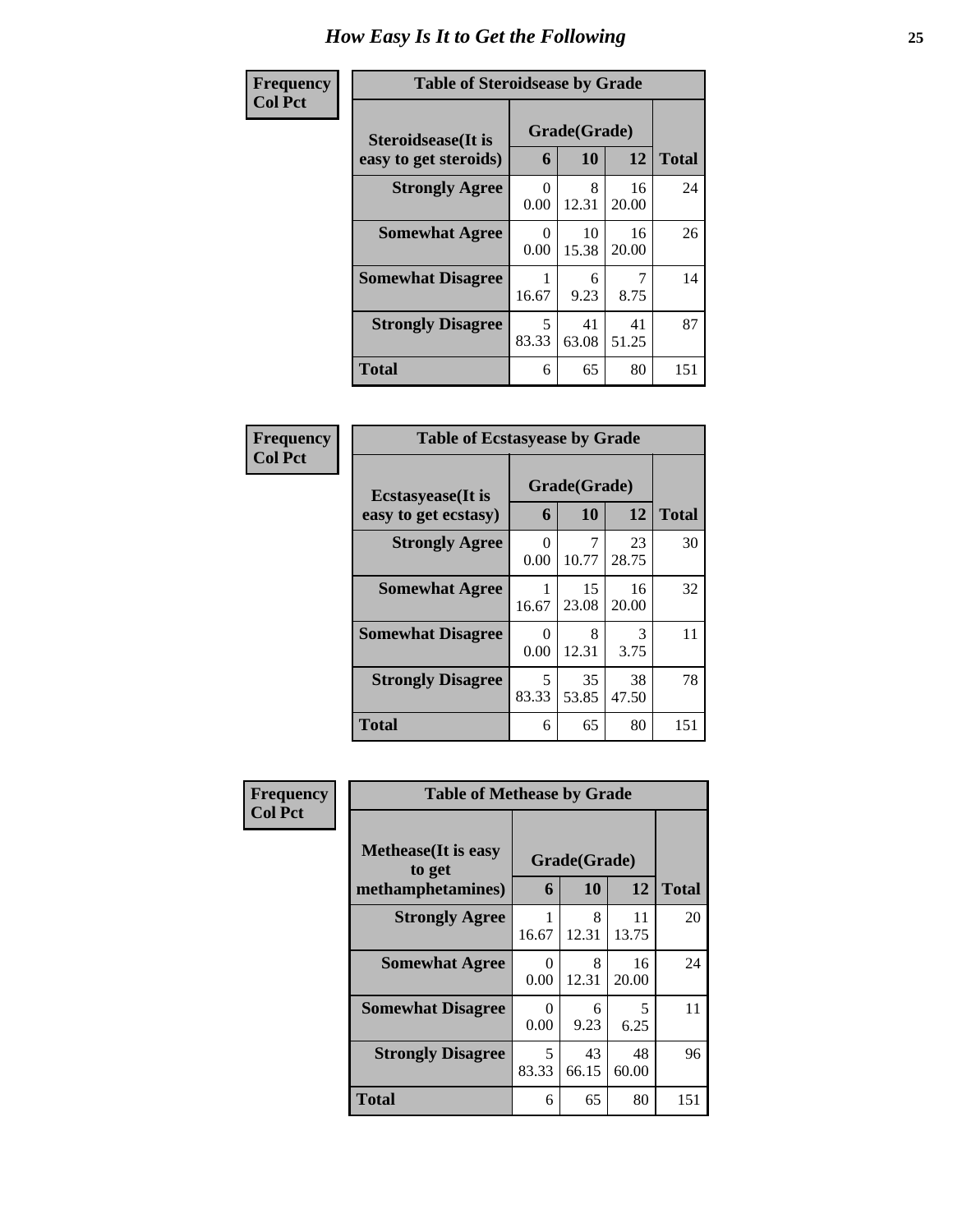| Frequency      | <b>Table of Hallucinogensease by Grade</b>               |            |                    |             |              |  |
|----------------|----------------------------------------------------------|------------|--------------------|-------------|--------------|--|
| <b>Col Pct</b> | Hallucinogensease(It<br>is easy to get<br>hallucinogens) | 6          | Grade(Grade)<br>10 | 12          | <b>Total</b> |  |
|                | <b>Strongly Agree</b>                                    | 16.67      | 6<br>9.23          | 12<br>15.00 | 19           |  |
|                | <b>Somewhat Agree</b>                                    | 0<br>0.00  | 5<br>7.69          | 14<br>17.50 | 19           |  |
|                | <b>Somewhat Disagree</b>                                 | 0<br>0.00  | 10<br>15.38        | 8<br>10.00  | 18           |  |
|                | <b>Strongly Disagree</b>                                 | 5<br>83.33 | 44<br>67.69        | 46<br>57.50 | 95           |  |
|                | <b>Total</b>                                             | 6          | 65                 | 80          | 151          |  |

| <b>Table of Prescriptionease by Grade</b>                                                |            |              |             |              |
|------------------------------------------------------------------------------------------|------------|--------------|-------------|--------------|
| <b>Prescriptionease</b> (It<br>is easy to get<br>prescription drugs<br>not prescribed to |            | Grade(Grade) |             |              |
| me)                                                                                      | 6          | 10           | 12          | <b>Total</b> |
| <b>Strongly Agree</b>                                                                    | 1<br>16.67 | 16<br>24.62  | 26<br>32.50 | 43           |
| <b>Somewhat Agree</b>                                                                    | 0<br>0.00  | 12<br>18.46  | 9<br>11.25  | 21           |
| <b>Somewhat Disagree</b>                                                                 | 0<br>0.00  | 4<br>6.15    | 11<br>13.75 | 15           |
| <b>Strongly Disagree</b>                                                                 | 5<br>83.33 | 33<br>50.77  | 34<br>42.50 | 72           |
| Total                                                                                    | 6          | 65           | 80          | 151          |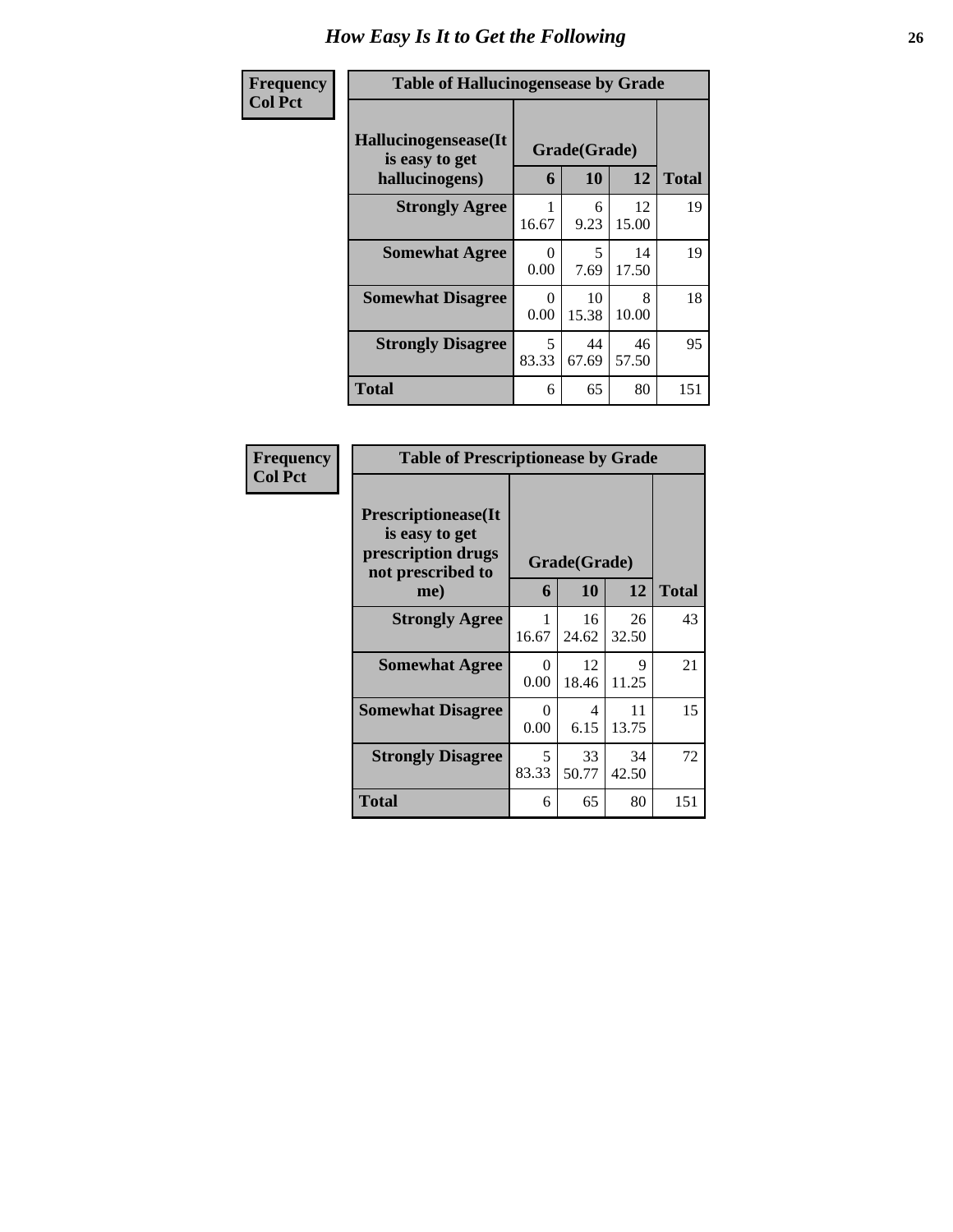*Age at Onset of Use* **27** *Results for "Age at Onset of Use" questions exclude students who said they did not use that substance*

| <b>Frequency</b> |              |                        |                  |                |                        | <b>Table of Grade by Alcoholinit</b> |                                |                        |                                                  |                       |              |
|------------------|--------------|------------------------|------------------|----------------|------------------------|--------------------------------------|--------------------------------|------------------------|--------------------------------------------------|-----------------------|--------------|
| <b>Row Pct</b>   |              |                        |                  |                |                        |                                      |                                |                        | Alcoholinit (I started using alcohol when I was) |                       |              |
|                  | Grade(Grade) | <b>10</b>              | <b>11</b>        | 12             | 13                     | 14                                   | 15                             | <b>16</b>              | 17                                               | <b>18 or</b><br>older | <b>Total</b> |
|                  | 6            | $\theta$<br>٠          | $\Omega$         | $\Omega$       | $\Omega$<br>٠          | $\Omega$<br>$\cdot$                  | $\Omega$<br>٠                  | $\theta$<br>٠          | $\overline{0}$<br>٠                              | $\Omega$              | $\theta$     |
|                  | 10           | $\overline{2}$<br>9.52 | 4.76             | 3<br>14.29     | 4.76                   | 4.76                                 | 9<br>42.86                     | $\overline{2}$<br>9.52 | $\overline{c}$<br>9.52                           | $\theta$<br>0.00      | 21           |
|                  | 12           | $\Omega$<br>0.00       | $\Omega$<br>0.00 | 3.33           | $\mathfrak{D}$<br>6.67 | 3<br>10.00                           | 5<br>16.67                     | 8<br>26.67             | 7<br>23.33                                       | 4<br>13.33            | 30           |
|                  | <b>Total</b> | 2                      |                  | $\overline{4}$ | 3                      | $\overline{4}$                       | 14                             | 10                     | 9                                                | $\overline{4}$        | 51           |
|                  |              |                        |                  |                |                        |                                      | <b>Frequency Missing = 100</b> |                        |                                                  |                       |              |

**Frequency Row Pct**

| <b>Table of Grade by Cigarettesinit</b> |           |                                                         |                |                         |            |                         |                |                |  |
|-----------------------------------------|-----------|---------------------------------------------------------|----------------|-------------------------|------------|-------------------------|----------------|----------------|--|
|                                         |           | Cigarettesinit(I started smoking tobacco<br>when I was) |                |                         |            |                         |                |                |  |
| Grade(Grade)                            | 10        | 12                                                      | 13             | 14                      | 15         | 16                      | 17             | <b>Total</b>   |  |
| 6                                       | $\theta$  | $\theta$                                                | 0              | 0                       | $\theta$   | $\theta$                | $\theta$       | $\Omega$       |  |
|                                         |           | ٠                                                       |                |                         |            |                         |                |                |  |
| 10                                      | 10.00     | 0<br>0.00                                               | 10.00          | $\mathfrak{D}$<br>20.00 | 3<br>30.00 | $\overline{2}$<br>20.00 | 10.00          | 10             |  |
| 12                                      | 0<br>0.00 | 20.00                                                   | 20.00          | $\Omega$<br>0.00        | 20.00      | 20.00                   | 20.00          | $\overline{5}$ |  |
| <b>Total</b>                            |           | 1                                                       | $\overline{2}$ | 2                       | 4          | 3                       | $\overline{2}$ | 15             |  |
|                                         |           | <b>Frequency Missing = 136</b>                          |                |                         |            |                         |                |                |  |

#### *For Grade \* Smokelessinit all data are missing since all the levels of variable Smokelessinit are missing.*

| <b>Frequency</b> |              | <b>Table of Grade by Marijuanainit</b> |                  |                         |                                                         |                                      |                        |              |
|------------------|--------------|----------------------------------------|------------------|-------------------------|---------------------------------------------------------|--------------------------------------|------------------------|--------------|
| <b>Row Pct</b>   |              |                                        |                  |                         | Marijuanainit (I started using<br>marijuana when I was) |                                      |                        |              |
|                  | Grade(Grade) | 12                                     | 13               | 14                      | 15                                                      | <b>16</b>                            | 17                     | <b>Total</b> |
|                  | 6            | $\Omega$<br>٠                          | $\Omega$         | $\Omega$                | 0                                                       | 0                                    | $\Omega$               | $\Omega$     |
|                  | 10           | 10.00                                  | 3<br>30.00       | $\mathfrak{D}$<br>20.00 | $\mathfrak{D}$<br>20.00                                 | 10.00                                | 10.00                  | 10           |
|                  | 12           | $\Omega$<br>0.00                       | $\Omega$<br>0.00 | 3<br>30.00              | $\mathcal{R}$<br>30.00                                  | $\mathcal{D}_{\mathcal{L}}$<br>20.00 | $\mathcal{D}$<br>20.00 | 10           |
|                  | <b>Total</b> | 1                                      | 3                | 5                       | 5                                                       | 3                                    | 3                      | 20           |
|                  |              |                                        |                  |                         | Frequency Missing $= 131$                               |                                      |                        |              |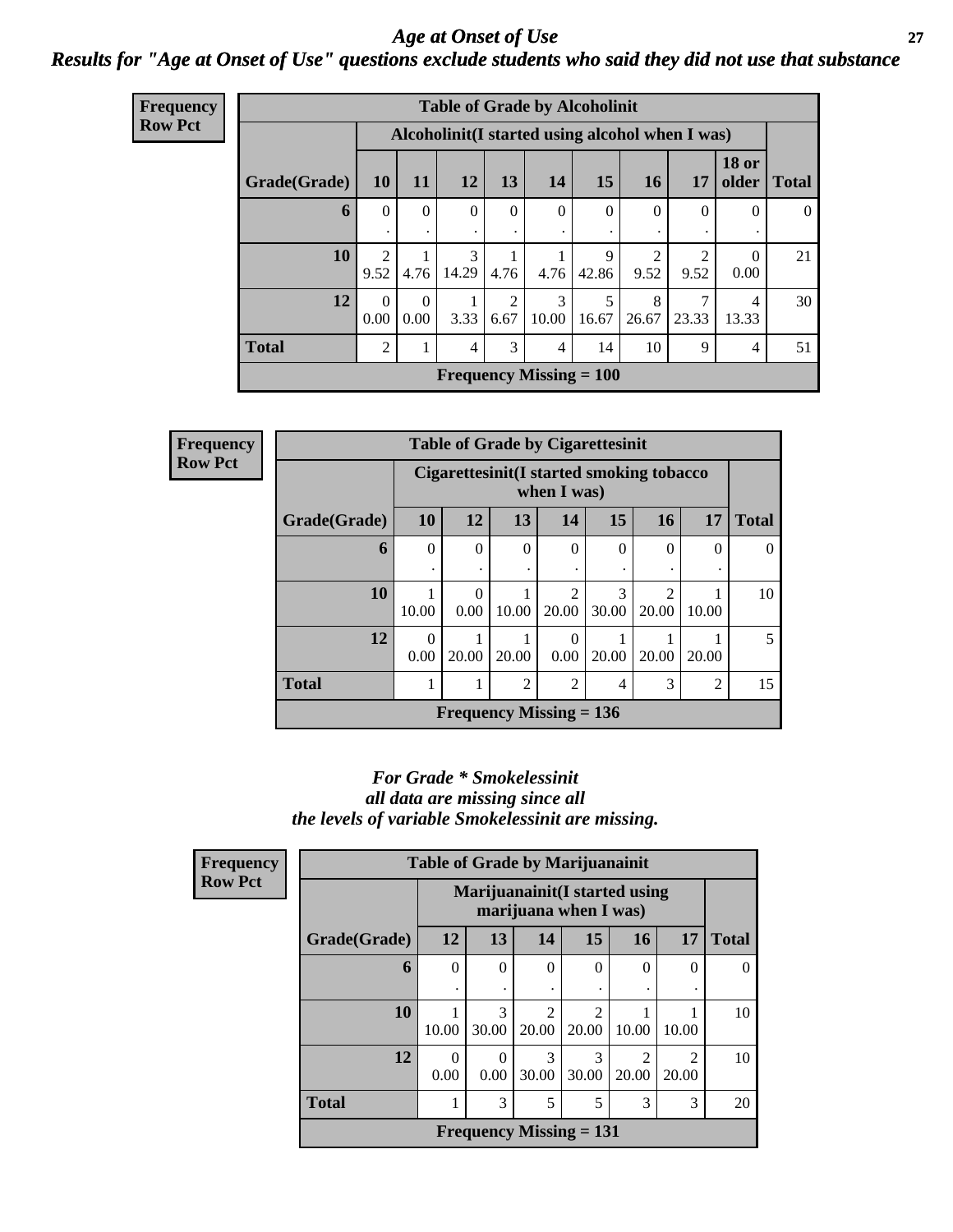*Age at Onset of Use* **28** *Results for "Age at Onset of Use" questions exclude students who said they did not use that substance*

> *For Grade \* Cocaineinit all data are missing since all the levels of variable Cocaineinit are missing. For Grade \* Inhalantsinit all data are missing since all the levels of variable Inhalantsinit are missing.*

*For Grade \* Steroidsinit all data are missing since all the levels of variable Steroidsinit are missing.*

*For Grade \* Ecstasyinit all data are missing since all the levels of variable Ecstasyinit are missing.*

*For Grade \* Methinit all data are missing since all the levels of variable Methinit are missing.*

*For Grade \* Hallucinogensinit all data are missing since all the levels of variable Hallucinogensinit are missing.*

| <b>Frequency</b> |              | <b>Table of Grade by Prescriptioninit</b>                                                |            |                  |           |                |  |  |
|------------------|--------------|------------------------------------------------------------------------------------------|------------|------------------|-----------|----------------|--|--|
| <b>Row Pct</b>   |              | Prescriptioninit(I<br>started using<br>prescription drugs not<br>prescribed to me when I |            |                  |           |                |  |  |
|                  | Grade(Grade) | 13                                                                                       | 14         | 15               | 17        | <b>Total</b>   |  |  |
|                  | 6            | $\theta$                                                                                 | $\theta$   | $\Omega$         | $\Omega$  | 0              |  |  |
|                  | 10           | 0<br>0.00                                                                                | 3<br>75.00 | 25.00            | 0<br>0.00 | 4              |  |  |
|                  | 12           | 50.00                                                                                    | 0<br>0.00  | $\Omega$<br>0.00 | 50.00     | $\mathfrak{D}$ |  |  |
|                  | <b>Total</b> |                                                                                          | 3          |                  | 1         | 6              |  |  |
|                  |              | <b>Frequency Missing <math>= 145</math></b>                                              |            |                  |           |                |  |  |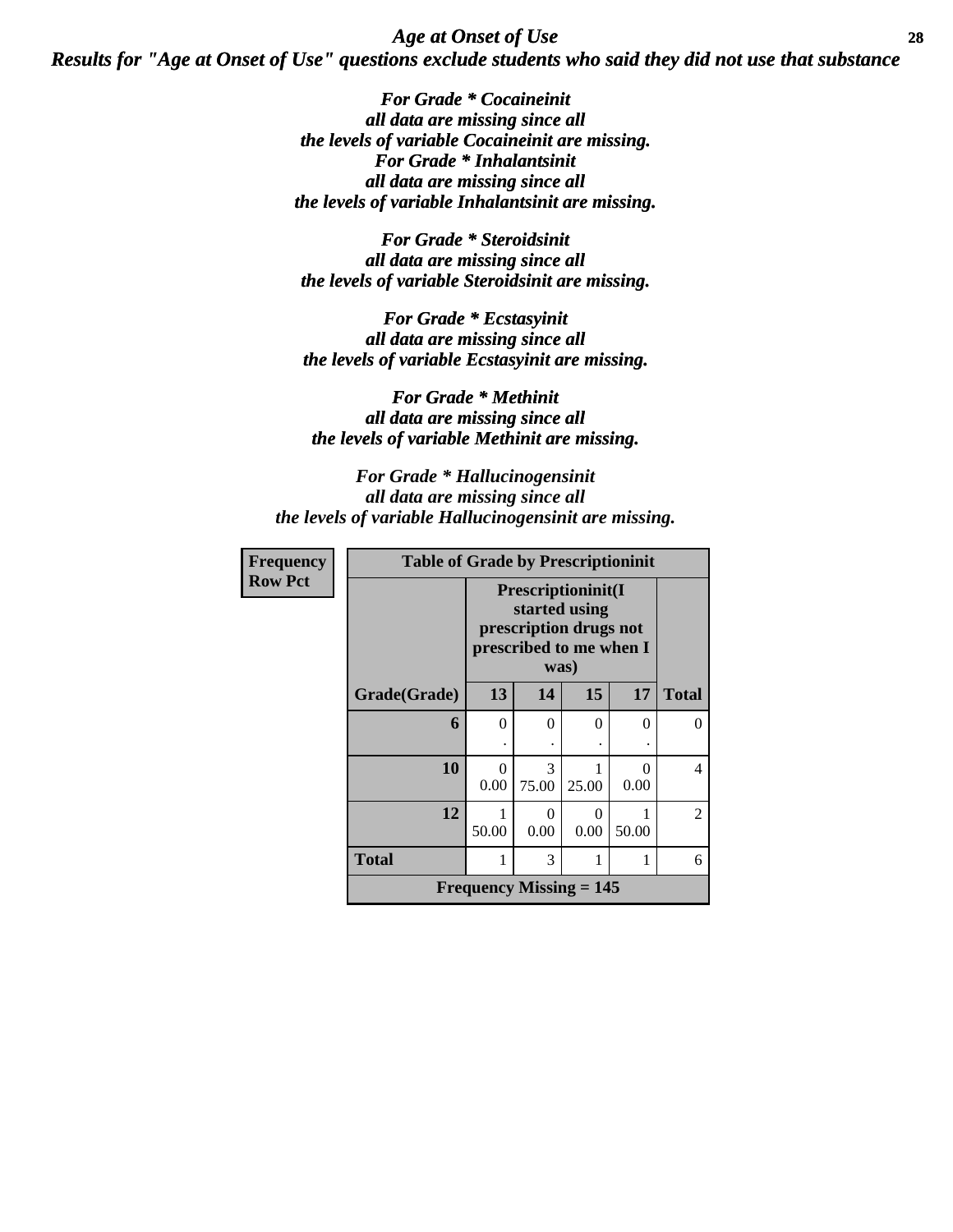| Frequency      | <b>Table of Alcoholharm by Grade</b>          |             |                    |             |              |
|----------------|-----------------------------------------------|-------------|--------------------|-------------|--------------|
| <b>Col Pct</b> | Alcoholharm(I<br>think alcohol is<br>harmful) | 6           | Grade(Grade)<br>10 | <b>12</b>   | <b>Total</b> |
|                | <b>Strongly Agree</b>                         | 6<br>100.00 | 38<br>58.46        | 57<br>71.25 | 101          |
|                | <b>Somewhat Agree</b>                         | 0<br>0.00   | 12<br>18.46        | 17<br>21.25 | 29           |
|                | <b>Somewhat Disagree</b>                      | 0<br>0.00   | 10.77              | 3<br>3.75   | 10           |
|                | <b>Strongly Disagree</b>                      | 0<br>0.00   | 8<br>12.31         | 3<br>3.75   | 11           |
|                | <b>Total</b>                                  | 6           | 65                 | 80          | 151          |

| <b>Table of Cigarettesharm by Grade</b>                  |                      |                        |             |              |
|----------------------------------------------------------|----------------------|------------------------|-------------|--------------|
| Cigarettesharm(I<br>think smoking<br>tobacco is harmful) | 6                    | Grade(Grade)<br>10     | 12          | <b>Total</b> |
| <b>Strongly Agree</b>                                    | 5<br>83.33           | 49<br>75.38            | 70<br>87.50 | 124          |
| <b>Somewhat Agree</b>                                    | 0<br>0.00            | 7<br>10.77             | 5<br>6.25   | 12           |
| <b>Somewhat Disagree</b>                                 | 16.67                | $\mathfrak{D}$<br>3.08 | 1.25        | 4            |
| <b>Strongly Disagree</b>                                 | $\mathbf{0}$<br>0.00 | 7<br>10.77             | 4<br>5.00   | 11           |
| Total                                                    | 6                    | 65                     | 80          | 151          |

| Frequency      | <b>Table of Smokelessharm by Grade</b>                  |            |                    |             |              |
|----------------|---------------------------------------------------------|------------|--------------------|-------------|--------------|
| <b>Col Pct</b> | Smokelessharm(I<br>think chewing<br>tobacco is harmful) | 6          | Grade(Grade)<br>10 | 12          | <b>Total</b> |
|                | <b>Strongly Agree</b>                                   | 5<br>83.33 | 51<br>78.46        | 70<br>87.50 | 126          |
|                | <b>Somewhat Agree</b>                                   | 0<br>0.00  | 4<br>6.15          | 3<br>3.75   |              |
|                | <b>Somewhat Disagree</b>                                | 0<br>0.00  | 1.54               | 1.25        | 2            |
|                | <b>Strongly Disagree</b>                                | 1<br>16.67 | 9<br>13.85         | 6<br>7.50   | 16           |
|                | <b>Total</b>                                            | 6          | 65                 | 80          | 151          |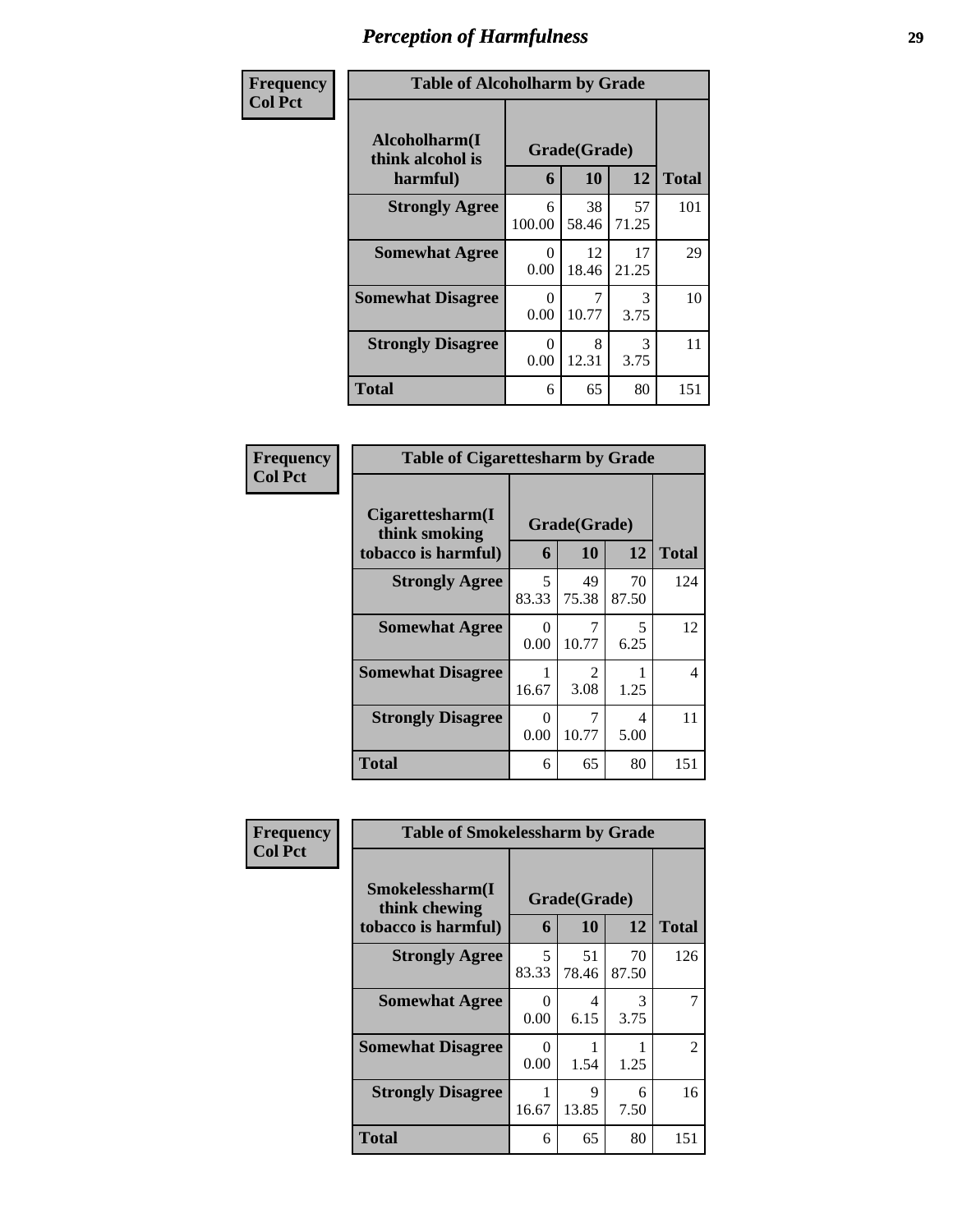| Frequency      | <b>Table of Marijuanaharm by Grade</b>            |             |                    |             |              |
|----------------|---------------------------------------------------|-------------|--------------------|-------------|--------------|
| <b>Col Pct</b> | Marijuanaharm(I<br>think marijuana is<br>harmful) | 6           | Grade(Grade)<br>10 | 12          | <b>Total</b> |
|                | <b>Strongly Agree</b>                             | 6<br>100.00 | 47<br>72.31        | 61<br>76.25 | 114          |
|                | <b>Somewhat Agree</b>                             | 0<br>0.00   | 7<br>10.77         | 10<br>12.50 | 17           |
|                | <b>Somewhat Disagree</b>                          | 0<br>0.00   | 3<br>4.62          | 3<br>3.75   | 6            |
|                | <b>Strongly Disagree</b>                          | 0<br>0.00   | 8<br>12.31         | 6<br>7.50   | 14           |
|                | <b>Total</b>                                      | 6           | 65                 | 80          | 151          |

| <b>Frequency</b><br>Col Pct |
|-----------------------------|
|                             |

| <b>Table of Cocaineharm by Grade</b>                                           |             |                       |             |              |  |  |  |  |
|--------------------------------------------------------------------------------|-------------|-----------------------|-------------|--------------|--|--|--|--|
| Cocaineharm(I<br>Grade(Grade)<br>think cocaine is<br>12<br>10<br>harmful)<br>6 |             |                       |             |              |  |  |  |  |
|                                                                                |             |                       |             | <b>Total</b> |  |  |  |  |
| <b>Strongly Agree</b>                                                          | 6<br>100.00 | 55<br>84.62           | 71<br>88.75 | 132          |  |  |  |  |
| <b>Somewhat Agree</b>                                                          | 0<br>0.00   | 0<br>0.00             | 4<br>5.00   | 4            |  |  |  |  |
| <b>Somewhat Disagree</b>                                                       | 0<br>0.00   | $\mathcal{L}$<br>3.08 | 1.25        | 3            |  |  |  |  |
| <b>Strongly Disagree</b>                                                       | 0<br>0.00   | 8<br>12.31            | 4<br>5.00   | 12           |  |  |  |  |
| <b>Total</b>                                                                   | 6           | 65                    | 80          | 151          |  |  |  |  |

| Frequency      | <b>Table of Inhalantsharm by Grade</b> |                  |              |             |                |  |
|----------------|----------------------------------------|------------------|--------------|-------------|----------------|--|
| <b>Col Pct</b> | Inhalantsharm(I<br>think inhalants are |                  | Grade(Grade) |             |                |  |
|                | harmful)                               | 6                | 10           | 12          | <b>Total</b>   |  |
|                | <b>Strongly Agree</b>                  | 6<br>100.00      | 55<br>84.62  | 72<br>90.00 | 133            |  |
|                | <b>Somewhat Agree</b>                  | $\Omega$<br>0.00 | 0<br>0.00    | 3<br>3.75   | 3              |  |
|                | <b>Somewhat Disagree</b>               | $\Omega$<br>0.00 | 1.54         | 1.25        | $\mathfrak{D}$ |  |
|                | <b>Strongly Disagree</b>               | 0<br>0.00        | 9<br>13.85   | 4<br>5.00   | 13             |  |
|                | <b>Total</b>                           | 6                | 65           | 80          | 151            |  |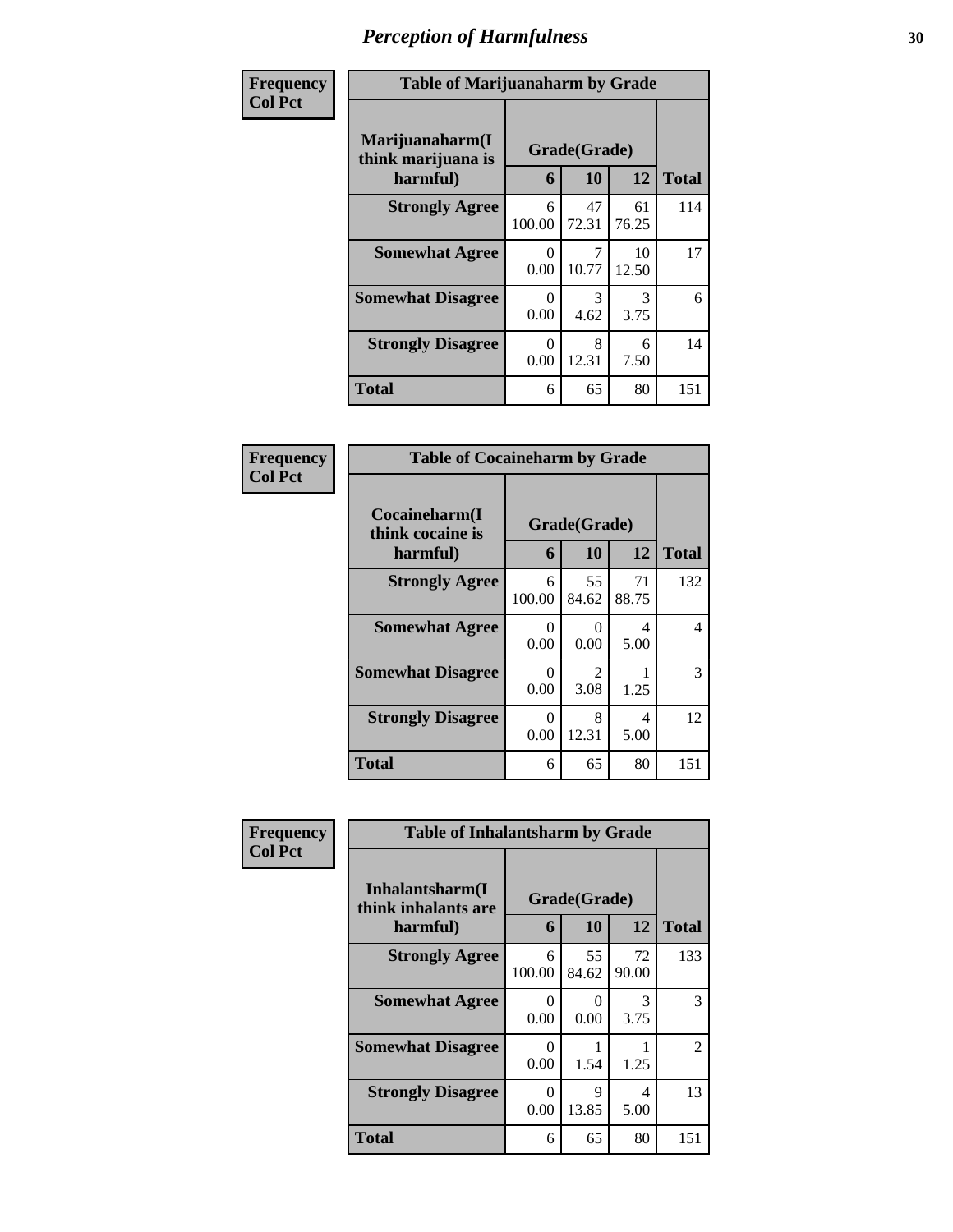| Frequency      | <b>Table of Steroidsharm by Grade</b>            |                  |                                     |             |              |  |
|----------------|--------------------------------------------------|------------------|-------------------------------------|-------------|--------------|--|
| <b>Col Pct</b> | Steroidsharm(I<br>think steroids are<br>harmful) | 6                | Grade(Grade)<br>10                  | 12          | <b>Total</b> |  |
|                | <b>Strongly Agree</b>                            | 6<br>100.00      | 50<br>76.92                         | 70<br>87.50 | 126          |  |
|                | <b>Somewhat Agree</b>                            | $\Omega$<br>0.00 | 5<br>7.69                           | 5<br>6.25   | 10           |  |
|                | <b>Somewhat Disagree</b>                         | 0<br>0.00        | $\mathcal{D}_{\mathcal{L}}$<br>3.08 | 1.25        | 3            |  |
|                | <b>Strongly Disagree</b>                         | ∩<br>0.00        | 8<br>12.31                          | 4<br>5.00   | 12           |  |
|                | <b>Total</b>                                     | 6                | 65                                  | 80          | 151          |  |

| <b>Frequency</b><br>Col Pct |
|-----------------------------|
|                             |

| <b>Table of Ecstasyharm by Grade</b>          |                   |              |             |     |  |  |  |  |
|-----------------------------------------------|-------------------|--------------|-------------|-----|--|--|--|--|
| Ecstasyharm(I<br>think ecstasy is<br>harmful) | Grade(Grade)<br>6 | <b>Total</b> |             |     |  |  |  |  |
| <b>Strongly Agree</b>                         | 6<br>100.00       | 55<br>84.62  | 72<br>90.00 | 133 |  |  |  |  |
| <b>Somewhat Agree</b>                         | 0<br>0.00         | 0<br>0.00    | 3<br>3.75   | 3   |  |  |  |  |
| <b>Somewhat Disagree</b>                      | 0<br>0.00         | 2<br>3.08    | 1.25        | 3   |  |  |  |  |
| <b>Strongly Disagree</b>                      | 0<br>0.00         | 8<br>12.31   | 4<br>5.00   | 12  |  |  |  |  |
| <b>Total</b>                                  | 6                 | 65           | 80          | 151 |  |  |  |  |

| Frequency      | <b>Table of Methharm by Grade</b>            |                  |                           |                        |               |  |
|----------------|----------------------------------------------|------------------|---------------------------|------------------------|---------------|--|
| <b>Col Pct</b> | <b>Methharm</b> (I think<br>methamphetamines |                  | Grade(Grade)              |                        |               |  |
|                | are harmful)                                 | 6                | 10                        | 12                     | <b>Total</b>  |  |
|                | <b>Strongly Agree</b>                        | 6<br>100.00      | 55<br>84.62               | 71<br>88.75            | 132           |  |
|                | <b>Somewhat Agree</b>                        | $\Omega$<br>0.00 | $\mathbf{\Omega}$<br>0.00 | $\overline{4}$<br>5.00 | 4             |  |
|                | <b>Somewhat Disagree</b>                     | $\Omega$<br>0.00 | 1.54                      | 1.25                   | $\mathcal{L}$ |  |
|                | <b>Strongly Disagree</b>                     | 0<br>0.00        | $\mathbf Q$<br>13.85      | 4<br>5.00              | 13            |  |
|                | <b>Total</b>                                 | 6                | 65                        | 80                     | 151           |  |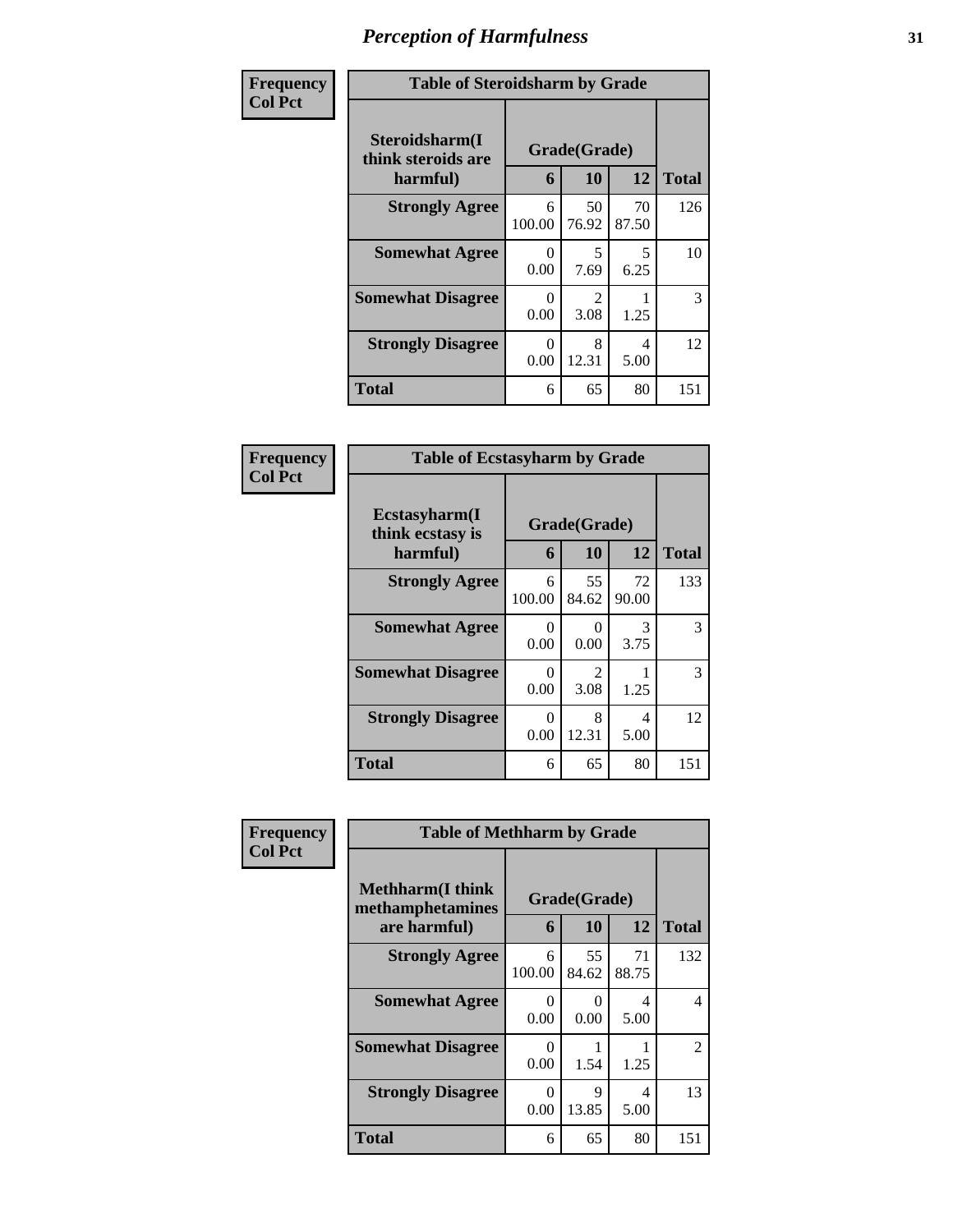| Frequency      | <b>Table of Hallucinogensharm by Grade</b>                 |                  |                    |             |              |
|----------------|------------------------------------------------------------|------------------|--------------------|-------------|--------------|
| <b>Col Pct</b> | Hallucinogensharm(I<br>think hallucinogens<br>are harmful) | 6                | Grade(Grade)<br>10 | 12          | <b>Total</b> |
|                | <b>Strongly Agree</b>                                      | 6<br>100.00      | 55<br>84.62        | 70<br>87.50 | 131          |
|                | <b>Somewhat Agree</b>                                      | 0<br>0.00        | 0<br>0.00          | 5<br>6.25   | 5            |
|                | <b>Somewhat Disagree</b>                                   | $\Omega$<br>0.00 | 2<br>3.08          | 1.25        | 3            |
|                | <b>Strongly Disagree</b>                                   | ∩<br>0.00        | 8<br>12.31         | 4<br>5.00   | 12           |
|                | <b>Total</b>                                               | 6                | 65                 | 80          | 151          |

| Frequency      | <b>Table of Prescriptionharm by Grade</b>                                                 |                  |             |                               |                     |  |  |
|----------------|-------------------------------------------------------------------------------------------|------------------|-------------|-------------------------------|---------------------|--|--|
| <b>Col Pct</b> | Prescriptionharm(I<br>think prescription<br>drugs not<br>prescribed to me<br>are harmful) |                  |             | Grade(Grade)<br>10<br>12<br>6 |                     |  |  |
|                | <b>Strongly Agree</b>                                                                     | 6                | 44          | 62                            | <b>Total</b><br>112 |  |  |
|                |                                                                                           | 100.00           | 67.69       | 77.50                         |                     |  |  |
|                | <b>Somewhat Agree</b>                                                                     | $\Omega$<br>0.00 | 7<br>10.77  | 9<br>11.25                    | 16                  |  |  |
|                | <b>Somewhat Disagree</b>                                                                  | $\Omega$<br>0.00 | 4<br>6.15   | 4<br>5.00                     | 8                   |  |  |
|                | <b>Strongly Disagree</b>                                                                  | $\Omega$<br>0.00 | 10<br>15.38 | 5<br>6.25                     | 15                  |  |  |
|                | Total                                                                                     | 6                | 65          | 80                            | 151                 |  |  |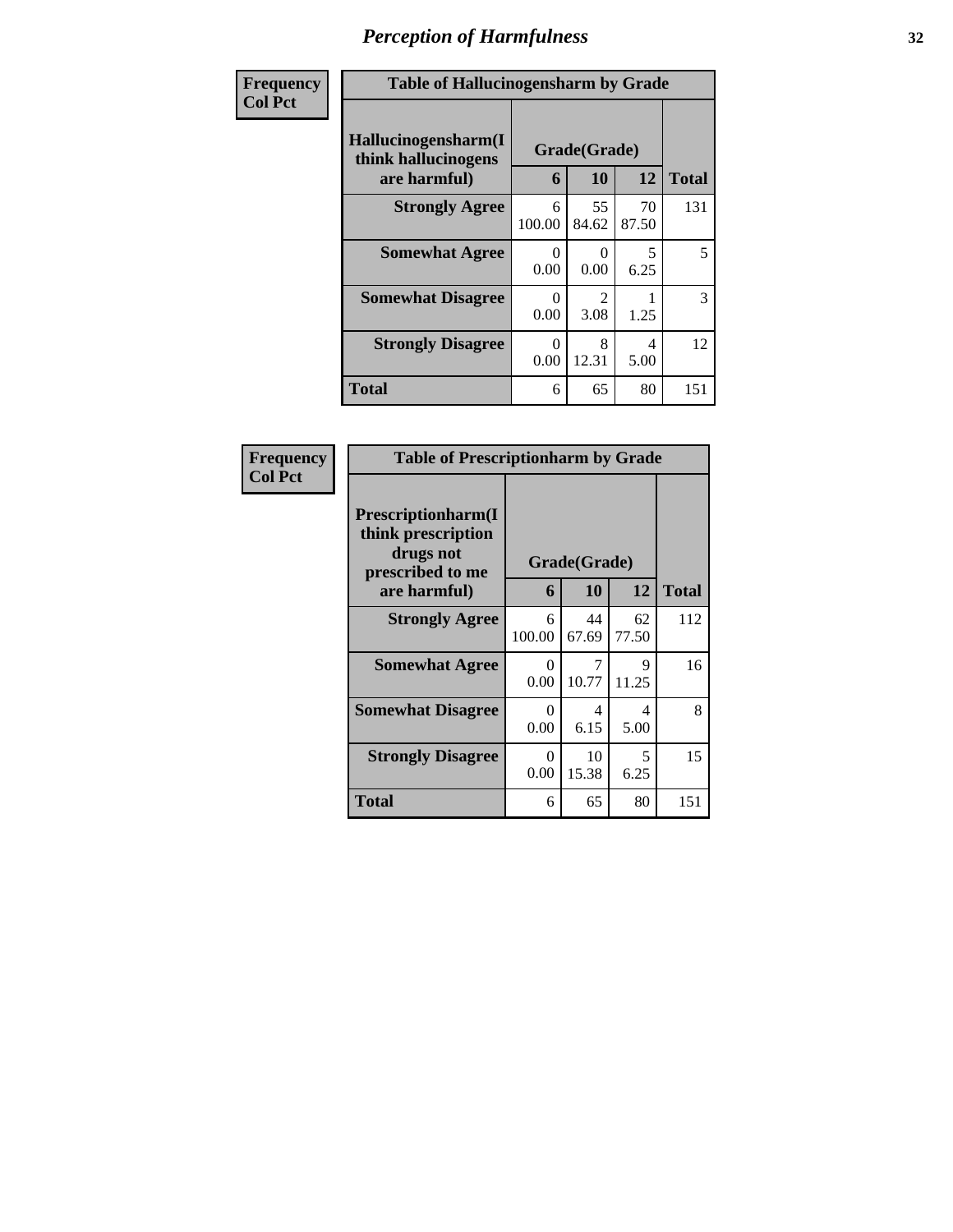# *Disapproval by Adults* **33**

| Frequency      | <b>Table of Alcoholadult by Grade</b>                                 |                  |                    |             |              |
|----------------|-----------------------------------------------------------------------|------------------|--------------------|-------------|--------------|
| <b>Col Pct</b> | <b>Alcoholadult</b> (Adults<br>would disapprove if<br>I used alcohol) | 6                | Grade(Grade)<br>10 | 12          | <b>Total</b> |
|                | <b>Strongly Agree</b>                                                 | 6<br>100.00      | 42<br>64.62        | 53<br>66.25 | 101          |
|                | <b>Somewhat Agree</b>                                                 | $\Omega$<br>0.00 | 10<br>15.38        | 12<br>15.00 | 22           |
|                | <b>Somewhat Disagree</b>                                              | $\Omega$<br>0.00 | 3<br>4.62          | 5<br>6.25   | 8            |
|                | <b>Strongly Disagree</b>                                              | 0<br>0.00        | 10<br>15.38        | 10<br>12.50 | 20           |
|                | <b>Total</b>                                                          | 6                | 65                 | 80          | 151          |

| Frequency      | <b>Table of Tobaccoadult by Grade</b>                         |                           |                    |             |              |
|----------------|---------------------------------------------------------------|---------------------------|--------------------|-------------|--------------|
| <b>Col Pct</b> | Tobaccoadult(Adults<br>would disapprove if<br>I used tobacco) | 6                         | Grade(Grade)<br>10 | 12          | <b>Total</b> |
|                | <b>Strongly Agree</b>                                         | 6<br>100.00               | 47<br>72.31        | 61<br>76.25 | 114          |
|                | <b>Somewhat Agree</b>                                         | $\mathbf{\Omega}$<br>0.00 | 8<br>12.31         | 6<br>7.50   | 14           |
|                | <b>Somewhat Disagree</b>                                      | ∩<br>0.00                 | 0<br>0.00          | 3<br>3.75   | 3            |
|                | <b>Strongly Disagree</b>                                      | ∩<br>0.00                 | 10<br>15.38        | 10<br>12.50 | 20           |
|                | <b>Total</b>                                                  | 6                         | 65                 | 80          | 151          |

| Frequency      | <b>Table of Marijuanaadult by Grade</b>        |              |             |                        |              |
|----------------|------------------------------------------------|--------------|-------------|------------------------|--------------|
| <b>Col Pct</b> | Marijuanaadult(Adults<br>would disapprove if I | Grade(Grade) |             |                        |              |
|                | used marijuana)                                | 6            | 10          | 12                     | <b>Total</b> |
|                | <b>Strongly Agree</b>                          | 6<br>100.00  | 52<br>80.00 | 66<br>82.50            | 124          |
|                | <b>Somewhat Agree</b>                          | 0<br>0.00    | 5<br>7.69   | 3<br>3.75              | 8            |
|                | <b>Somewhat Disagree</b>                       | 0<br>0.00    | 1.54        | $\mathfrak{D}$<br>2.50 | 3            |
|                | <b>Strongly Disagree</b>                       | 0<br>0.00    | 10.77       | Q<br>11.25             | 16           |
|                | <b>Total</b>                                   | 6            | 65          | 80                     | 151          |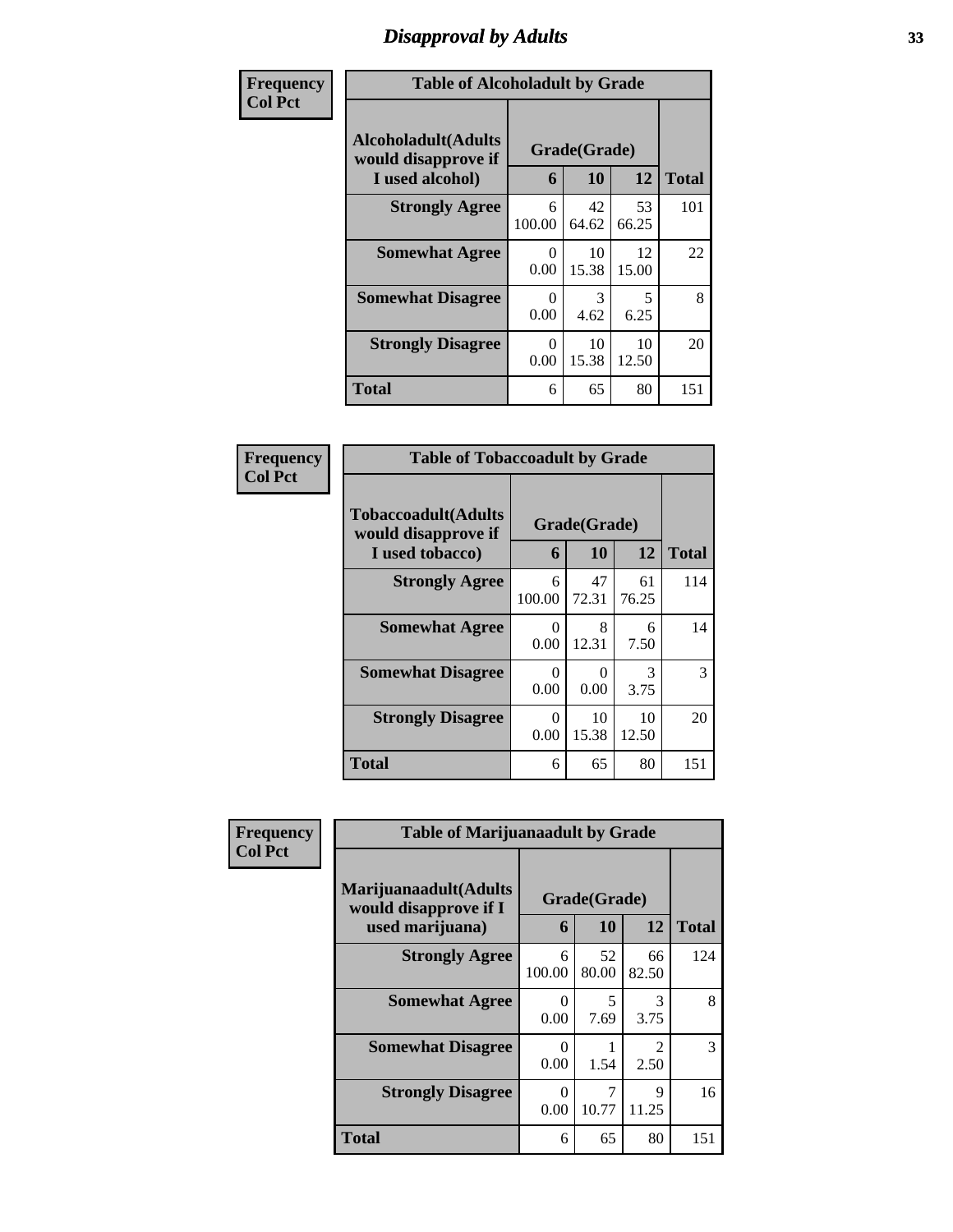### *Disapproval by Adults* **34**

| Frequency      | <b>Table of Otherdrugadult by Grade</b>                |              |             |                        |              |
|----------------|--------------------------------------------------------|--------------|-------------|------------------------|--------------|
| <b>Col Pct</b> | <b>Otherdrugadult</b> (Adults<br>would disapprove if I | Grade(Grade) |             |                        |              |
|                | used other drugs)                                      | 6            | 10          | 12                     | <b>Total</b> |
|                | <b>Strongly Agree</b>                                  | 6<br>100.00  | 54<br>83.08 | 67<br>83.75            | 127          |
|                | <b>Somewhat Agree</b>                                  | 0<br>0.00    | 3<br>4.62   | $\mathfrak{D}$<br>2.50 | 5            |
|                | <b>Strongly Disagree</b>                               | 0<br>0.00    | 8<br>12.31  | 11<br>13.75            | 19           |
|                | <b>Total</b>                                           | 6            | 65          | 80                     | 151          |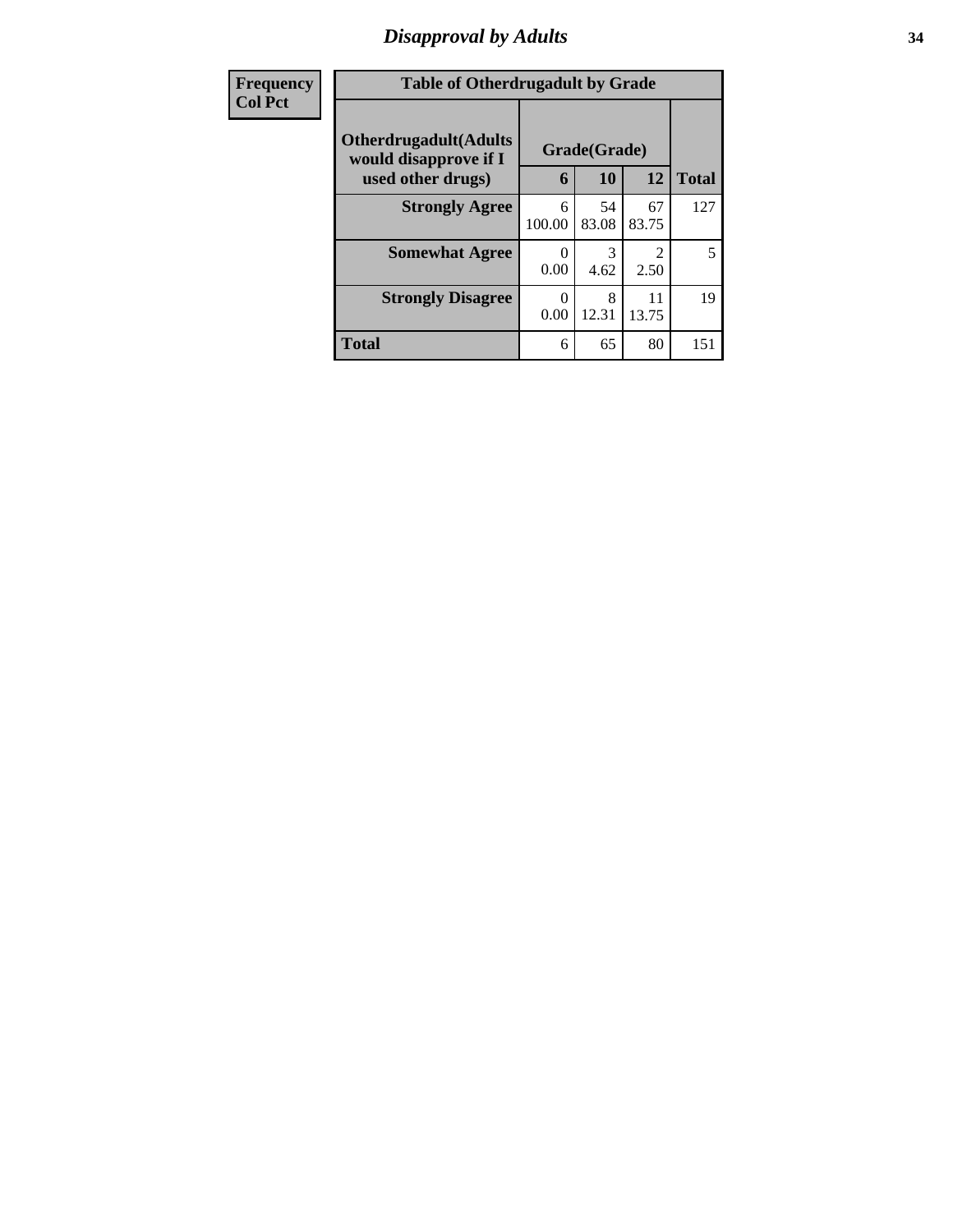### *Disapproval by Peers* **35**

| Frequency      | <b>Table of Alcoholpeer by Grade</b>                    |                  |             |             |              |  |
|----------------|---------------------------------------------------------|------------------|-------------|-------------|--------------|--|
| <b>Col Pct</b> | Alcoholpeer(My<br>friends would<br>disapprove if I used | Grade(Grade)     |             |             |              |  |
|                | alcohol)                                                | 6                | 10          | 12          | <b>Total</b> |  |
|                | <b>Strongly Agree</b>                                   | 6<br>100.00      | 15<br>23.08 | 21<br>26.25 | 42           |  |
|                | <b>Somewhat Agree</b>                                   | 0<br>0.00        | 15<br>23.08 | 22<br>27.50 | 37           |  |
|                | <b>Somewhat Disagree</b>                                | $\Omega$<br>0.00 | 13<br>20.00 | 18<br>22.50 | 31           |  |
|                | <b>Strongly Disagree</b>                                | 0<br>0.00        | 22<br>33.85 | 19<br>23.75 | 41           |  |
|                | Total                                                   | 6                | 65          | 80          | 151          |  |

| Frequency      | <b>Table of Tobaccopeer by Grade</b>                                |                               |             |             |              |
|----------------|---------------------------------------------------------------------|-------------------------------|-------------|-------------|--------------|
| <b>Col Pct</b> | Tobaccopeer(My<br>friends would<br>disapprove if I used<br>tobacco) | Grade(Grade)<br>12<br>10<br>6 |             |             | <b>Total</b> |
|                | <b>Strongly Agree</b>                                               | 6<br>100.00                   | 28<br>43.08 | 46<br>57.50 | 80           |
|                | <b>Somewhat Agree</b>                                               | $\Omega$<br>0.00              | 9<br>13.85  | 14<br>17.50 | 23           |
|                | <b>Somewhat Disagree</b>                                            | $\Omega$<br>0.00              | 7<br>10.77  | 7<br>8.75   | 14           |
|                | <b>Strongly Disagree</b>                                            | 0<br>0.00                     | 21<br>32.31 | 13<br>16.25 | 34           |
|                | Total                                                               | 6                             | 65          | 80          | 151          |

| Frequency      | <b>Table of Marijuanapeer by Grade</b>                                  |                               |             |             |              |
|----------------|-------------------------------------------------------------------------|-------------------------------|-------------|-------------|--------------|
| <b>Col Pct</b> | Marijuanapeer(My<br>friends would<br>disapprove if I used<br>marijuana) | Grade(Grade)<br>12<br>10<br>6 |             |             | <b>Total</b> |
|                | <b>Strongly Agree</b>                                                   | 6<br>100.00                   | 28<br>43.08 | 43<br>53.75 | 77           |
|                | <b>Somewhat Agree</b>                                                   | 0<br>0.00                     | 9<br>13.85  | 13<br>16.25 | 22           |
|                | <b>Somewhat Disagree</b>                                                | $\Omega$<br>0.00              | 10.77       | 8.75        | 14           |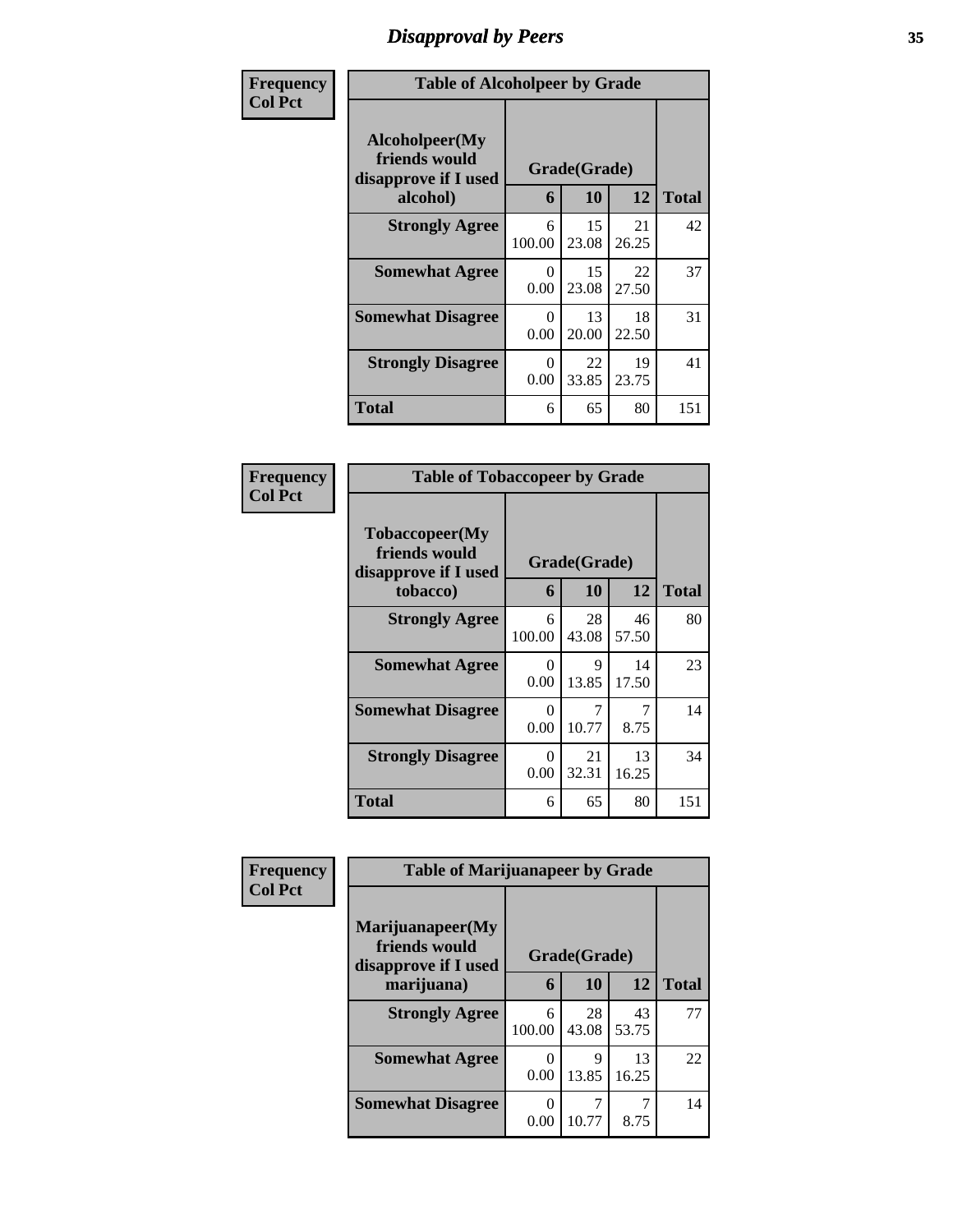# *Disapproval by Peers* **36**

| <b>Frequency</b><br><b>Col Pct</b> | <b>Table of Marijuanapeer by Grade</b>                                  |                               |             |             |              |  |
|------------------------------------|-------------------------------------------------------------------------|-------------------------------|-------------|-------------|--------------|--|
|                                    | Marijuanapeer(My<br>friends would<br>disapprove if I used<br>marijuana) | Grade(Grade)<br>10<br>12<br>6 |             |             | <b>Total</b> |  |
|                                    | <b>Strongly Disagree</b>                                                | 0.00                          | 21<br>32.31 | 17<br>21.25 | 38           |  |
|                                    | Total                                                                   | 6                             | 65          | 80          | 151          |  |

| <b>Frequency</b> | <b>Table of Otherdrugpeer by Grade</b>                                    |                               |             |             |              |
|------------------|---------------------------------------------------------------------------|-------------------------------|-------------|-------------|--------------|
| <b>Col Pct</b>   | Otherdrugpeer(My<br>friends would<br>disapprove if I used<br>other drugs) | Grade(Grade)<br>12<br>10<br>6 |             |             | <b>Total</b> |
|                  | <b>Strongly Agree</b>                                                     | 6<br>100.00                   | 33<br>50.77 | 54<br>67.50 | 93           |
|                  | <b>Somewhat Agree</b>                                                     | 0<br>0.00                     | 10.77       | 12<br>15.00 | 19           |
|                  | <b>Somewhat Disagree</b>                                                  | 0<br>0.00                     | 8<br>12.31  | 4<br>5.00   | 12           |
|                  | <b>Strongly Disagree</b>                                                  | 0<br>0.00                     | 17<br>26.15 | 10<br>12.50 | 27           |
|                  | <b>Total</b>                                                              | 6                             | 65          | 80          | 151          |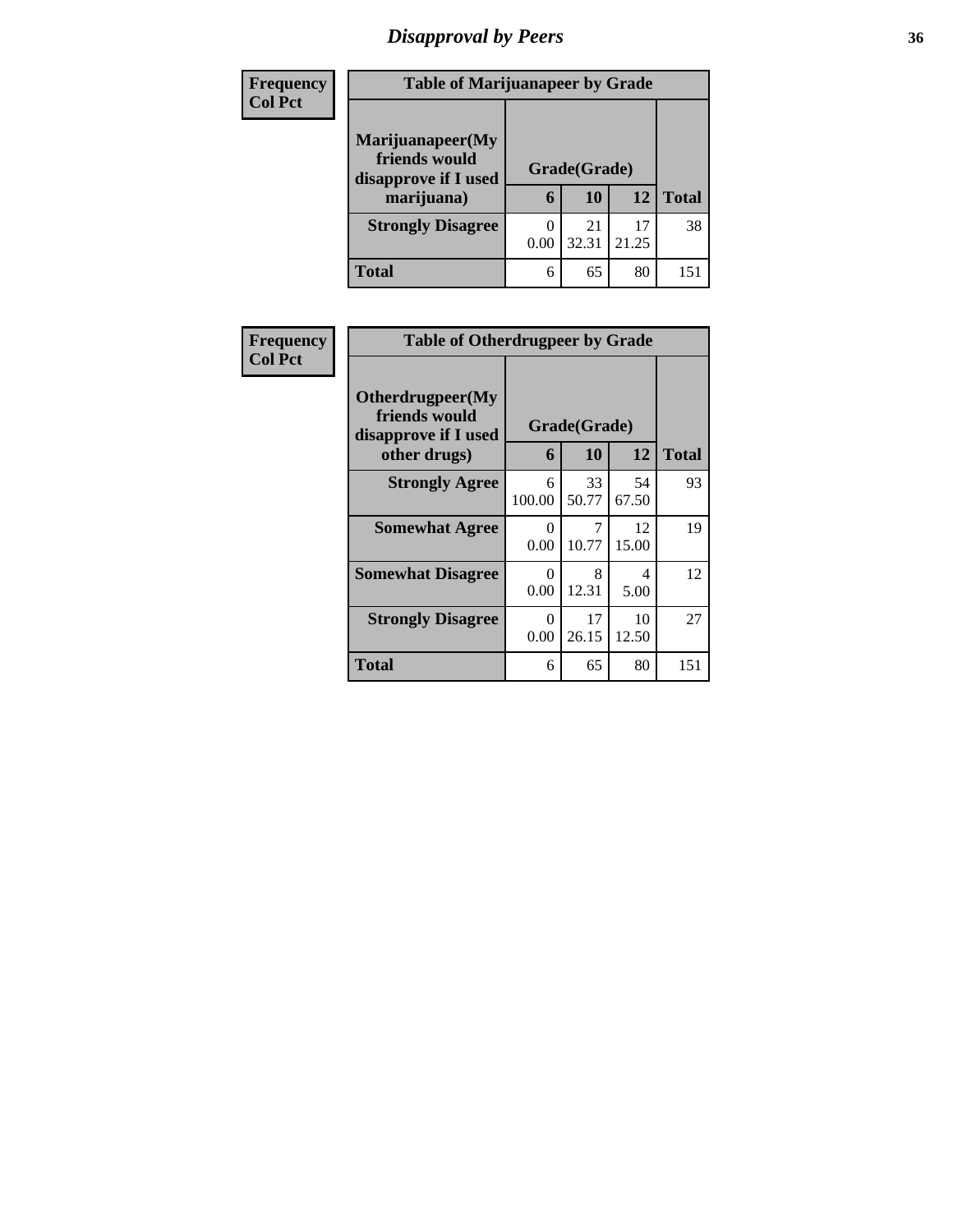| Frequency<br><b>Col Pct</b> | <b>Table of Alcohollocation1 by Grade</b> |              |             |             |              |  |  |
|-----------------------------|-------------------------------------------|--------------|-------------|-------------|--------------|--|--|
|                             | <b>Alcohollocation1(Places</b>            | Grade(Grade) |             |             |              |  |  |
|                             | <b>Friends Use Alcohol)</b>               | 6            | 10          | 12          | <b>Total</b> |  |  |
|                             |                                           | 0.00         | 41<br>63.08 | 49<br>61.25 | 90           |  |  |
|                             | Do Not Use                                | 6<br>100.00  | 24<br>36.92 | 31<br>38.75 | 61           |  |  |
|                             | <b>Total</b>                              | 6            | 65          | 80          | 151          |  |  |

| Frequency      | <b>Table of Alcohollocation2 by Grade</b> |                  |                    |             |              |  |  |  |
|----------------|-------------------------------------------|------------------|--------------------|-------------|--------------|--|--|--|
| <b>Col Pct</b> | <b>Alcohollocation2(Places</b>            |                  | Grade(Grade)<br>10 | 12          |              |  |  |  |
|                | <b>Friends Use Alcohol)</b>               | 6                |                    |             | <b>Total</b> |  |  |  |
|                |                                           | 6<br>100.00      | 40<br>61.54        | 61<br>76.25 | 107          |  |  |  |
|                | Home                                      | $\theta$<br>0.00 | 25<br>38.46        | 19<br>23.75 | 44           |  |  |  |
|                | <b>Total</b>                              | 6                | 65                 | 80          | 151          |  |  |  |

| Frequency<br><b>Col Pct</b> | <b>Table of Alcohollocation 3 by Grade</b> |             |              |             |              |  |
|-----------------------------|--------------------------------------------|-------------|--------------|-------------|--------------|--|
|                             | <b>Alcohollocation3(Places</b>             |             | Grade(Grade) |             |              |  |
|                             | <b>Friends Use Alcohol)</b>                | 6           | 10           | 12          | <b>Total</b> |  |
|                             |                                            | 6<br>100.00 | 53<br>81.54  | 73<br>91.25 | 132          |  |
|                             | <b>School</b>                              | 0<br>0.00   | 12<br>18.46  | 8.75        | 19           |  |
|                             | <b>Total</b>                               | 6           | 65           | 80          | 151          |  |

| Frequency<br><b>Col Pct</b> | <b>Table of Alcohollocation4 by Grade</b> |             |              |             |              |  |
|-----------------------------|-------------------------------------------|-------------|--------------|-------------|--------------|--|
|                             | <b>Alcohollocation4(Places</b>            |             | Grade(Grade) |             |              |  |
|                             | <b>Friends Use Alcohol)</b>               | 6           | <b>10</b>    | 12          | <b>Total</b> |  |
|                             |                                           | 6<br>100.00 | 51<br>78.46  | 66<br>82.50 | 123          |  |
|                             | Car                                       | 0.00        | 14<br>21.54  | 14<br>17.50 | 28           |  |
|                             | <b>Total</b>                              | 6           | 65           | 80          | 151          |  |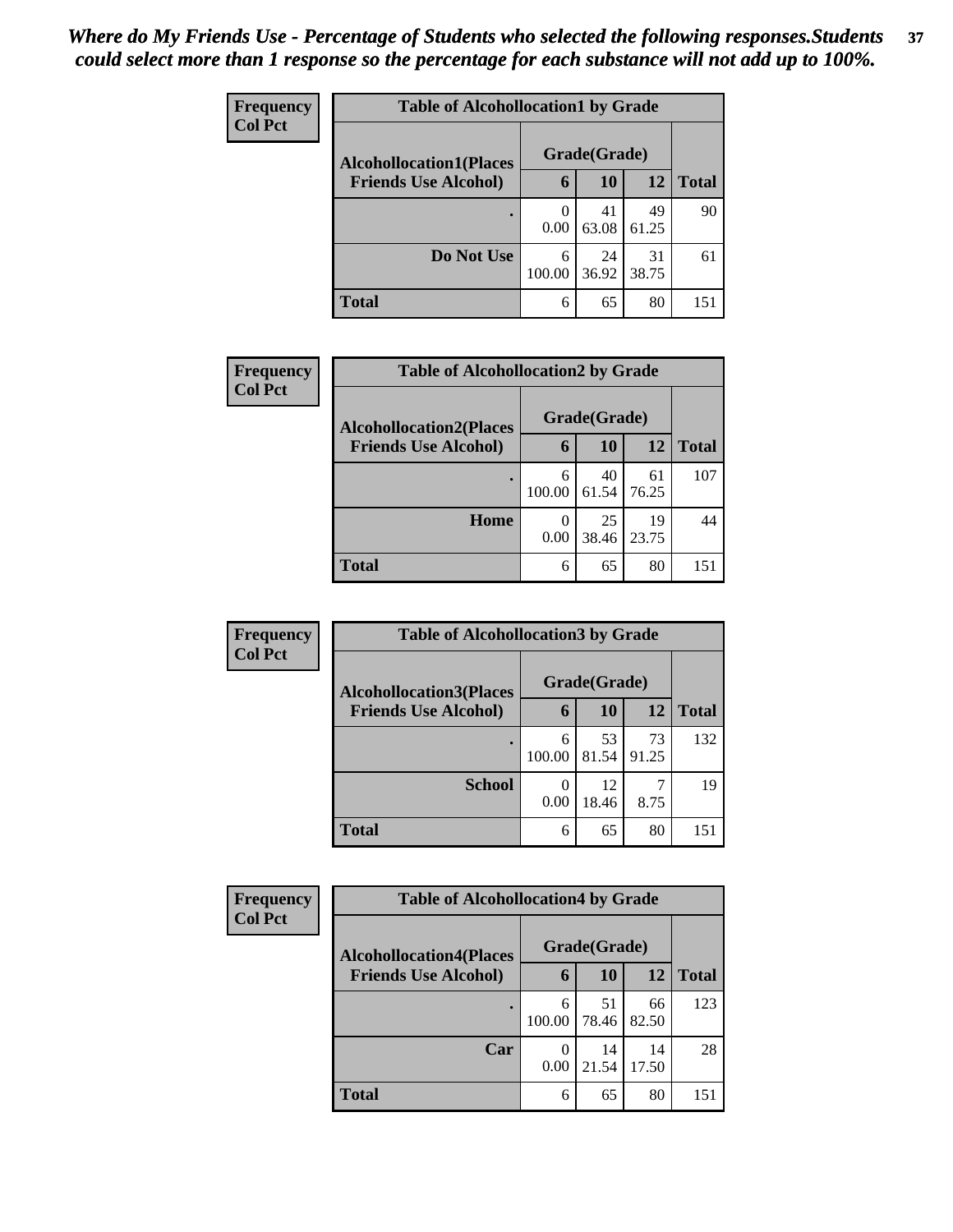| <b>Frequency</b><br><b>Col Pct</b> | <b>Table of Alcohollocation5 by Grade</b> |              |             |             |              |  |  |
|------------------------------------|-------------------------------------------|--------------|-------------|-------------|--------------|--|--|
|                                    | <b>Alcohollocation5</b> (Places           | Grade(Grade) |             |             |              |  |  |
|                                    | <b>Friends Use Alcohol)</b>               | 6            | 10          | 12          | <b>Total</b> |  |  |
|                                    |                                           | 6<br>100.00  | 37<br>56.92 | 46<br>57.50 | 89           |  |  |
|                                    | <b>Friend's House</b>                     | 0<br>0.00    | 28<br>43.08 | 34<br>42.50 | 62           |  |  |
|                                    | <b>Total</b>                              | 6            | 65          | 80          | 151          |  |  |

| <b>Frequency</b> | <b>Table of Alcohollocation6 by Grade</b> |                  |              |             |              |  |  |
|------------------|-------------------------------------------|------------------|--------------|-------------|--------------|--|--|
| <b>Col Pct</b>   | <b>Alcohollocation6(Places</b>            |                  | Grade(Grade) |             |              |  |  |
|                  | <b>Friends Use Alcohol)</b>               | 6                | 10           | 12          | <b>Total</b> |  |  |
|                  |                                           | 6<br>100.00      | 46<br>70.77  | 52<br>65.00 | 104          |  |  |
|                  | <b>Other</b>                              | $\theta$<br>0.00 | 19<br>29.23  | 28<br>35.00 | 47           |  |  |
|                  | <b>Total</b>                              | 6                | 65           | 80          | 151          |  |  |

| <b>Frequency</b> | <b>Table of Tobaccolocation1 by Grade</b> |             |              |             |              |  |  |  |
|------------------|-------------------------------------------|-------------|--------------|-------------|--------------|--|--|--|
| <b>Col Pct</b>   | <b>Tobaccolocation1(Places</b>            |             | Grade(Grade) |             |              |  |  |  |
|                  | <b>Friends Use Tobacco)</b>               | 6           | 10           | 12          | <b>Total</b> |  |  |  |
|                  |                                           | 0.00        | 22<br>33.85  | 18<br>22.50 | 40           |  |  |  |
|                  | Do Not Use                                | 6<br>100.00 | 43<br>66.15  | 62<br>77.50 | 111          |  |  |  |
|                  | <b>Total</b>                              | 6           | 65           | 80          | 151          |  |  |  |

| Frequency      | <b>Table of Tobaccolocation2 by Grade</b> |                  |             |             |              |  |
|----------------|-------------------------------------------|------------------|-------------|-------------|--------------|--|
| <b>Col Pct</b> | <b>Tobaccolocation2(Places</b>            | Grade(Grade)     |             |             |              |  |
|                | <b>Friends Use Tobacco)</b>               | 6                | 10          | 12          | <b>Total</b> |  |
|                | $\bullet$                                 | 6<br>100.00      | 56<br>86.15 | 74<br>92.50 | 136          |  |
|                | Home                                      | $\left($<br>0.00 | 9<br>13.85  | 6<br>7.50   | 15           |  |
|                | Total                                     | 6                | 65          | 80          | 151          |  |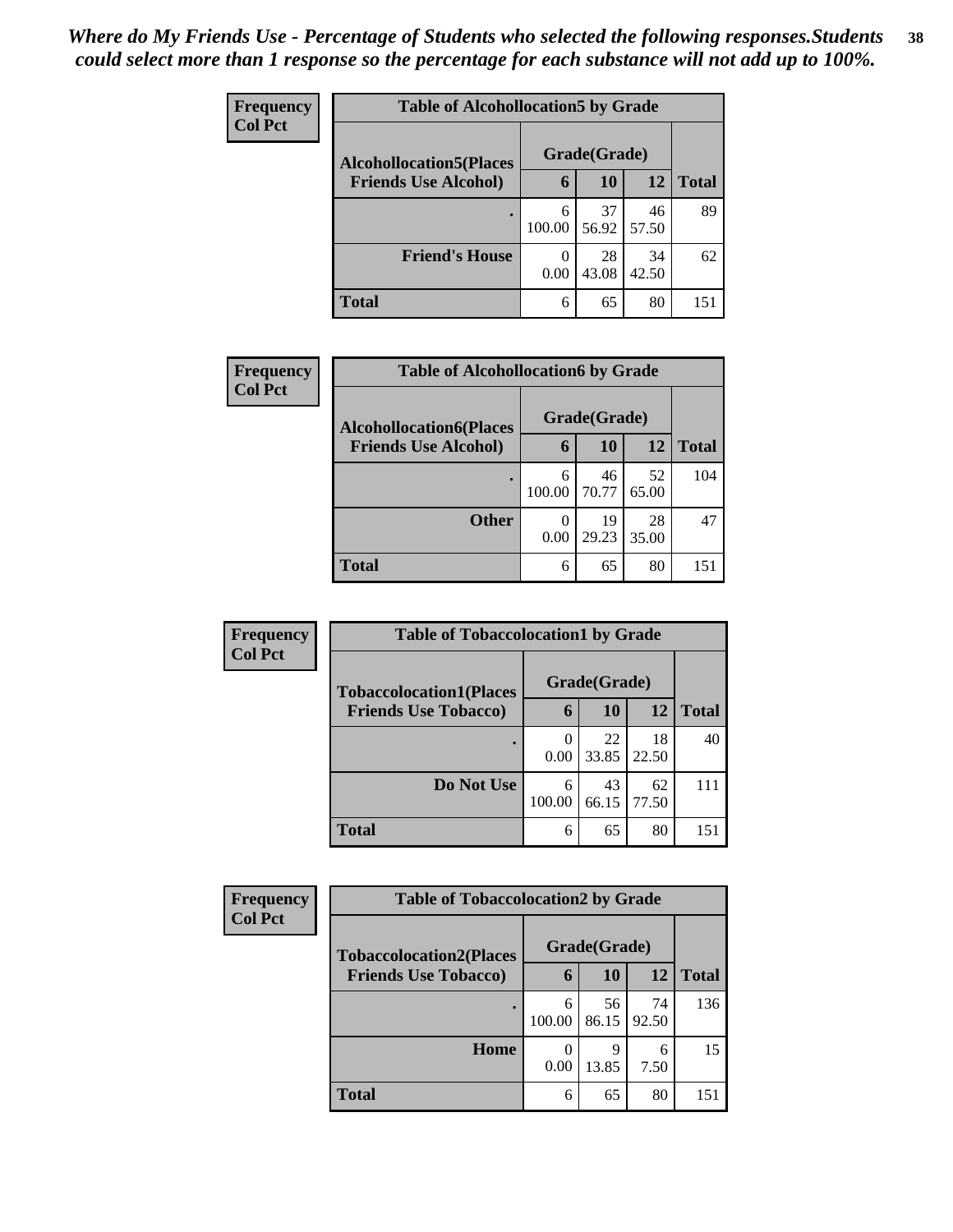| <b>Frequency</b> | <b>Table of Tobaccolocation 3 by Grade</b> |             |              |             |              |  |  |
|------------------|--------------------------------------------|-------------|--------------|-------------|--------------|--|--|
| <b>Col Pct</b>   | <b>Tobaccolocation3(Places</b>             |             | Grade(Grade) |             |              |  |  |
|                  | <b>Friends Use Tobacco)</b>                | 6           | 10           | 12          | <b>Total</b> |  |  |
|                  |                                            | 6<br>100.00 | 60<br>92.31  | 74<br>92.50 | 140          |  |  |
|                  | <b>School</b>                              | 0.00        | 5<br>7.69    | 6<br>7.50   | 11           |  |  |
|                  | <b>Total</b>                               | 6           | 65           | 80          | 151          |  |  |

| Frequency      | <b>Table of Tobaccolocation4 by Grade</b> |             |              |             |              |  |
|----------------|-------------------------------------------|-------------|--------------|-------------|--------------|--|
| <b>Col Pct</b> | <b>Tobaccolocation4(Places</b>            |             | Grade(Grade) |             |              |  |
|                | <b>Friends Use Tobacco)</b>               | 6           | 10           | 12          | <b>Total</b> |  |
|                |                                           | 6<br>100.00 | 58<br>89.23  | 72<br>90.00 | 136          |  |
|                | Car                                       | 0<br>0.00   | 10.77        | 8<br>10.00  | 15           |  |
|                | <b>Total</b>                              | 6           | 65           | 80          | 151          |  |

| Frequency<br><b>Col Pct</b> | <b>Table of Tobaccolocation5 by Grade</b> |              |             |             |              |  |
|-----------------------------|-------------------------------------------|--------------|-------------|-------------|--------------|--|
|                             | <b>Tobaccolocation5(Places</b>            | Grade(Grade) |             |             |              |  |
|                             | <b>Friends Use Tobacco)</b>               | 6            | 10          | 12          | <b>Total</b> |  |
|                             | с                                         | 6<br>100.00  | 51<br>78.46 | 70<br>87.50 | 127          |  |
|                             | <b>Friend's House</b>                     | 0<br>0.00    | 14<br>21.54 | 10<br>12.50 | 24           |  |
|                             | <b>Total</b>                              | 6            | 65          | 80          | 151          |  |

| Frequency                   | <b>Table of Tobaccolocation6 by Grade</b> |              |             |              |     |  |
|-----------------------------|-------------------------------------------|--------------|-------------|--------------|-----|--|
| <b>Col Pct</b>              | <b>Tobaccolocation6(Places</b>            | Grade(Grade) |             |              |     |  |
| <b>Friends Use Tobacco)</b> | 6                                         | 10           | 12          | <b>Total</b> |     |  |
|                             | $\bullet$                                 | 6<br>100.00  | 50<br>76.92 | 64<br>80.00  | 120 |  |
|                             | <b>Other</b>                              | 0<br>0.00    | 15<br>23.08 | 16<br>20.00  | 31  |  |
|                             | Total                                     | 6            | 65          | 80           | 151 |  |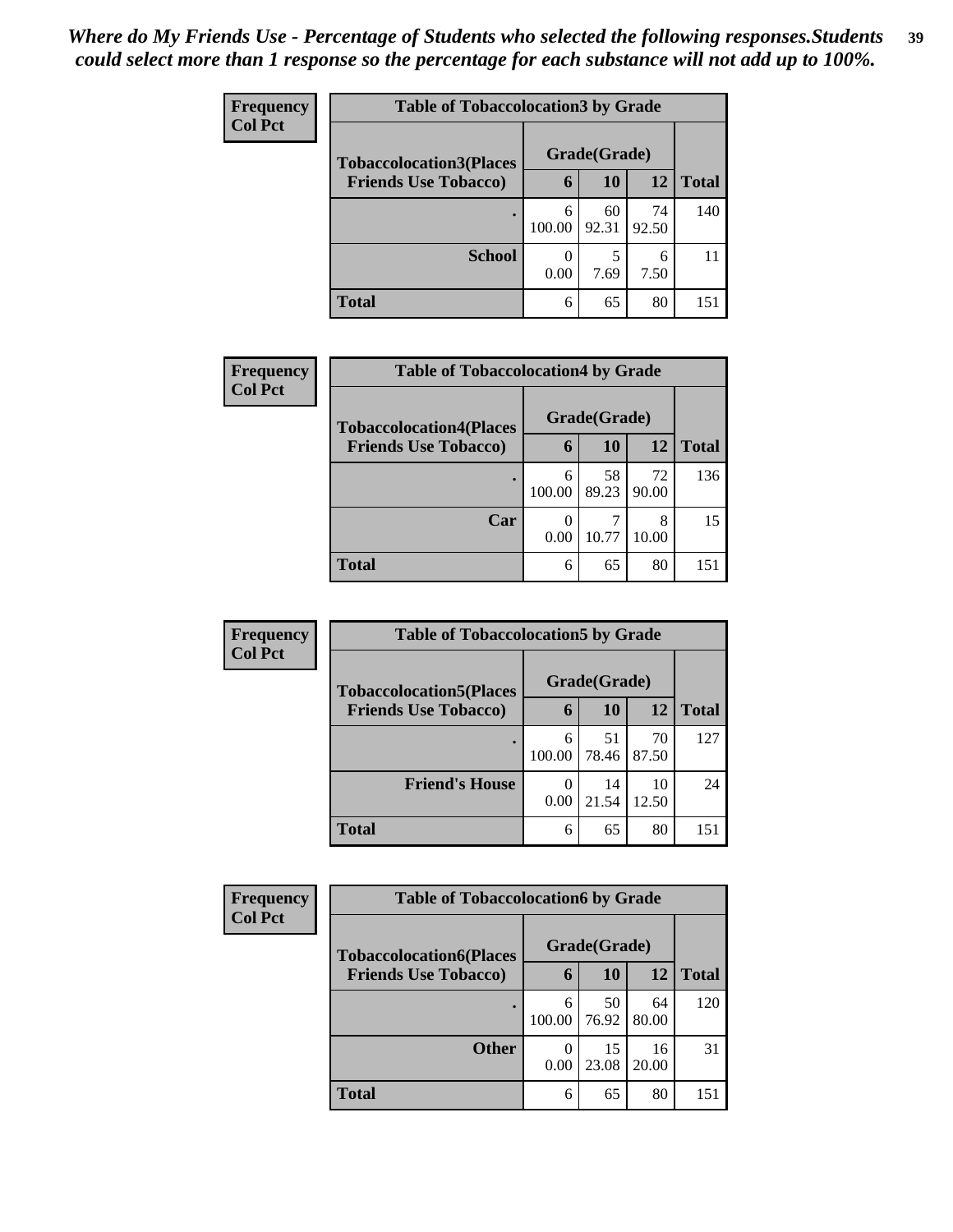| <b>Frequency</b> | <b>Table of Marijuanalocation1 by Grade</b>                         |                  |              |             |              |  |  |  |
|------------------|---------------------------------------------------------------------|------------------|--------------|-------------|--------------|--|--|--|
| <b>Col Pct</b>   | <b>Marijuanalocation1(Places)</b><br><b>Friends Use Marijuana</b> ) |                  | Grade(Grade) |             |              |  |  |  |
|                  |                                                                     | 6                | 10           | <b>12</b>   | <b>Total</b> |  |  |  |
|                  |                                                                     | $\theta$<br>0.00 | 33<br>50.77  | 33<br>41.25 | 66           |  |  |  |
|                  | Do Not Use                                                          | 6<br>100.00      | 32<br>49.23  | 47<br>58.75 | 85           |  |  |  |
|                  | <b>Total</b>                                                        | 6                | 65           | 80          | 151          |  |  |  |

| <b>Frequency</b> | <b>Table of Marijuanalocation2 by Grade</b>                        |             |              |             |              |  |  |  |
|------------------|--------------------------------------------------------------------|-------------|--------------|-------------|--------------|--|--|--|
| <b>Col Pct</b>   | <b>Marijuanalocation2(Places</b><br><b>Friends Use Marijuana</b> ) |             | Grade(Grade) |             |              |  |  |  |
|                  |                                                                    | 6           | 10           | 12          | <b>Total</b> |  |  |  |
|                  |                                                                    | 6<br>100.00 | 46<br>70.77  | 61<br>76.25 | 113          |  |  |  |
|                  | Home                                                               | 0<br>0.00   | 19<br>29.23  | 19<br>23.75 | 38           |  |  |  |
|                  | <b>Total</b>                                                       | 6           | 65           | 80          | 151          |  |  |  |

| Frequency      | <b>Table of Marijuanalocation3 by Grade</b>                         |                          |              |             |              |  |  |  |
|----------------|---------------------------------------------------------------------|--------------------------|--------------|-------------|--------------|--|--|--|
| <b>Col Pct</b> | <b>Marijuanalocation3</b> (Places<br><b>Friends Use Marijuana</b> ) |                          | Grade(Grade) |             |              |  |  |  |
|                |                                                                     | 6                        | 10           | 12          | <b>Total</b> |  |  |  |
|                |                                                                     | 6<br>100.00              | 52<br>80.00  | 68<br>85.00 | 126          |  |  |  |
|                | <b>School</b>                                                       | $\left( \right)$<br>0.00 | 13<br>20.00  | 12<br>15.00 | 25           |  |  |  |
|                | <b>Total</b>                                                        | 6                        | 65           | 80          | 151          |  |  |  |

| Frequency      | <b>Table of Marijuanalocation4 by Grade</b>                        |              |             |             |              |  |  |  |  |
|----------------|--------------------------------------------------------------------|--------------|-------------|-------------|--------------|--|--|--|--|
| <b>Col Pct</b> | <b>Marijuanalocation4(Places</b><br><b>Friends Use Marijuana</b> ) | Grade(Grade) |             |             |              |  |  |  |  |
|                |                                                                    | 6            | 10          | 12          | <b>Total</b> |  |  |  |  |
|                |                                                                    | 6<br>100.00  | 50<br>76.92 | 63<br>78.75 | 119          |  |  |  |  |
|                | Car                                                                | 0<br>0.00    | 15<br>23.08 | 17<br>21.25 | 32           |  |  |  |  |
|                | Total                                                              | 6            | 65          | 80          | 151          |  |  |  |  |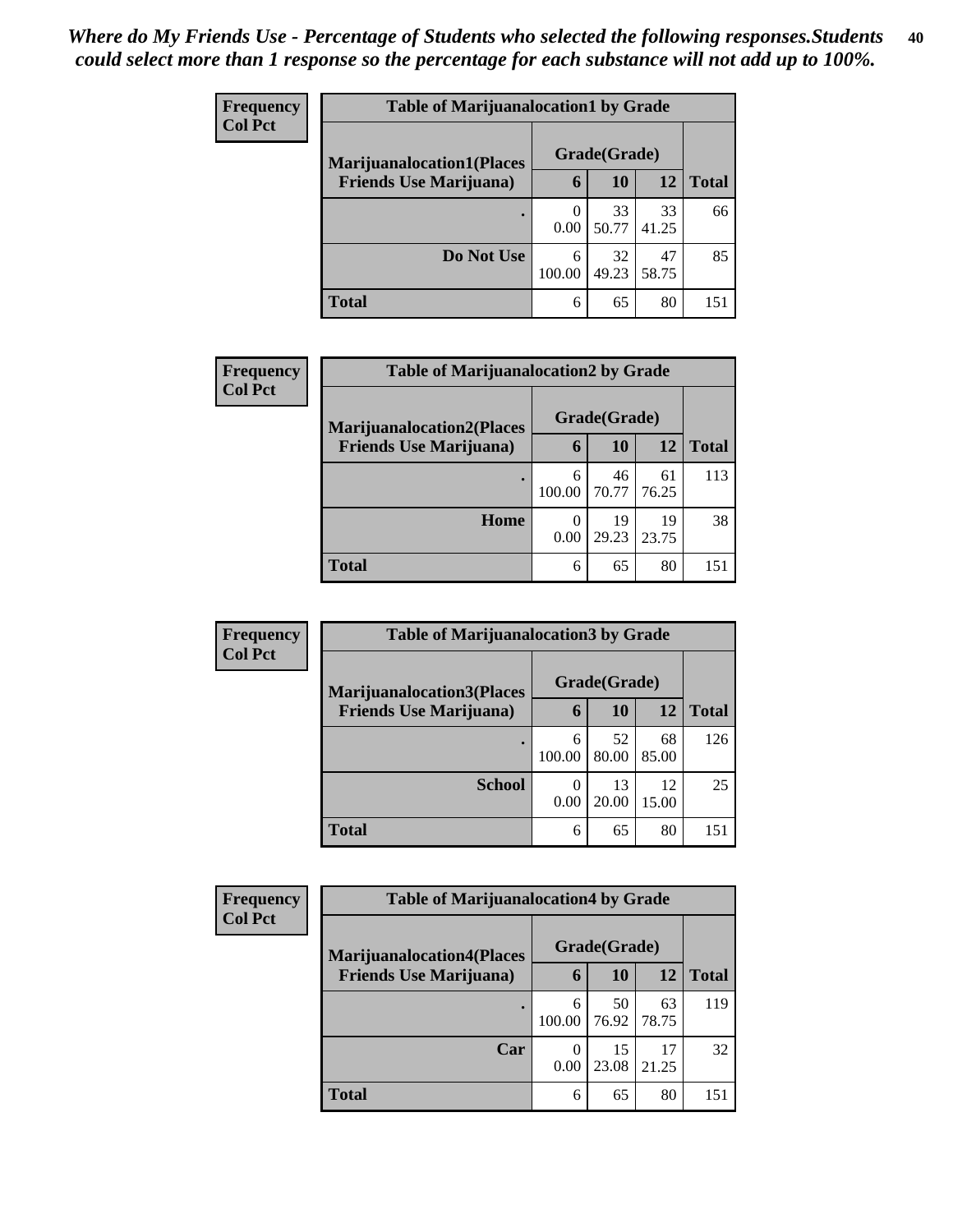| <b>Frequency</b> | <b>Table of Marijuanalocation5 by Grade</b>                         |             |              |             |              |  |  |
|------------------|---------------------------------------------------------------------|-------------|--------------|-------------|--------------|--|--|
| <b>Col Pct</b>   | <b>Marijuanalocation5</b> (Places<br><b>Friends Use Marijuana</b> ) |             | Grade(Grade) |             |              |  |  |
|                  |                                                                     | 6           | <b>10</b>    | <b>12</b>   | <b>Total</b> |  |  |
|                  |                                                                     | 6<br>100.00 | 43<br>66.15  | 54<br>67.50 | 103          |  |  |
|                  | <b>Friend's House</b>                                               | 0.00        | 22<br>33.85  | 26<br>32.50 | 48           |  |  |
|                  | <b>Total</b>                                                        | 6           | 65           | 80          | 151          |  |  |

| Frequency      | <b>Table of Marijuanalocation6 by Grade</b> |             |              |             |              |  |  |  |
|----------------|---------------------------------------------|-------------|--------------|-------------|--------------|--|--|--|
| <b>Col Pct</b> | <b>Marijuanalocation6(Places</b>            |             | Grade(Grade) |             |              |  |  |  |
|                | <b>Friends Use Marijuana</b> )              | 6           | 10           | 12          | <b>Total</b> |  |  |  |
|                |                                             | 6<br>100.00 | 48<br>73.85  | 57<br>71.25 | 111          |  |  |  |
|                | <b>Other</b>                                | 0<br>0.00   | 17<br>26.15  | 23<br>28.75 | 40           |  |  |  |
|                | <b>Total</b>                                | 6           | 65           | 80          | 151          |  |  |  |

| Frequency      | <b>Table of Otherdruglocation1 by Grade</b>                          |             |              |             |              |  |
|----------------|----------------------------------------------------------------------|-------------|--------------|-------------|--------------|--|
| <b>Col Pct</b> | <b>Otherdruglocation1(Places</b><br><b>Friends Use Other Illegal</b> |             | Grade(Grade) |             |              |  |
|                | Drugs)                                                               | 6           | <b>10</b>    | <b>12</b>   | <b>Total</b> |  |
|                |                                                                      | 0<br>0.00   | 11<br>16.92  | 16<br>20.00 | 27           |  |
|                | Do Not Use                                                           | 6<br>100.00 | 54<br>83.08  | 64<br>80.00 | 124          |  |
|                | <b>Total</b>                                                         | 6           | 65           | 80          | 151          |  |

| Frequency      | <b>Table of Otherdruglocation2 by Grade</b>                          |                  |              |             |              |  |
|----------------|----------------------------------------------------------------------|------------------|--------------|-------------|--------------|--|
| <b>Col Pct</b> | <b>Otherdruglocation2(Places</b><br><b>Friends Use Other Illegal</b> |                  | Grade(Grade) |             |              |  |
|                | Drugs)                                                               | 6                | <b>10</b>    | <b>12</b>   | <b>Total</b> |  |
|                |                                                                      | 6<br>100.00      | 57<br>87.69  | 74<br>92.50 | 137          |  |
|                | Home                                                                 | $\Omega$<br>0.00 | 8<br>12.31   | 6<br>7.50   | 14           |  |
|                | Total                                                                | 6                | 65           | 80          | 151          |  |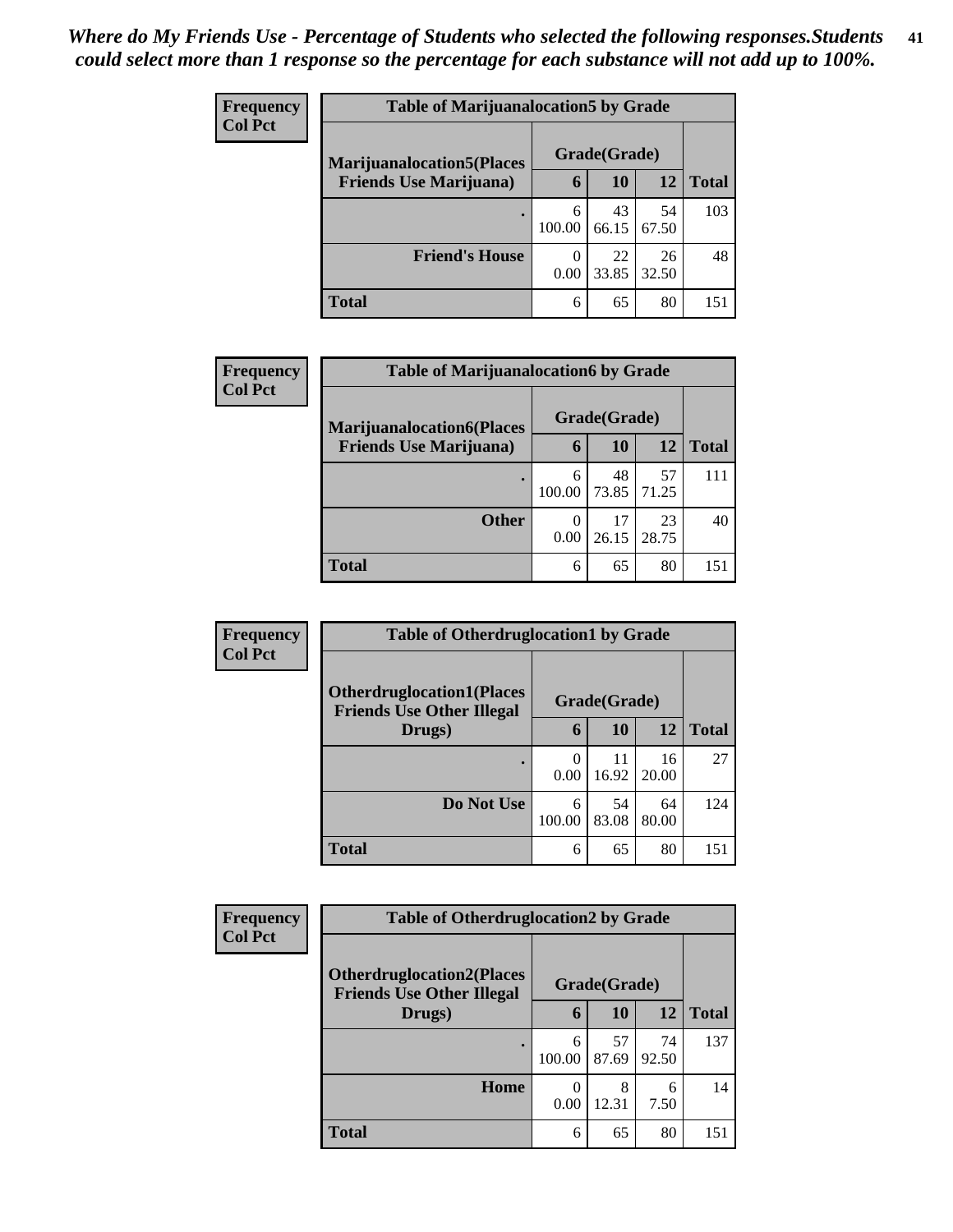| <b>Frequency</b> | <b>Table of Otherdruglocation 3 by Grade</b>                          |             |              |                        |              |
|------------------|-----------------------------------------------------------------------|-------------|--------------|------------------------|--------------|
| <b>Col Pct</b>   | <b>Otherdruglocation3(Places)</b><br><b>Friends Use Other Illegal</b> |             | Grade(Grade) |                        |              |
|                  | Drugs)                                                                | 6           | 10           | 12                     | <b>Total</b> |
|                  | $\bullet$                                                             | 6<br>100.00 | 60<br>92.31  | 78<br>97.50            | 144          |
|                  | <b>School</b>                                                         | 0<br>0.00   | 7.69         | $\mathfrak{D}$<br>2.50 |              |
|                  | <b>Total</b>                                                          | 6           | 65           | 80                     | 151          |

| <b>Frequency</b><br><b>Col Pct</b> | <b>Table of Otherdruglocation4 by Grade</b>                          |                           |              |             |              |  |  |
|------------------------------------|----------------------------------------------------------------------|---------------------------|--------------|-------------|--------------|--|--|
|                                    | <b>Otherdruglocation4(Places</b><br><b>Friends Use Other Illegal</b> |                           | Grade(Grade) |             |              |  |  |
|                                    | Drugs)                                                               | 6                         | 10           | 12          | <b>Total</b> |  |  |
|                                    |                                                                      | 6<br>100.00               | 61<br>93.85  | 74<br>92.50 | 141          |  |  |
|                                    | Car                                                                  | $\mathbf{\Omega}$<br>0.00 | 4<br>6.15    | 6<br>7.50   | 10           |  |  |
|                                    | Total                                                                | 6                         | 65           | 80          | 151          |  |  |

| Frequency      | <b>Table of Otherdruglocation5 by Grade</b>                          |             |              |             |              |  |
|----------------|----------------------------------------------------------------------|-------------|--------------|-------------|--------------|--|
| <b>Col Pct</b> | <b>Otherdruglocation5(Places</b><br><b>Friends Use Other Illegal</b> |             | Grade(Grade) |             |              |  |
|                | Drugs)                                                               | 6           | 10           | 12          | <b>Total</b> |  |
|                |                                                                      | 6<br>100.00 | 58<br>89.23  | 71<br>88.75 | 135          |  |
|                | <b>Friend's House</b>                                                | 0<br>0.00   | 10.77        | 9<br>11.25  | 16           |  |
|                | <b>Total</b>                                                         | 6           | 65           | 80          | 151          |  |

| <b>Frequency</b> | <b>Table of Otherdruglocation6 by Grade</b>                          |             |              |             |              |
|------------------|----------------------------------------------------------------------|-------------|--------------|-------------|--------------|
| <b>Col Pct</b>   | <b>Otherdruglocation6(Places</b><br><b>Friends Use Other Illegal</b> |             | Grade(Grade) |             |              |
|                  | Drugs)                                                               | 6           | 10           | <b>12</b>   | <b>Total</b> |
|                  | $\bullet$                                                            | 6<br>100.00 | 57<br>87.69  | 69<br>86.25 | 132          |
|                  | <b>Other</b>                                                         | 0.00        | 8<br>12.31   | 11<br>13.75 | 19           |
|                  | <b>Total</b>                                                         | 6           | 65           | 80          | 151          |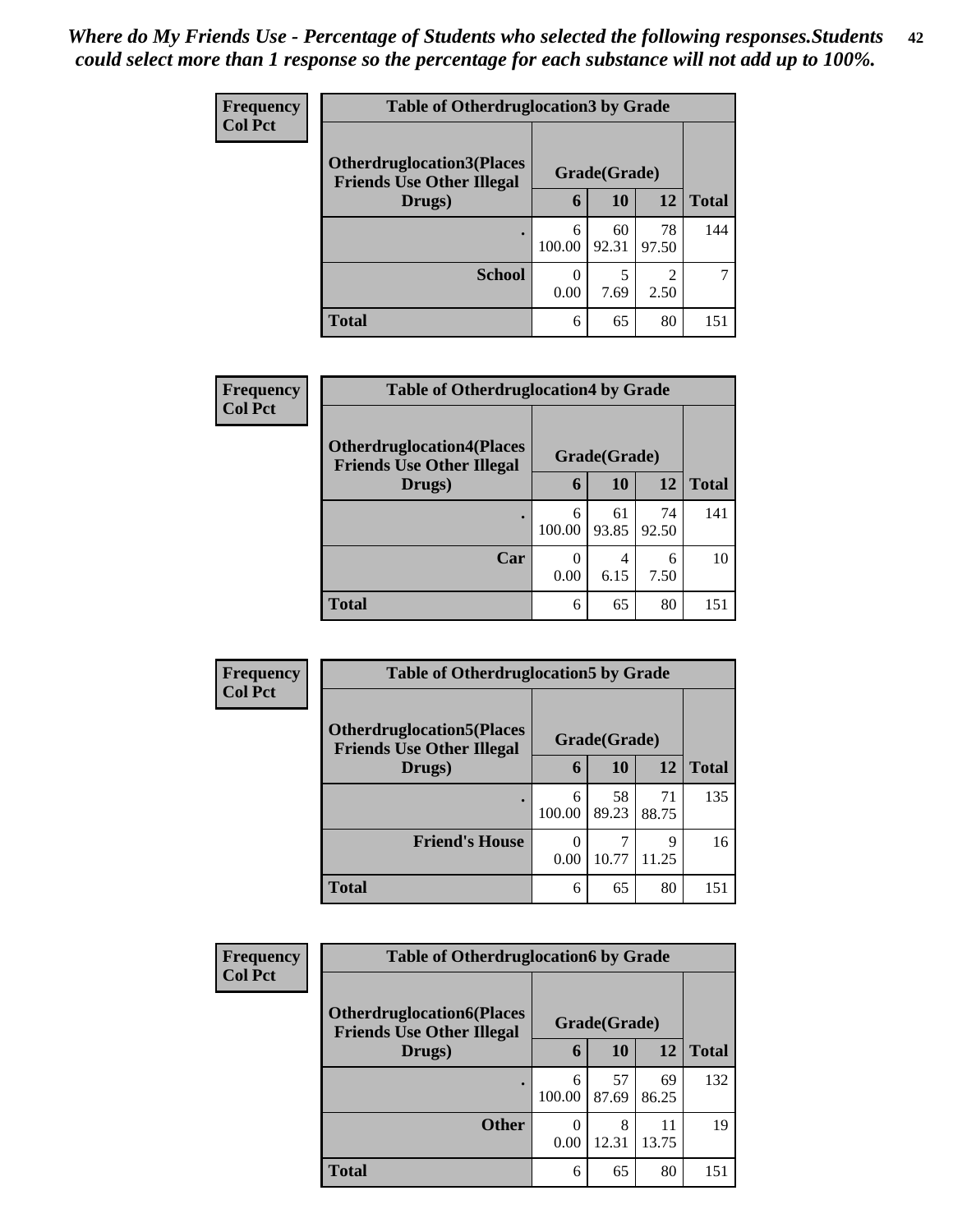| Frequency<br><b>Col Pct</b> | <b>Table of Alcoholtime1 by Grade</b>           |             |              |             |              |  |
|-----------------------------|-------------------------------------------------|-------------|--------------|-------------|--------------|--|
|                             | <b>Alcoholtime1(Times</b><br><b>Friends Use</b> |             | Grade(Grade) |             |              |  |
|                             | Alcohol)                                        | 6           | 10           | 12          | <b>Total</b> |  |
|                             | ٠                                               | 0<br>0.00   | 41<br>63.08  | 50<br>62.50 | 91           |  |
|                             | Do Not Use                                      | 6<br>100.00 | 24<br>36.92  | 30<br>37.50 | 60           |  |
|                             | <b>Total</b>                                    | 6           | 65           | 80          | 151          |  |

| <b>Frequency</b><br><b>Col Pct</b> |                                                 | <b>Table of Alcoholtime2 by Grade</b> |              |             |              |  |  |
|------------------------------------|-------------------------------------------------|---------------------------------------|--------------|-------------|--------------|--|--|
|                                    | <b>Alcoholtime2(Times</b><br><b>Friends Use</b> |                                       | Grade(Grade) |             |              |  |  |
|                                    | Alcohol)                                        | 6                                     | 10           | 12          | <b>Total</b> |  |  |
|                                    | $\bullet$                                       | 6<br>100.00                           | 54<br>83.08  | 73<br>91.25 | 133          |  |  |
|                                    | <b>On Way to School</b>                         | 0.00                                  | 11<br>16.92  | 8.75        | 18           |  |  |
|                                    | <b>Total</b>                                    | 6                                     | 65           | 80          | 151          |  |  |

| Frequency<br><b>Col Pct</b> | <b>Table of Alcoholtime3 by Grade</b>           |             |              |             |              |
|-----------------------------|-------------------------------------------------|-------------|--------------|-------------|--------------|
|                             | <b>Alcoholtime3(Times</b><br><b>Friends Use</b> |             | Grade(Grade) |             |              |
|                             | Alcohol)                                        | 6           | 10           | 12          | <b>Total</b> |
|                             | ٠                                               | 6<br>100.00 | 57<br>87.69  | 76<br>95.00 | 139          |
|                             | <b>During School</b>                            | 0.00        | 8<br>12.31   | 4<br>5.00   | 12           |
|                             | <b>Total</b>                                    | 6           | 65           | 80          | 151          |

| <b>Frequency</b> | <b>Table of Alcoholtime4 by Grade</b> |             |              |             |              |  |
|------------------|---------------------------------------|-------------|--------------|-------------|--------------|--|
| <b>Col Pct</b>   | <b>Alcoholtime4(Times</b>             |             | Grade(Grade) |             |              |  |
|                  | <b>Friends Use Alcohol)</b>           | 6           | <b>10</b>    | 12          | <b>Total</b> |  |
|                  |                                       | 6<br>100.00 | 58<br>89.23  | 69<br>86.25 | 133          |  |
|                  | <b>On Way Home From School</b>        | 0.00        | 10.77        | 11<br>13.75 | 18           |  |
|                  | <b>Total</b>                          | 6           | 65           | 80          | 151          |  |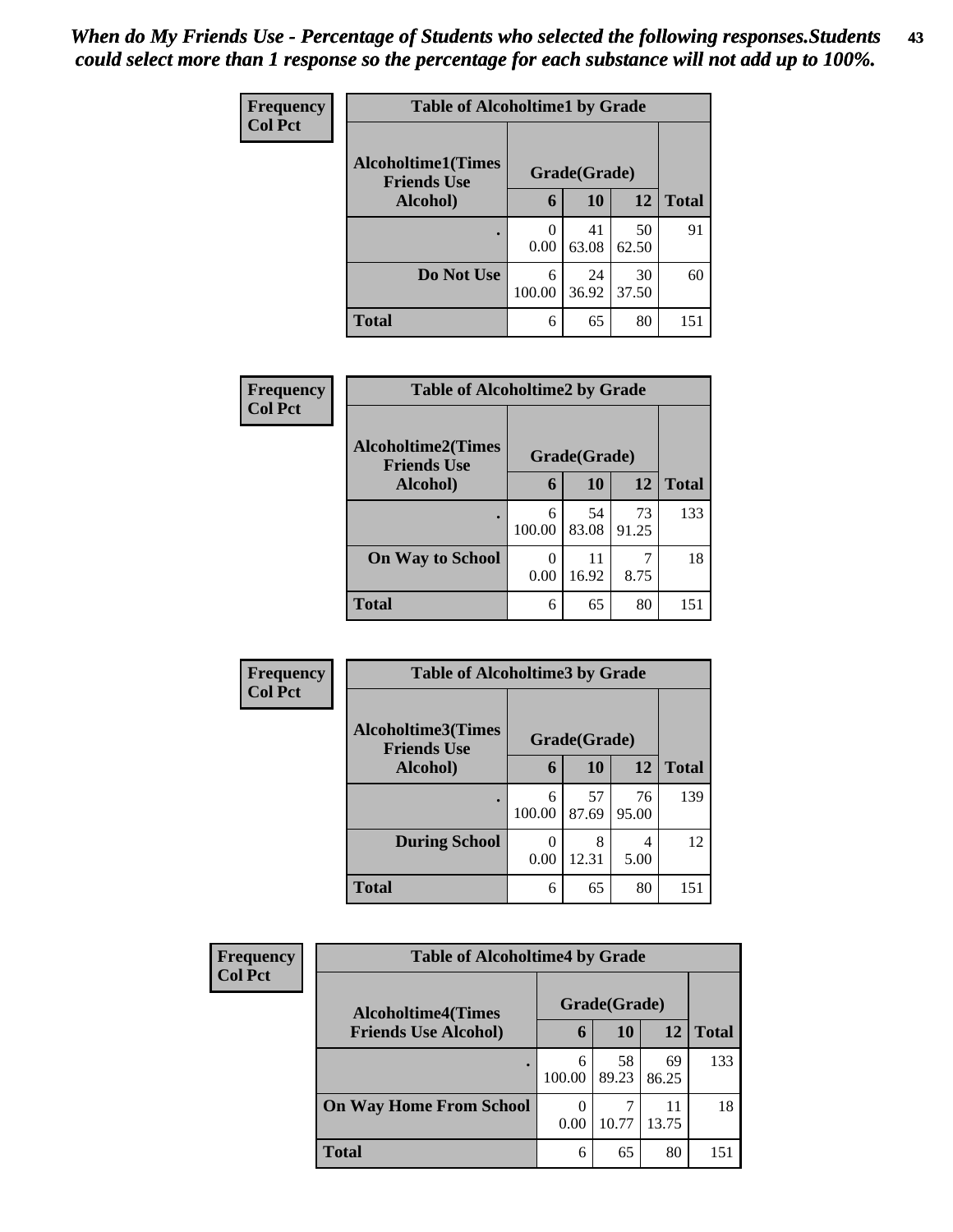| <b>Frequency</b> | <b>Table of Alcoholtime5 by Grade</b>           |             |              |             |              |
|------------------|-------------------------------------------------|-------------|--------------|-------------|--------------|
| <b>Col Pct</b>   | <b>Alcoholtime5(Times</b><br><b>Friends Use</b> |             | Grade(Grade) |             |              |
|                  | Alcohol)                                        | 6           | 10           | 12          | <b>Total</b> |
|                  | ٠                                               | 6<br>100.00 | 43<br>66.15  | 64<br>80.00 | 113          |
|                  | Weeknights                                      | 0<br>0.00   | 22<br>33.85  | 16<br>20.00 | 38           |
|                  | <b>Total</b>                                    | 6           | 65           | 80          | 151          |

| Frequency<br><b>Col Pct</b> | <b>Table of Alcoholtime6 by Grade</b>           |             |              |             |              |  |
|-----------------------------|-------------------------------------------------|-------------|--------------|-------------|--------------|--|
|                             | <b>Alcoholtime6(Times</b><br><b>Friends Use</b> |             | Grade(Grade) |             |              |  |
|                             | Alcohol)                                        | 6           | 10           | 12          | <b>Total</b> |  |
|                             | $\bullet$                                       | 6<br>100.00 | 27<br>41.54  | 31<br>38.75 | 64           |  |
|                             | Weekends                                        | 0<br>0.00   | 38<br>58.46  | 49<br>61.25 | 87           |  |
|                             | <b>Total</b>                                    | 6           | 65           | 80          | 151          |  |

| <b>Frequency</b> |                                                 | <b>Table of Tobaccotime1 by Grade</b> |              |             |              |  |  |
|------------------|-------------------------------------------------|---------------------------------------|--------------|-------------|--------------|--|--|
| <b>Col Pct</b>   | <b>Tobaccotime1(Times</b><br><b>Friends Use</b> |                                       | Grade(Grade) |             |              |  |  |
|                  | <b>Tobacco</b> )                                | 6                                     | 10           | 12          | <b>Total</b> |  |  |
|                  |                                                 | $\mathbf{\Omega}$<br>0.00             | 19<br>29.23  | 18<br>22.50 | 37           |  |  |
|                  | Do Not Use                                      | 6<br>100.00                           | 46<br>70.77  | 62<br>77.50 | 114          |  |  |
|                  | <b>Total</b>                                    | 6                                     | 65           | 80          | 151          |  |  |

| <b>Frequency</b> | <b>Table of Tobaccotime2 by Grade</b>           |             |              |             |              |
|------------------|-------------------------------------------------|-------------|--------------|-------------|--------------|
| <b>Col Pct</b>   | <b>Tobaccotime2(Times</b><br><b>Friends Use</b> |             | Grade(Grade) |             |              |
|                  | <b>Tobacco</b> )                                | 6           | 10           | 12          | <b>Total</b> |
|                  | ٠                                               | 6<br>100.00 | 60<br>92.31  | 71<br>88.75 | 137          |
|                  | <b>On Way to School</b>                         | 0.00        | 5<br>7.69    | 9<br>11.25  | 14           |
|                  | <b>Total</b>                                    | 6           | 65           | 80          | 151          |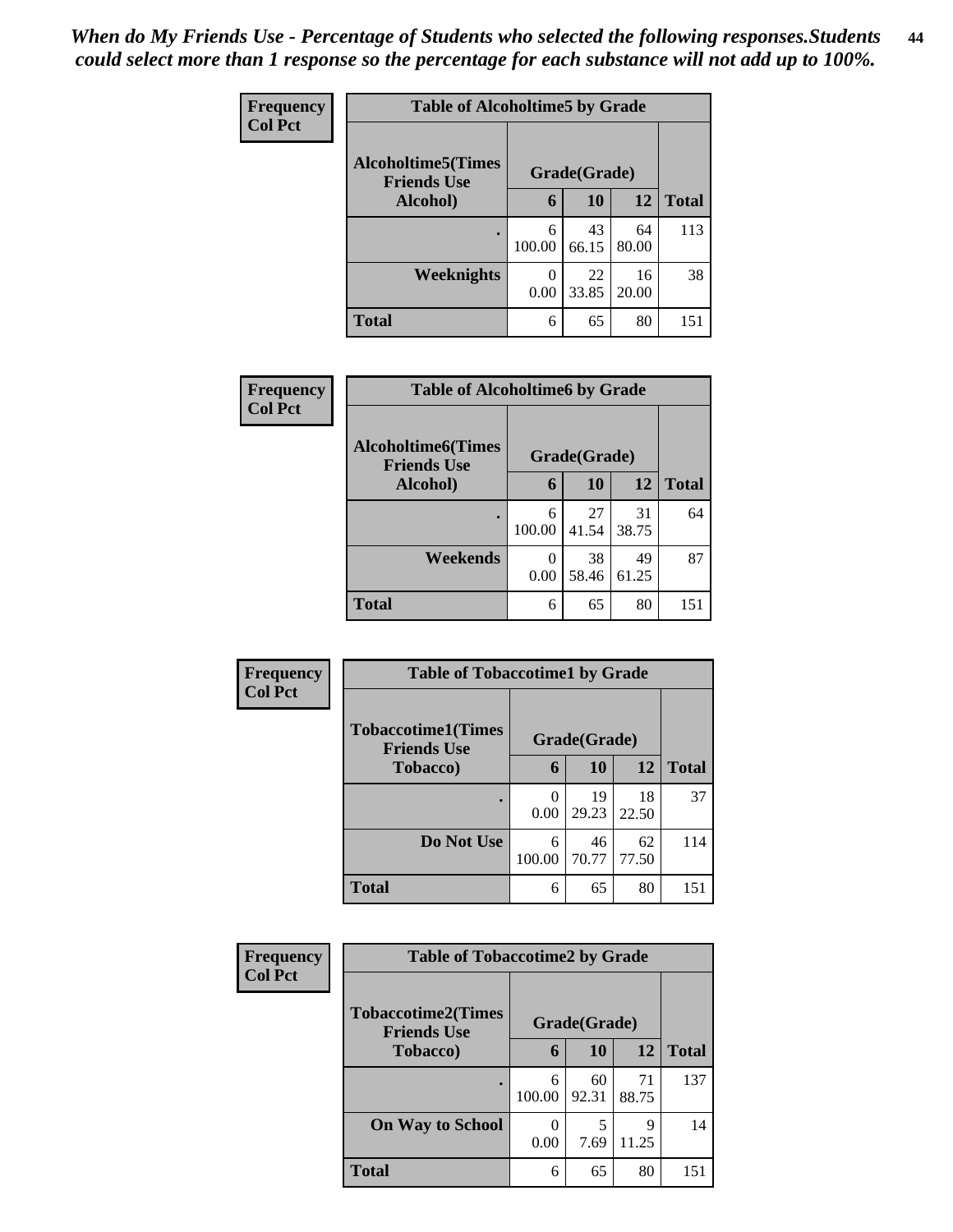| <b>Frequency</b><br><b>Col Pct</b> |                                                 | <b>Table of Tobaccotime3 by Grade</b> |              |             |              |  |  |
|------------------------------------|-------------------------------------------------|---------------------------------------|--------------|-------------|--------------|--|--|
|                                    | <b>Tobaccotime3(Times</b><br><b>Friends Use</b> |                                       | Grade(Grade) |             |              |  |  |
|                                    | <b>Tobacco</b> )                                | 6                                     | 10           | 12          | <b>Total</b> |  |  |
|                                    | ٠                                               | 6<br>100.00                           | 58<br>89.23  | 75<br>93.75 | 139          |  |  |
|                                    | <b>During School</b>                            | 0.00                                  | 10.77        | 5<br>6.25   | 12           |  |  |
|                                    | <b>Total</b>                                    | 6                                     | 65           | 80          | 151          |  |  |

| Frequency<br><b>Col Pct</b> | <b>Table of Tobaccotime4 by Grade</b> |                  |              |              |     |  |
|-----------------------------|---------------------------------------|------------------|--------------|--------------|-----|--|
|                             | <b>Tobaccotime4(Times</b>             |                  | Grade(Grade) |              |     |  |
| <b>Friends Use Tobacco)</b> | 6                                     | 10               | 12           | <b>Total</b> |     |  |
|                             | $\bullet$                             | 6<br>100.00      | 58<br>89.23  | 69<br>86.25  | 133 |  |
|                             | <b>On Way Home From School</b>        | $\theta$<br>0.00 | 10.77        | 11<br>13.75  | 18  |  |
|                             | <b>Total</b>                          | 6                | 65           | 80           | 151 |  |

| Frequency      | <b>Table of Tobaccotime5 by Grade</b>           |             |              |             |              |
|----------------|-------------------------------------------------|-------------|--------------|-------------|--------------|
| <b>Col Pct</b> | <b>Tobaccotime5(Times</b><br><b>Friends Use</b> |             | Grade(Grade) |             |              |
|                | <b>Tobacco</b> )                                | 6           | 10           | 12          | <b>Total</b> |
|                | $\bullet$                                       | 6<br>100.00 | 55<br>84.62  | 69<br>86.25 | 130          |
|                | Weeknights                                      | 0.00        | 10<br>15.38  | 11<br>13.75 | 21           |
|                | <b>Total</b>                                    | 6           | 65           | 80          | 151          |

| <b>Frequency</b> | <b>Table of Tobaccotime6 by Grade</b>           |             |              |             |              |
|------------------|-------------------------------------------------|-------------|--------------|-------------|--------------|
| <b>Col Pct</b>   | <b>Tobaccotime6(Times</b><br><b>Friends Use</b> |             | Grade(Grade) |             |              |
|                  | Tobacco)                                        | 6           | 10           | 12          | <b>Total</b> |
|                  |                                                 | 6<br>100.00 | 48<br>73.85  | 63<br>78.75 | 117          |
|                  | Weekends                                        | 0.00        | 17<br>26.15  | 17<br>21.25 | 34           |
|                  | <b>Total</b>                                    | 6           | 65           | 80          | 151          |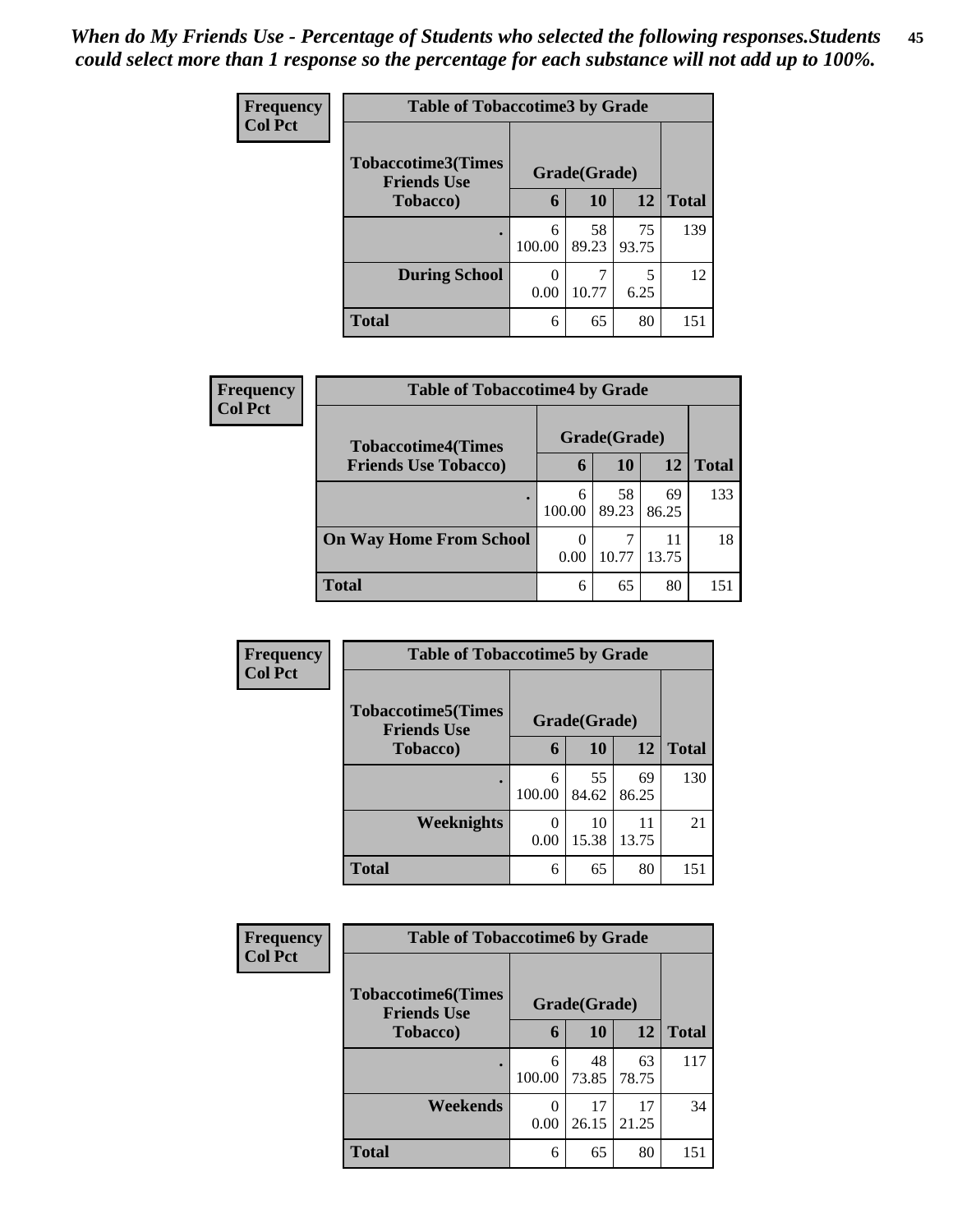| <b>Frequency</b> | <b>Table of Marijuanatime1 by Grade</b>           |             |              |             |              |
|------------------|---------------------------------------------------|-------------|--------------|-------------|--------------|
| <b>Col Pct</b>   | <b>Marijuanatime1(Times</b><br><b>Friends Use</b> |             | Grade(Grade) |             |              |
|                  | Marijuana)                                        | 6           | 10           | 12          | <b>Total</b> |
|                  |                                                   | 0<br>0.00   | 32<br>49.23  | 31<br>38.75 | 63           |
|                  | Do Not Use                                        | 6<br>100.00 | 33<br>50.77  | 49<br>61.25 | 88           |
|                  | <b>Total</b>                                      | 6           | 65           | 80          | 151          |

| Frequency      | <b>Table of Marijuanatime2 by Grade</b>           |             |              |             |              |
|----------------|---------------------------------------------------|-------------|--------------|-------------|--------------|
| <b>Col Pct</b> | <b>Marijuanatime2(Times</b><br><b>Friends Use</b> |             | Grade(Grade) |             |              |
|                | Marijuana)                                        | 6           | 10           | 12          | <b>Total</b> |
|                | $\bullet$                                         | 6<br>100.00 | 54<br>83.08  | 67<br>83.75 | 127          |
|                | <b>On Way to School</b>                           | 0<br>0.00   | 11<br>16.92  | 13<br>16.25 | 24           |
|                | <b>Total</b>                                      | 6           | 65           | 80          | 151          |

| Frequency      | <b>Table of Marijuanatime3 by Grade</b>    |             |              |             |              |
|----------------|--------------------------------------------|-------------|--------------|-------------|--------------|
| <b>Col Pct</b> | Marijuanatime3(Times<br><b>Friends Use</b> |             | Grade(Grade) |             |              |
|                | Marijuana)                                 | 6           | 10           | 12          | <b>Total</b> |
|                |                                            | 6<br>100.00 | 52<br>80.00  | 72<br>90.00 | 130          |
|                | <b>During School</b>                       | 0.00        | 13<br>20.00  | 8<br>10.00  | 21           |
|                | <b>Total</b>                               | 6           | 65           | 80          | 151          |

| <b>Frequency</b> | <b>Table of Marijuanatime4 by Grade</b> |                  |              |             |              |  |
|------------------|-----------------------------------------|------------------|--------------|-------------|--------------|--|
| <b>Col Pct</b>   | <b>Marijuanatime4</b> (Times            |                  | Grade(Grade) |             |              |  |
|                  | <b>Friends Use Marijuana</b> )          | 6                | 10           | 12          | <b>Total</b> |  |
|                  |                                         | 6<br>100.00      | 56<br>86.15  | 67<br>83.75 | 129          |  |
|                  | <b>On Way Home From School</b>          | $\theta$<br>0.00 | 9<br>13.85   | 13<br>16.25 | 22           |  |
|                  | <b>Total</b>                            | 6                | 65           | 80          | 151          |  |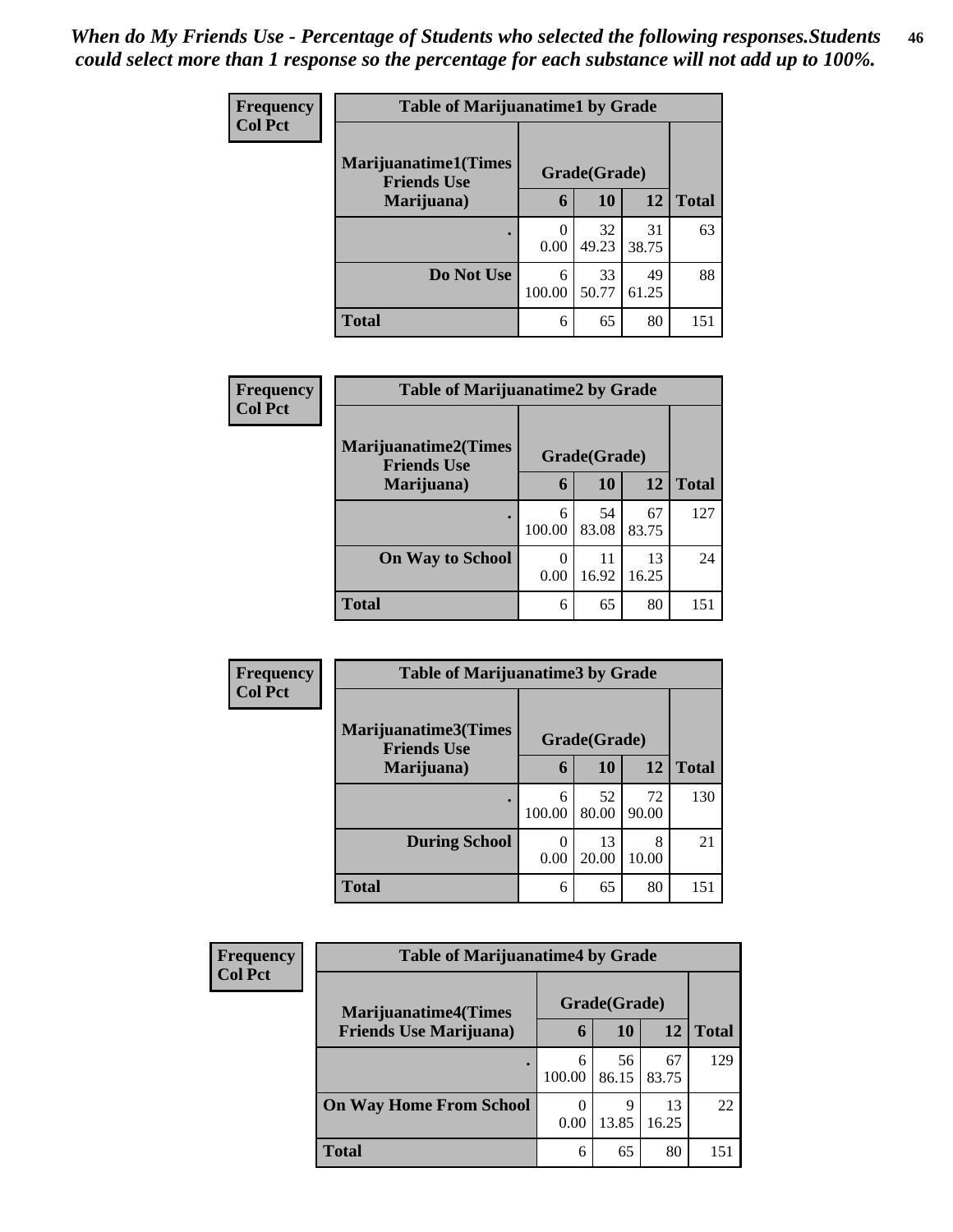| <b>Frequency</b> |                                                    | <b>Table of Marijuanatime5 by Grade</b> |              |             |              |  |
|------------------|----------------------------------------------------|-----------------------------------------|--------------|-------------|--------------|--|
| <b>Col Pct</b>   | <b>Marijuanatime5</b> (Times<br><b>Friends Use</b> |                                         | Grade(Grade) |             |              |  |
|                  | Marijuana)                                         | 6                                       | 10           | 12          | <b>Total</b> |  |
|                  | $\bullet$                                          | 6<br>100.00                             | 46<br>70.77  | 60<br>75.00 | 112          |  |
|                  | Weeknights                                         | 0<br>0.00                               | 19<br>29.23  | 20<br>25.00 | 39           |  |
|                  | <b>Total</b>                                       | 6                                       | 65           | 80          | 151          |  |

| Frequency      | <b>Table of Marijuanatime6 by Grade</b>            |             |              |             |              |
|----------------|----------------------------------------------------|-------------|--------------|-------------|--------------|
| <b>Col Pct</b> | <b>Marijuanatime6</b> (Times<br><b>Friends Use</b> |             | Grade(Grade) |             |              |
|                | Marijuana)                                         | 6           | 10           | 12          | <b>Total</b> |
|                | $\bullet$                                          | 6<br>100.00 | 37<br>56.92  | 51<br>63.75 | 94           |
|                | Weekends                                           | 0<br>0.00   | 28<br>43.08  | 29<br>36.25 | 57           |
|                | <b>Total</b>                                       | 6           | 65           | 80          | 151          |

| Frequency      | <b>Table of Otherdrugtime1 by Grade</b>                 |             |              |             |              |  |
|----------------|---------------------------------------------------------|-------------|--------------|-------------|--------------|--|
| <b>Col Pct</b> | <b>Otherdrugtime1(Times</b><br><b>Friends Use Other</b> |             | Grade(Grade) |             |              |  |
|                | <b>Illegal Drugs</b> )                                  | 6           | 10           | 12          | <b>Total</b> |  |
|                |                                                         | 0<br>0.00   | 10<br>15.38  | 12<br>15.00 | 22           |  |
|                | Do Not Use                                              | 6<br>100.00 | 55<br>84.62  | 68<br>85.00 | 129          |  |
|                | <b>Total</b>                                            | 6           | 65           | 80          | 151          |  |

| <b>Frequency</b> | <b>Table of Otherdrugtime2 by Grade</b>                                 |             |             |             |              |
|------------------|-------------------------------------------------------------------------|-------------|-------------|-------------|--------------|
| <b>Col Pct</b>   | <b>Otherdrugtime2(Times</b><br>Grade(Grade)<br><b>Friends Use Other</b> |             |             |             |              |
|                  | <b>Illegal Drugs</b> )                                                  |             | <b>10</b>   | 12          | <b>Total</b> |
|                  | ٠                                                                       | 6<br>100.00 | 62<br>95.38 | 76<br>95.00 | 144          |
|                  | <b>On Way to School</b>                                                 | 0.00        | 3<br>4.62   | 4<br>5.00   | 7            |
|                  | <b>Total</b>                                                            | 6           | 65          | 80          | 151          |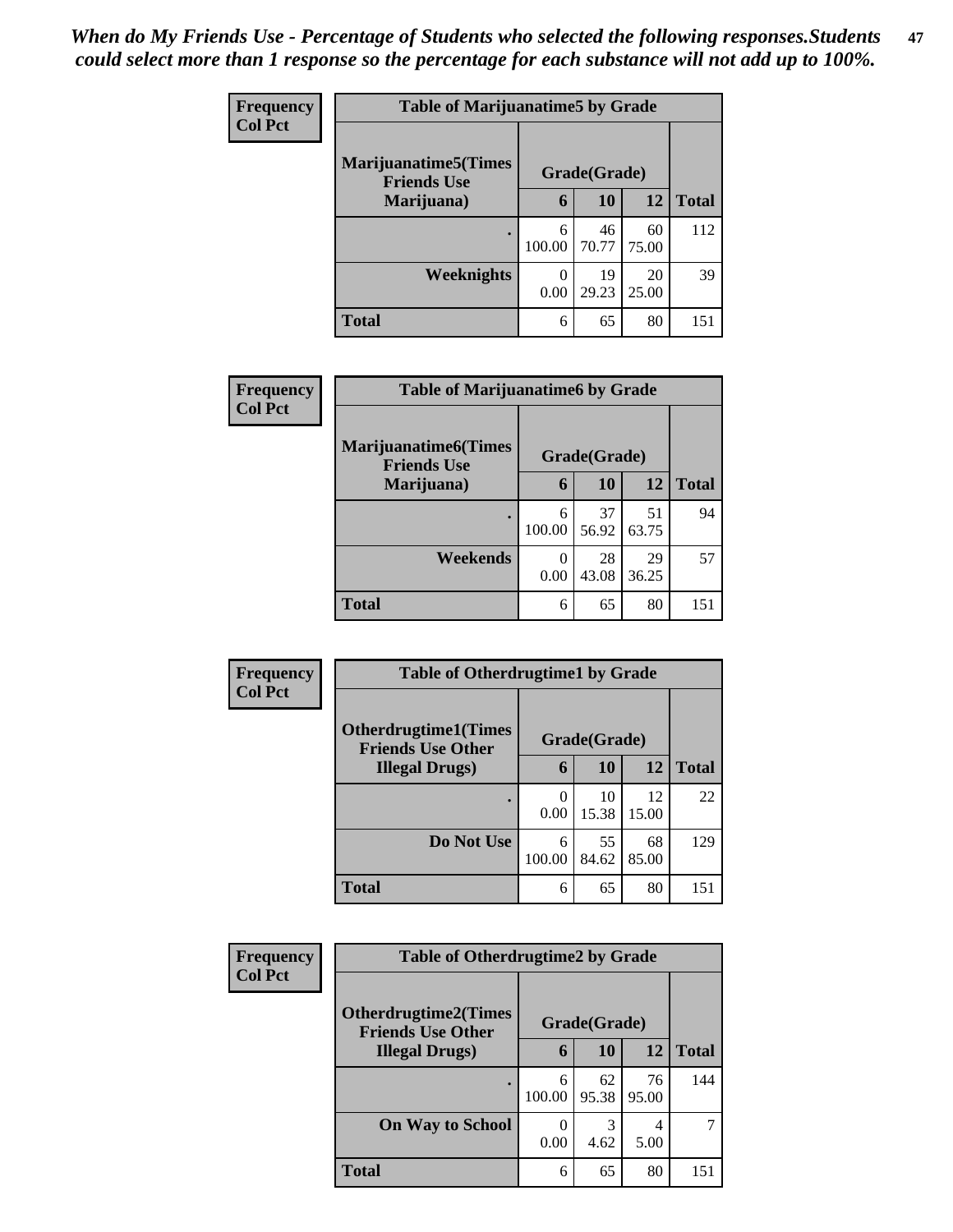| <b>Frequency</b> | <b>Table of Otherdrugtime3 by Grade</b>          |             |              |                        |              |
|------------------|--------------------------------------------------|-------------|--------------|------------------------|--------------|
| <b>Col Pct</b>   | Otherdrugtime3(Times<br><b>Friends Use Other</b> |             | Grade(Grade) |                        |              |
|                  | <b>Illegal Drugs</b> )                           | 6           | <b>10</b>    | 12                     | <b>Total</b> |
|                  | ٠                                                | 6<br>100.00 | 62<br>95.38  | 78<br>97.50            | 146          |
|                  | <b>During School</b>                             | 0.00        | 3<br>4.62    | $\mathfrak{D}$<br>2.50 | 5            |
|                  | <b>Total</b>                                     | 6           | 65           | 80                     | 151          |

| <b>Frequency</b> | <b>Table of Otherdrugtime4 by Grade</b>                         |                  |              |             |              |
|------------------|-----------------------------------------------------------------|------------------|--------------|-------------|--------------|
| <b>Col Pct</b>   | <b>Otherdrugtime4(Times</b><br><b>Friends Use Other Illegal</b> |                  | Grade(Grade) |             |              |
|                  | Drugs)                                                          | 6                | 10           | 12          | <b>Total</b> |
|                  |                                                                 | 6<br>100.00      | 62<br>95.38  | 76<br>95.00 | 144          |
|                  | <b>On Way Home From School</b>                                  | $\theta$<br>0.00 | 3<br>4.62    | 4<br>5.00   |              |
|                  | <b>Total</b>                                                    | 6                | 65           | 80          | 151          |

| Frequency<br><b>Col Pct</b> | <b>Table of Otherdrugtime5 by Grade</b>                  |             |              |             |              |
|-----------------------------|----------------------------------------------------------|-------------|--------------|-------------|--------------|
|                             | <b>Otherdrugtime5</b> (Times<br><b>Friends Use Other</b> |             | Grade(Grade) |             |              |
|                             | <b>Illegal Drugs</b> )                                   | 6           | 10           | 12          | <b>Total</b> |
|                             |                                                          | 6<br>100.00 | 58<br>89.23  | 74<br>92.50 | 138          |
|                             | Weeknights                                               | 0<br>0.00   | 10.77        | 6<br>7.50   | 13           |
|                             | <b>Total</b>                                             | 6           | 65           | 80          | 151          |

| Frequency      | <b>Table of Otherdrugtime6 by Grade</b>                 |                  |              |             |              |
|----------------|---------------------------------------------------------|------------------|--------------|-------------|--------------|
| <b>Col Pct</b> | <b>Otherdrugtime6(Times</b><br><b>Friends Use Other</b> |                  | Grade(Grade) |             |              |
|                | <b>Illegal Drugs</b> )                                  | 6                | 10           | 12          | <b>Total</b> |
|                |                                                         | 6<br>100.00      | 57<br>87.69  | 69<br>86.25 | 132          |
|                | Weekends                                                | $\theta$<br>0.00 | 8<br>12.31   | 11<br>13.75 | 19           |
|                | <b>Total</b>                                            | 6                | 65           | 80          | 151          |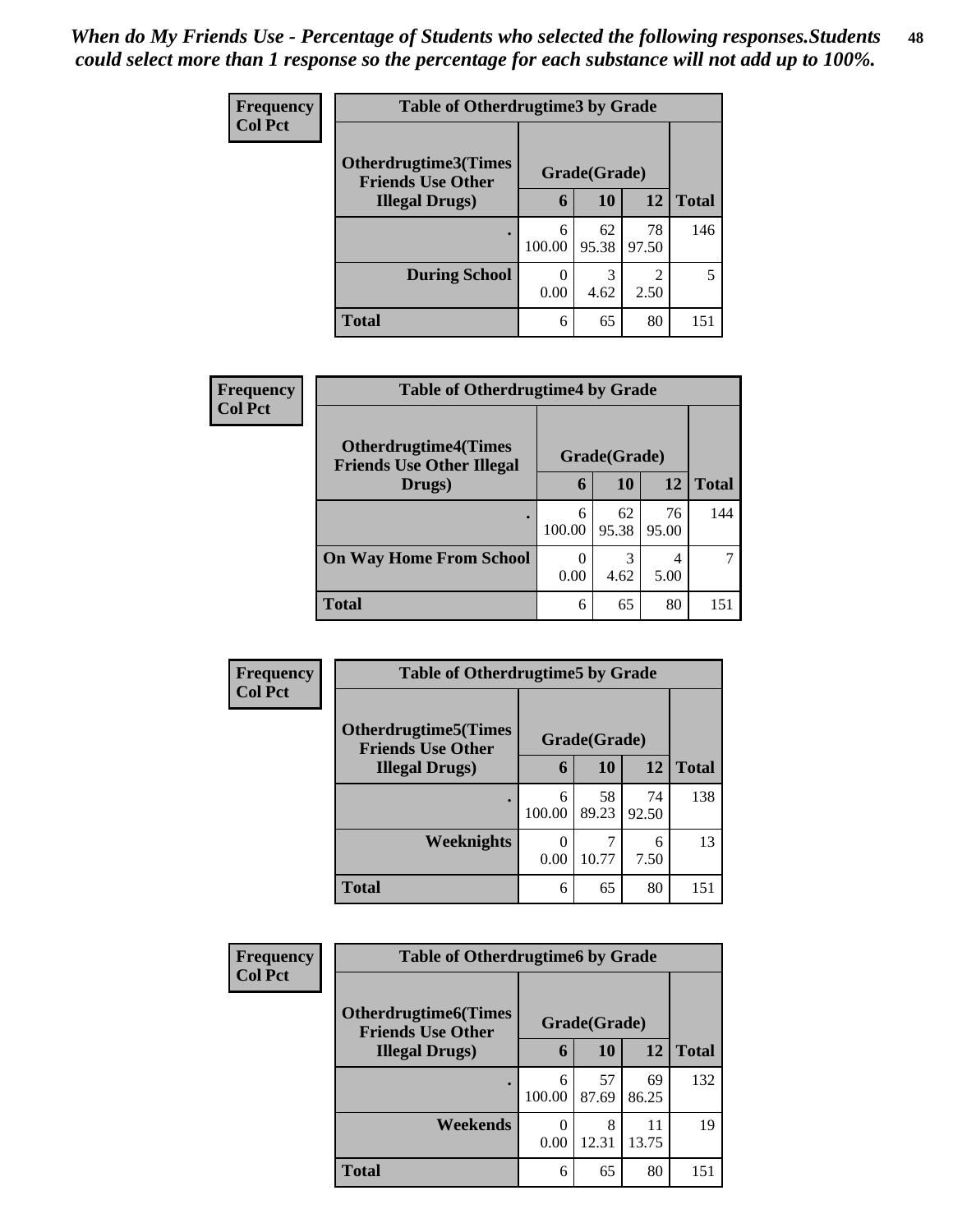| <b>Frequency</b> | <b>Table of Educationalcohol by Grade</b>                                                                  |              |             |             |              |  |  |
|------------------|------------------------------------------------------------------------------------------------------------|--------------|-------------|-------------|--------------|--|--|
| <b>Col Pct</b>   | Educationalcohol(I<br>have been taught<br>about alcohol,<br>tobacco,<br>and other drugs<br>within the last | Grade(Grade) |             |             |              |  |  |
|                  | year at school)                                                                                            | 6            | 10          | 12          | <b>Total</b> |  |  |
|                  | Yes                                                                                                        | 4<br>66.67   | 52<br>80.00 | 45<br>56.25 | 101          |  |  |
|                  | No.                                                                                                        | 2<br>33.33   | 13<br>20.00 | 35<br>43.75 | 50           |  |  |
|                  | <b>Total</b>                                                                                               | 6            | 65          | 80          | 151          |  |  |

| Frequency      | <b>Table of Eversmoked by Grade</b> |                  |              |             |              |  |  |  |
|----------------|-------------------------------------|------------------|--------------|-------------|--------------|--|--|--|
| <b>Col Pct</b> | Eversmoked(I<br>have smoked         |                  | Grade(Grade) |             |              |  |  |  |
|                | a cigarette)                        | 6                | <b>10</b>    | 12          | <b>Total</b> |  |  |  |
|                | Yes                                 | $\Omega$<br>0.00 | 14<br>21.54  | 17<br>21.25 | 31           |  |  |  |
|                | N <sub>0</sub>                      | 6<br>100.00      | 51<br>78.46  | 63<br>78.75 | 120          |  |  |  |
|                | <b>Total</b>                        | 6                | 65           | 80          | 151          |  |  |  |

| Frequency      | <b>Table of Drovedrinking by Grade</b>                                                         |              |             |             |              |  |  |
|----------------|------------------------------------------------------------------------------------------------|--------------|-------------|-------------|--------------|--|--|
| <b>Col Pct</b> | Drovedrinking(In<br>the past 30 days I<br>have driven a car<br>or other vehicle<br>while I was | Grade(Grade) |             |             |              |  |  |
|                | drinking alcohol)                                                                              | 6            | 10          | 12          | <b>Total</b> |  |  |
|                | Yes                                                                                            | $\Omega$     | 2<br>3.08   | 3<br>3.75   | 5            |  |  |
|                | N <sub>0</sub>                                                                                 | $\Omega$     | 63<br>96.92 | 77<br>96.25 | 140          |  |  |
|                | <b>Total</b>                                                                                   | $\Omega$     | 65          | 80          | 145          |  |  |
|                | Frequency Missing $= 6$                                                                        |              |             |             |              |  |  |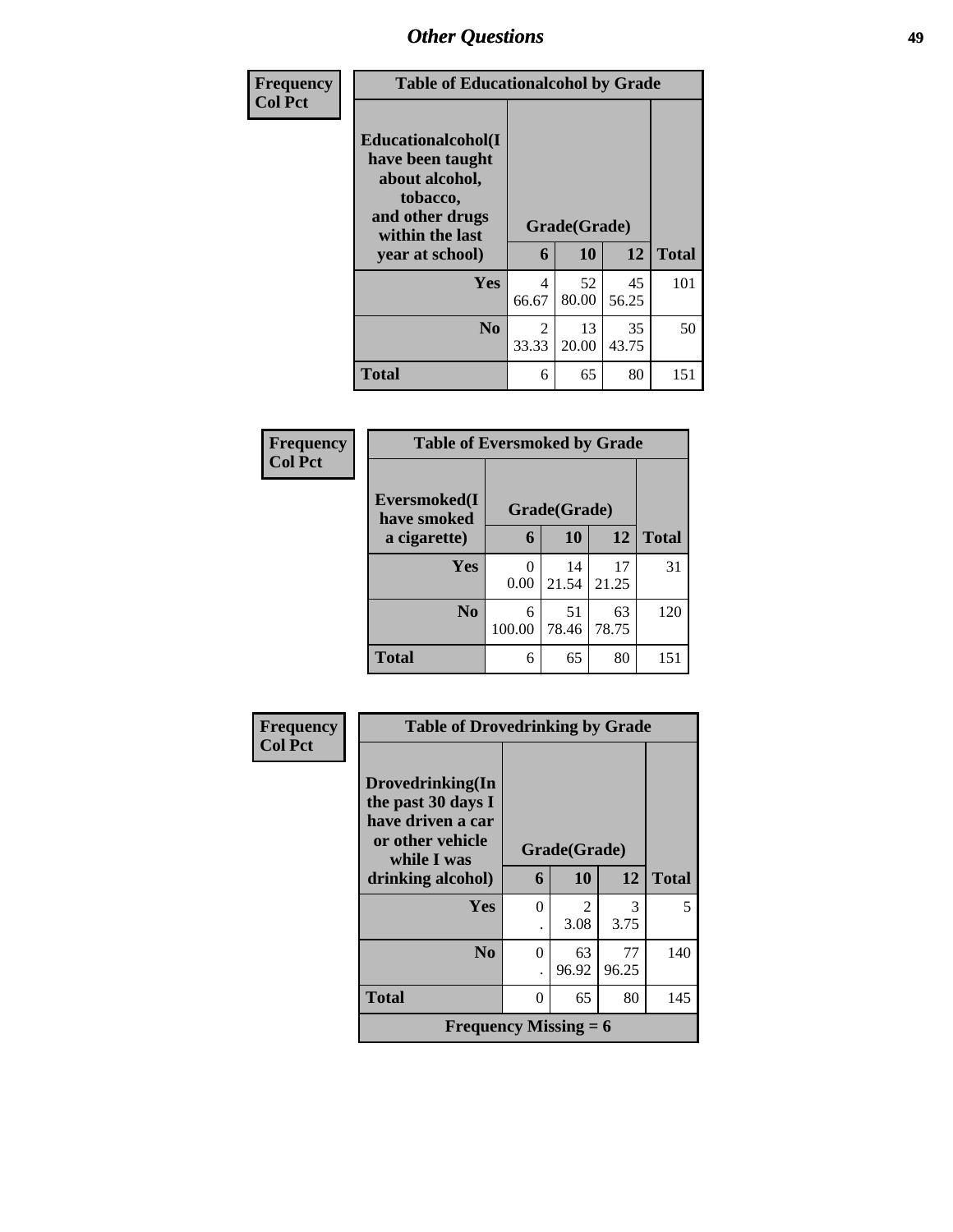| Frequency      | <b>Table of Rodedrinking by Grade</b>                                                                                  |             |                    |             |              |  |  |
|----------------|------------------------------------------------------------------------------------------------------------------------|-------------|--------------------|-------------|--------------|--|--|
| <b>Col Pct</b> | Rodedrinking(In<br>the past 30 days<br>I have ridden in<br>a car with a<br>driver who had<br>been drinking<br>alcohol) | 6           | Grade(Grade)<br>10 | 12          | <b>Total</b> |  |  |
|                | <b>Yes</b>                                                                                                             | 0<br>0.00   | 10<br>15.38        | 14<br>17.50 | 24           |  |  |
|                | N <sub>o</sub>                                                                                                         | 6<br>100.00 | 55<br>84.62        | 66<br>82.50 | 127          |  |  |
|                | <b>Total</b>                                                                                                           | 6           | 65                 | 80          | 151          |  |  |

| Frequency      | <b>Table of Drugsschool by Grade</b>                                                                                      |                   |              |             |     |  |  |  |  |  |
|----------------|---------------------------------------------------------------------------------------------------------------------------|-------------------|--------------|-------------|-----|--|--|--|--|--|
| <b>Col Pct</b> | <b>Drugsschool</b> (During<br>the past 12 months,<br>I have been offered,<br>sold,<br>or given illegal<br>drugs on school | Grade(Grade)<br>6 | <b>Total</b> |             |     |  |  |  |  |  |
|                | property)                                                                                                                 |                   | 10           | 12          |     |  |  |  |  |  |
|                | Yes                                                                                                                       | 0<br>0.00         | 9<br>13.85   | 7<br>8.75   | 16  |  |  |  |  |  |
|                | N <sub>0</sub>                                                                                                            | 6<br>100.00       | 56<br>86.15  | 73<br>91.25 | 135 |  |  |  |  |  |
|                | <b>Total</b>                                                                                                              | 6                 | 65           | 80          | 151 |  |  |  |  |  |

| Frequency      | <b>Table of Helpbullied by Grade</b>                                   |            |                    |             |              |  |
|----------------|------------------------------------------------------------------------|------------|--------------------|-------------|--------------|--|
| <b>Col Pct</b> | $Helpb$ ullied $(I$<br>would help<br>someone who was<br>being bullied) | 6          | Grade(Grade)<br>10 | 12          | <b>Total</b> |  |
|                | <b>Strongly Agree</b>                                                  | 4<br>66.67 | 19<br>29.23        | 31<br>38.75 | 54           |  |
|                | <b>Somewhat Agree</b>                                                  | 1<br>16.67 | 27<br>41.54        | 35<br>43.75 | 63           |  |
|                | <b>Somewhat Disagree</b>                                               | 1<br>16.67 | 6<br>9.23          | 6<br>7.50   | 13           |  |
|                | <b>Strongly Disagree</b>                                               | 0<br>0.00  | 13<br>20.00        | 8<br>10.00  | 21           |  |
|                | Total                                                                  | 6          | 65                 | 80          | 151          |  |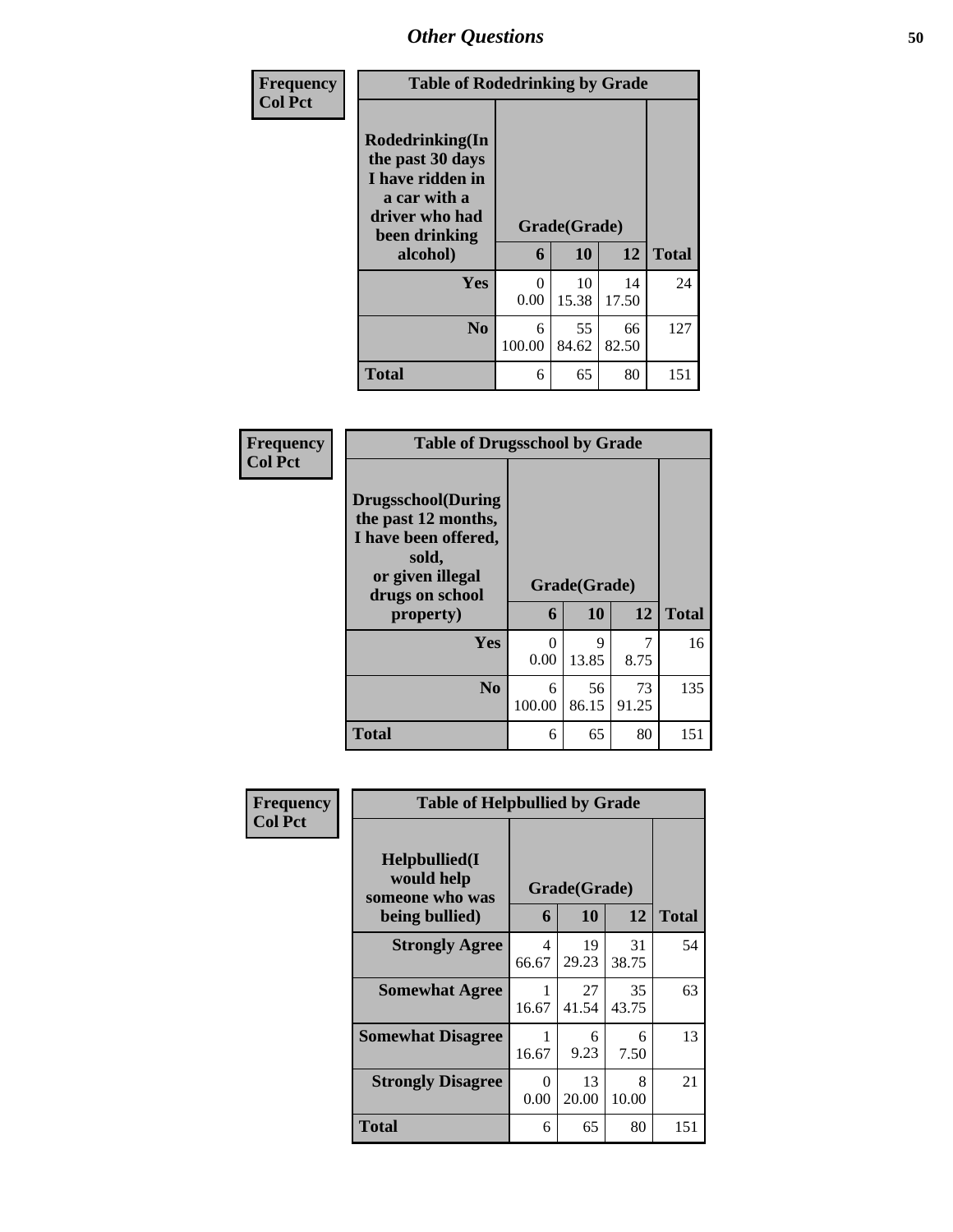| <b>Frequency</b> | <b>Table of Grade by Bingedrinking</b>                                                                  |                            |                                             |                  |                   |                        |                   |              |
|------------------|---------------------------------------------------------------------------------------------------------|----------------------------|---------------------------------------------|------------------|-------------------|------------------------|-------------------|--------------|
| <b>Row Pct</b>   | Bingedrinking(I have drunk five or<br>more drinks of alcohol at one sitting<br>during the last 30 days) |                            |                                             |                  |                   |                        |                   |              |
|                  | Grade(Grade)                                                                                            | $\mathbf 0$<br><b>Days</b> | 1 or<br>$\mathcal{D}_{\mathcal{L}}$<br>days | 3 to<br>days     | 6 to<br>9<br>days | 10<br>to<br>19<br>days | All<br>30<br>days | <b>Total</b> |
|                  | 6                                                                                                       | 6<br>100.00                | $\Omega$<br>0.00                            | $\Omega$<br>0.00 | $\Omega$<br>0.00  | $\Omega$<br>0.00       | $\Omega$<br>0.00  | 6            |
|                  | 10                                                                                                      | 57<br>87.69                | 1.54                                        | 1.54             | 2<br>3.08         | 3<br>4.62              | 1.54              | 65           |
|                  | 12                                                                                                      | 75<br>93.75                | 1.25                                        | 3<br>3.75        | $\Omega$<br>0.00  | 1<br>1.25              | $\Omega$<br>0.00  | 80           |
|                  | <b>Total</b>                                                                                            | 138                        | $\overline{2}$                              | 4                | 2                 | 4                      | 1                 | 151          |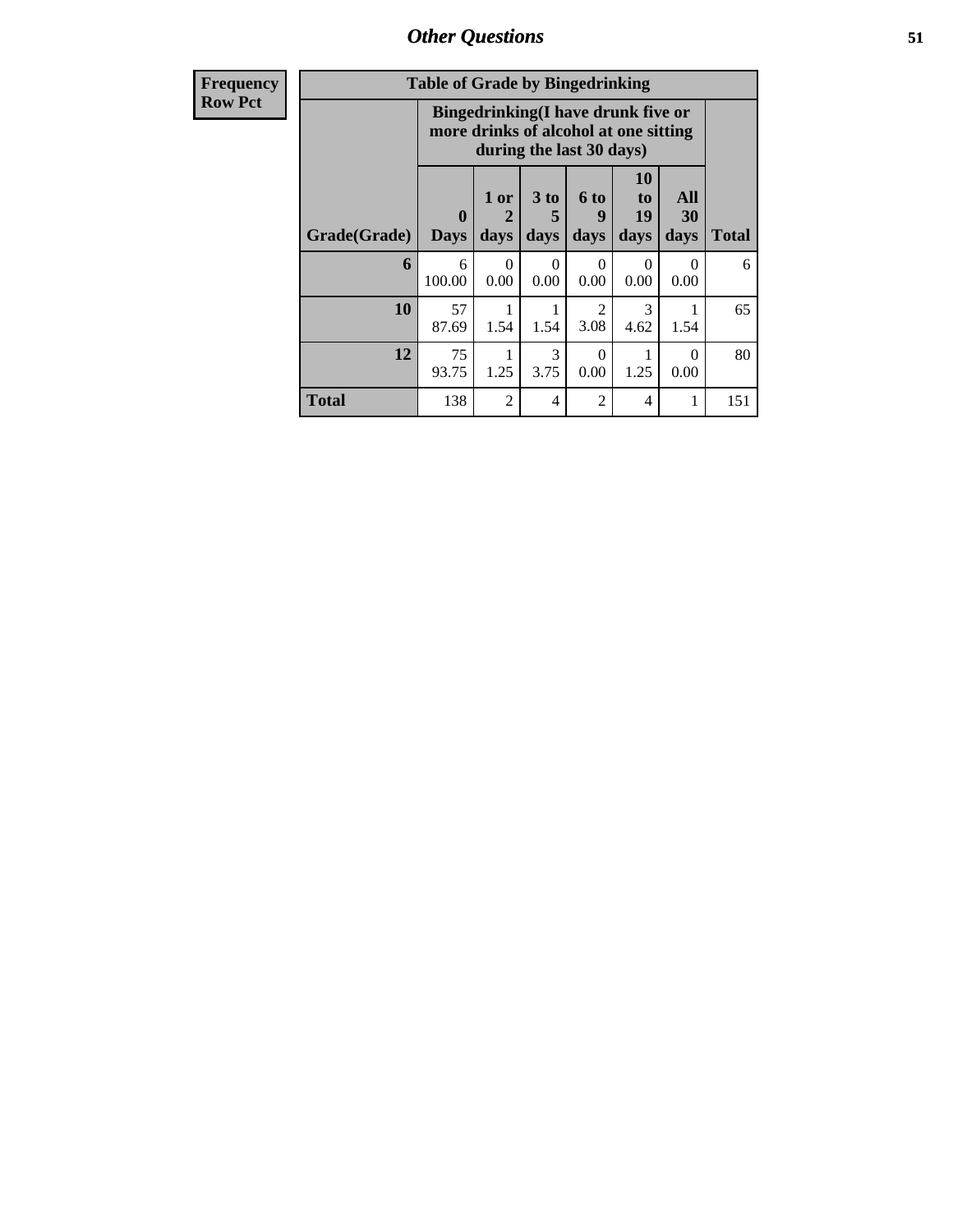### *Nutrition* **52**

**Frequency Row Pct**

| <b>Table of Grade by Dairy</b> |                          |                                                                 |                      |                                    |              |  |  |  |  |
|--------------------------------|--------------------------|-----------------------------------------------------------------|----------------------|------------------------------------|--------------|--|--|--|--|
|                                |                          | Dairy (I eat at least 3 servings of dairy<br>products each day) |                      |                                    |              |  |  |  |  |
| Grade(Grade)                   | <b>Strongly</b><br>Agree | Somewhat  <br>Agree                                             | Somewhat<br>Disagree | <b>Strongly</b><br><b>Disagree</b> | <b>Total</b> |  |  |  |  |
| 6                              | 4<br>66.67               | $\mathfrak{D}$<br>33.33                                         | 0.00                 | 0<br>0.00                          | 6            |  |  |  |  |
| 10                             | 15<br>23.08              | 34<br>52.31                                                     | 9<br>13.85           | 7<br>10.77                         | 65           |  |  |  |  |
| 12                             | 18<br>22.50              | 46<br>57.50                                                     | 5<br>6.25            | 11<br>13.75                        | 80           |  |  |  |  |
| <b>Total</b>                   | 37                       | 82                                                              | 14                   | 18                                 | 151          |  |  |  |  |

**Frequency Row Pct**

| <b>Table of Grade by Fruitveg</b> |                          |                                                                          |                               |                                    |              |  |  |  |
|-----------------------------------|--------------------------|--------------------------------------------------------------------------|-------------------------------|------------------------------------|--------------|--|--|--|
|                                   |                          | Fruitveg(I eat at least 5 servings of fruits<br>and vegetables each day) |                               |                                    |              |  |  |  |
| Grade(Grade)                      | <b>Strongly</b><br>Agree | Agree                                                                    | Somewhat Somewhat<br>Disagree | <b>Strongly</b><br><b>Disagree</b> | <b>Total</b> |  |  |  |
| 6                                 | 3<br>50.00               | $\mathfrak{D}$<br>33.33                                                  | 16.67                         | 0.00                               | 6            |  |  |  |
| 10                                | 8<br>12.31               | 31<br>47.69                                                              | 15<br>23.08                   | 11<br>16.92                        | 65           |  |  |  |
| 12                                | 11<br>13.75              | 40<br>50.00                                                              | 16<br>20.00                   | 13<br>16.25                        | 80           |  |  |  |
| <b>Total</b>                      | 22                       | 73                                                                       | 32                            | 24                                 | 151          |  |  |  |

| <b>Frequency</b> | <b>Table of Grade by Cafeteriahealthy</b> |                                                                       |                     |                                    |                                    |              |  |  |  |  |
|------------------|-------------------------------------------|-----------------------------------------------------------------------|---------------------|------------------------------------|------------------------------------|--------------|--|--|--|--|
| <b>Row Pct</b>   |                                           | Cafeteriahealthy (School meals in my<br>school cafeteria are healthy) |                     |                                    |                                    |              |  |  |  |  |
|                  | Grade(Grade)                              | <b>Strongly</b><br>Agree                                              | Somewhat  <br>Agree | <b>Somewhat</b><br><b>Disagree</b> | <b>Strongly</b><br><b>Disagree</b> | <b>Total</b> |  |  |  |  |
|                  | 6                                         | 3<br>50.00                                                            | 3<br>50.00          | 0.00                               | $\left( \right)$<br>0.00           | 6            |  |  |  |  |
|                  | 10                                        | 1.54                                                                  | 19<br>29.23         | 11<br>16.92                        | 34<br>52.31                        | 65           |  |  |  |  |
|                  | 12                                        | 8.75                                                                  | 15<br>18.75         | 21<br>26.25                        | 37<br>46.25                        | 80           |  |  |  |  |
|                  | <b>Total</b>                              | 11                                                                    | 37                  | 32                                 | 71                                 | 151          |  |  |  |  |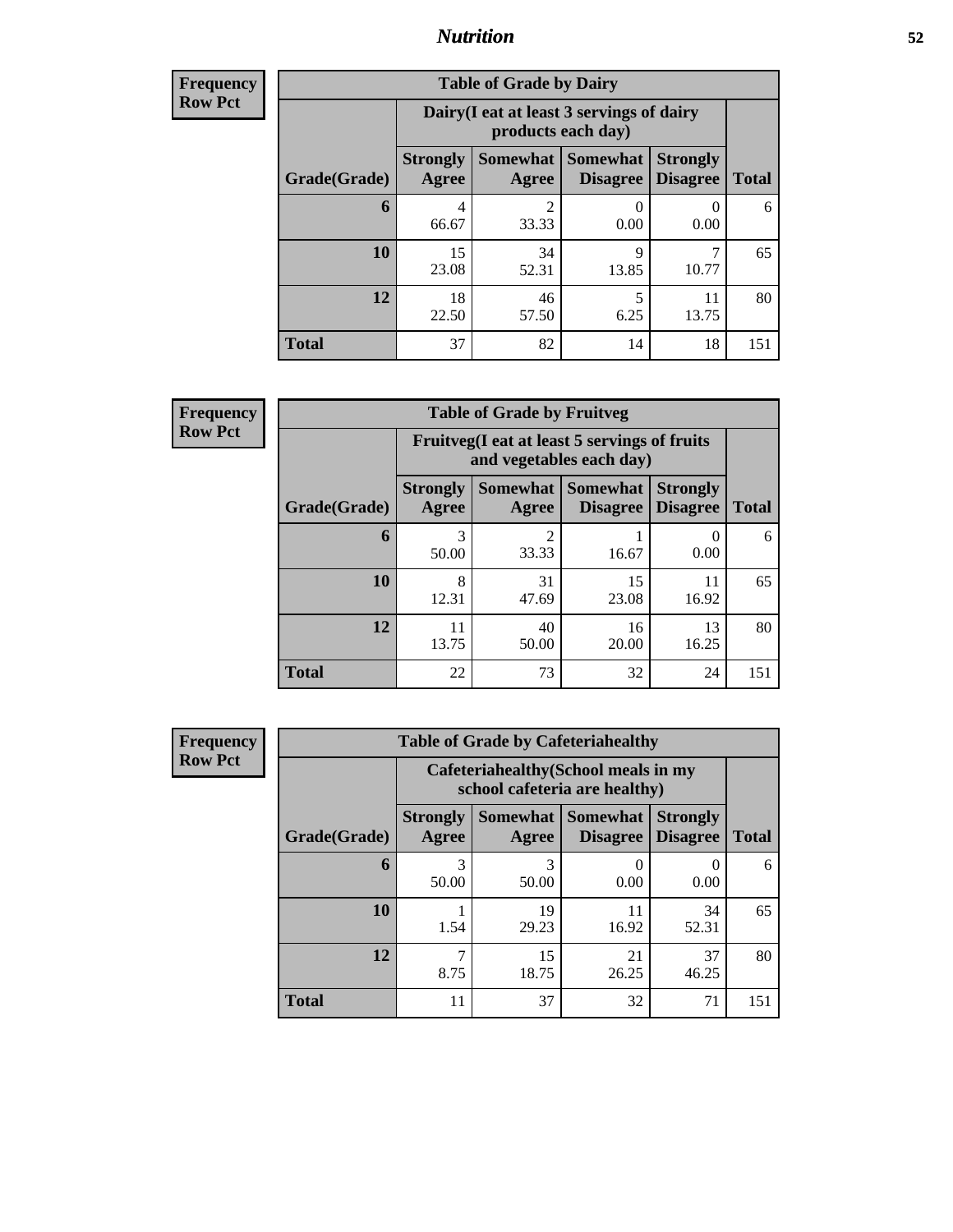## *Nutrition* **53**

| <b>Frequency</b> |
|------------------|
| <b>Row Pct</b>   |

| <b>Table of Grade by Cafeterianutrition</b> |                          |                                                                                           |                                   |                                    |              |  |  |  |  |
|---------------------------------------------|--------------------------|-------------------------------------------------------------------------------------------|-----------------------------------|------------------------------------|--------------|--|--|--|--|
|                                             |                          | <b>Cafeterianutrition</b> (Facts about nutrition<br>are available in my school cafeteria) |                                   |                                    |              |  |  |  |  |
| Grade(Grade)                                | <b>Strongly</b><br>Agree | Agree                                                                                     | Somewhat   Somewhat  <br>Disagree | <b>Strongly</b><br><b>Disagree</b> | <b>Total</b> |  |  |  |  |
| 6                                           | 2<br>33.33               | 3<br>50.00                                                                                | 0.00                              | 16.67                              | 6            |  |  |  |  |
| 10                                          | 7<br>10.77               | 18<br>27.69                                                                               | 5<br>7.69                         | 35<br>53.85                        | 65           |  |  |  |  |
| 12                                          | 6<br>7.50                | 16<br>20.00                                                                               | 16<br>20.00                       | 42<br>52.50                        | 80           |  |  |  |  |
| <b>Total</b>                                | 15                       | 37                                                                                        | 21                                | 78                                 | 151          |  |  |  |  |

**Frequency Row Pct**

| <b>Table of Grade by Schoollunch</b> |                          |                                                                 |                                 |                                    |              |  |  |  |
|--------------------------------------|--------------------------|-----------------------------------------------------------------|---------------------------------|------------------------------------|--------------|--|--|--|
|                                      |                          | Schoollunch(I eat school lunch three or<br>more times per week) |                                 |                                    |              |  |  |  |
| Grade(Grade)                         | <b>Strongly</b><br>Agree | Agree                                                           | Somewhat   Somewhat<br>Disagree | <b>Strongly</b><br><b>Disagree</b> | <b>Total</b> |  |  |  |
| 6                                    | 4<br>66.67               | 16.67                                                           | 0.00                            | 16.67                              | 6            |  |  |  |
| 10                                   | 18<br>27.69              | 19<br>29.23                                                     | 9<br>13.85                      | 19<br>29.23                        | 65           |  |  |  |
| 12                                   | 21<br>26.25              | 32<br>40.00                                                     | 10<br>12.50                     | 17<br>21.25                        | 80           |  |  |  |
| <b>Total</b>                         | 43                       | 52                                                              | 19                              | 37                                 | 151          |  |  |  |

| <b>Frequency</b> |
|------------------|
| <b>Row Pct</b>   |

| <b>Table of Grade by Foodchoices</b> |                          |                                                                            |                                      |                                    |              |  |  |  |
|--------------------------------------|--------------------------|----------------------------------------------------------------------------|--------------------------------------|------------------------------------|--------------|--|--|--|
|                                      |                          | <b>Foodchoices</b> (I make healthy food choices in<br>my school cafeteria) |                                      |                                    |              |  |  |  |
| Grade(Grade)                         | <b>Strongly</b><br>Agree | Agree                                                                      | Somewhat Somewhat<br><b>Disagree</b> | <b>Strongly</b><br><b>Disagree</b> | <b>Total</b> |  |  |  |
| 6                                    | 3<br>50.00               | 3<br>50.00                                                                 | 0.00                                 | 0.00                               | 6            |  |  |  |
| 10                                   | 9<br>13.85               | 24<br>36.92                                                                | 16<br>24.62                          | 16<br>24.62                        | 65           |  |  |  |
| 12                                   | 11<br>13.75              | 24<br>30.00                                                                | 19<br>23.75                          | 26<br>32.50                        | 80           |  |  |  |
| <b>Total</b>                         | 23                       | 51                                                                         | 35                                   | 42                                 | 151          |  |  |  |

Ŧ.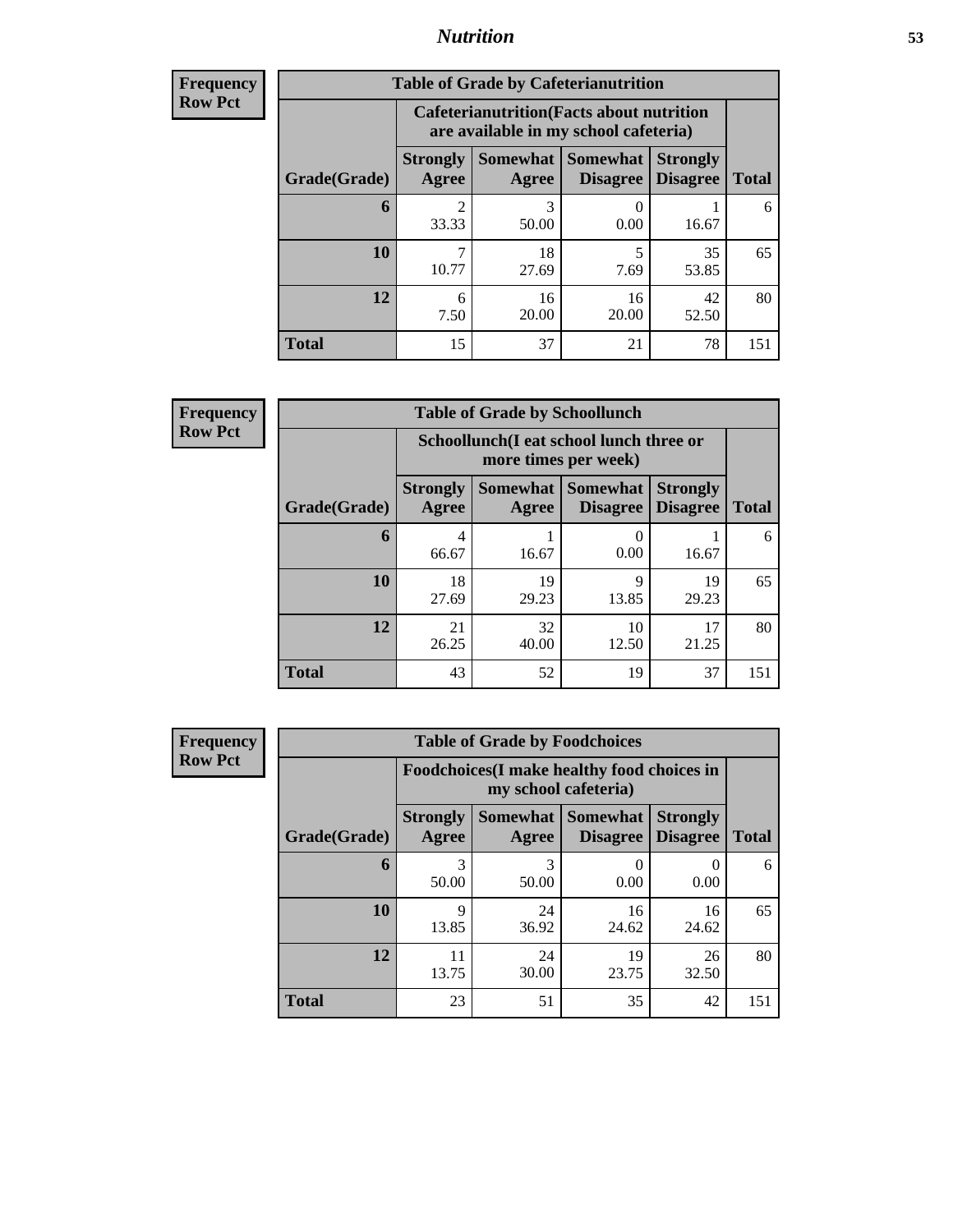## *Nutrition* **54**

| <b>Frequency</b><br>Row Pct |
|-----------------------------|
|                             |

| <b>Table of Grade by Wholewheat</b> |                                                                                                                                             |             |             |             |     |  |  |  |
|-------------------------------------|---------------------------------------------------------------------------------------------------------------------------------------------|-------------|-------------|-------------|-----|--|--|--|
|                                     | Wholewheat (There are whole wheat and<br>multigrain breads and cereals available in<br>my school cafeteria)                                 |             |             |             |     |  |  |  |
| Grade(Grade)                        | Somewhat  <br><b>Somewhat</b><br><b>Strongly</b><br><b>Strongly</b><br><b>Disagree</b><br>Agree<br><b>Disagree</b><br><b>Total</b><br>Agree |             |             |             |     |  |  |  |
| 6                                   | 3<br>50.00                                                                                                                                  | 16.67       | 0<br>0.00   | 2<br>33.33  | 6   |  |  |  |
| 10                                  | 10<br>15.38                                                                                                                                 | 23<br>35.38 | 6<br>9.23   | 26<br>40.00 | 65  |  |  |  |
| 12                                  | 17<br>21.25                                                                                                                                 | 22<br>27.50 | 16<br>20.00 | 25<br>31.25 | 80  |  |  |  |
| <b>Total</b>                        | 30                                                                                                                                          | 46          | 22          | 53          | 151 |  |  |  |

**Frequency Row Pct**

| <b>Table of Grade by Healthyvending</b> |                                                                                                                                               |                         |                                   |                                    |              |  |  |
|-----------------------------------------|-----------------------------------------------------------------------------------------------------------------------------------------------|-------------------------|-----------------------------------|------------------------------------|--------------|--|--|
|                                         | Healthyvending (If only healthy snacks and<br>beverages were available in the vending<br>machines during the school day,<br>I would buy them) |                         |                                   |                                    |              |  |  |
| Grade(Grade)                            | <b>Strongly</b><br>Agree                                                                                                                      | Agree                   | Somewhat   Somewhat  <br>Disagree | <b>Strongly</b><br><b>Disagree</b> | <b>Total</b> |  |  |
| 6                                       | 4<br>66.67                                                                                                                                    | $\overline{c}$<br>33.33 | 0<br>0.00                         | 0.00                               | 6            |  |  |
| 10                                      | 13<br>20.00                                                                                                                                   | 30<br>46.15             | 6<br>9.23                         | 16<br>24.62                        | 65           |  |  |
| 12                                      | 18<br>22.50                                                                                                                                   | 29<br>36.25             | 16<br>20.00                       | 17<br>21.25                        | 80           |  |  |
| <b>Total</b>                            | 35                                                                                                                                            | 61                      | 22                                | 33                                 | 151          |  |  |

**Frequency Row Pct**

| <b>Table of Grade by Schoolbreakfast</b> |                                                                                                                                         |             |             |                  |     |  |  |  |
|------------------------------------------|-----------------------------------------------------------------------------------------------------------------------------------------|-------------|-------------|------------------|-----|--|--|--|
|                                          | Schoolbreakfast (If breakfast were<br>available at school,<br>but outside the cafeteria,<br>I would eat breakfast at school more often) |             |             |                  |     |  |  |  |
| Grade(Grade)                             | Somewhat Somewhat<br><b>Strongly</b><br><b>Strongly</b><br><b>Disagree</b><br>Agree<br><b>Disagree</b><br><b>Total</b><br>Agree         |             |             |                  |     |  |  |  |
| 6                                        | 4<br>66.67                                                                                                                              | 0.00        | 2<br>33.33  | $\Omega$<br>0.00 | 6   |  |  |  |
| 10                                       | 22<br>33.85                                                                                                                             | 19<br>29.23 | 10<br>15.38 | 14<br>21.54      | 65  |  |  |  |
| 12                                       | 19<br>23.75                                                                                                                             | 34<br>42.50 | 9<br>11.25  | 18<br>22.50      | 80  |  |  |  |
| <b>Total</b>                             | 45                                                                                                                                      | 53          | 21          | 32               | 151 |  |  |  |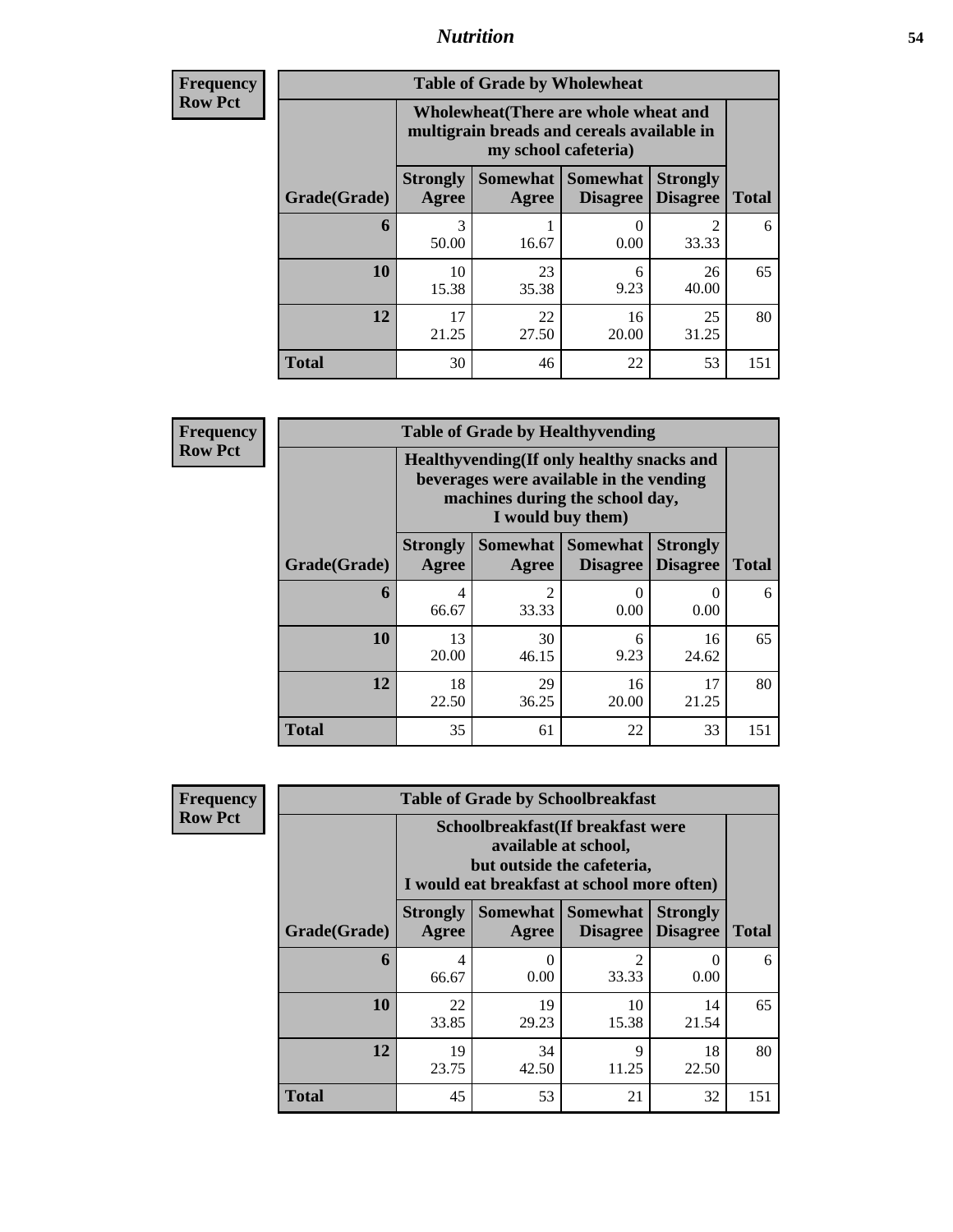| Frequency      | <b>Table of Educationaids by Grade</b>                                                      |                   |              |             |     |  |  |
|----------------|---------------------------------------------------------------------------------------------|-------------------|--------------|-------------|-----|--|--|
| <b>Col Pct</b> | <b>Educationaids</b> (I<br>have been<br>taught about<br><b>HIV/AIDS</b> at<br>school in the | Grade(Grade)<br>6 | <b>Total</b> |             |     |  |  |
|                | past year)                                                                                  |                   | 10           | 12          |     |  |  |
|                | <b>Yes</b>                                                                                  | 5<br>83.33        | 54<br>83.08  | 51<br>63.75 | 110 |  |  |
|                | N <sub>0</sub>                                                                              | 16.67             | 11<br>16.92  | 29<br>36.25 | 41  |  |  |
|                | <b>Total</b>                                                                                | 6                 | 65           | 80          | 151 |  |  |

| Frequency      | <b>Table of Educationcharacter by Grade</b>                                                  |              |             |             |              |  |  |
|----------------|----------------------------------------------------------------------------------------------|--------------|-------------|-------------|--------------|--|--|
| <b>Col Pct</b> | <b>Educationcharacter</b> (I<br>have been taught<br>about character<br>education in the past | Grade(Grade) |             |             |              |  |  |
|                | year at school)                                                                              | 6            | 10          | 12          | <b>Total</b> |  |  |
|                | <b>Yes</b>                                                                                   | 6<br>100.00  | 54<br>83.08 | 59<br>73.75 | 119          |  |  |
|                | N <sub>0</sub>                                                                               | 0<br>0.00    | 11<br>16.92 | 21<br>26.25 | 32           |  |  |
|                | <b>Total</b>                                                                                 | 6            | 65          | 80          | 151          |  |  |

| Frequency      | <b>Table of Gradcoach1 by Grade</b>                           |                         |             |             |              |  |
|----------------|---------------------------------------------------------------|-------------------------|-------------|-------------|--------------|--|
| <b>Col Pct</b> | Gradcoach1(I<br>know who my<br><b>Graduation</b><br>Coach is) | Grade(Grade)            |             |             |              |  |
|                |                                                               | 6                       | 10          | 12          | <b>Total</b> |  |
|                | Yes                                                           | $\mathfrak{D}$<br>33.33 | 24<br>36.92 | 53<br>66.25 | 79           |  |
|                | N <sub>0</sub>                                                | 4<br>66.67              | 41<br>63.08 | 27<br>33.75 | 72           |  |
|                | <b>Total</b>                                                  | 6                       | 65          | 80          | 151          |  |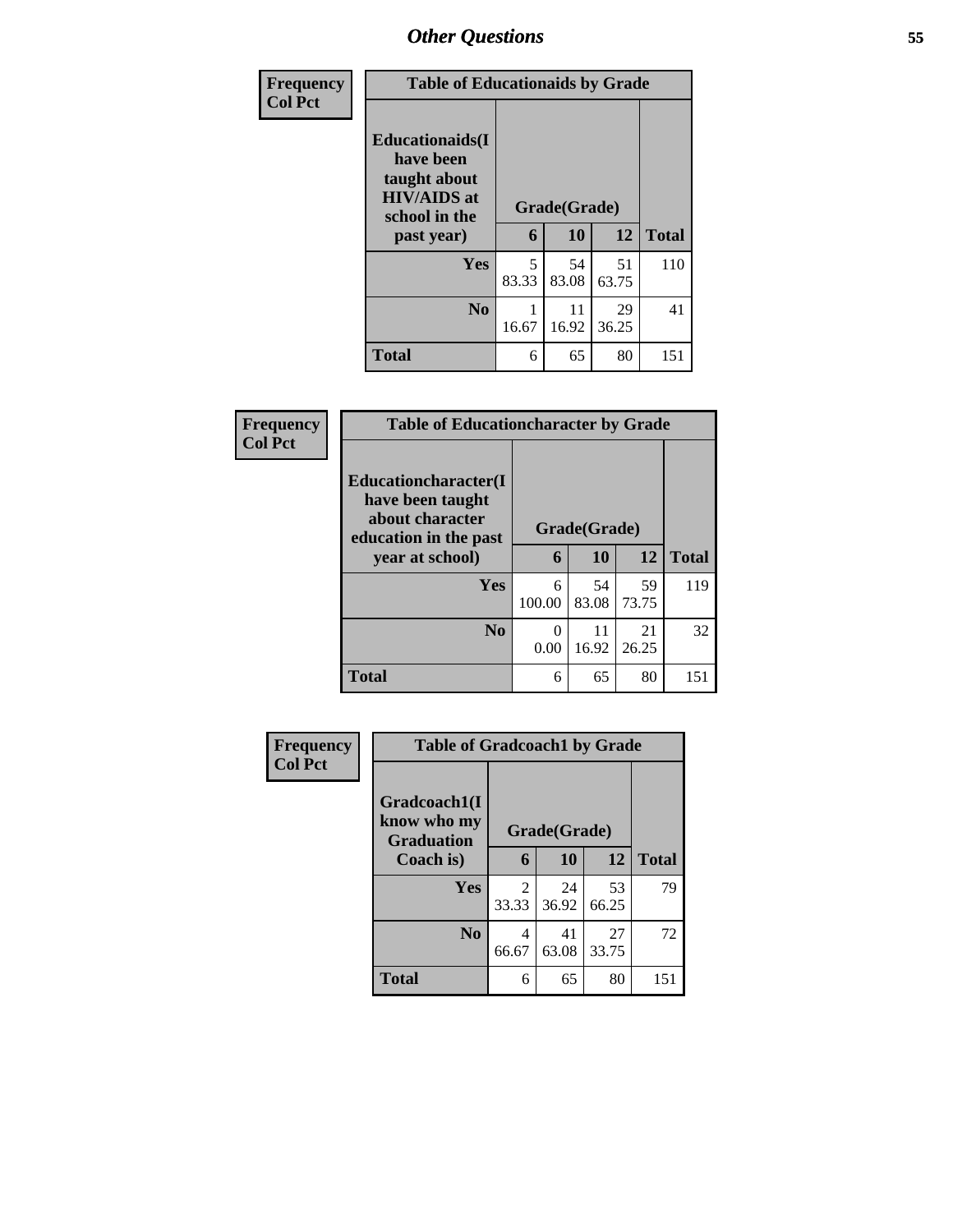| Frequency      | <b>Table of Gradcoach2 by Grade</b>                       |                         |             |             |              |
|----------------|-----------------------------------------------------------|-------------------------|-------------|-------------|--------------|
| <b>Col Pct</b> | Gradcoach2(I<br>have<br>contacted my<br><b>Graduation</b> | Grade(Grade)            |             |             |              |
|                | Coach)                                                    | 6                       | 10          | 12          | <b>Total</b> |
|                | Yes                                                       | $\mathfrak{D}$<br>33.33 | 7<br>10.77  | 35<br>43.75 | 44           |
|                | N <sub>0</sub>                                            | 4<br>66.67              | 58<br>89.23 | 45<br>56.25 | 107          |
|                | <b>Total</b>                                              | 6                       | 65          | 80          | 151          |

| Frequency<br><b>Col Pct</b> | <b>Table of Gradcoach3 by Grade</b>                                         |              |             |             |              |
|-----------------------------|-----------------------------------------------------------------------------|--------------|-------------|-------------|--------------|
|                             | Gradcoach3(I<br>have received<br>assistance<br>from my<br><b>Graduation</b> | Grade(Grade) |             |             |              |
|                             | Coach)                                                                      | 6            | 10          | 12          | <b>Total</b> |
|                             | Yes                                                                         | 2<br>33.33   | 6<br>9.23   | 39<br>48.75 | 47           |
|                             | N <sub>0</sub>                                                              | 3<br>50.00   | 28<br>43.08 | 20<br>25.00 | 51           |
|                             | Don't know                                                                  | 1<br>16.67   | 31<br>47.69 | 21<br>26.25 | 53           |
|                             | <b>Total</b>                                                                | 6            | 65          | 80          | 151          |

| Frequency      | <b>Table of Selfharm by Grade</b>                                                                                                                                          |                  |              |             |              |  |  |  |  |
|----------------|----------------------------------------------------------------------------------------------------------------------------------------------------------------------------|------------------|--------------|-------------|--------------|--|--|--|--|
| <b>Col Pct</b> | <b>Selfharm</b> (During<br>the past 12<br>months,<br>I harmed myself<br>on purpose<br><b>Suicideconsider</b><br>During the past<br>12 months,<br>I seriously<br>considered |                  | Grade(Grade) |             |              |  |  |  |  |
|                | suicide)                                                                                                                                                                   | 6                | 10           | 12          | <b>Total</b> |  |  |  |  |
|                | Yes                                                                                                                                                                        | $\Omega$<br>0.00 | 5<br>7.69    | 5<br>6.25   | 10           |  |  |  |  |
|                | N <sub>0</sub>                                                                                                                                                             | 6<br>100.00      | 60<br>92.31  | 75<br>93.75 | 141          |  |  |  |  |
|                | <b>Total</b>                                                                                                                                                               | 6                | 65           | 80          | 151          |  |  |  |  |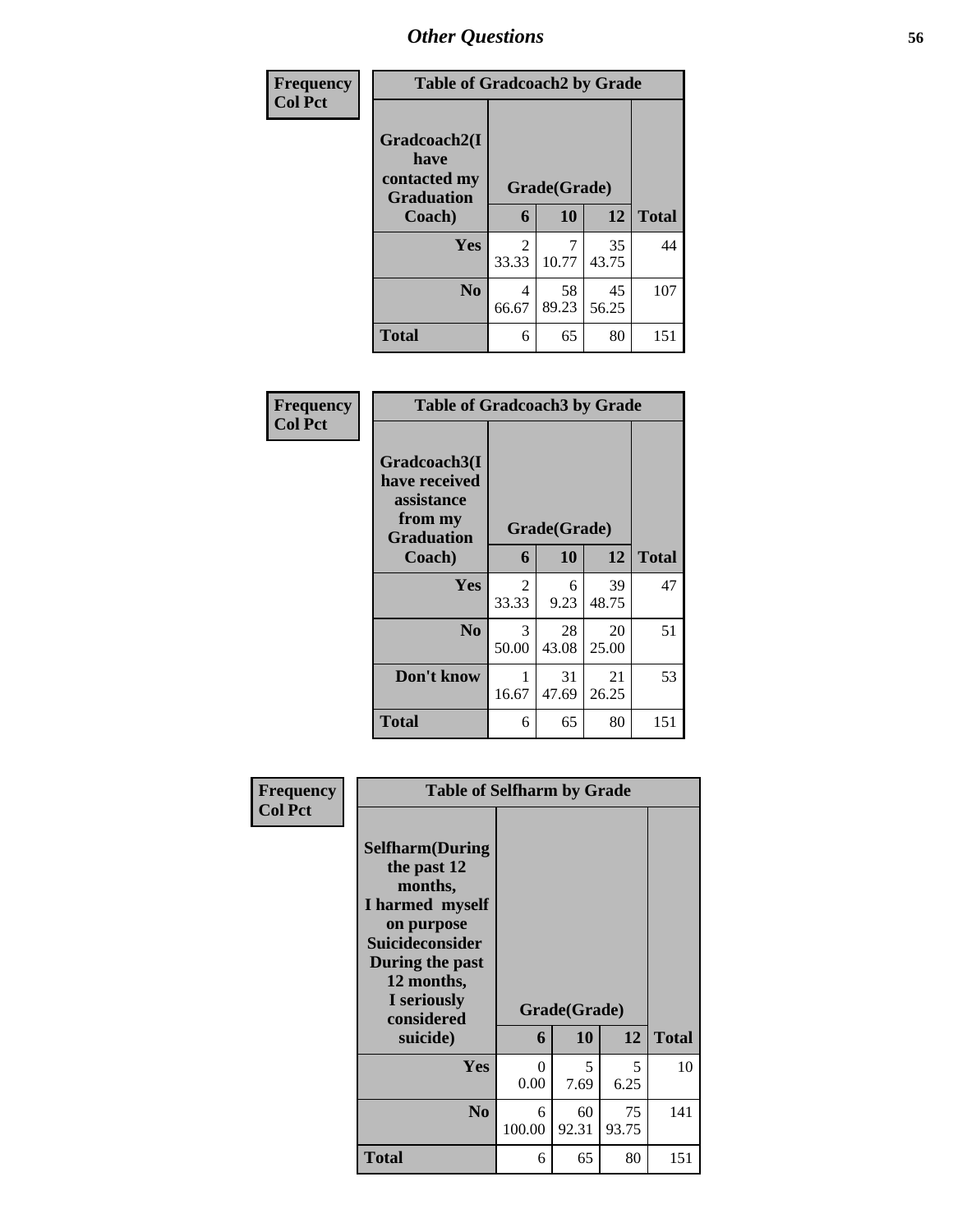| <b>Frequency</b> | <b>Table of Suicideconsider by Grade</b> |              |             |             |              |  |  |  |
|------------------|------------------------------------------|--------------|-------------|-------------|--------------|--|--|--|
| <b>Col Pct</b>   |                                          | Grade(Grade) |             |             |              |  |  |  |
|                  | Suicideconsider                          | 6            | <b>10</b>   | 12          | <b>Total</b> |  |  |  |
|                  | Yes                                      | 0.00         | 8<br>12.31  | 6.25        | 13           |  |  |  |
|                  | N <sub>0</sub>                           | 6<br>100.00  | 57<br>87.69 | 75<br>93.75 | 138          |  |  |  |
|                  | <b>Total</b>                             | 6            | 65          | 80          | 151          |  |  |  |

| Frequency      | <b>Table of Suicideattempt by Grade</b>              |              |             |             |              |  |  |  |
|----------------|------------------------------------------------------|--------------|-------------|-------------|--------------|--|--|--|
| <b>Col Pct</b> | Suicideattempt(I<br>have attempted<br>suicide in the | Grade(Grade) |             |             |              |  |  |  |
|                | last year)                                           | 6            | 10          | 12          | <b>Total</b> |  |  |  |
|                | Yes                                                  | 0<br>0.00    | 4<br>6.15   | 5<br>6.25   | 9            |  |  |  |
|                | N <sub>0</sub>                                       | 6<br>100.00  | 61<br>93.85 | 75<br>93.75 | 142          |  |  |  |
|                | <b>Total</b>                                         | 6            | 65          | 80          | 151          |  |  |  |

| Frequency      | <b>Table of Instantmessaged by Grade</b>               |              |             |             |              |  |  |  |
|----------------|--------------------------------------------------------|--------------|-------------|-------------|--------------|--|--|--|
| <b>Col Pct</b> | Instantmessaged(I<br>have instant<br>messaged people I | Grade(Grade) |             |             |              |  |  |  |
|                | do not even know)                                      | 6            | 10          | 12          | <b>Total</b> |  |  |  |
|                | Yes                                                    | 0<br>0.00    | 20<br>30.77 | 14<br>17.50 | 34           |  |  |  |
|                | N <sub>0</sub>                                         | 6<br>100.00  | 45<br>69.23 | 66<br>82.50 | 117          |  |  |  |
|                | <b>Total</b>                                           | 6            | 65          | 80          | 151          |  |  |  |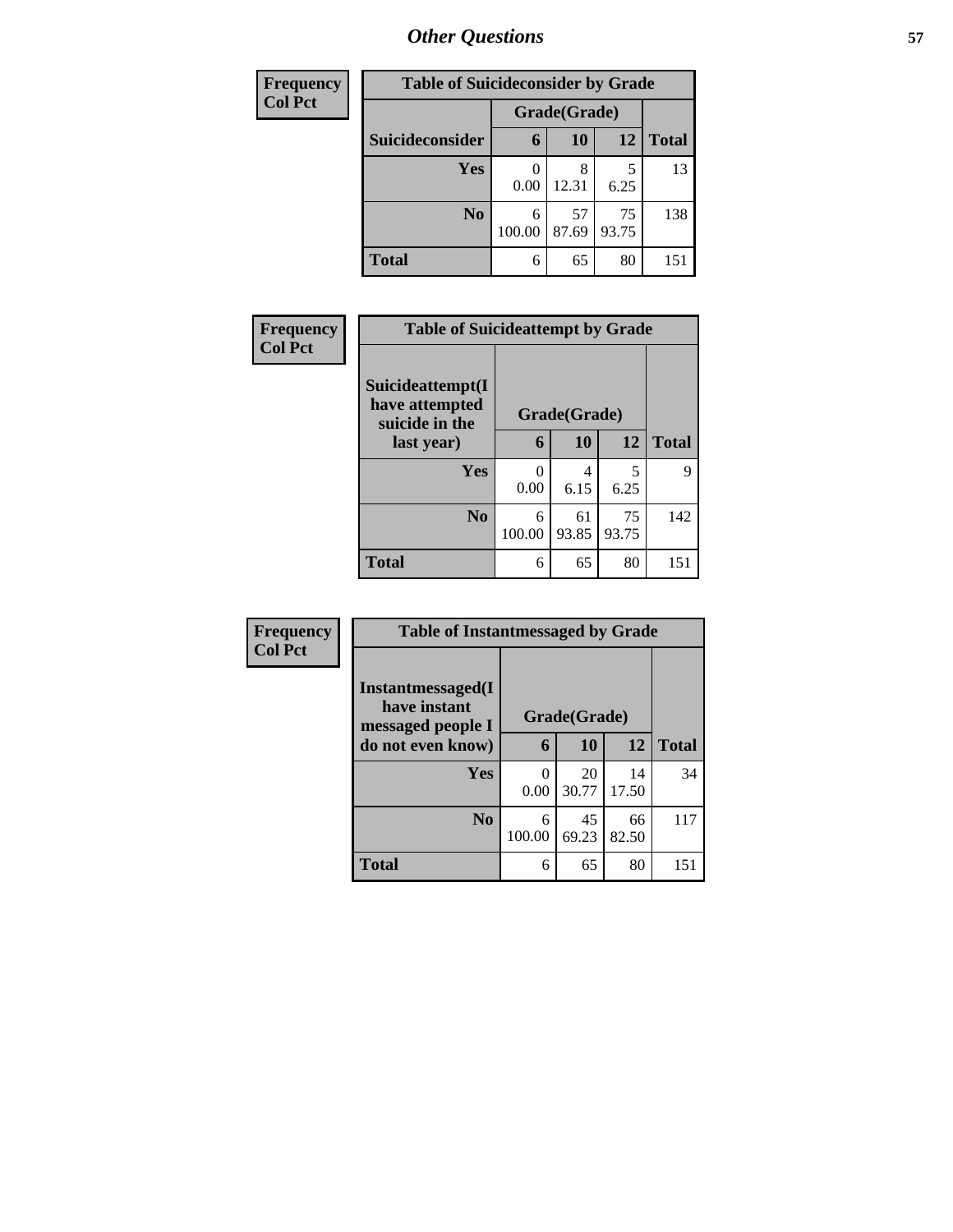| <b>Frequency</b> | <b>Table of Getsalong by Grade</b>                  |              |             |             |              |  |  |  |
|------------------|-----------------------------------------------------|--------------|-------------|-------------|--------------|--|--|--|
| <b>Col Pct</b>   | Getsalong(I get<br>along with other<br>students and | Grade(Grade) |             |             |              |  |  |  |
|                  | adults)                                             | 6            | 10          | 12          | <b>Total</b> |  |  |  |
|                  | <b>Strongly Agree</b>                               | 3<br>50.00   | 19<br>29.23 | 40<br>50.00 | 62           |  |  |  |
|                  | <b>Somewhat Agree</b>                               | 2<br>33.33   | 39<br>60.00 | 32<br>40.00 | 73           |  |  |  |
|                  | <b>Somewhat Disagree</b>                            | 0<br>0.00    | 4<br>6.15   | 6<br>7.50   | 10           |  |  |  |
|                  | <b>Strongly Disagree</b>                            | 16.67        | 3<br>4.62   | 2<br>2.50   | 6            |  |  |  |
|                  | <b>Total</b>                                        | 6            | 65          | 80          | 151          |  |  |  |

| Frequency      | <b>Table of Safehome by Grade</b> |                   |                   |                   |     |  |  |  |  |
|----------------|-----------------------------------|-------------------|-------------------|-------------------|-----|--|--|--|--|
| <b>Col Pct</b> | Safehome(I feel<br>safe at home)  | Grade(Grade)<br>6 | <b>Total</b>      |                   |     |  |  |  |  |
|                | <b>Strongly Agree</b>             | 5<br>83.33        | 10<br>45<br>69.23 | 12<br>56<br>70.00 | 106 |  |  |  |  |
|                | <b>Somewhat Agree</b>             | 16.67             | 13<br>20.00       | 14<br>17.50       | 28  |  |  |  |  |
|                | <b>Somewhat Disagree</b>          | 0<br>0.00         | 5<br>7.69         | 4<br>5.00         | 9   |  |  |  |  |
|                | <b>Strongly Disagree</b>          | 0<br>0.00         | 2<br>3.08         | 6<br>7.50         | 8   |  |  |  |  |
|                | <b>Total</b>                      | 6                 | 65                | 80                | 151 |  |  |  |  |

| Frequency      | <b>Table of Adulttalk by Grade</b>                                                                |             |                    |             |              |  |  |  |
|----------------|---------------------------------------------------------------------------------------------------|-------------|--------------------|-------------|--------------|--|--|--|
| <b>Col Pct</b> | <b>Adulttalk(I</b><br>know an<br>adult at<br>school that<br>I can talk<br>with if I<br>need help) | 6           | Grade(Grade)<br>10 | 12          | <b>Total</b> |  |  |  |
|                | <b>Yes</b>                                                                                        | 6<br>100.00 | 48<br>73.85        | 62<br>77.50 | 116          |  |  |  |
|                | N <sub>0</sub>                                                                                    | 0<br>0.00   | 17<br>26.15        | 18<br>22.50 | 35           |  |  |  |
|                | <b>Total</b>                                                                                      | 6           | 65                 | 80          | 151          |  |  |  |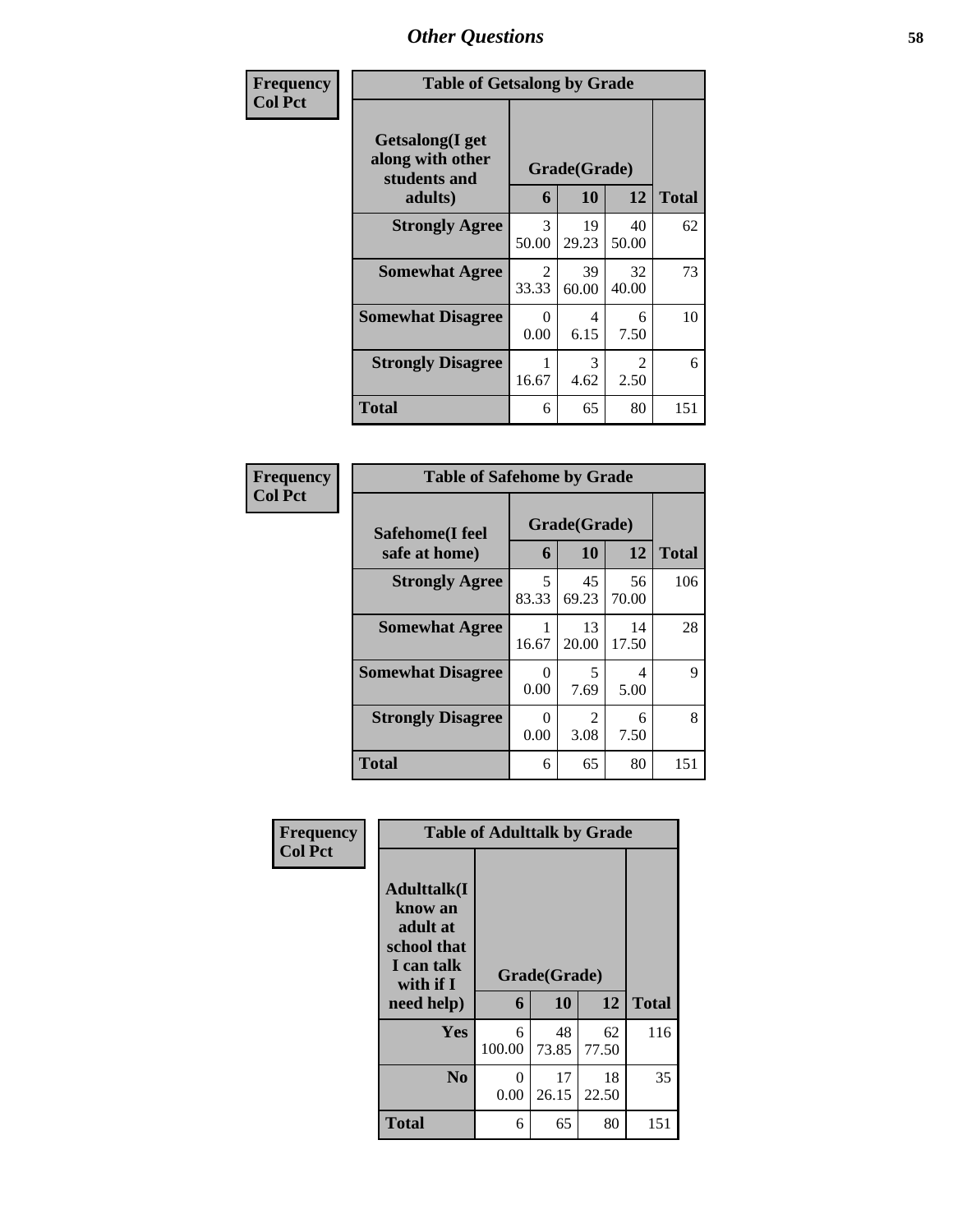| <b>Frequency</b> |
|------------------|
| <b>Row Pct</b>   |

| <b>Table of Grade by Tytime</b> |             |                                                                                        |             |                      |                      |                   |              |  |  |
|---------------------------------|-------------|----------------------------------------------------------------------------------------|-------------|----------------------|----------------------|-------------------|--------------|--|--|
|                                 |             | Tvtime(On an average school day,<br>how much unsupervised time do I spend watching TV) |             |                      |                      |                   |              |  |  |
| Grade(Grade)                    | <b>None</b> | <b>Less that</b><br>hour/day                                                           | hour/day    | $2 - 3$<br>hours/day | $4 - 5$<br>hours/day | $6+$<br>hours/day | <b>Total</b> |  |  |
| 6                               | 16.67       | 16.67                                                                                  | 33.33       | 0.00                 | 16.67                | 16.67             | 6            |  |  |
| 10                              | 5<br>7.69   | 19<br>29.23                                                                            | 5<br>7.69   | 15<br>23.08          | 11<br>16.92          | 10<br>15.38       | 65           |  |  |
| 12                              | 11<br>13.75 | 11<br>13.75                                                                            | 10<br>12.50 | 16<br>20.00          | 16<br>20.00          | 16<br>20.00       | 80           |  |  |
| <b>Total</b>                    | 17          | 31                                                                                     | 17          | 31                   | 28                   | 27                | 151          |  |  |

**Frequency**

**Row Pct**

| <b>Table of Grade by Computertime</b> |             |                                                                                                   |             |                      |                      |                   |              |  |  |
|---------------------------------------|-------------|---------------------------------------------------------------------------------------------------|-------------|----------------------|----------------------|-------------------|--------------|--|--|
|                                       |             | Computertime (On an average school day,<br>how much unsupervised time do I spend on the computer) |             |                      |                      |                   |              |  |  |
| Grade(Grade)                          | None        | <b>Less that</b><br>hour/day                                                                      | hour/day    | $2 - 3$<br>hours/day | $4 - 5$<br>hours/day | $6+$<br>hours/day | <b>Total</b> |  |  |
| 6                                     | 50.00       | 33.33                                                                                             | 0.00        | 16.67                | 0.00                 | 0.00              | 6            |  |  |
| 10                                    | 4<br>6.15   | 20<br>30.77                                                                                       | 15<br>23.08 | 17<br>26.15          | 3<br>4.62            | 6<br>9.23         | 65           |  |  |
| 12                                    | 13<br>16.25 | 14<br>17.50                                                                                       | 17<br>21.25 | 24<br>30.00          | 4<br>5.00            | 8<br>10.00        | 80           |  |  |
| <b>Total</b>                          | 20          | 36                                                                                                | 32          | 42                   | ⇁                    | 14                | 151          |  |  |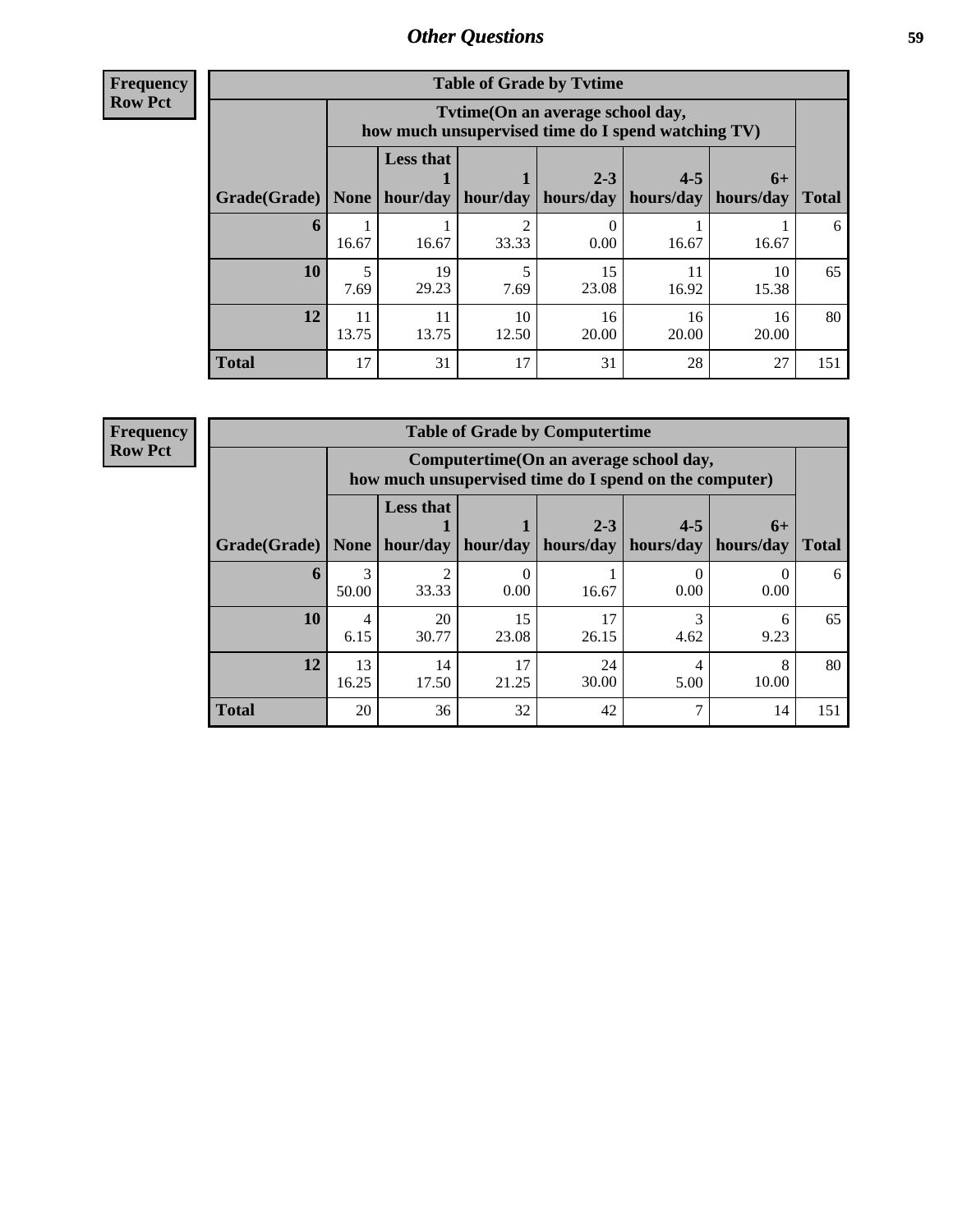### *Questions about Driving Laws* **60** *Driving Questions were asked only of high school students.*

| <b>Frequency</b> |
|------------------|
| <b>Row Pct</b>   |

| <b>Table of Grade by License1</b> |                                                                                                                                           |                                                                                                           |                |             |             |          |  |  |  |  |  |
|-----------------------------------|-------------------------------------------------------------------------------------------------------------------------------------------|-----------------------------------------------------------------------------------------------------------|----------------|-------------|-------------|----------|--|--|--|--|--|
|                                   | License1(During the first 6 months of driving<br>with a provisional license,<br>the only passengers who can ride with the<br>driver are:) |                                                                                                           |                |             |             |          |  |  |  |  |  |
| Grade(Grade)                      | <b>Parent or</b>                                                                                                                          | Don't<br>Family<br><b>Guardian</b>   Members  <br><b>Know</b><br><b>Friends</b><br><b>Total</b><br>Anyone |                |             |             |          |  |  |  |  |  |
| 6                                 | 0                                                                                                                                         | $\Omega$                                                                                                  | 0              | $\Omega$    | $\Omega$    | $\Omega$ |  |  |  |  |  |
| 10                                | 30<br>46.15                                                                                                                               | 13<br>20.00                                                                                               | 5<br>7.69      | 7<br>10.77  | 10<br>15.38 | 65       |  |  |  |  |  |
| 12                                | 37<br>46.25                                                                                                                               | 12<br>15.00                                                                                               | 2<br>2.50      | 15<br>18.75 | 14<br>17.50 | 80       |  |  |  |  |  |
| <b>Total</b>                      | 67                                                                                                                                        | 25                                                                                                        | $\overline{7}$ | 22          | 24          | 145      |  |  |  |  |  |
|                                   |                                                                                                                                           | <b>Frequency Missing = 6</b>                                                                              |                |             |             |          |  |  |  |  |  |

| <b>Frequency</b> | <b>Table of Grade by License2</b> |                              |                                                                                                          |                  |                                                      |               |              |  |
|------------------|-----------------------------------|------------------------------|----------------------------------------------------------------------------------------------------------|------------------|------------------------------------------------------|---------------|--------------|--|
| <b>Row Pct</b>   |                                   |                              | License2(17 yr old drivers with a<br>provisional driver's license cannot<br>drive between the hours of:) |                  |                                                      |               |              |  |
|                  | Grade(Grade)                      | <b>Midnight</b><br>to 6am    | 1am<br>to<br>5am                                                                                         | 1am<br>to<br>6am | N <sub>0</sub><br>curfew<br>for $17$<br>year<br>olds | Don't<br>Know | <b>Total</b> |  |
|                  | 6                                 | $\Omega$                     | $\Omega$                                                                                                 | $\Omega$         | $\Omega$                                             | $\theta$      | $\Omega$     |  |
|                  | 10                                | 24<br>36.92                  | 5<br>7.69                                                                                                | 4<br>6.15        | 8<br>12.31                                           | 24<br>36.92   | 65           |  |
|                  | 12                                | 47<br>58.75                  | 10<br>12.50                                                                                              | 6<br>7.50        | 8<br>10.00                                           | 9<br>11.25    | 80           |  |
|                  | <b>Total</b>                      | 71                           | 15                                                                                                       | 10               | 16                                                   | 33            | 145          |  |
|                  |                                   | <b>Frequency Missing = 6</b> |                                                                                                          |                  |                                                      |               |              |  |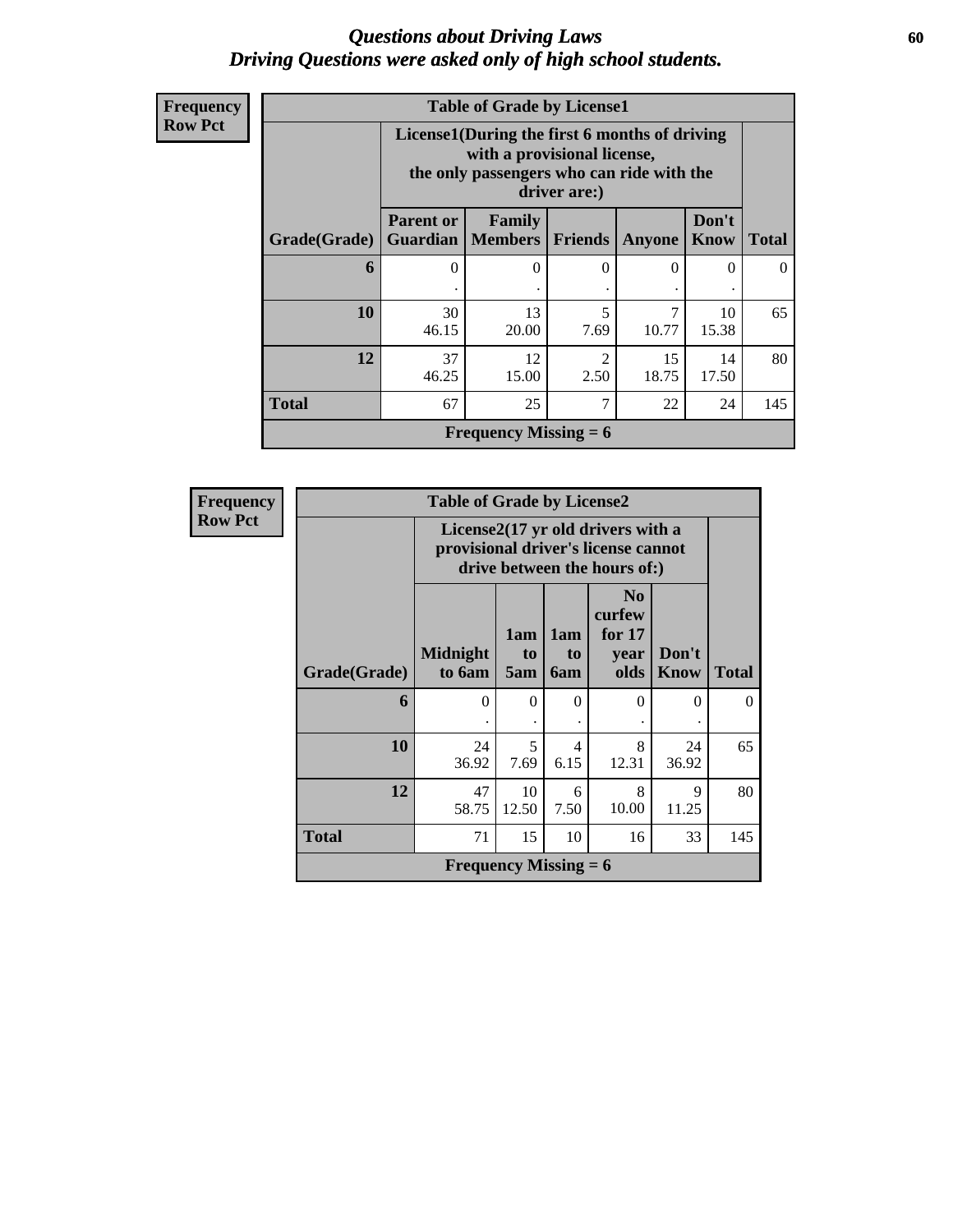### *Questions about Driving Laws* **61** *Driving Questions were asked only of high school students.*

| Frequency      | <b>Table of Grade by License3</b> |                                                                                        |           |                              |             |            |               |              |
|----------------|-----------------------------------|----------------------------------------------------------------------------------------|-----------|------------------------------|-------------|------------|---------------|--------------|
| <b>Row Pct</b> |                                   | License3(For drivers under the age of 21,<br>what level of alcohol is considered DUI?) |           |                              |             |            |               |              |
|                | Grade(Grade)                      | Any<br>Amount                                                                          | 0.02      | 0.04                         | 0.06        | 0.08       | Don't<br>know | <b>Total</b> |
|                | 6                                 | $\theta$                                                                               | $\Omega$  | $\Omega$                     | $\Omega$    | 0          | $\Omega$      | $\theta$     |
|                | 10                                | 10<br>15.38                                                                            | 6<br>9.23 | 9<br>13.85                   | 12<br>18.46 | 9<br>13.85 | 19<br>29.23   | 65           |
|                | 12                                | 15<br>18.75                                                                            | 5<br>6.25 | 14<br>17.50                  | 9<br>11.25  | 6<br>7.50  | 31<br>38.75   | 80           |
|                | <b>Total</b>                      | 25                                                                                     | 11        | 23                           | 21          | 15         | 50            | 145          |
|                |                                   |                                                                                        |           | <b>Frequency Missing = 6</b> |             |            |               |              |

**Frequency Row Pct**

| <b>Table of Grade by License4</b> |              |                                                                                                                      |              |                               |                                             |               |              |  |
|-----------------------------------|--------------|----------------------------------------------------------------------------------------------------------------------|--------------|-------------------------------|---------------------------------------------|---------------|--------------|--|
|                                   |              | License4(A driver under 21 automatically<br>loses his/her license if caught exceeding the<br>posted speet limit by:) |              |                               |                                             |               |              |  |
| Grade(Grade)                      | $15+$<br>mph | $25+$<br>mph                                                                                                         | $35+$<br>mph | <b>Depends</b><br>on<br>judge | Can't<br>lose<br>license<br>for<br>speeding | Don't<br>know | <b>Total</b> |  |
| 6                                 | $\Omega$     | $\Omega$                                                                                                             | $\Omega$     | $\Omega$                      | 0                                           | $\Omega$      | $\Omega$     |  |
| 10                                | 11<br>16.92  | $\mathfrak{D}$<br>3.08                                                                                               | 9<br>13.85   | 12<br>18.46                   | 6<br>9.23                                   | 25<br>38.46   | 65           |  |
| 12                                | 15<br>18.75  | 10<br>12.50                                                                                                          | 15<br>18.75  | 9<br>11.25                    | 6<br>7.50                                   | 25<br>31.25   | 80           |  |
| <b>Total</b>                      | 26           | 12<br>24<br>21<br>12<br>50                                                                                           |              |                               |                                             |               |              |  |
|                                   |              |                                                                                                                      |              | <b>Frequency Missing = 6</b>  |                                             |               |              |  |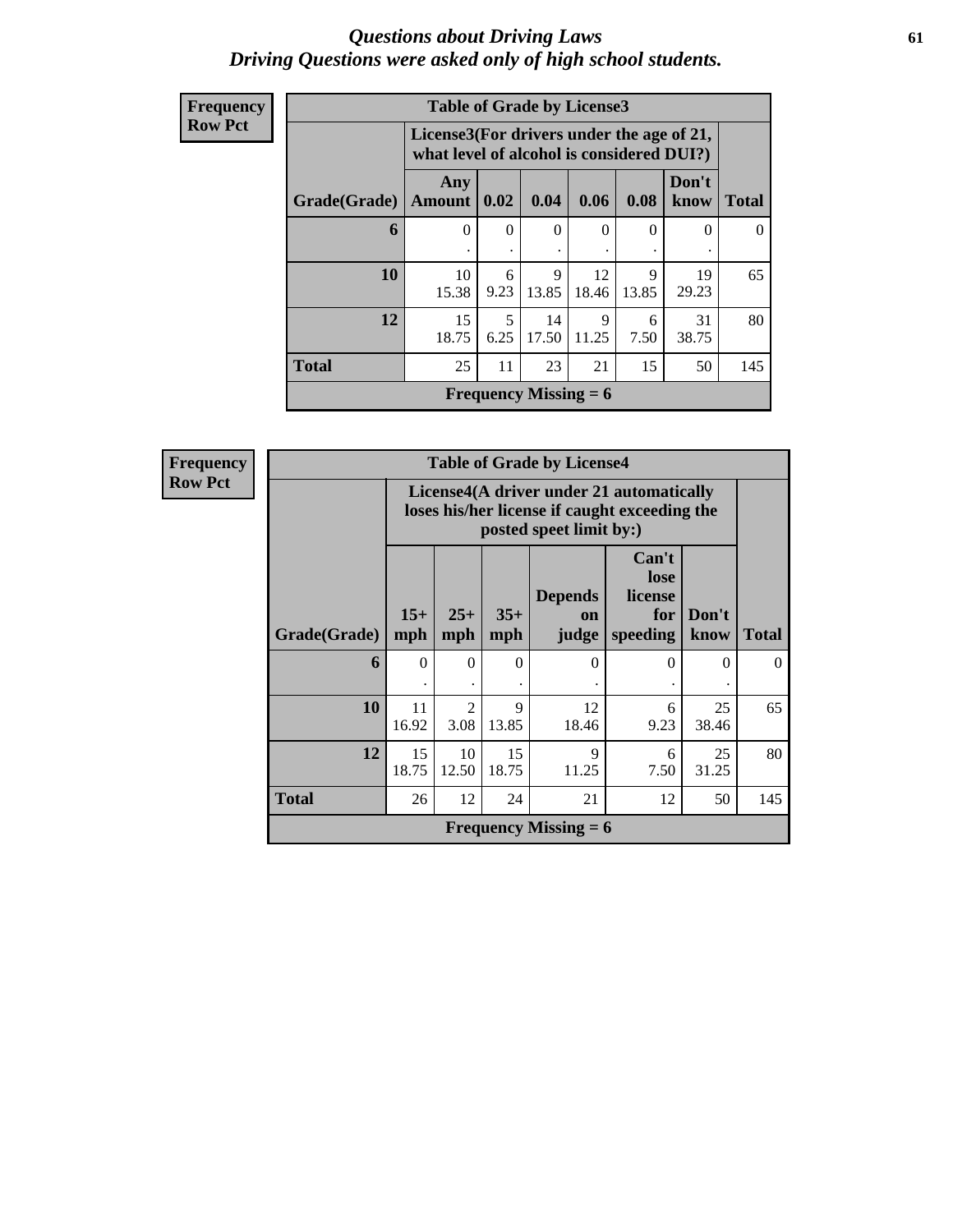### *Questions about Driving Laws* **62** *Driving Questions were asked only of high school students.*

| Frequency      | <b>Table of Grade by License5</b> |                              |                                                                                                                                         |                     |              |
|----------------|-----------------------------------|------------------------------|-----------------------------------------------------------------------------------------------------------------------------------------|---------------------|--------------|
| <b>Row Pct</b> |                                   |                              | License $5(A)$<br>Georgia teenager<br>with family<br>connections or a<br>good lawyer can<br>break a teen<br>driving law and<br>license) | keep their driver's |              |
|                | Grade(Grade)                      | Yes                          | N <sub>0</sub>                                                                                                                          | Don't<br>know       | <b>Total</b> |
|                | 6                                 | $\theta$                     | 0                                                                                                                                       | 0                   | 0            |
|                | 10                                | 12<br>18.46                  | 32<br>49.23                                                                                                                             | 21<br>32.31         | 65           |
|                | 12                                | 8<br>10.00                   | 44<br>55.00                                                                                                                             | 28<br>35.00         | 80           |
|                | <b>Total</b>                      | 20                           | 76                                                                                                                                      | 49                  | 145          |
|                |                                   | <b>Frequency Missing = 6</b> |                                                                                                                                         |                     |              |

| <b>Frequency</b> | <b>Table of Grade by License6</b> |                                                                                                                                                 |                |               |              |  |
|------------------|-----------------------------------|-------------------------------------------------------------------------------------------------------------------------------------------------|----------------|---------------|--------------|--|
| <b>Row Pct</b>   |                                   | License <sub>6</sub> (I know a<br>friend or<br>classmate that<br>broke a teen<br>driving law,<br>but was allowed to<br>keep his/her<br>license) |                |               |              |  |
|                  | Grade(Grade)                      | Yes                                                                                                                                             | N <sub>0</sub> | Don't<br>know | <b>Total</b> |  |
|                  | 6                                 | $\Omega$                                                                                                                                        | 0              | 0             | $\theta$     |  |
|                  | 10                                | 15<br>23.08                                                                                                                                     | 29<br>44.62    | 21<br>32.31   | 65           |  |
|                  | 12                                | 21<br>26.25                                                                                                                                     | 35<br>43.75    | 24<br>30.00   | 80           |  |
|                  | <b>Total</b>                      | 36                                                                                                                                              | 64             | 45            | 145          |  |
|                  |                                   | <b>Frequency Missing = 6</b>                                                                                                                    |                |               |              |  |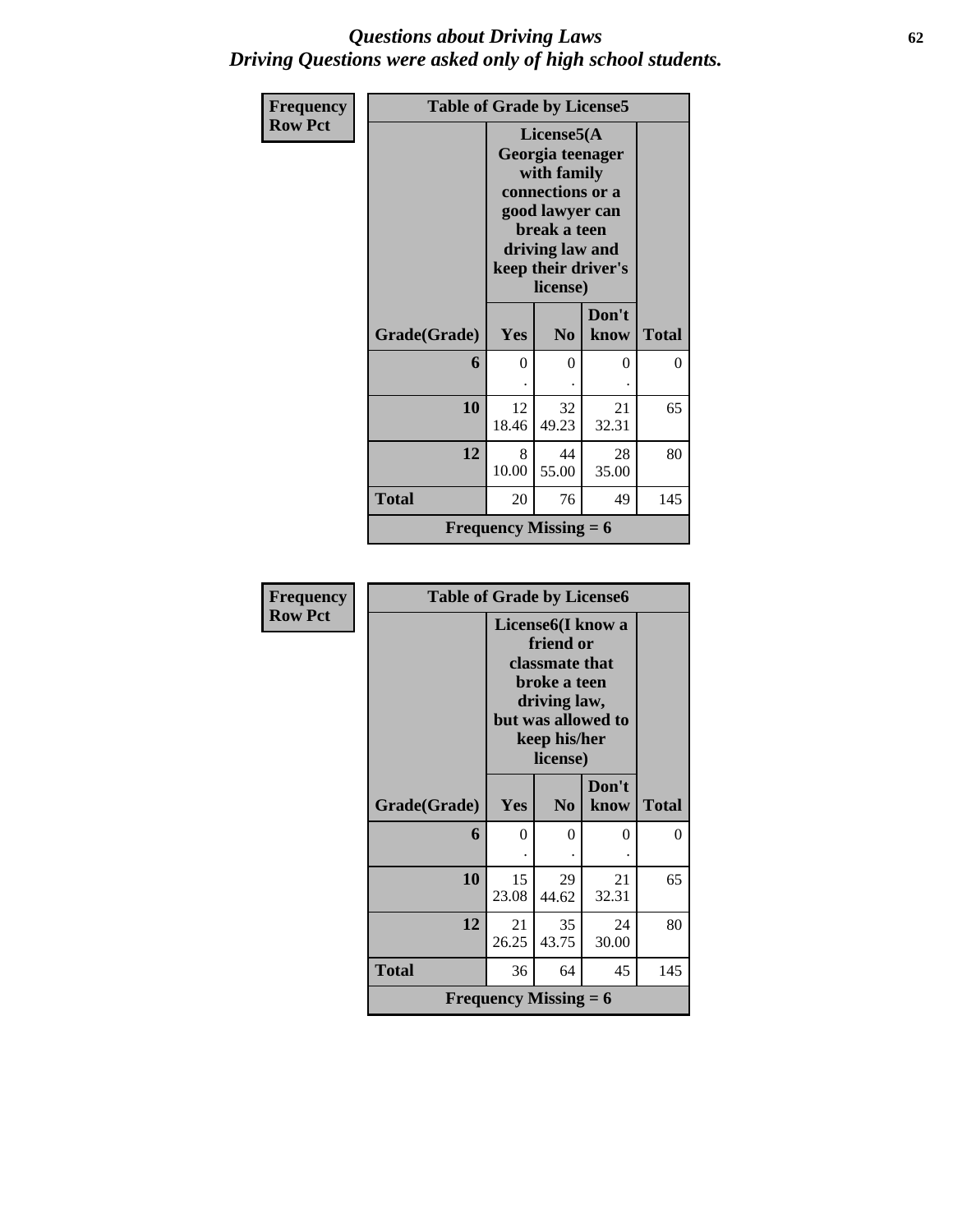### *Questions about Driving Laws* **63** *Driving Questions were asked only of high school students.*

| Frequency      | <b>Table of Grade by License7</b> |                                                                                    |                                   |                                                                                               |                                |          |  |  |  |
|----------------|-----------------------------------|------------------------------------------------------------------------------------|-----------------------------------|-----------------------------------------------------------------------------------------------|--------------------------------|----------|--|--|--|
| <b>Row Pct</b> |                                   |                                                                                    |                                   | License7(A student under the age of 18 cam loser<br>his/her driving privileges if he or she:) |                                |          |  |  |  |
|                | <b>Grade(Grade)</b>               | <b>Have</b><br>more than<br><b>10</b><br>unexcused<br>absences<br>per school<br>yr | Drop out<br>without<br>graduating | <b>Bring</b><br>alcohol/drugs/weapon<br>to school                                             | All of<br>the<br>above   Total |          |  |  |  |
|                | 6                                 | $\theta$                                                                           | 0                                 | $\Omega$                                                                                      | $\Omega$                       | $\theta$ |  |  |  |
|                | 10                                | 15<br>23.08                                                                        | 8<br>12.31                        | 7<br>10.77                                                                                    | 35<br>53.85                    | 65       |  |  |  |
|                | 12                                | 21<br>26.25                                                                        | 9<br>11.25                        | 4<br>5.00                                                                                     | 46<br>57.50                    | 80       |  |  |  |
|                | <b>Total</b>                      | 36                                                                                 | 17                                | 11                                                                                            | 81                             | 145      |  |  |  |
|                |                                   |                                                                                    | <b>Frequency Missing = 6</b>      |                                                                                               |                                |          |  |  |  |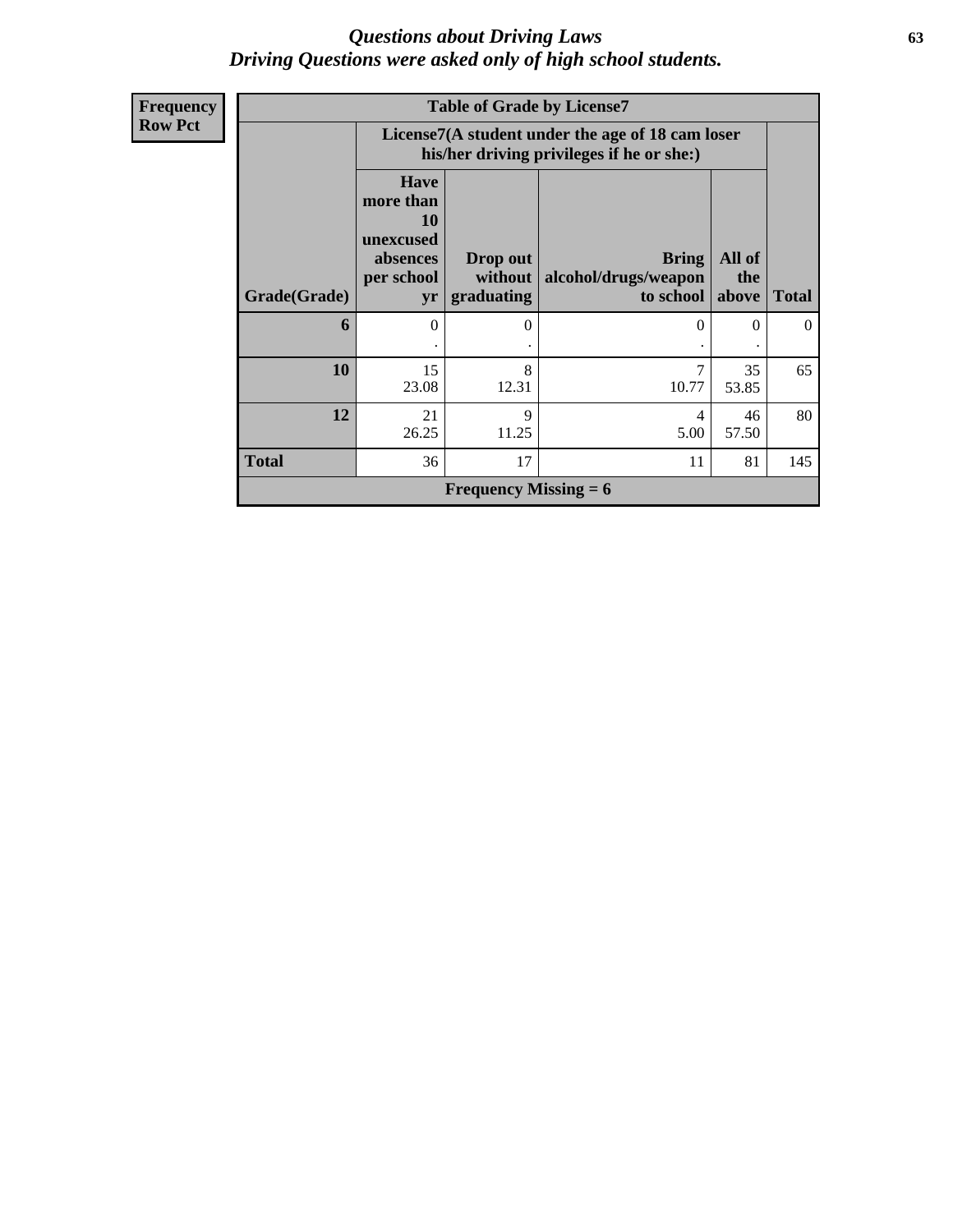## *Select Results by Gender* **64**

| Frequency      | <b>Table of SchoolClimate2 by Gender</b>          |                                 |             |                |  |  |  |
|----------------|---------------------------------------------------|---------------------------------|-------------|----------------|--|--|--|
| <b>Col Pct</b> | SchoolClimate2(I<br>feel successful at<br>school) | Gender(Gender)<br><b>Female</b> | <b>Male</b> | <b>Total</b>   |  |  |  |
|                | <b>Strongly Agree</b>                             | 45<br>54.88                     | 32<br>46.38 | 77             |  |  |  |
|                | <b>Somewhat Agree</b>                             | 32<br>39.02                     | 33<br>47.83 | 65             |  |  |  |
|                | <b>Somewhat Disagree</b>                          | 3<br>3.66                       | 4<br>5.80   | $\overline{7}$ |  |  |  |
|                | <b>Strongly Disagree</b>                          | $\mathcal{L}$<br>2.44           | 0<br>0.00   | $\overline{2}$ |  |  |  |
|                | <b>Total</b>                                      | 82                              | 69          | 151            |  |  |  |

| Frequency      | <b>Table of SchoolClimate6 by Gender</b>                 |               |                                     |              |  |  |  |  |
|----------------|----------------------------------------------------------|---------------|-------------------------------------|--------------|--|--|--|--|
| <b>Col Pct</b> | <b>SchoolClimate6(Teachers</b><br>treat me with respect) | <b>Female</b> | Gender(Gender)<br><b>Male</b>       | <b>Total</b> |  |  |  |  |
|                | <b>Strongly Agree</b>                                    | 25<br>30.49   | 27<br>39.13                         | 52           |  |  |  |  |
|                | <b>Somewhat Agree</b>                                    | 33<br>40.24   | 29<br>42.03                         | 62           |  |  |  |  |
|                | <b>Somewhat Disagree</b>                                 | 18<br>21.95   | 11<br>15.94                         | 29           |  |  |  |  |
|                | <b>Strongly Disagree</b>                                 | 6<br>7.32     | $\mathcal{D}_{\mathcal{L}}$<br>2.90 | 8            |  |  |  |  |
|                | <b>Total</b>                                             | 82            | 69                                  | 151          |  |  |  |  |

| Frequency      | <b>Table of SchoolClimate8 by Gender</b>                                             |                                 |             |              |  |  |  |
|----------------|--------------------------------------------------------------------------------------|---------------------------------|-------------|--------------|--|--|--|
| <b>Col Pct</b> | <b>SchoolClimate8(Students</b><br>are frequently<br>recognized for good<br>behavior) | Gender(Gender)<br><b>Female</b> | <b>Male</b> | <b>Total</b> |  |  |  |
|                | <b>Strongly Agree</b>                                                                | 24<br>29.27                     | 16<br>23.19 | 40           |  |  |  |
|                | <b>Somewhat Agree</b>                                                                | 33<br>40.24                     | 37<br>53.62 | 70           |  |  |  |
|                | <b>Somewhat Disagree</b>                                                             | 18<br>21.95                     | 10<br>14.49 | 28           |  |  |  |
|                | <b>Strongly Disagree</b>                                                             | 7<br>8.54                       | 6<br>8.70   | 13           |  |  |  |
|                | Total                                                                                | 82                              | 69          | 151          |  |  |  |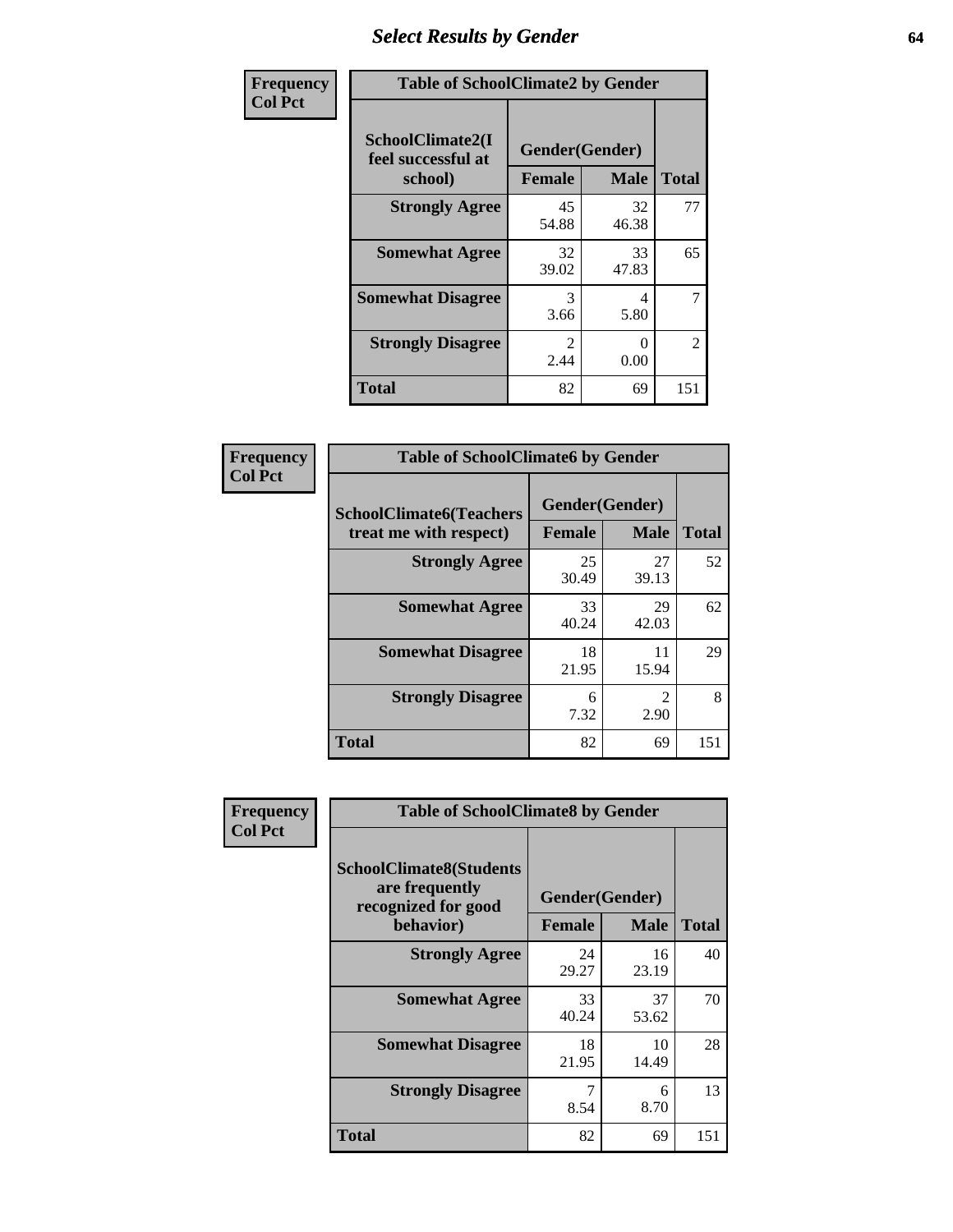## *Select Results by Gender* **65**

| Frequency      | <b>Table of Gender by Dropout</b> |                                                              |                |              |  |  |
|----------------|-----------------------------------|--------------------------------------------------------------|----------------|--------------|--|--|
| <b>Row Pct</b> |                                   | Dropout(I<br>have<br>thought<br>about<br>dropping<br>school) | out of         |              |  |  |
|                | Gender(Gender)                    | Yes                                                          | N <sub>0</sub> | <b>Total</b> |  |  |
|                | <b>Female</b>                     | 28<br>34.15                                                  | 54<br>65.85    | 82           |  |  |
|                | <b>Male</b>                       | 14<br>20.29                                                  | 55<br>79.71    | 69           |  |  |
|                | <b>Total</b>                      | 42                                                           | 109            | 151          |  |  |

| <b>Frequency</b> |                |                      | <b>Table of Gender by Dropoutreason</b>                             |                                 |                                |                      |              |  |
|------------------|----------------|----------------------|---------------------------------------------------------------------|---------------------------------|--------------------------------|----------------------|--------------|--|
| <b>Row Pct</b>   |                |                      | Dropoutreason (If I dropped out the<br>reason would most likely be) |                                 |                                |                      |              |  |
|                  | Gender(Gender) | Won't<br>Drop<br>out | <b>Bored</b>                                                        | <b>Family</b><br><b>Reasons</b> | <b>Being</b><br><b>Bullied</b> | <b>Other</b>         | <b>Total</b> |  |
|                  | <b>Female</b>  | 46<br>56.10          | 11<br>13.41                                                         | 6<br>7.32                       | 0.00                           | 19<br>23.17          | 82           |  |
|                  | <b>Male</b>    | 40<br>57.97          | 13<br>18.84                                                         | 6<br>8.70                       | 1.45                           | $\mathbf Q$<br>13.04 | 69           |  |
|                  | <b>Total</b>   | 86                   | 24                                                                  | 12                              |                                | 28                   | 151          |  |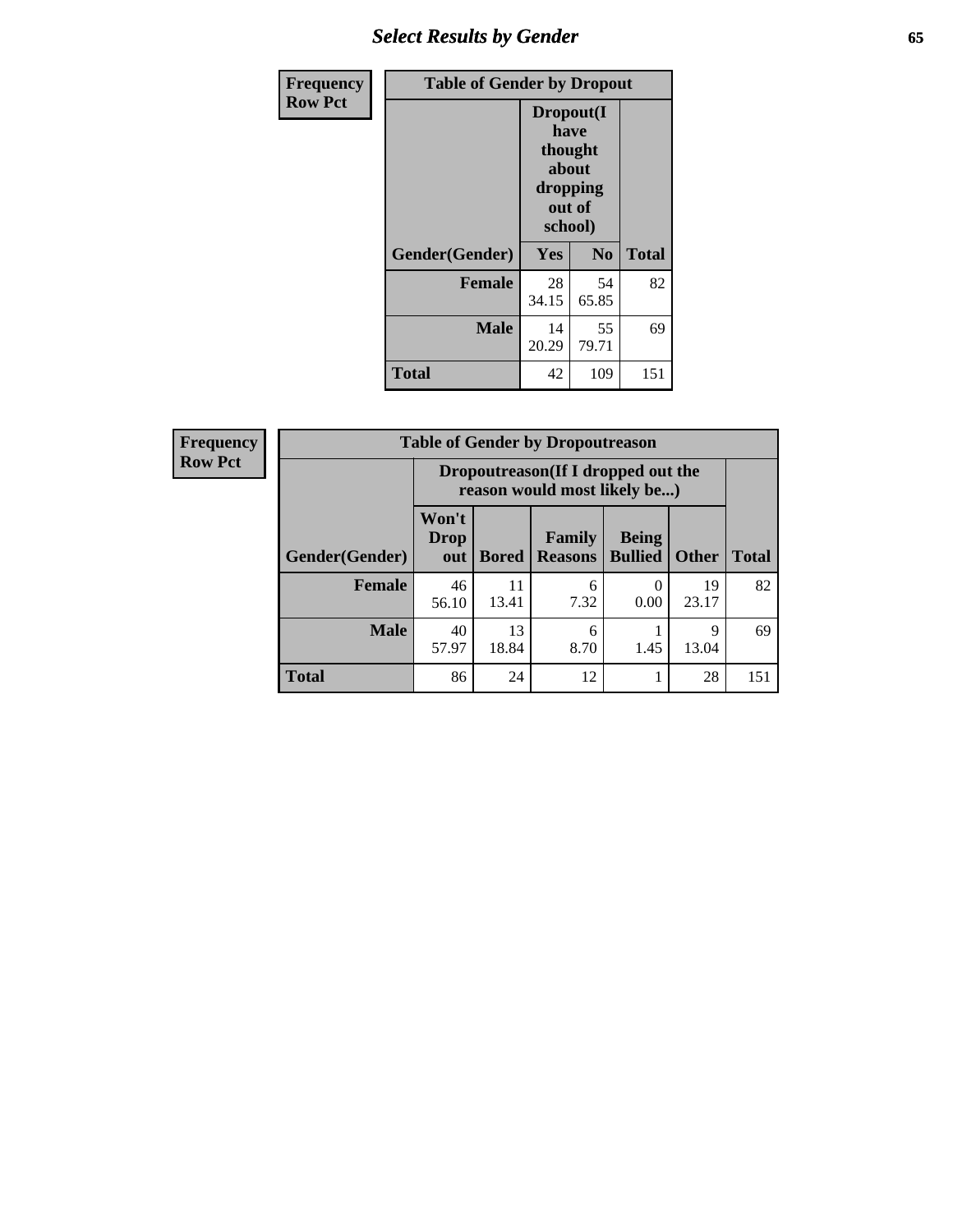*School Safety* **66**

| Frequency      | <b>Table of Gender by Bullied2</b> |                 |                |              |  |  |  |
|----------------|------------------------------------|-----------------|----------------|--------------|--|--|--|
| <b>Row Pct</b> |                                    | <b>Bullied2</b> |                |              |  |  |  |
|                | Gender(Gender)                     | Yes             | N <sub>0</sub> | <b>Total</b> |  |  |  |
|                | <b>Female</b>                      | 6<br>7.32       | 76<br>92.68    | 82           |  |  |  |
|                | <b>Male</b>                        | 10.14           | 62<br>89.86    | 69           |  |  |  |
|                | <b>Total</b>                       | 13              | 138            | 151          |  |  |  |

| Frequency      | <b>Table of Gender by Bulliedothers2</b> |      |                |              |
|----------------|------------------------------------------|------|----------------|--------------|
| <b>Row Pct</b> |                                          |      |                |              |
|                | Gender(Gender)                           | Yes  | N <sub>0</sub> | <b>Total</b> |
|                | <b>Female</b>                            | 9.76 | 74<br>90.24    | 82           |
|                | <b>Male</b>                              | 5.80 | 65<br>94.20    | 69           |
|                | Total                                    | 12   | 139            | 151          |

| Frequency      | <b>Table of Gender by Weaponschool2</b> |               |                |              |  |  |
|----------------|-----------------------------------------|---------------|----------------|--------------|--|--|
| <b>Row Pct</b> |                                         | Weaponschool2 |                |              |  |  |
|                | Gender(Gender)                          | Yes           | N <sub>0</sub> | <b>Total</b> |  |  |
|                | <b>Female</b>                           | 2.44          | 80<br>97.56    | 82           |  |  |
|                | <b>Male</b>                             | 0.00          | 69<br>100.00   | 69           |  |  |
|                | <b>Total</b>                            | 2             | 149            | 151          |  |  |

| Frequency      | <b>Table of Gender by Absentunsafe2</b> |               |                |              |
|----------------|-----------------------------------------|---------------|----------------|--------------|
| <b>Row Pct</b> |                                         | Absentunsafe2 |                |              |
|                | Gender(Gender)                          | Yes           | N <sub>0</sub> | <b>Total</b> |
|                | <b>Female</b>                           | 4.88          | 78<br>95.12    | 82           |
|                | <b>Male</b>                             | 0.00          | 69<br>100.00   | 69           |
|                | <b>Total</b>                            | 4             | 147            | 151          |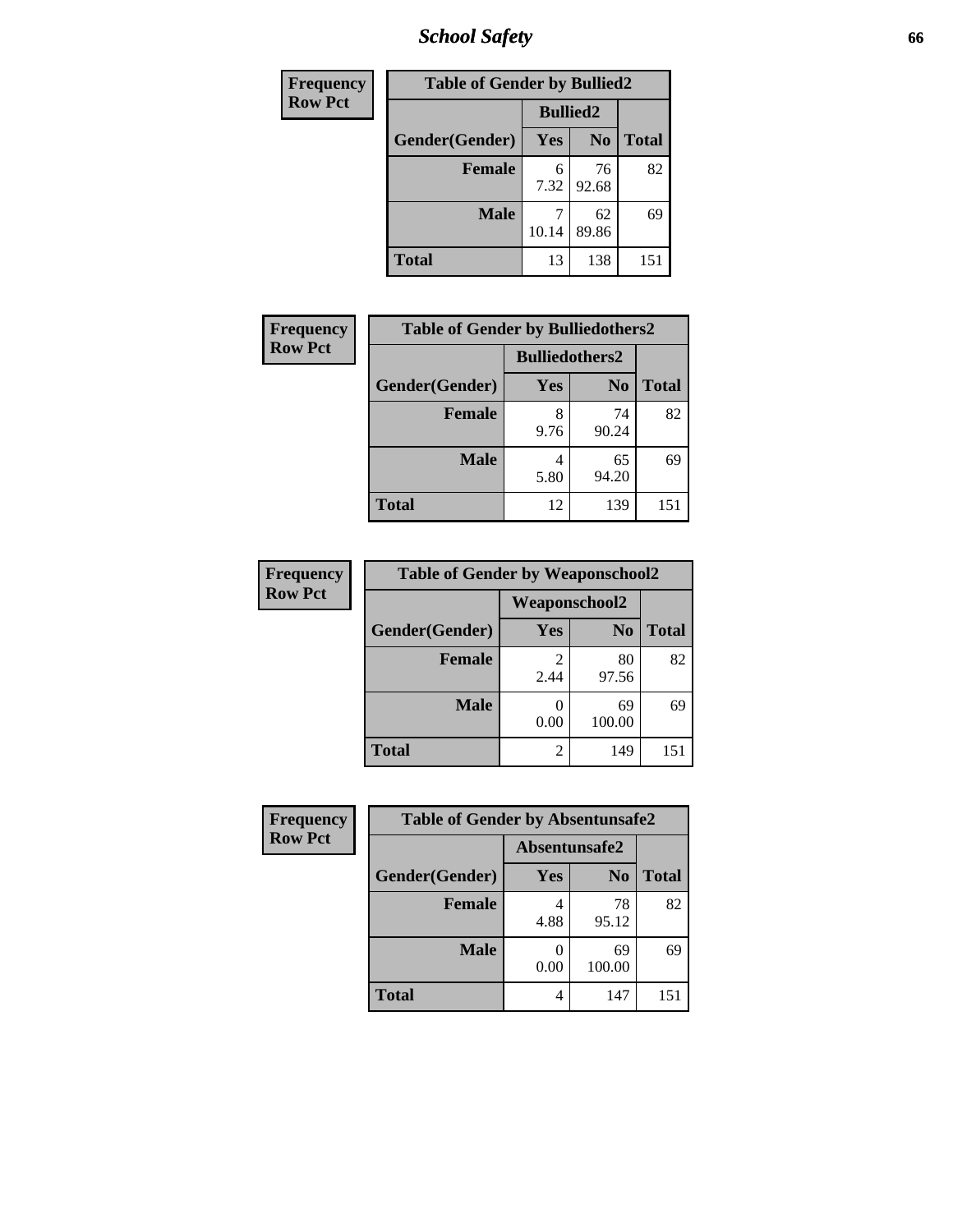*School Safety* **67**

| Frequency      | <b>Table of Gender by Gangself</b> |                                                                                                        |                |              |
|----------------|------------------------------------|--------------------------------------------------------------------------------------------------------|----------------|--------------|
| <b>Row Pct</b> |                                    | <b>Gangself</b> (I<br>have<br>participated<br>in illegal gang<br>activities in<br>the past 30<br>days) |                |              |
|                | Gender(Gender)                     | Yes                                                                                                    | N <sub>0</sub> | <b>Total</b> |
|                | <b>Female</b>                      | 1<br>1.22                                                                                              | 81<br>98.78    | 82           |
|                | <b>Male</b>                        | 8<br>11.59                                                                                             | 61<br>88.41    | 69           |
|                | <b>Total</b>                       | 9                                                                                                      | 142            | 151          |

| Frequency      | <b>Table of Gender by Gangpeers</b> |                                                                                                                             |                |              |  |
|----------------|-------------------------------------|-----------------------------------------------------------------------------------------------------------------------------|----------------|--------------|--|
| <b>Row Pct</b> |                                     | <b>Gangpeers</b> (I<br>have friends<br>who have<br>participated<br>in illegal gang<br>activities in<br>the past 30<br>days) |                |              |  |
|                | Gender(Gender)                      | <b>Yes</b>                                                                                                                  | N <sub>0</sub> | <b>Total</b> |  |
|                | <b>Female</b>                       | 17<br>20.73                                                                                                                 | 65<br>79.27    | 82           |  |
|                | <b>Male</b>                         | 23<br>33.33                                                                                                                 | 46<br>66.67    | 69           |  |
|                | Total                               | 40                                                                                                                          | 111            | 151          |  |

| Frequency      | <b>Table of Gender by Pickedon2</b> |             |                |              |
|----------------|-------------------------------------|-------------|----------------|--------------|
| <b>Row Pct</b> |                                     | Pickedon2   |                |              |
|                | Gender(Gender)                      | <b>Yes</b>  | N <sub>0</sub> | <b>Total</b> |
|                | <b>Female</b>                       | 19<br>23.17 | 63<br>76.83    | 82           |
|                | <b>Male</b>                         | 22<br>31.88 | 47<br>68.12    | 69           |
|                | <b>Total</b>                        | 41          | 110            | 151          |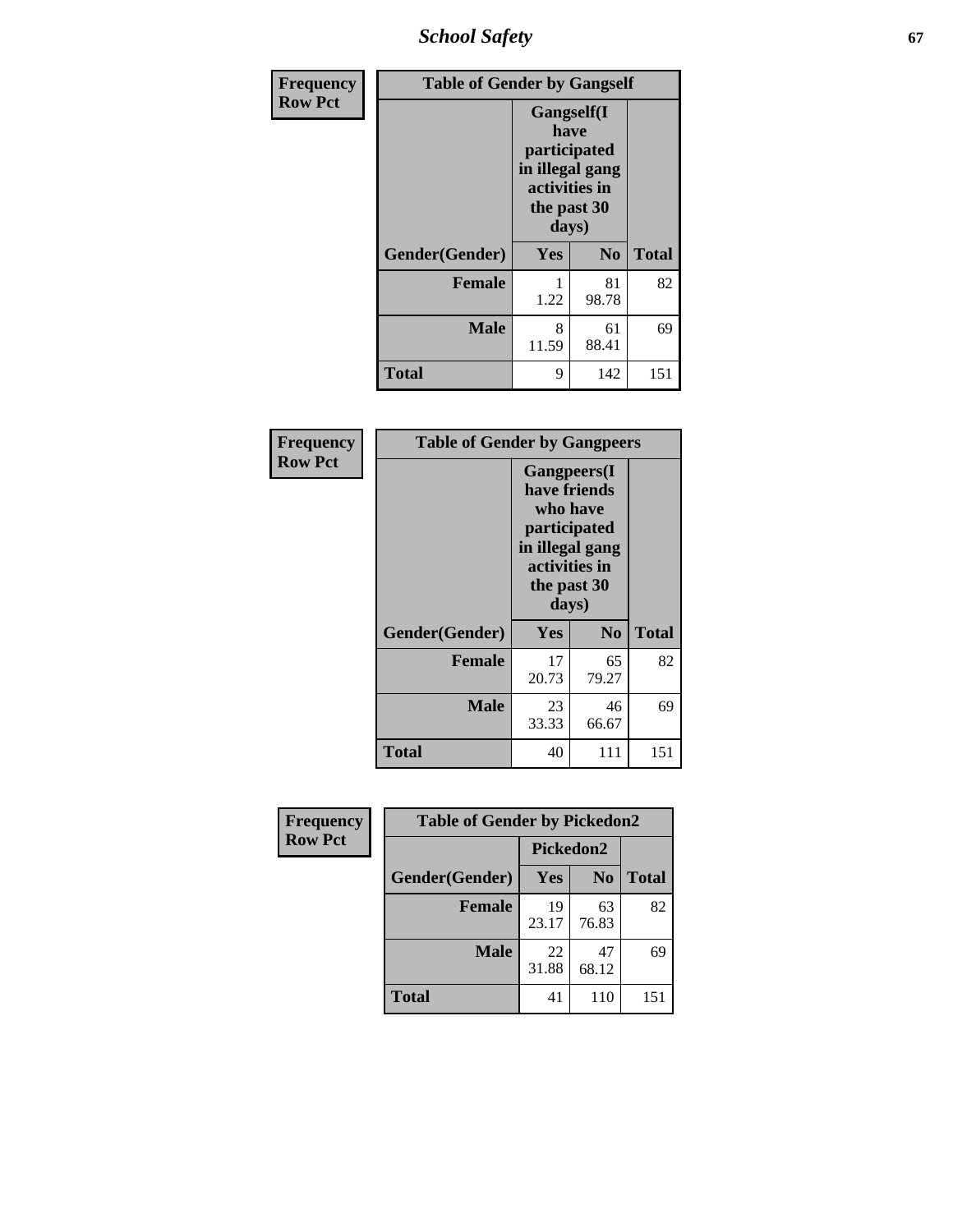*School Safety* **68**

| Frequency      | <b>Table of Gender by Safeschool2</b> |             |                |              |  |
|----------------|---------------------------------------|-------------|----------------|--------------|--|
| <b>Row Pct</b> | Safeschool2                           |             |                |              |  |
|                | Gender(Gender)                        | Yes         | N <sub>0</sub> | <b>Total</b> |  |
|                | <b>Female</b>                         | 61<br>74.39 | 21<br>25.61    | 82           |  |
|                | <b>Male</b>                           | 48<br>69.57 | 21<br>30.43    | 69           |  |
|                | <b>Total</b>                          | 109         | 42             | 151          |  |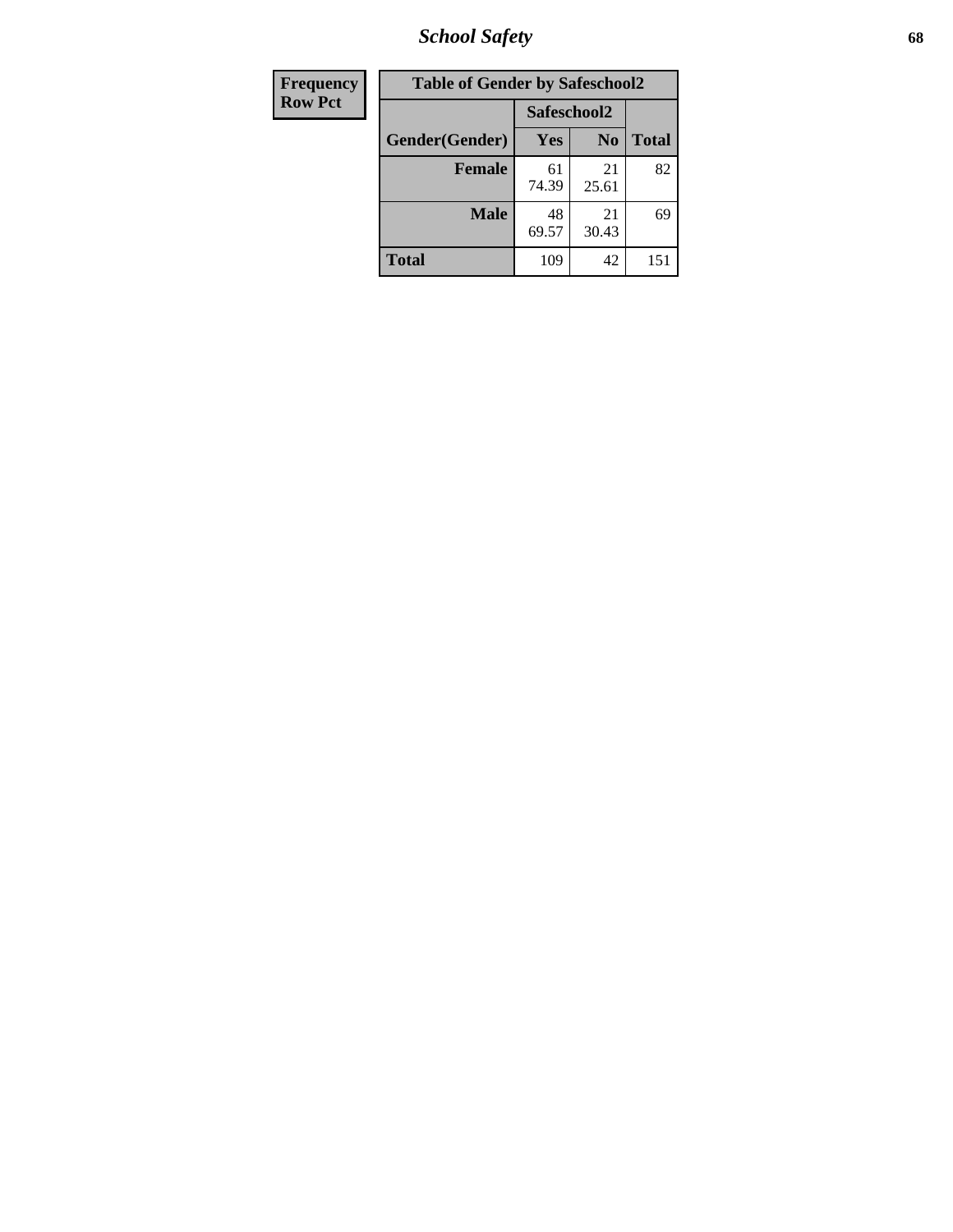# *Incidence of Drug Use* 69

| <b>Frequency</b> | <b>Table of Gender by AlcoholAlt</b>     |             |                |              |  |
|------------------|------------------------------------------|-------------|----------------|--------------|--|
| <b>Row Pct</b>   | AlcoholAlt(Alcohol<br>use, past 30 days) |             |                |              |  |
|                  | Gender(Gender)                           | <b>Yes</b>  | N <sub>0</sub> | <b>Total</b> |  |
|                  | <b>Female</b>                            | 21<br>25.61 | 61<br>74.39    | 82           |  |
|                  | <b>Male</b>                              | 17<br>24.64 | 52<br>75.36    | 69           |  |
|                  | <b>Total</b>                             | 38          | 113            | 151          |  |

| <b>Frequency</b> | <b>Table of Gender by TobaccoAny</b> |                    |                    |              |
|------------------|--------------------------------------|--------------------|--------------------|--------------|
| <b>Row Pct</b>   |                                      | use, past 30 days) | TobaccoAny(Tobacco |              |
|                  | Gender(Gender)                       | Yes                | N <sub>0</sub>     | <b>Total</b> |
|                  | <b>Female</b>                        | 8<br>9.76          | 74<br>90.24        | 82           |
|                  | <b>Male</b>                          | 6<br>8.70          | 63<br>91.30        | 69           |
|                  | <b>Total</b>                         | 14                 | 137                | 151          |

| <b>Frequency</b> | <b>Table of Gender by MarijuanaAlt</b> |             |                                              |              |
|------------------|----------------------------------------|-------------|----------------------------------------------|--------------|
| <b>Row Pct</b>   |                                        |             | MarijuanaAlt(Marijuana<br>use, past 30 days) |              |
|                  | Gender(Gender)                         | <b>Yes</b>  | N <sub>0</sub>                               | <b>Total</b> |
|                  | Female                                 | 10<br>12.20 | 72<br>87.80                                  | 82           |
|                  | <b>Male</b>                            | 9<br>13.04  | 60<br>86.96                                  | 69           |
|                  | <b>Total</b>                           | 19          | 132                                          | 151          |

| <b>Frequency</b> | <b>Table of Gender by OtherDrugAny</b> |                         |                           |              |
|------------------|----------------------------------------|-------------------------|---------------------------|--------------|
| <b>Row Pct</b>   |                                        | drug use, past 30 days) | <b>OtherDrugAny(Other</b> |              |
|                  | Gender(Gender)                         | <b>Yes</b>              | N <sub>0</sub>            | <b>Total</b> |
|                  | <b>Female</b>                          | 8.54                    | 75<br>91.46               | 82           |
|                  | <b>Male</b>                            | 0.00                    | 69<br>100.00              | 69           |
|                  | <b>Total</b>                           | 7                       | 144                       | 151          |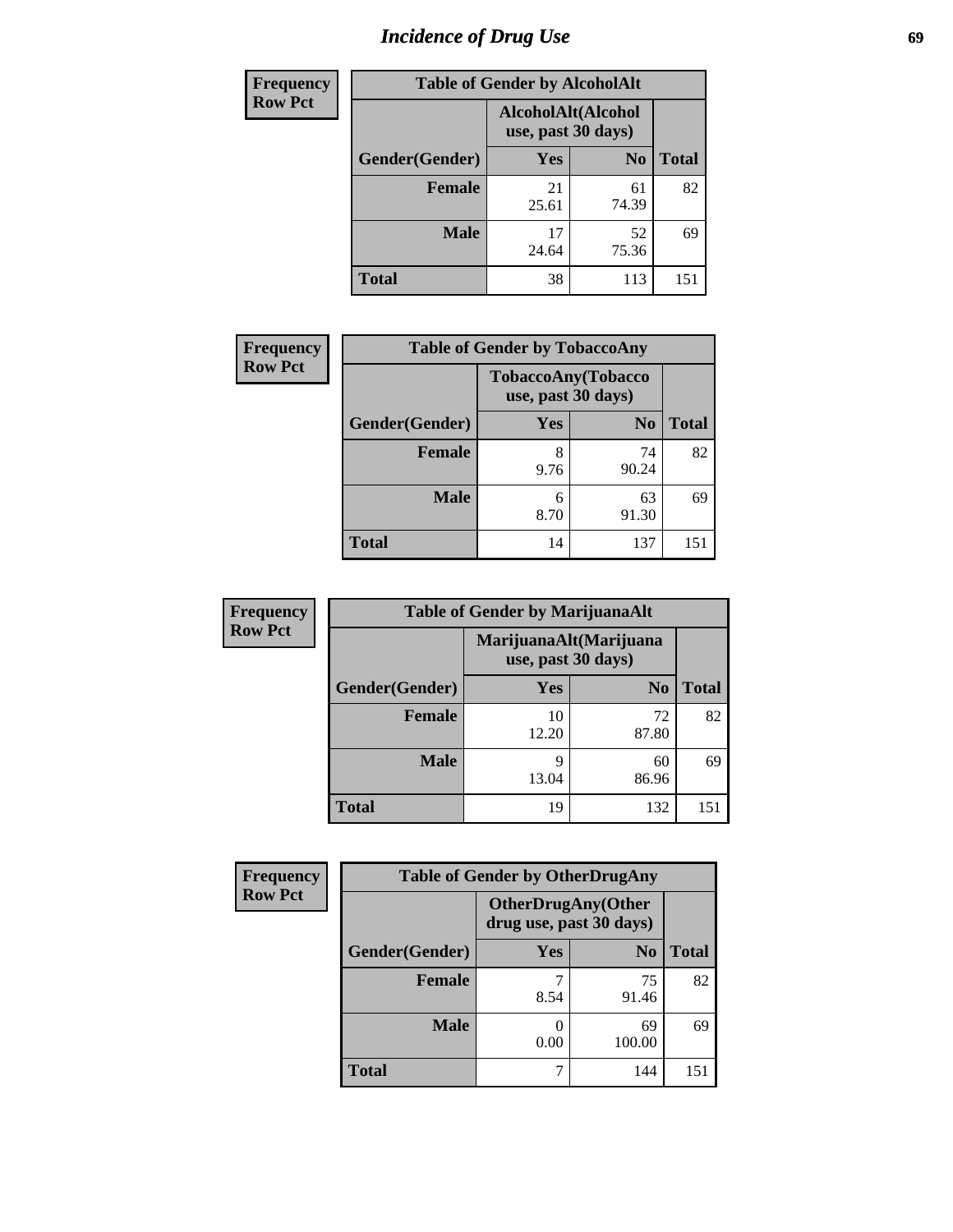### *Average Age at Onset of Use* **70** *Results for "Average Age at Onset of Use" questions exclude students who said they did not use that substance*

### **Gender=Female**

| <b>Variable</b>    | <b>Label</b>                                                       | <b>Mean</b> |
|--------------------|--------------------------------------------------------------------|-------------|
| Alcoholinit2       | I started using alcohol when I was                                 | 15.50       |
| Cigarettesinit2    | I started smoking tobacco when I was                               | 15.38       |
| Smokelessinit2     | I started chewing tobacco when I was                               |             |
| Marijuanainit2     | I started using marijuana when I was                               | 15.10       |
| Cocaineinit2       | I started using cocaine when I was                                 |             |
| Inhalantsinit2     | I started using inhalants when I was                               |             |
| Steroidsinit2      | I started using steroids when I was                                |             |
| Ecstasyinit2       | I started using ecstasy when I was                                 |             |
| Methinit2          | I started using methamphetamines when I was                        |             |
| Hallucinogensinit2 | I started using hallucinogens when I was                           |             |
| Prescription in t2 | I started using prescription drugs not prescribed to me when I was | 14.40       |

### **Gender=Male**

| <b>Variable</b>                 | Label                                                              | <b>Mean</b> |
|---------------------------------|--------------------------------------------------------------------|-------------|
| Alcoholinit2                    | I started using alcohol when I was                                 | 14.57       |
| Cigarettesinit2                 | I started smoking tobacco when I was                               | 13.57       |
| Smokelessinit2                  | I started chewing tobacco when I was                               |             |
| Marijuanainit2                  | I started using marijuana when I was                               | 14.40       |
| Cocaineinit2                    | I started using cocaine when I was                                 |             |
| Inhalantsinit2                  | I started using inhalants when I was                               |             |
| Steroidsinit2                   | I started using steroids when I was                                |             |
| Ecstasyinit2                    | I started using ecstasy when I was                                 |             |
| Methinit2                       | I started using methamphetamines when I was                        |             |
| Hallucinogensinit2              | I started using hallucinogens when I was                           |             |
| Prescription in it <sub>2</sub> | I started using prescription drugs not prescribed to me when I was | 15.00       |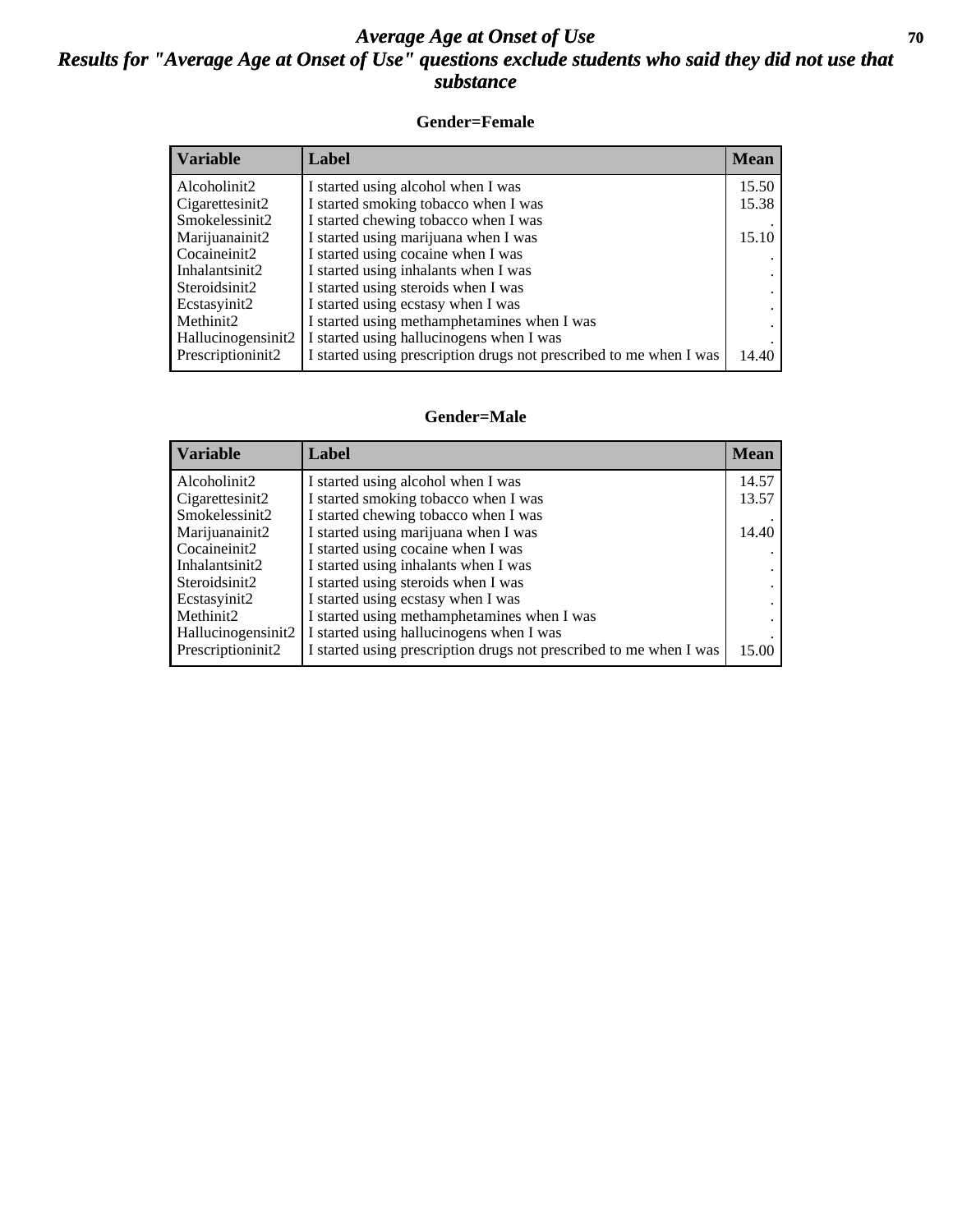# *I Think These Drugs are Harmful* **71**

| <b>Frequency</b> | <b>Table of Gender by Alcoholharmdich</b> |                                                   |                |              |
|------------------|-------------------------------------------|---------------------------------------------------|----------------|--------------|
| <b>Row Pct</b>   |                                           | Alcoholharmdich(I<br>think alcohol is<br>harmful) |                |              |
|                  | Gender(Gender)                            | <b>Yes</b>                                        | N <sub>0</sub> | <b>Total</b> |
|                  | <b>Female</b>                             | 70<br>85.37                                       | 12<br>14.63    | 82           |
|                  | <b>Male</b>                               | 60<br>86.96                                       | q<br>13.04     | 69           |
|                  | <b>Total</b>                              | 130                                               | 21             | 151          |

| Frequency      | <b>Table of Gender by Tobaccoharmdich</b> |                  |                               |              |
|----------------|-------------------------------------------|------------------|-------------------------------|--------------|
| <b>Row Pct</b> |                                           | think tobacco is | Tobaccoharmdich(I<br>harmful) |              |
|                | Gender(Gender)                            | Yes              | N <sub>0</sub>                | <b>Total</b> |
|                | <b>Female</b>                             | 74<br>90.24      | 8<br>9.76                     | 82           |
|                | <b>Male</b>                               | 62<br>89.86      | 10.14                         | 69           |
|                | <b>Total</b>                              | 136              | 15                            | 151          |

| Frequency      | <b>Table of Gender by Marijuanaharmdich</b> |                                                       |                |              |
|----------------|---------------------------------------------|-------------------------------------------------------|----------------|--------------|
| <b>Row Pct</b> |                                             | Marijuanaharmdich(I<br>think marijuana is<br>harmful) |                |              |
|                | Gender(Gender)                              | <b>Yes</b>                                            | N <sub>0</sub> | <b>Total</b> |
|                | <b>Female</b>                               | 71<br>86.59                                           | 11<br>13.41    | 82           |
|                | <b>Male</b>                                 | 60<br>86.96                                           | 9<br>13.04     | 69           |
|                | <b>Total</b>                                | 131                                                   | 20             | 151          |

| Frequency      | <b>Table of Gender by Otherdrugharmdich</b> |                                                          |                |              |
|----------------|---------------------------------------------|----------------------------------------------------------|----------------|--------------|
| <b>Row Pct</b> |                                             | Otherdrugharmdich(I<br>think other drugs are<br>harmful) |                |              |
|                | Gender(Gender)                              | <b>Yes</b>                                               | N <sub>0</sub> | <b>Total</b> |
|                | <b>Female</b>                               | 73<br>89.02                                              | 9<br>10.98     | 82           |
|                | <b>Male</b>                                 | 63<br>91.30                                              | 6<br>8.70      | 69           |
|                | <b>Total</b>                                | 136                                                      | 15             | 151          |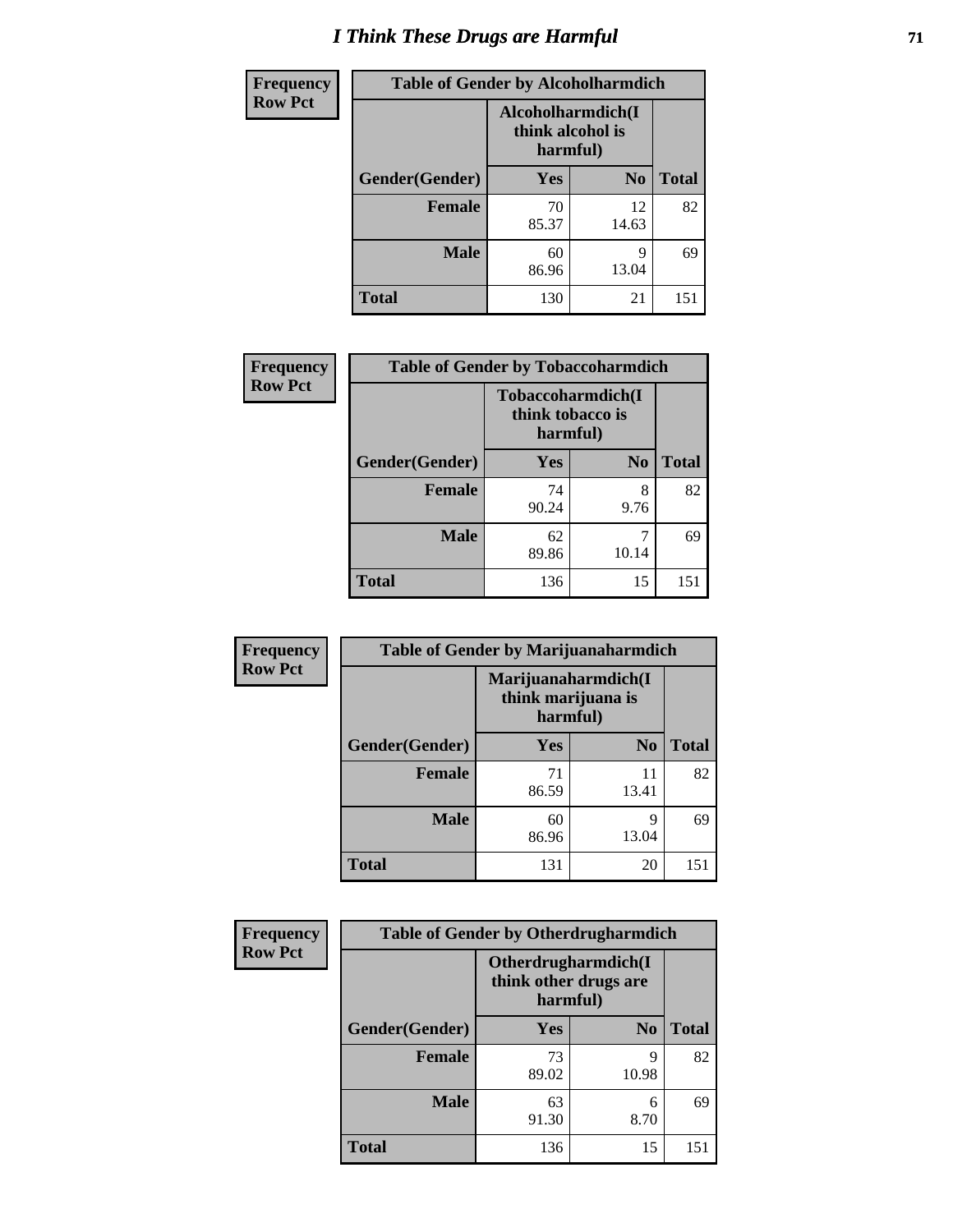| <b>Frequency</b> | <b>Table of Gender by Alcohollocation1</b> |                                                               |             |              |
|------------------|--------------------------------------------|---------------------------------------------------------------|-------------|--------------|
| <b>Row Pct</b>   |                                            | <b>Alcohollocation1(Places</b><br><b>Friends Use Alcohol)</b> |             |              |
|                  | Gender(Gender)                             |                                                               | Do Not Use  | <b>Total</b> |
|                  | <b>Female</b>                              | 48<br>58.54                                                   | 34<br>41.46 | 82           |
|                  | <b>Male</b>                                | 42<br>60.87                                                   | 27<br>39.13 | 69           |
|                  | Total                                      | 90                                                            | 61          | 151          |

| <b>Frequency</b> | <b>Table of Gender by Alcohollocation2</b> |                                                               |             |              |
|------------------|--------------------------------------------|---------------------------------------------------------------|-------------|--------------|
| <b>Row Pct</b>   |                                            | <b>Alcohollocation2(Places</b><br><b>Friends Use Alcohol)</b> |             |              |
|                  | Gender(Gender)                             |                                                               | Home        | <b>Total</b> |
|                  | <b>Female</b>                              | 58<br>70.73                                                   | 24<br>29.27 | 82           |
|                  | <b>Male</b>                                | 49<br>71.01                                                   | 20<br>28.99 | 69           |
|                  | <b>Total</b>                               | 107                                                           | 44          | 151          |

| Frequency      | <b>Table of Gender by Alcohollocation3</b> |                                                               |               |              |
|----------------|--------------------------------------------|---------------------------------------------------------------|---------------|--------------|
| <b>Row Pct</b> |                                            | <b>Alcohollocation3(Places</b><br><b>Friends Use Alcohol)</b> |               |              |
|                | Gender(Gender)                             |                                                               | <b>School</b> | <b>Total</b> |
|                | <b>Female</b>                              | 73<br>89.02                                                   | q<br>10.98    | 82           |
|                | <b>Male</b>                                | 59<br>85.51                                                   | 10<br>14.49   | 69           |
|                | <b>Total</b>                               | 132                                                           | 19            | 151          |

| <b>Frequency</b> | <b>Table of Gender by Alcohollocation4</b> |                                                               |             |              |
|------------------|--------------------------------------------|---------------------------------------------------------------|-------------|--------------|
| <b>Row Pct</b>   |                                            | <b>Alcohollocation4(Places</b><br><b>Friends Use Alcohol)</b> |             |              |
|                  | Gender(Gender)                             |                                                               | Car         | <b>Total</b> |
|                  | <b>Female</b>                              | 69<br>84.15                                                   | 13<br>15.85 | 82           |
|                  | <b>Male</b>                                | 54<br>78.26                                                   | 15<br>21.74 | 69           |
|                  | <b>Total</b>                               | 123                                                           | 28          | $15^{\circ}$ |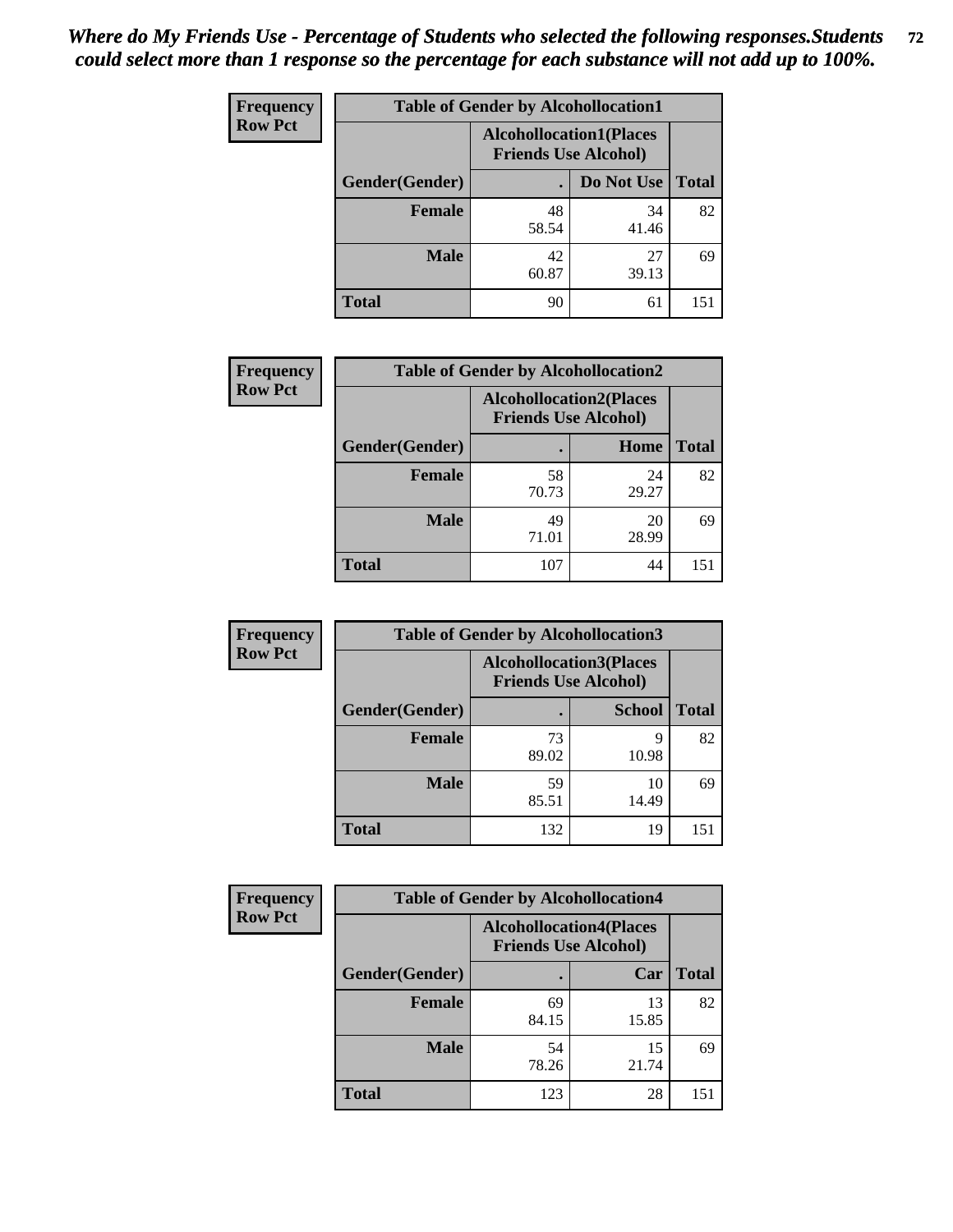| <b>Frequency</b> |                | <b>Table of Gender by Alcohollocation5</b> |                                                                |              |
|------------------|----------------|--------------------------------------------|----------------------------------------------------------------|--------------|
| <b>Row Pct</b>   |                |                                            | <b>Alcohollocation5</b> (Places<br><b>Friends Use Alcohol)</b> |              |
|                  | Gender(Gender) | $\bullet$                                  | <b>Friend's</b><br><b>House</b>                                | <b>Total</b> |
|                  | <b>Female</b>  | 48<br>58.54                                | 34<br>41.46                                                    | 82           |
|                  | <b>Male</b>    | 41<br>59.42                                | 28<br>40.58                                                    | 69           |
|                  | <b>Total</b>   | 89                                         | 62                                                             | 151          |

| Frequency      | <b>Table of Gender by Alcohollocation6</b> |                                                               |              |              |  |
|----------------|--------------------------------------------|---------------------------------------------------------------|--------------|--------------|--|
| <b>Row Pct</b> |                                            | <b>Alcohollocation6(Places</b><br><b>Friends Use Alcohol)</b> |              |              |  |
|                | Gender(Gender)                             |                                                               | <b>Other</b> | <b>Total</b> |  |
|                | <b>Female</b>                              | 61<br>74.39                                                   | 21<br>25.61  | 82           |  |
|                | <b>Male</b>                                | 43<br>62.32                                                   | 26<br>37.68  | 69           |  |
|                | <b>Total</b>                               | 104                                                           | 47           | 151          |  |

| Frequency      | <b>Table of Gender by Tobaccolocation1</b>                    |             |             |              |  |
|----------------|---------------------------------------------------------------|-------------|-------------|--------------|--|
| <b>Row Pct</b> | <b>Tobaccolocation1(Places</b><br><b>Friends Use Tobacco)</b> |             |             |              |  |
|                | Gender(Gender)                                                |             | Do Not Use  | <b>Total</b> |  |
|                | Female                                                        | 18<br>21.95 | 64<br>78.05 | 82           |  |
|                | <b>Male</b>                                                   | 22<br>31.88 | 47<br>68.12 | 69           |  |
|                | <b>Total</b>                                                  | 40          | 111         | 151          |  |

| <b>Frequency</b> |                | <b>Table of Gender by Tobaccolocation2</b> |                                |              |
|------------------|----------------|--------------------------------------------|--------------------------------|--------------|
| <b>Row Pct</b>   |                | <b>Friends Use Tobacco)</b>                | <b>Tobaccolocation2(Places</b> |              |
|                  | Gender(Gender) |                                            | Home                           | <b>Total</b> |
|                  | Female         | 77<br>93.90                                | 6.10                           | 82           |
|                  | <b>Male</b>    | 59<br>85.51                                | 10<br>14.49                    | 69           |
|                  | <b>Total</b>   | 136                                        | 15                             | 151          |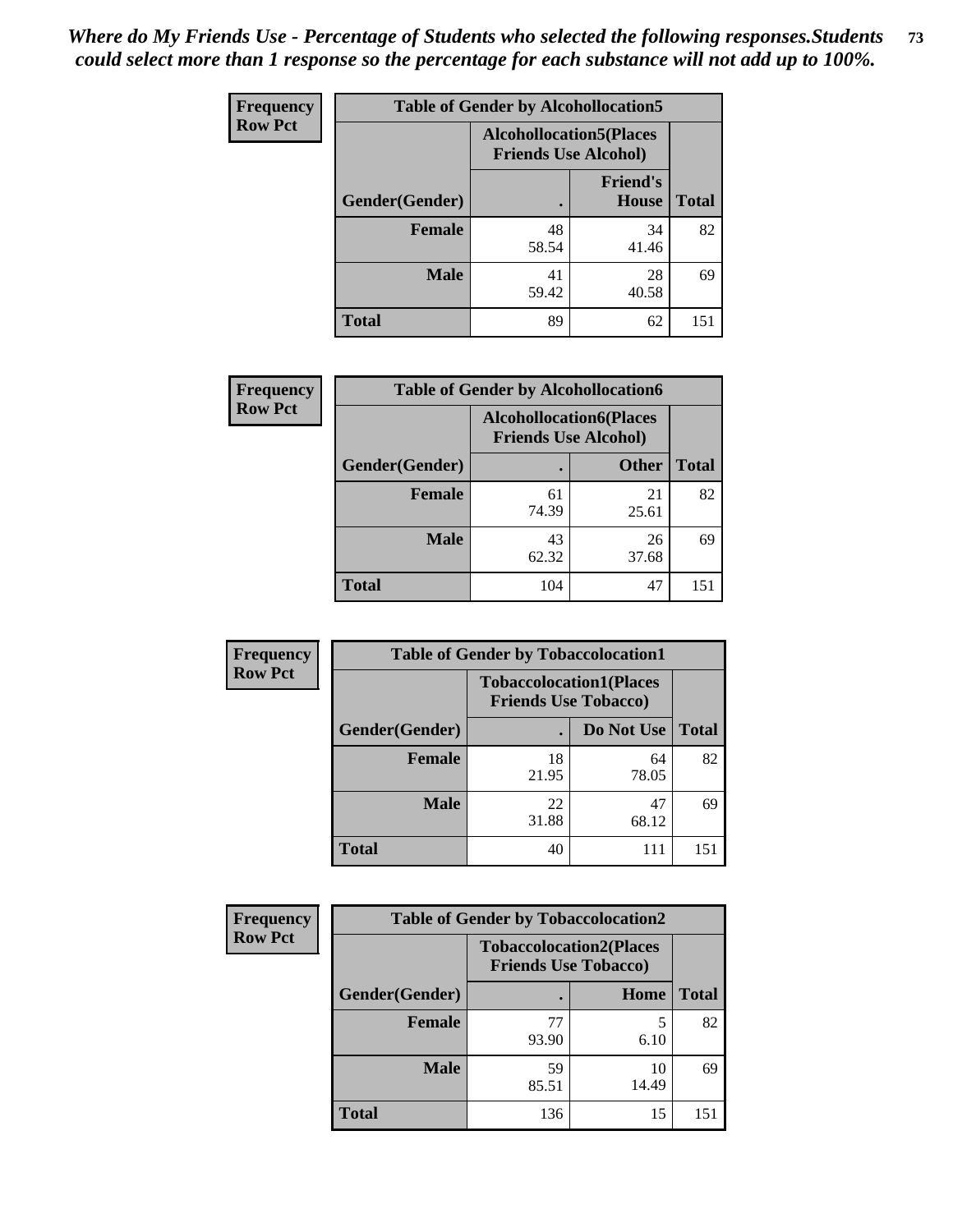| <b>Frequency</b> | <b>Table of Gender by Tobaccolocation3</b> |             |                                                               |              |  |
|------------------|--------------------------------------------|-------------|---------------------------------------------------------------|--------------|--|
| <b>Row Pct</b>   |                                            |             | <b>Tobaccolocation3(Places</b><br><b>Friends Use Tobacco)</b> |              |  |
|                  | Gender(Gender)                             |             | <b>School</b>                                                 | <b>Total</b> |  |
|                  | <b>Female</b>                              | 79<br>96.34 | 3.66                                                          | 82           |  |
|                  | <b>Male</b>                                | 61<br>88.41 | 8<br>11.59                                                    | 69           |  |
|                  | Total                                      | 140         | 11                                                            | 151          |  |

| <b>Frequency</b> | <b>Table of Gender by Tobaccolocation4</b> |             |                                                               |              |
|------------------|--------------------------------------------|-------------|---------------------------------------------------------------|--------------|
| <b>Row Pct</b>   |                                            |             | <b>Tobaccolocation4(Places</b><br><b>Friends Use Tobacco)</b> |              |
|                  | Gender(Gender)                             |             | Car                                                           | <b>Total</b> |
|                  | <b>Female</b>                              | 77<br>93.90 | 5<br>6.10                                                     | 82           |
|                  | <b>Male</b>                                | 59<br>85.51 | 10<br>14.49                                                   | 69           |
|                  | <b>Total</b>                               | 136         | 15                                                            | 151          |

| <b>Frequency</b> | <b>Table of Gender by Tobaccolocation5</b>                    |             |                          |              |
|------------------|---------------------------------------------------------------|-------------|--------------------------|--------------|
| <b>Row Pct</b>   | <b>Tobaccolocation5(Places</b><br><b>Friends Use Tobacco)</b> |             |                          |              |
|                  | Gender(Gender)                                                |             | <b>Friend's</b><br>House | <b>Total</b> |
|                  | Female                                                        | 71<br>86.59 | 11<br>13.41              | 82           |
|                  | <b>Male</b>                                                   | 56<br>81.16 | 13<br>18.84              | 69           |
|                  | <b>Total</b>                                                  | 127         | 24                       | 151          |

| <b>Frequency</b> |                | <b>Table of Gender by Tobaccolocation6</b> |                                                               |              |
|------------------|----------------|--------------------------------------------|---------------------------------------------------------------|--------------|
| <b>Row Pct</b>   |                |                                            | <b>Tobaccolocation6(Places</b><br><b>Friends Use Tobacco)</b> |              |
|                  | Gender(Gender) |                                            | <b>Other</b>                                                  | <b>Total</b> |
|                  | Female         | 69<br>84.15                                | 13<br>15.85                                                   | 82           |
|                  | <b>Male</b>    | 51<br>73.91                                | 18<br>26.09                                                   | 69           |
|                  | <b>Total</b>   | 120                                        | 31                                                            | 151          |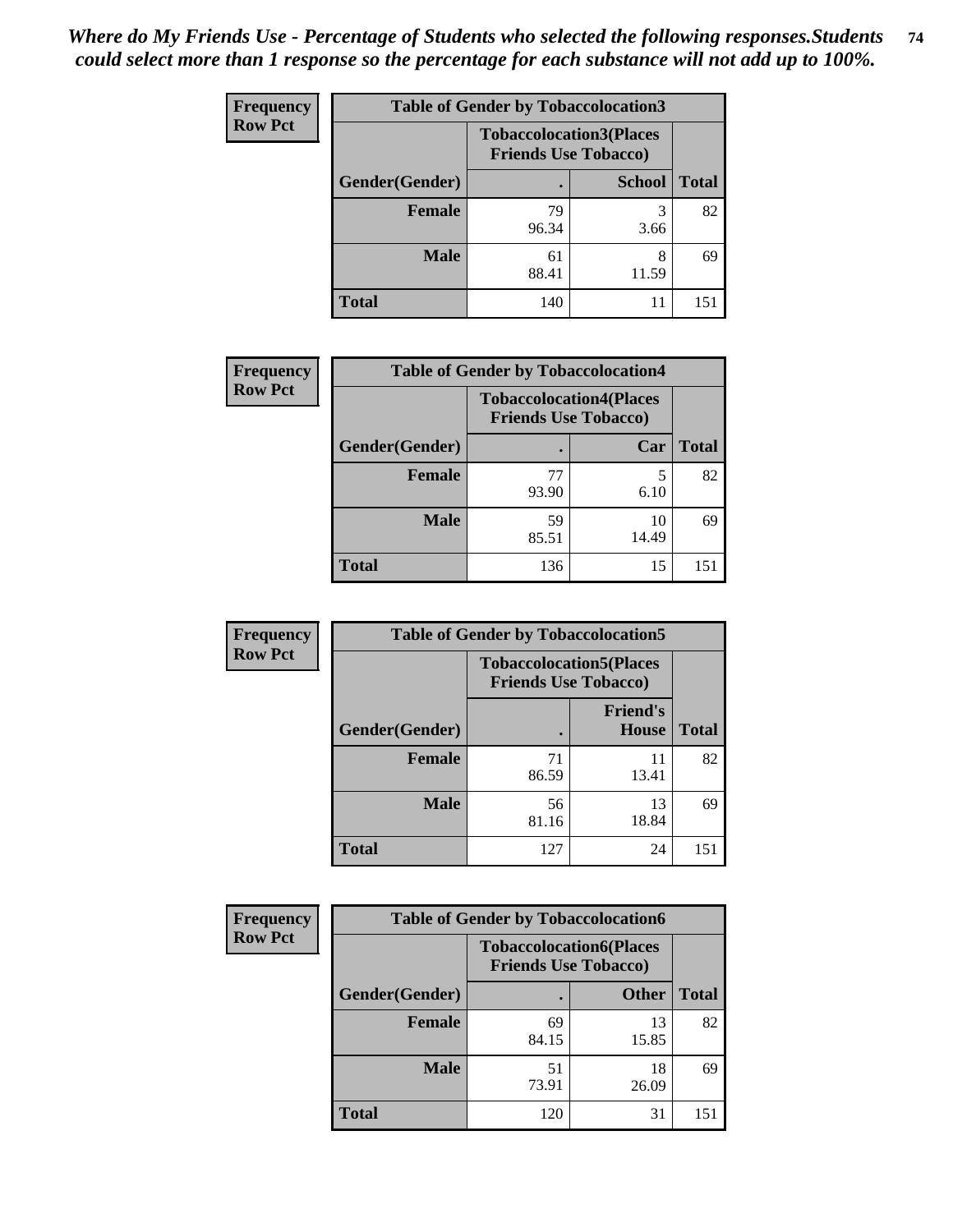| <b>Frequency</b> | <b>Table of Gender by Marijuanalocation1</b> |                                                                    |             |              |  |
|------------------|----------------------------------------------|--------------------------------------------------------------------|-------------|--------------|--|
| <b>Row Pct</b>   |                                              | <b>Marijuanalocation1(Places</b><br><b>Friends Use Marijuana</b> ) |             |              |  |
|                  | Gender(Gender)                               |                                                                    | Do Not Use  | <b>Total</b> |  |
|                  | <b>Female</b>                                | 34<br>41.46                                                        | 48<br>58.54 | 82           |  |
|                  | <b>Male</b>                                  | 32<br>46.38                                                        | 37<br>53.62 | 69           |  |
|                  | Total                                        | 66                                                                 | 85          | 151          |  |

| <b>Frequency</b> | <b>Table of Gender by Marijuanalocation2</b> |             |                                                                    |              |
|------------------|----------------------------------------------|-------------|--------------------------------------------------------------------|--------------|
| <b>Row Pct</b>   |                                              |             | <b>Marijuanalocation2(Places</b><br><b>Friends Use Marijuana</b> ) |              |
|                  | Gender(Gender)                               |             | Home                                                               | <b>Total</b> |
|                  | <b>Female</b>                                | 62<br>75.61 | 20<br>24.39                                                        | 82           |
|                  | <b>Male</b>                                  | 51<br>73.91 | 18<br>26.09                                                        | 69           |
|                  | <b>Total</b>                                 | 113         | 38                                                                 | 151          |

| Frequency      | <b>Table of Gender by Marijuanalocation3</b> |                                                                    |               |              |
|----------------|----------------------------------------------|--------------------------------------------------------------------|---------------|--------------|
| <b>Row Pct</b> |                                              | <b>Marijuanalocation3(Places</b><br><b>Friends Use Marijuana</b> ) |               |              |
|                | Gender(Gender)                               |                                                                    | <b>School</b> | <b>Total</b> |
|                | Female                                       | 68<br>82.93                                                        | 14<br>17.07   | 82           |
|                | <b>Male</b>                                  | 58<br>84.06                                                        | 11<br>15.94   | 69           |
|                | <b>Total</b>                                 | 126                                                                | 25            | 151          |

| <b>Frequency</b> |                | <b>Table of Gender by Marijuanalocation4</b> |                                  |              |
|------------------|----------------|----------------------------------------------|----------------------------------|--------------|
| <b>Row Pct</b>   |                | <b>Friends Use Marijuana</b> )               | <b>Marijuanalocation4(Places</b> |              |
|                  | Gender(Gender) |                                              | Car                              | <b>Total</b> |
|                  | Female         | 65<br>79.27                                  | 20.73                            | 82           |
|                  | <b>Male</b>    | 54<br>78.26                                  | 15<br>21.74                      | 69           |
|                  | <b>Total</b>   | 119                                          | 32                               | $15^{\circ}$ |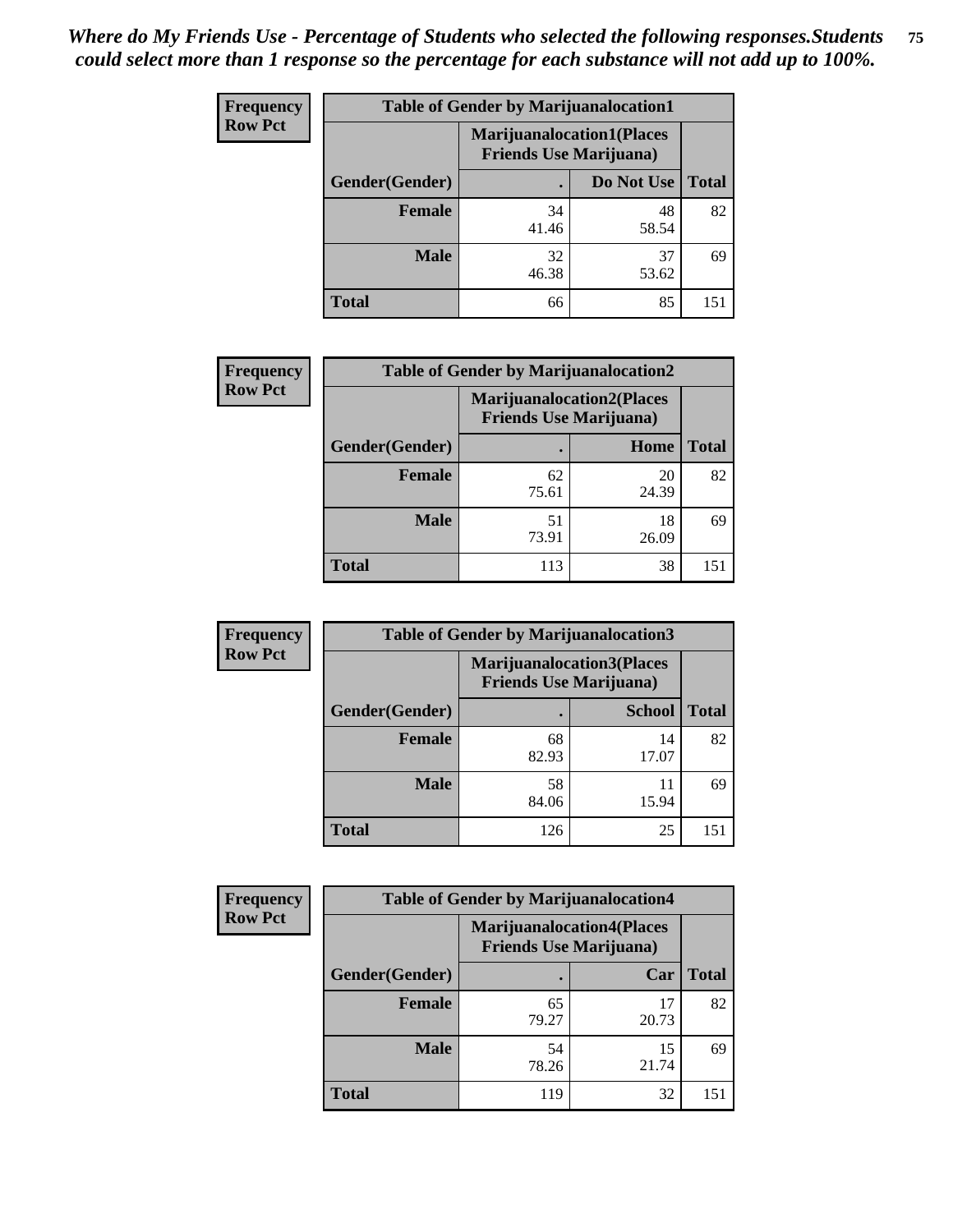| Frequency      | <b>Table of Gender by Marijuanalocation5</b> |                                                                     |                          |              |
|----------------|----------------------------------------------|---------------------------------------------------------------------|--------------------------|--------------|
| <b>Row Pct</b> |                                              | <b>Marijuanalocation5</b> (Places<br><b>Friends Use Marijuana</b> ) |                          |              |
|                | Gender(Gender)                               |                                                                     | <b>Friend's</b><br>House | <b>Total</b> |
|                | Female                                       | 55<br>67.07                                                         | 27<br>32.93              | 82           |
|                | <b>Male</b>                                  | 48<br>69.57                                                         | 21<br>30.43              | 69           |
|                | <b>Total</b>                                 | 103                                                                 | 48                       | 151          |

| <b>Frequency</b> | <b>Table of Gender by Marijuanalocation6</b> |                                |                                  |              |
|------------------|----------------------------------------------|--------------------------------|----------------------------------|--------------|
| <b>Row Pct</b>   |                                              | <b>Friends Use Marijuana</b> ) | <b>Marijuanalocation6(Places</b> |              |
|                  | <b>Gender</b> (Gender)                       |                                | <b>Other</b>                     | <b>Total</b> |
|                  | <b>Female</b>                                | 61<br>74.39                    | 21<br>25.61                      | 82           |
|                  | <b>Male</b>                                  | 50<br>72.46                    | 19<br>27.54                      | 69           |
|                  | <b>Total</b>                                 | 111                            | 40                               | 151          |

| <b>Frequency</b> | <b>Table of Gender by Otherdruglocation1</b> |                                                                                |             |              |
|------------------|----------------------------------------------|--------------------------------------------------------------------------------|-------------|--------------|
| <b>Row Pct</b>   |                                              | <b>Otherdruglocation1(Places</b><br><b>Friends Use Other Illegal</b><br>Drugs) |             |              |
|                  | Gender(Gender)                               |                                                                                | Do Not Use  | <b>Total</b> |
|                  | Female                                       | 18<br>21.95                                                                    | 64<br>78.05 | 82           |
|                  | <b>Male</b>                                  | Q<br>13.04                                                                     | 60<br>86.96 | 69           |
|                  | <b>Total</b>                                 | 27                                                                             | 124         | 151          |

| <b>Frequency</b> | <b>Table of Gender by Otherdruglocation2</b> |                                            |                                  |              |
|------------------|----------------------------------------------|--------------------------------------------|----------------------------------|--------------|
| <b>Row Pct</b>   |                                              | <b>Friends Use Other Illegal</b><br>Drugs) | <b>Otherdruglocation2(Places</b> |              |
|                  | Gender(Gender)                               |                                            | Home                             | <b>Total</b> |
|                  | Female                                       | 75<br>91.46                                | 8.54                             | 82           |
|                  | <b>Male</b>                                  | 62<br>89.86                                | 10.14                            | 69           |
|                  | <b>Total</b>                                 | 137                                        | 14                               | 151          |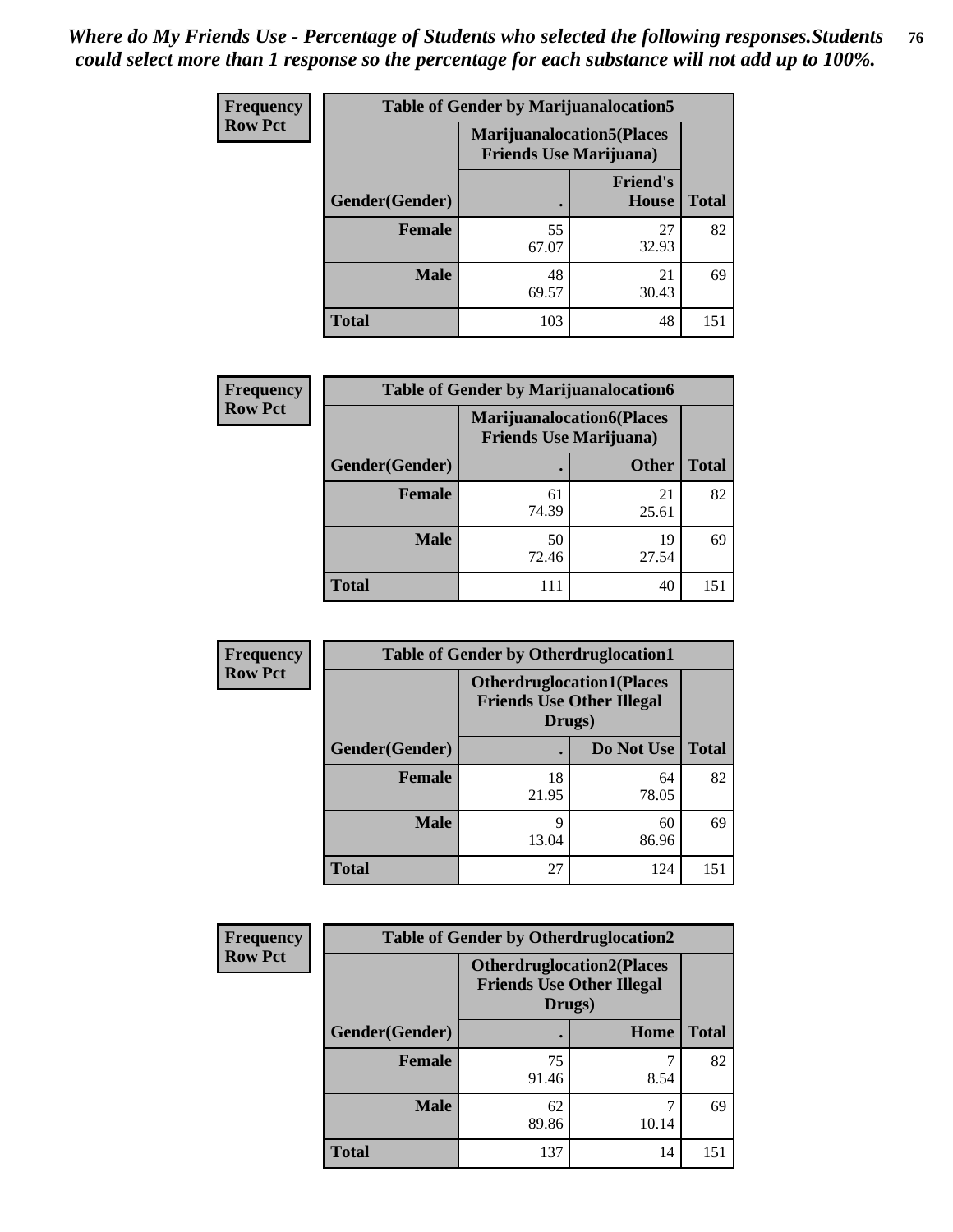| <b>Frequency</b> | <b>Table of Gender by Otherdruglocation3</b> |                                                                                |               |              |
|------------------|----------------------------------------------|--------------------------------------------------------------------------------|---------------|--------------|
| <b>Row Pct</b>   |                                              | <b>Otherdruglocation3(Places</b><br><b>Friends Use Other Illegal</b><br>Drugs) |               |              |
|                  | Gender(Gender)                               |                                                                                | <b>School</b> | <b>Total</b> |
|                  | Female                                       | 78<br>95.12                                                                    | 4.88          | 82           |
|                  | <b>Male</b>                                  | 66<br>95.65                                                                    | 3<br>4.35     | 69           |
|                  | <b>Total</b>                                 | 144                                                                            |               | 151          |

| Frequency      | <b>Table of Gender by Otherdruglocation4</b> |                                            |                                  |              |
|----------------|----------------------------------------------|--------------------------------------------|----------------------------------|--------------|
| <b>Row Pct</b> |                                              | <b>Friends Use Other Illegal</b><br>Drugs) | <b>Otherdruglocation4(Places</b> |              |
|                | Gender(Gender)                               |                                            | Car                              | <b>Total</b> |
|                | Female                                       | 75<br>91.46                                | 8.54                             | 82           |
|                | <b>Male</b>                                  | 66<br>95.65                                | 3<br>4.35                        | 69           |
|                | <b>Total</b>                                 | 141                                        | 10                               | 151          |

| Frequency      | <b>Table of Gender by Otherdruglocation5</b> |                                                                                |                                 |              |
|----------------|----------------------------------------------|--------------------------------------------------------------------------------|---------------------------------|--------------|
| <b>Row Pct</b> |                                              | <b>Otherdruglocation5(Places</b><br><b>Friends Use Other Illegal</b><br>Drugs) |                                 |              |
|                | Gender(Gender)                               |                                                                                | <b>Friend's</b><br><b>House</b> | <b>Total</b> |
|                | <b>Female</b>                                | 72<br>87.80                                                                    | 10<br>12.20                     | 82           |
|                | <b>Male</b>                                  | 63<br>91.30                                                                    | 6<br>8.70                       | 69           |
|                | <b>Total</b>                                 | 135                                                                            | 16                              | 151          |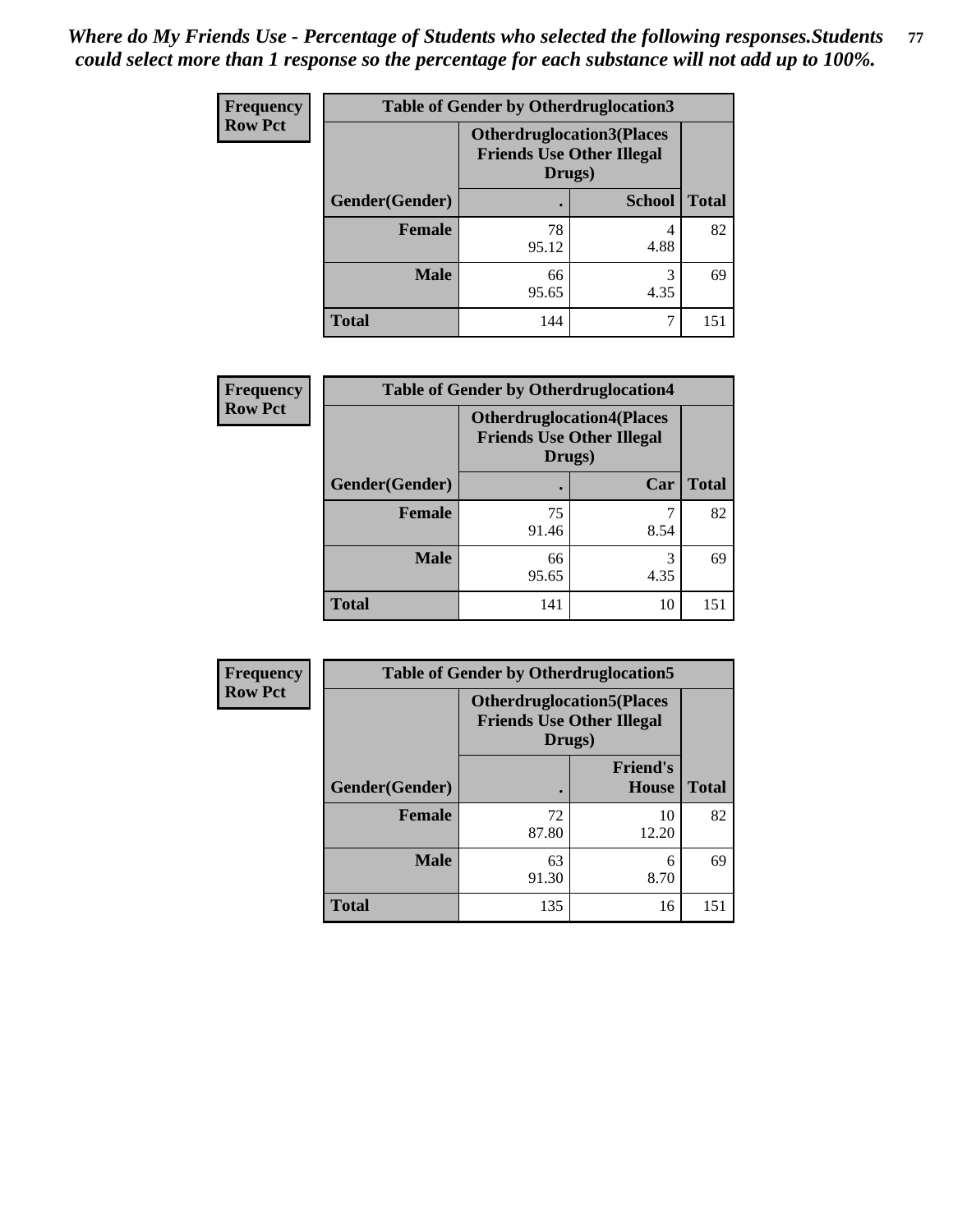| <b>Frequency</b> | <b>Table of Gender by Otherdruglocation6</b> |                                                                                |              |              |
|------------------|----------------------------------------------|--------------------------------------------------------------------------------|--------------|--------------|
| <b>Row Pct</b>   |                                              | <b>Otherdruglocation6(Places</b><br><b>Friends Use Other Illegal</b><br>Drugs) |              |              |
|                  | Gender(Gender)                               |                                                                                | <b>Other</b> | <b>Total</b> |
|                  | Female                                       | 70<br>85.37                                                                    | 12<br>14.63  | 82           |
|                  | <b>Male</b>                                  | 62<br>89.86                                                                    | 10.14        | 69           |
|                  | <b>Total</b>                                 | 132                                                                            | 19           | 151          |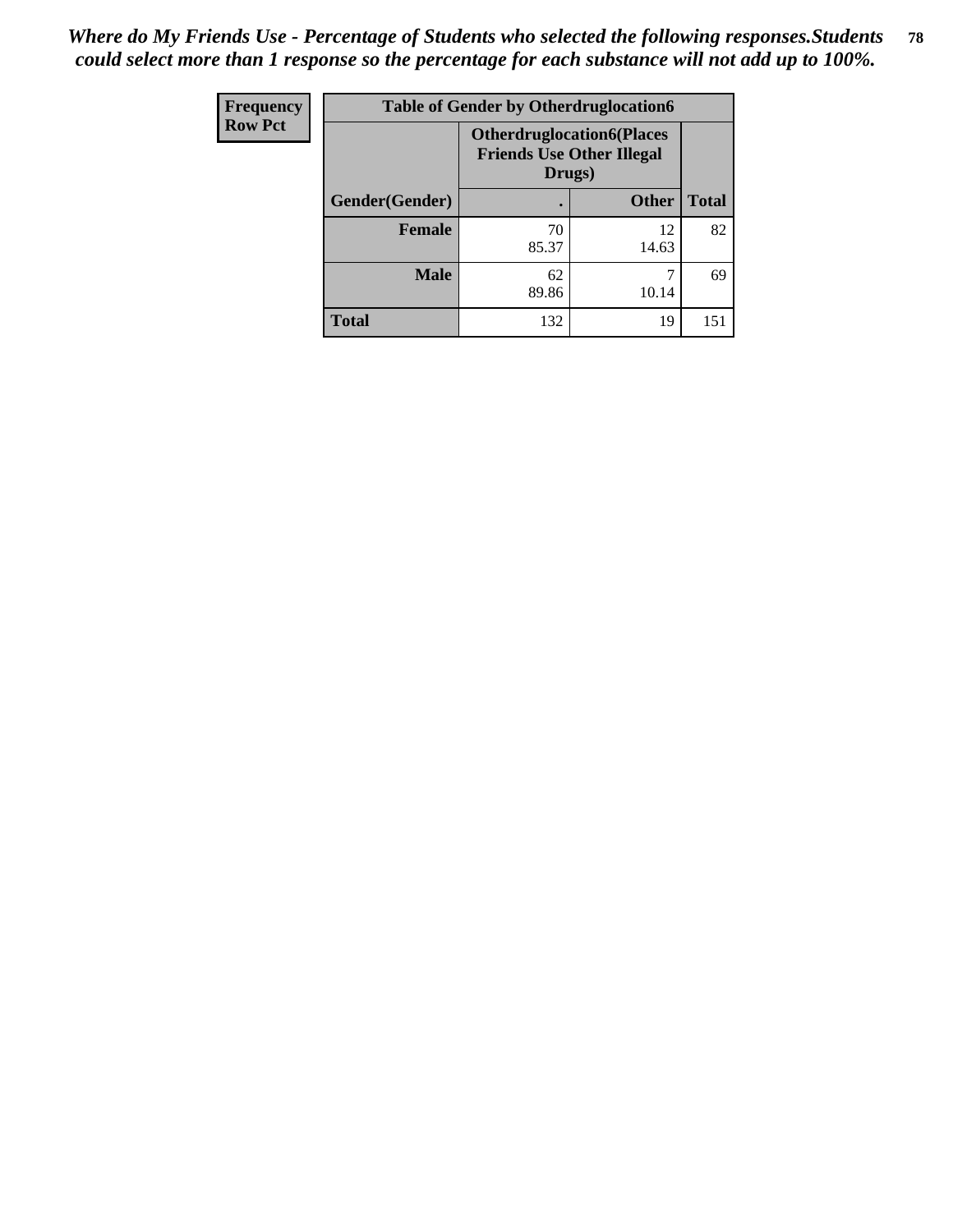| <b>Frequency</b> | <b>Table of Gender by Alcoholtime1</b> |                                                          |                      |              |
|------------------|----------------------------------------|----------------------------------------------------------|----------------------|--------------|
| <b>Row Pct</b>   |                                        | <b>Alcoholtime1(Times</b><br><b>Friends Use Alcohol)</b> |                      |              |
|                  | Gender(Gender)                         | $\bullet$                                                | Do Not<br><b>Use</b> | <b>Total</b> |
|                  | <b>Female</b>                          | 47<br>57.32                                              | 35<br>42.68          | 82           |
|                  | <b>Male</b>                            | 44<br>63.77                                              | 25<br>36.23          | 69           |
|                  | <b>Total</b>                           | 91                                                       | 60                   | 151          |

| <b>Frequency</b> | <b>Table of Gender by Alcoholtime2</b> |                                                          |                            |              |
|------------------|----------------------------------------|----------------------------------------------------------|----------------------------|--------------|
| <b>Row Pct</b>   |                                        | <b>Alcoholtime2(Times</b><br><b>Friends Use Alcohol)</b> |                            |              |
|                  | Gender(Gender)                         |                                                          | <b>On Way</b><br>to School | <b>Total</b> |
|                  | <b>Female</b>                          | 74<br>90.24                                              | 8<br>9.76                  | 82           |
|                  | <b>Male</b>                            | 59<br>85.51                                              | 10<br>14.49                | 69           |
|                  | <b>Total</b>                           | 133                                                      | 18                         | 151          |

| <b>Frequency</b> | <b>Table of Gender by Alcoholtime3</b> |                                                          |                                |              |
|------------------|----------------------------------------|----------------------------------------------------------|--------------------------------|--------------|
| <b>Row Pct</b>   |                                        | <b>Alcoholtime3(Times</b><br><b>Friends Use Alcohol)</b> |                                |              |
|                  | Gender(Gender)                         |                                                          | <b>During</b><br><b>School</b> | <b>Total</b> |
|                  | Female                                 | 76<br>92.68                                              | 6<br>7.32                      | 82           |
|                  | <b>Male</b>                            | 63<br>91.30                                              | 6<br>8.70                      | 69           |
|                  | <b>Total</b>                           | 139                                                      | 12                             | 151          |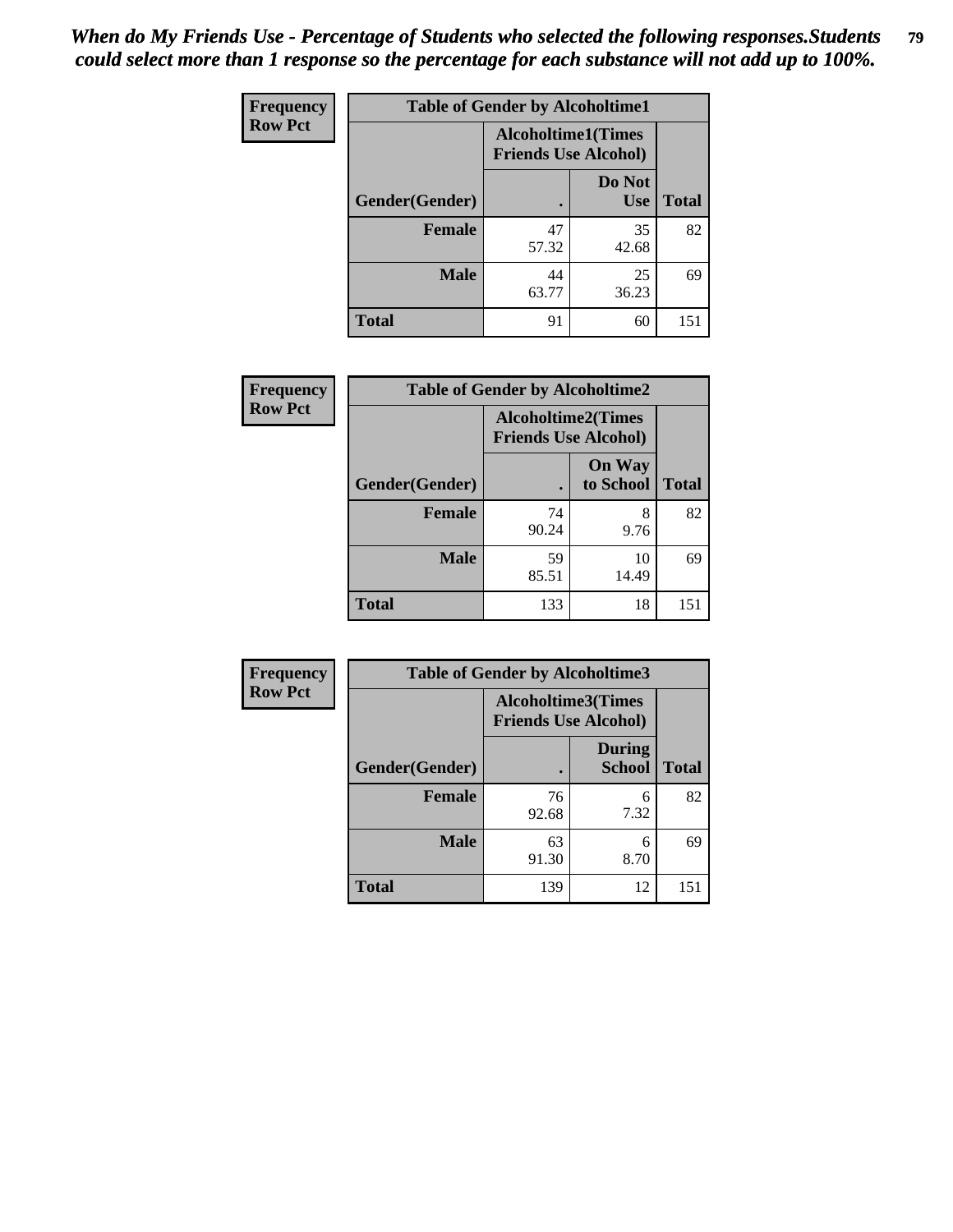*When do My Friends Use - Percentage of Students who selected the following responses.Students could select more than 1 response so the percentage for each substance will not add up to 100%.* **80**

| <b>Frequency</b> | <b>Table of Gender by Alcoholtime4</b> |                                                          |                                                       |              |
|------------------|----------------------------------------|----------------------------------------------------------|-------------------------------------------------------|--------------|
| <b>Row Pct</b>   |                                        | <b>Alcoholtime4(Times</b><br><b>Friends Use Alcohol)</b> |                                                       |              |
|                  | Gender(Gender)                         |                                                          | <b>On Way</b><br>Home<br><b>From</b><br><b>School</b> | <b>Total</b> |
|                  | <b>Female</b>                          | 72<br>87.80                                              | 10<br>12.20                                           | 82           |
|                  | <b>Male</b>                            | 61<br>88.41                                              | 8<br>11.59                                            | 69           |
|                  | <b>Total</b>                           | 133                                                      | 18                                                    | 151          |

| <b>Frequency</b> | <b>Table of Gender by Alcoholtime5</b> |                                                          |                   |              |
|------------------|----------------------------------------|----------------------------------------------------------|-------------------|--------------|
| <b>Row Pct</b>   |                                        | <b>Alcoholtime5(Times</b><br><b>Friends Use Alcohol)</b> |                   |              |
|                  | Gender(Gender)                         |                                                          | <b>Weeknights</b> | <b>Total</b> |
|                  | <b>Female</b>                          | 64<br>78.05                                              | 18<br>21.95       | 82           |
|                  | <b>Male</b>                            | 49<br>71.01                                              | 20<br>28.99       | 69           |
|                  | <b>Total</b>                           | 113                                                      | 38                | 151          |

| <b>Frequency</b> | <b>Table of Gender by Alcoholtime6</b> |                                                           |                 |              |  |
|------------------|----------------------------------------|-----------------------------------------------------------|-----------------|--------------|--|
| <b>Row Pct</b>   |                                        | <b>Alcoholtime6</b> (Times<br><b>Friends Use Alcohol)</b> |                 |              |  |
|                  | Gender(Gender)                         |                                                           | <b>Weekends</b> | <b>Total</b> |  |
|                  | <b>Female</b>                          | 37<br>45.12                                               | 45<br>54.88     | 82           |  |
|                  | <b>Male</b>                            | 27<br>39.13                                               | 42<br>60.87     | 69           |  |
|                  | Total                                  | 64                                                        | 87              | 151          |  |

| <b>Frequency</b> | <b>Table of Gender by Tobaccotime1</b> |                                                          |                      |              |
|------------------|----------------------------------------|----------------------------------------------------------|----------------------|--------------|
| <b>Row Pct</b>   |                                        | <b>Tobaccotime1(Times</b><br><b>Friends Use Tobacco)</b> |                      |              |
|                  | Gender(Gender)                         |                                                          | Do Not<br><b>Use</b> | <b>Total</b> |
|                  | <b>Female</b>                          | 16<br>19.51                                              | 66<br>80.49          | 82           |
|                  | <b>Male</b>                            | 21<br>30.43                                              | 48<br>69.57          | 69           |
|                  | <b>Total</b>                           | 37                                                       | 114                  | 151          |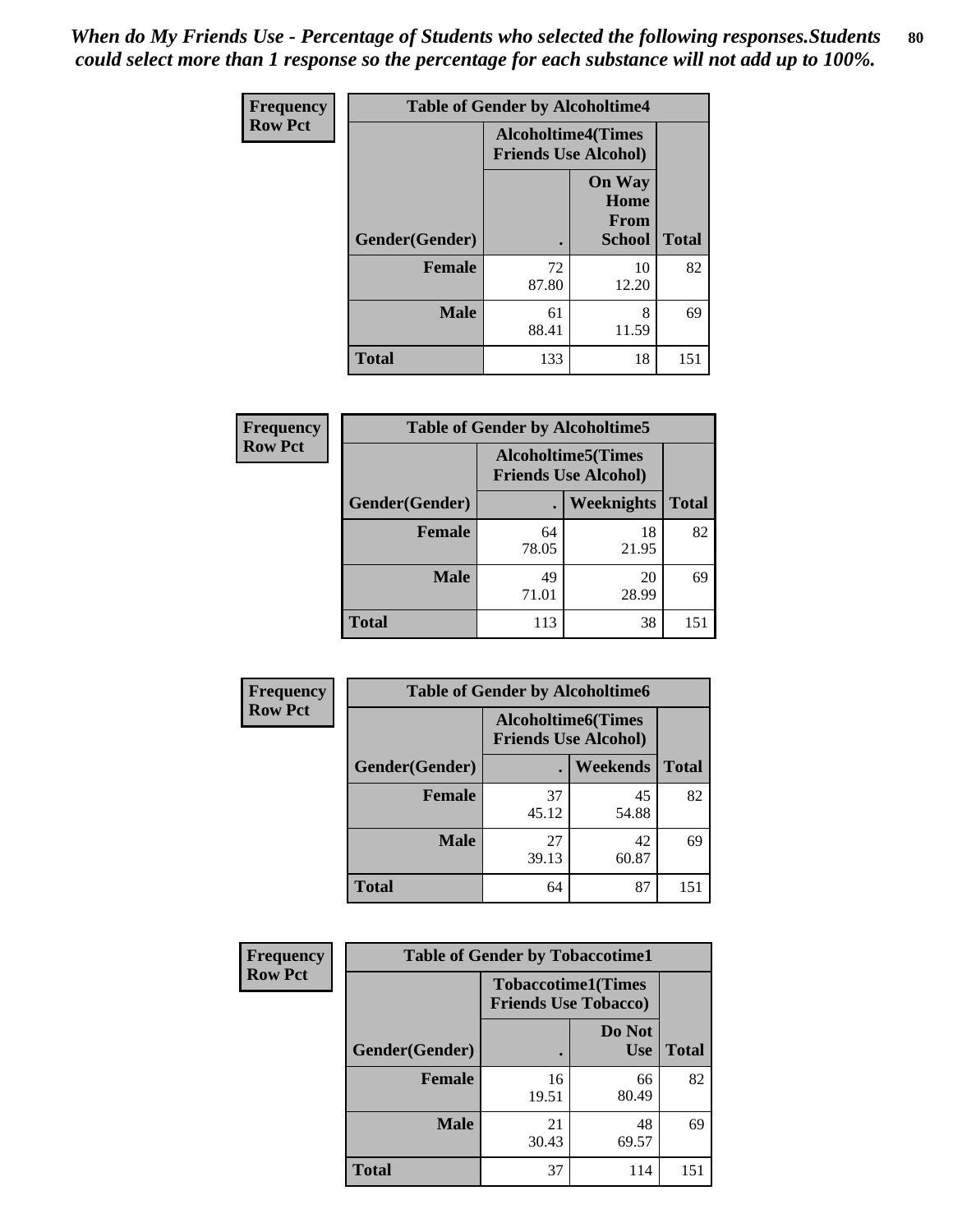| <b>Frequency</b> | <b>Table of Gender by Tobaccotime2</b> |                                                          |                            |              |
|------------------|----------------------------------------|----------------------------------------------------------|----------------------------|--------------|
| <b>Row Pct</b>   |                                        | <b>Tobaccotime2(Times</b><br><b>Friends Use Tobacco)</b> |                            |              |
|                  | Gender(Gender)                         | $\bullet$                                                | <b>On Way</b><br>to School | <b>Total</b> |
|                  | Female                                 | 76<br>92.68                                              | 6<br>7.32                  | 82           |
|                  | <b>Male</b>                            | 61<br>88.41                                              | 8<br>11.59                 | 69           |
|                  | <b>Total</b>                           | 137                                                      | 14                         | 151          |

| <b>Frequency</b> | <b>Table of Gender by Tobaccotime3</b> |                                                          |                                |              |
|------------------|----------------------------------------|----------------------------------------------------------|--------------------------------|--------------|
| <b>Row Pct</b>   |                                        | <b>Tobaccotime3(Times</b><br><b>Friends Use Tobacco)</b> |                                |              |
|                  | Gender(Gender)                         |                                                          | <b>During</b><br><b>School</b> | <b>Total</b> |
|                  | Female                                 | 77<br>93.90                                              | 5<br>6.10                      | 82           |
|                  | <b>Male</b>                            | 62<br>89.86                                              | 10.14                          | 69           |
|                  | <b>Total</b>                           | 139                                                      | 12                             | 151          |

| <b>Frequency</b> | <b>Table of Gender by Tobaccotime4</b> |                                                          |                                                       |              |
|------------------|----------------------------------------|----------------------------------------------------------|-------------------------------------------------------|--------------|
| <b>Row Pct</b>   |                                        | <b>Tobaccotime4(Times</b><br><b>Friends Use Tobacco)</b> |                                                       |              |
|                  | Gender(Gender)                         |                                                          | <b>On Way</b><br>Home<br><b>From</b><br><b>School</b> | <b>Total</b> |
|                  | <b>Female</b>                          | 72<br>87.80                                              | 10<br>12.20                                           | 82           |
|                  | <b>Male</b>                            | 61<br>88.41                                              | 8<br>11.59                                            | 69           |
|                  | <b>Total</b>                           | 133                                                      | 18                                                    | 151          |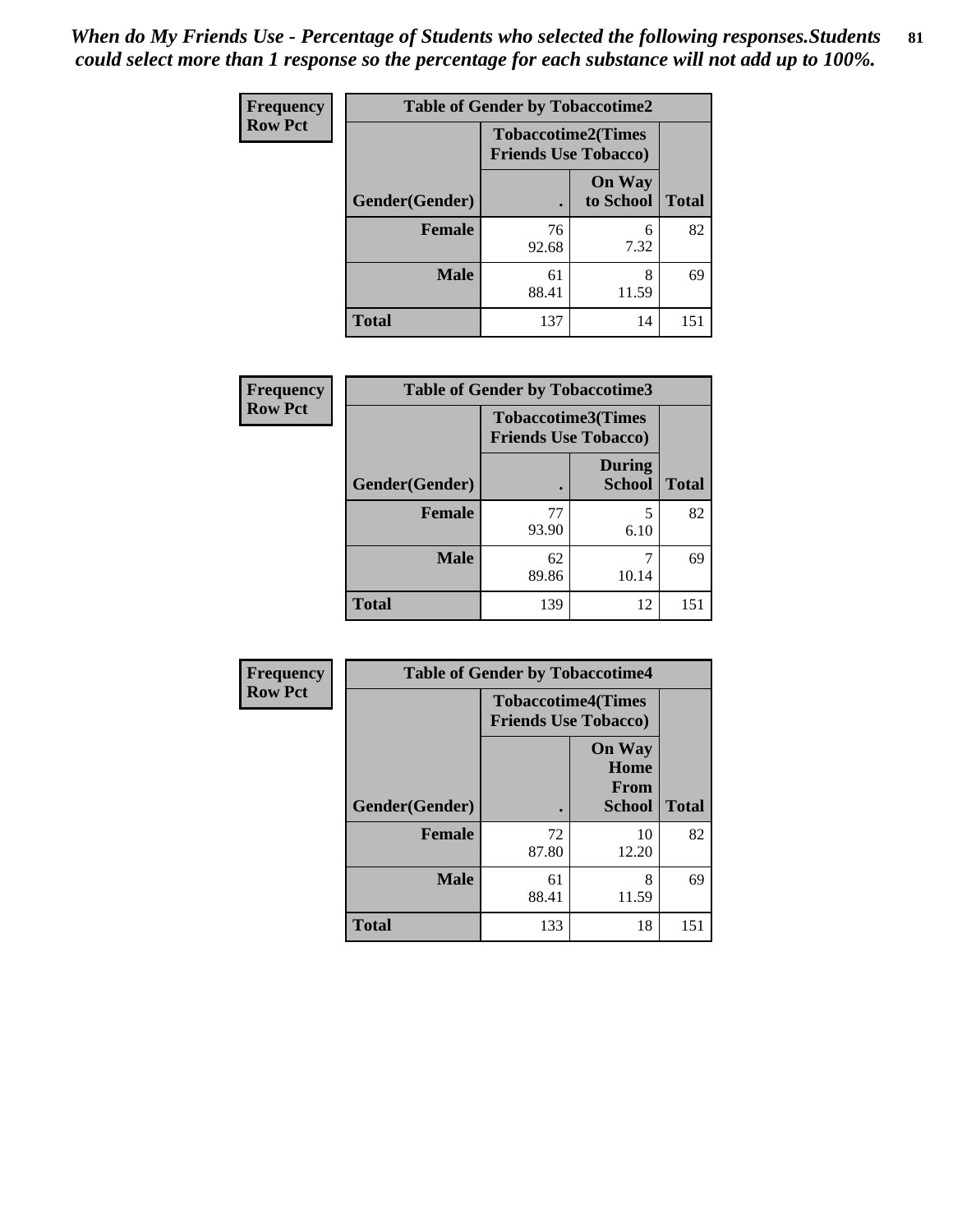| <b>Frequency</b> | <b>Table of Gender by Tobaccotime5</b> |             |                                                           |              |  |
|------------------|----------------------------------------|-------------|-----------------------------------------------------------|--------------|--|
| <b>Row Pct</b>   |                                        |             | <b>Tobaccotime5</b> (Times<br><b>Friends Use Tobacco)</b> |              |  |
|                  | Gender(Gender)                         |             | Weeknights                                                | <b>Total</b> |  |
|                  | <b>Female</b>                          | 72<br>87.80 | 10<br>12.20                                               | 82           |  |
|                  | <b>Male</b>                            | 58<br>84.06 | 11<br>15.94                                               | 69           |  |
|                  | Total                                  | 130         | 21                                                        | 151          |  |

| <b>Frequency</b> | <b>Table of Gender by Tobaccotime6</b> |                                                          |             |              |
|------------------|----------------------------------------|----------------------------------------------------------|-------------|--------------|
| <b>Row Pct</b>   |                                        | <b>Tobaccotime6(Times</b><br><b>Friends Use Tobacco)</b> |             |              |
|                  | Gender(Gender)                         |                                                          | Weekends    | <b>Total</b> |
|                  | Female                                 | 68<br>82.93                                              | 14<br>17.07 | 82           |
|                  | <b>Male</b>                            | 49<br>71.01                                              | 20<br>28.99 | 69           |
|                  | <b>Total</b>                           | 117                                                      | 34          | 151          |

| <b>Frequency</b> | <b>Table of Gender by Marijuanatime1</b> |                                |                             |              |
|------------------|------------------------------------------|--------------------------------|-----------------------------|--------------|
| <b>Row Pct</b>   |                                          | <b>Friends Use Marijuana</b> ) | <b>Marijuanatime1(Times</b> |              |
|                  | Gender(Gender)                           |                                | Do Not Use                  | <b>Total</b> |
|                  | <b>Female</b>                            | 31<br>37.80                    | 51<br>62.20                 | 82           |
|                  | <b>Male</b>                              | 32<br>46.38                    | 37<br>53.62                 | 69           |
|                  | <b>Total</b>                             | 63                             | 88                          | 151          |

| Frequency      | <b>Table of Gender by Marijuanatime2</b> |                                                        |                            |              |
|----------------|------------------------------------------|--------------------------------------------------------|----------------------------|--------------|
| <b>Row Pct</b> |                                          | Marijuanatime2(Times<br><b>Friends Use Marijuana</b> ) |                            |              |
|                | Gender(Gender)                           |                                                        | On Way to<br><b>School</b> | <b>Total</b> |
|                | <b>Female</b>                            | 68<br>82.93                                            | 14<br>17.07                | 82           |
|                | <b>Male</b>                              | 59<br>85.51                                            | 10<br>14.49                | 69           |
|                | <b>Total</b>                             | 127                                                    | 24                         | 151          |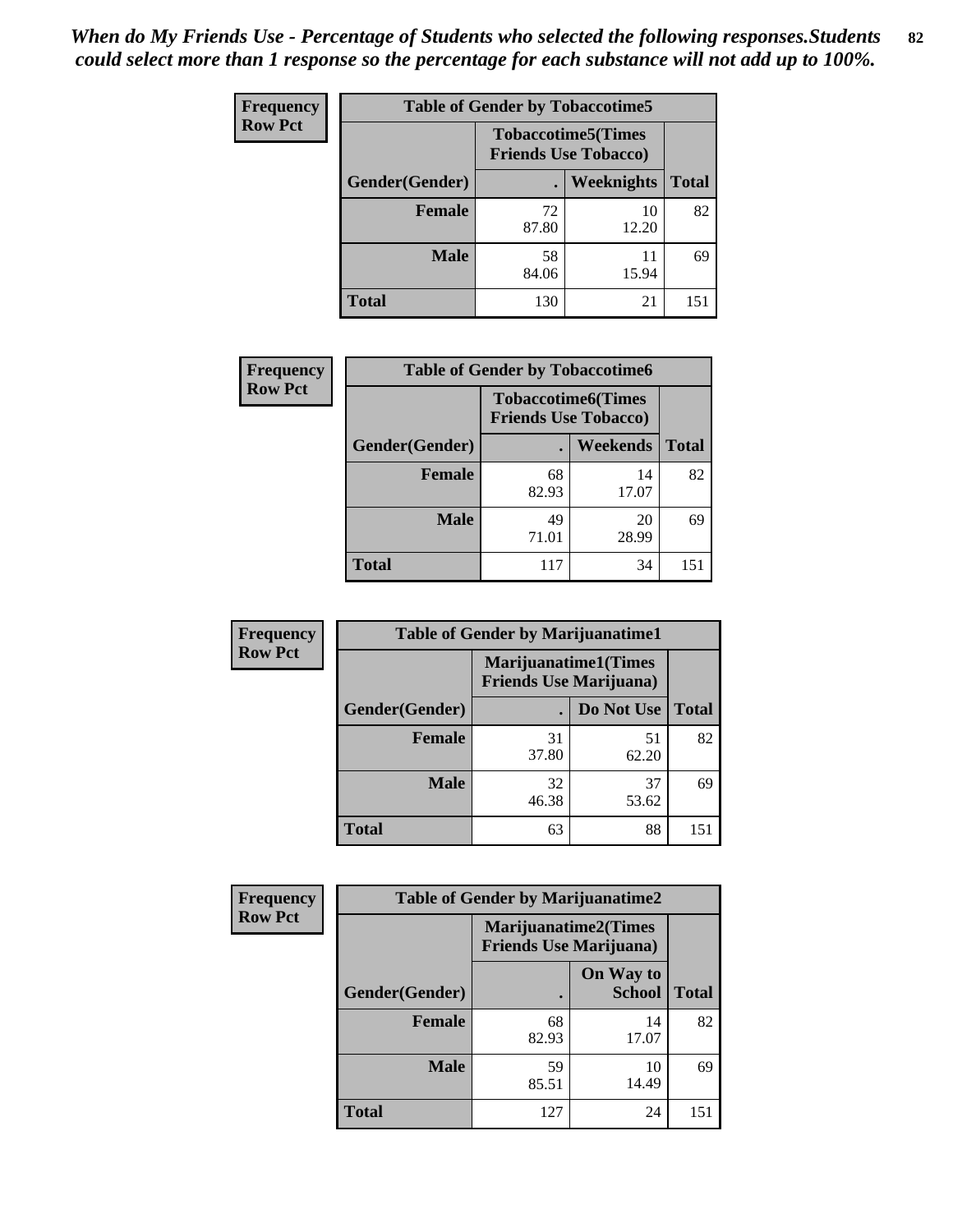*When do My Friends Use - Percentage of Students who selected the following responses.Students could select more than 1 response so the percentage for each substance will not add up to 100%.* **83**

| <b>Frequency</b> | <b>Table of Gender by Marijuanatime3</b> |                                                        |                                |              |
|------------------|------------------------------------------|--------------------------------------------------------|--------------------------------|--------------|
| <b>Row Pct</b>   |                                          | Marijuanatime3(Times<br><b>Friends Use Marijuana</b> ) |                                |              |
|                  | Gender(Gender)                           |                                                        | <b>During</b><br><b>School</b> | <b>Total</b> |
|                  | <b>Female</b>                            | 73<br>89.02                                            | Q<br>10.98                     | 82           |
|                  | <b>Male</b>                              | 57<br>82.61                                            | 12<br>17.39                    | 69           |
|                  | <b>Total</b>                             | 130                                                    | 21                             | 151          |

| Frequency      | <b>Table of Gender by Marijuanatime4</b> |                                                               |                                                |              |
|----------------|------------------------------------------|---------------------------------------------------------------|------------------------------------------------|--------------|
| <b>Row Pct</b> |                                          | <b>Marijuanatime4(Times</b><br><b>Friends Use Marijuana</b> ) |                                                |              |
|                | Gender(Gender)                           |                                                               | <b>On Way</b><br>Home<br>From<br><b>School</b> | <b>Total</b> |
|                | <b>Female</b>                            | 69<br>84.15                                                   | 13<br>15.85                                    | 82           |
|                | <b>Male</b>                              | 60<br>86.96                                                   | 9<br>13.04                                     | 69           |
|                | <b>Total</b>                             | 129                                                           | 22                                             | 151          |

| Frequency      |                | <b>Table of Gender by Marijuanatime5</b>                       |             |              |
|----------------|----------------|----------------------------------------------------------------|-------------|--------------|
| <b>Row Pct</b> |                | <b>Marijuanatime5</b> (Times<br><b>Friends Use Marijuana</b> ) |             |              |
|                | Gender(Gender) |                                                                | Weeknights  | <b>Total</b> |
|                | <b>Female</b>  | 62<br>75.61                                                    | 20<br>24.39 | 82           |
|                | <b>Male</b>    | 50<br>72.46                                                    | 19<br>27.54 | 69           |
|                | <b>Total</b>   | 112                                                            | 39          | 151          |

| Frequency      | <b>Table of Gender by Marijuanatime6</b> |                                                               |                 |              |  |  |
|----------------|------------------------------------------|---------------------------------------------------------------|-----------------|--------------|--|--|
| <b>Row Pct</b> |                                          | <b>Marijuanatime6(Times</b><br><b>Friends Use Marijuana</b> ) |                 |              |  |  |
|                | Gender(Gender)                           |                                                               | <b>Weekends</b> | <b>Total</b> |  |  |
|                | <b>Female</b>                            | 55<br>67.07                                                   | 27<br>32.93     | 82           |  |  |
|                | <b>Male</b>                              | 39<br>56.52                                                   | 30<br>43.48     | 69           |  |  |
|                | <b>Total</b>                             | 94                                                            | 57              | 151          |  |  |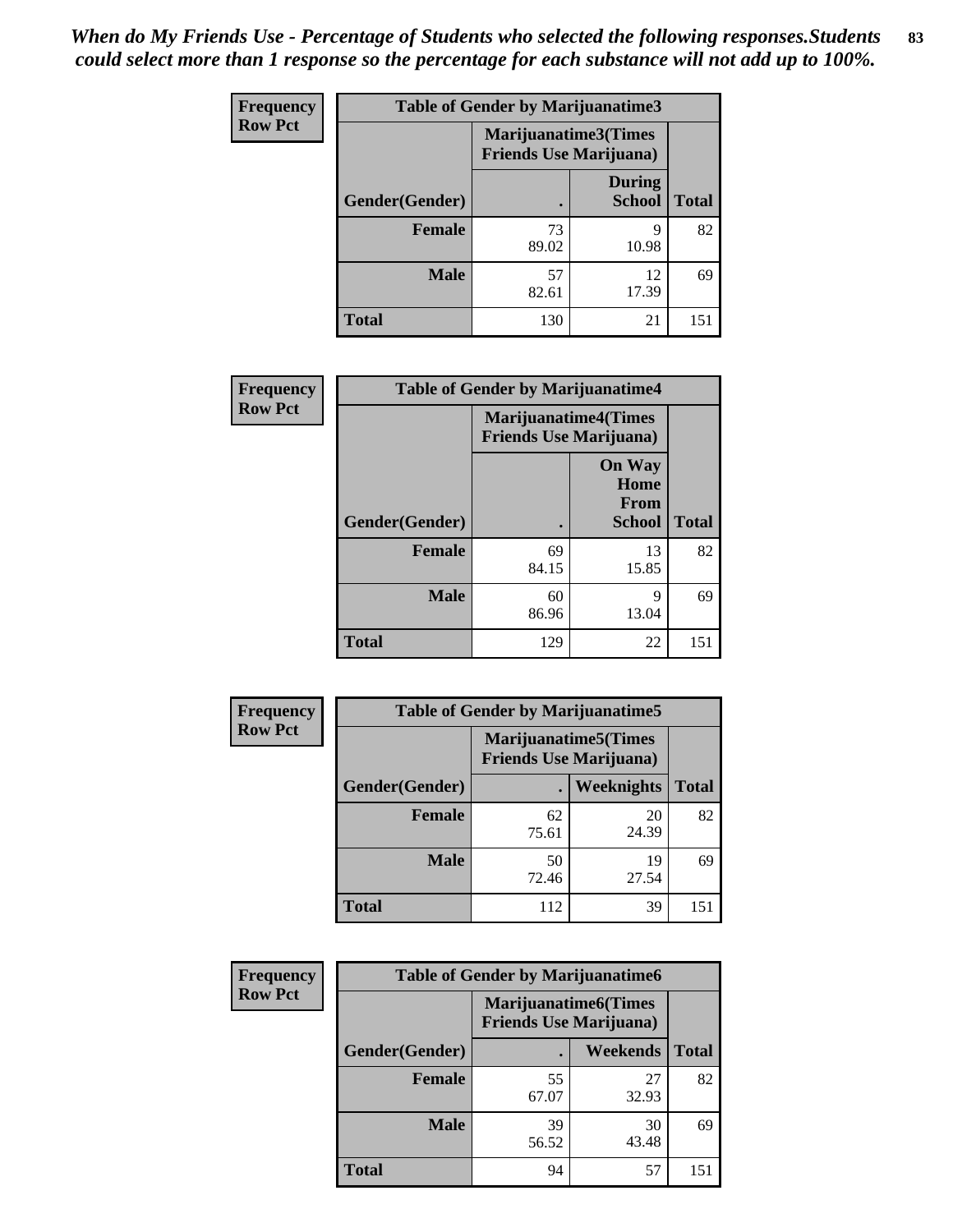| <b>Frequency</b> | <b>Table of Gender by Otherdrugtime1</b> |                                                                                    |             |              |  |  |
|------------------|------------------------------------------|------------------------------------------------------------------------------------|-------------|--------------|--|--|
| <b>Row Pct</b>   |                                          | <b>Otherdrugtime1</b> (Times<br><b>Friends Use Other</b><br><b>Illegal Drugs</b> ) |             |              |  |  |
|                  | Gender(Gender)                           |                                                                                    | Do Not Use  | <b>Total</b> |  |  |
|                  | <b>Female</b>                            | 16<br>19.51                                                                        | 66<br>80.49 | 82           |  |  |
|                  | <b>Male</b>                              | 6<br>8.70                                                                          | 63<br>91.30 | 69           |  |  |
|                  | <b>Total</b>                             | 22                                                                                 | 129         | 151          |  |  |

| Frequency      | <b>Table of Gender by Otherdrugtime2</b> |                                                                                   |                            |              |  |  |  |
|----------------|------------------------------------------|-----------------------------------------------------------------------------------|----------------------------|--------------|--|--|--|
| <b>Row Pct</b> |                                          | <b>Otherdrugtime2(Times</b><br><b>Friends Use Other</b><br><b>Illegal Drugs</b> ) |                            |              |  |  |  |
|                | Gender(Gender)                           |                                                                                   | On Way to<br><b>School</b> | <b>Total</b> |  |  |  |
|                | <b>Female</b>                            | 77<br>93.90                                                                       | 5<br>6.10                  | 82           |  |  |  |
|                | <b>Male</b>                              | 67<br>97.10                                                                       | $\mathfrak{D}$<br>2.90     | 69           |  |  |  |
|                | <b>Total</b>                             | 144                                                                               | 7                          | 151          |  |  |  |

| Frequency      |                | <b>Table of Gender by Otherdrugtime3</b>                                         |                                |              |
|----------------|----------------|----------------------------------------------------------------------------------|--------------------------------|--------------|
| <b>Row Pct</b> |                | <b>Otherdrugtime3(Times</b><br><b>Friends Use Other</b><br><b>Illegal Drugs)</b> |                                |              |
|                | Gender(Gender) |                                                                                  | <b>During</b><br><b>School</b> | <b>Total</b> |
|                | <b>Female</b>  | 78<br>95.12                                                                      | 4<br>4.88                      | 82           |
|                | <b>Male</b>    | 68<br>98.55                                                                      | 1.45                           | 69           |
|                | <b>Total</b>   | 146                                                                              | 5                              | 151          |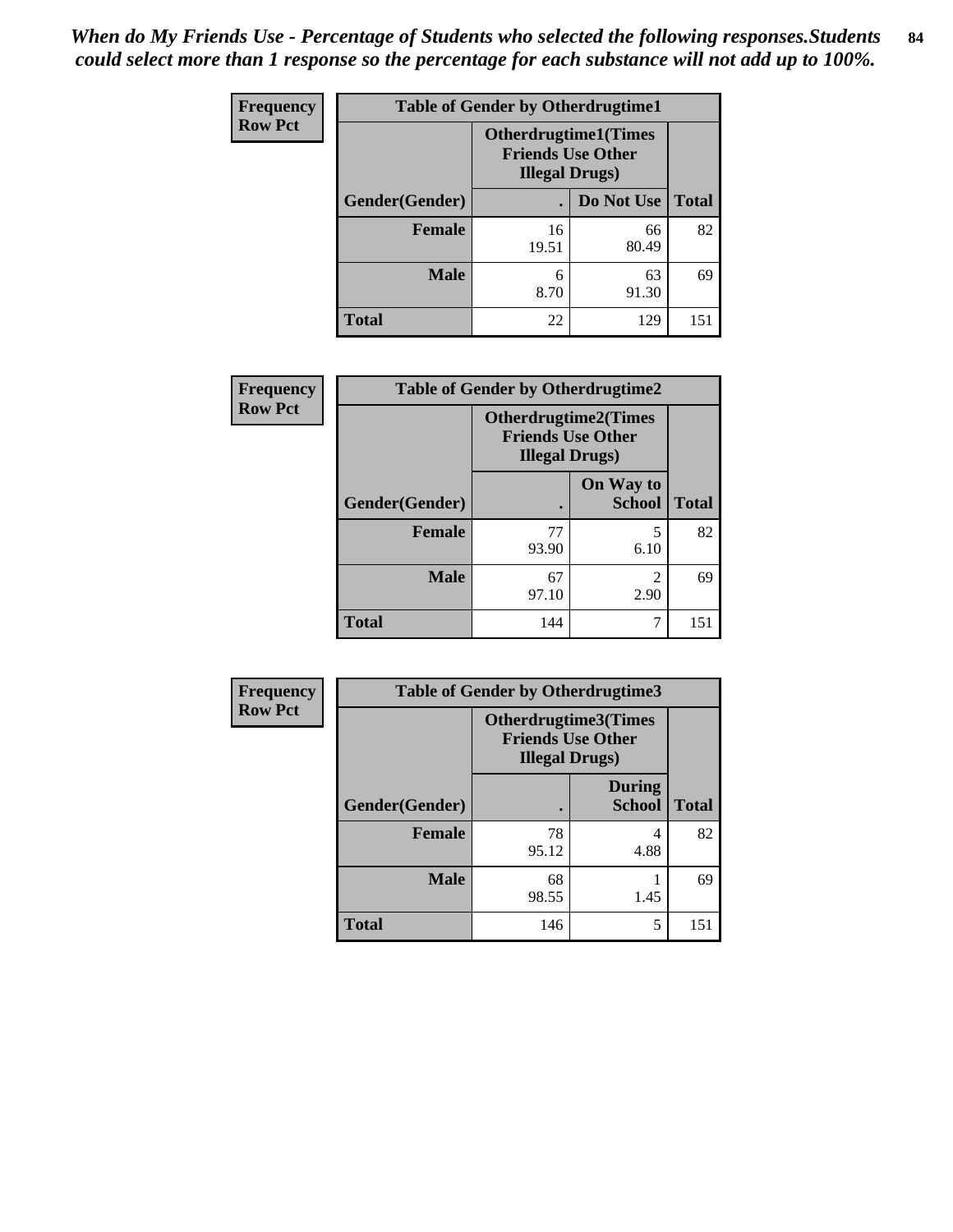*When do My Friends Use - Percentage of Students who selected the following responses.Students could select more than 1 response so the percentage for each substance will not add up to 100%.* **85**

| <b>Frequency</b> | <b>Table of Gender by Otherdrugtime4</b> |                                                                                   |                                         |              |  |  |
|------------------|------------------------------------------|-----------------------------------------------------------------------------------|-----------------------------------------|--------------|--|--|
| <b>Row Pct</b>   |                                          | <b>Otherdrugtime4(Times</b><br><b>Friends Use Other</b><br><b>Illegal Drugs</b> ) |                                         |              |  |  |
|                  | <b>Gender</b> (Gender)                   |                                                                                   | <b>On Way</b><br>Home<br>From<br>School | <b>Total</b> |  |  |
|                  | <b>Female</b>                            | 77<br>93.90                                                                       | 5<br>6.10                               | 82           |  |  |
|                  | <b>Male</b>                              | 67<br>97.10                                                                       | $\mathfrak{D}$<br>2.90                  | 69           |  |  |
|                  | <b>Total</b>                             | 144                                                                               |                                         | 151          |  |  |

| <b>Frequency</b> |                | <b>Table of Gender by Otherdrugtime5</b>                                          |            |              |  |  |
|------------------|----------------|-----------------------------------------------------------------------------------|------------|--------------|--|--|
| <b>Row Pct</b>   |                | <b>Otherdrugtime5</b> (Times<br><b>Friends Use Other</b><br><b>Illegal Drugs)</b> |            |              |  |  |
|                  | Gender(Gender) |                                                                                   | Weeknights | <b>Total</b> |  |  |
|                  | <b>Female</b>  | 73<br>89.02                                                                       | q<br>10.98 | 82           |  |  |
|                  | <b>Male</b>    | 65<br>94.20                                                                       | 4<br>5.80  | 69           |  |  |
|                  | <b>Total</b>   | 138                                                                               | 13         | 151          |  |  |

| <b>Frequency</b> | <b>Table of Gender by Otherdrugtime6</b> |                                                                                   |             |              |  |  |
|------------------|------------------------------------------|-----------------------------------------------------------------------------------|-------------|--------------|--|--|
| <b>Row Pct</b>   |                                          | <b>Otherdrugtime6(Times</b><br><b>Friends Use Other</b><br><b>Illegal Drugs</b> ) |             |              |  |  |
|                  | Gender(Gender)                           |                                                                                   | Weekends    | <b>Total</b> |  |  |
|                  | <b>Female</b>                            | 69<br>84.15                                                                       | 13<br>15.85 | 82           |  |  |
|                  | <b>Male</b>                              | 63<br>91.30                                                                       | 6<br>8.70   | 69           |  |  |
|                  | <b>Total</b>                             | 132                                                                               | 19          | 151          |  |  |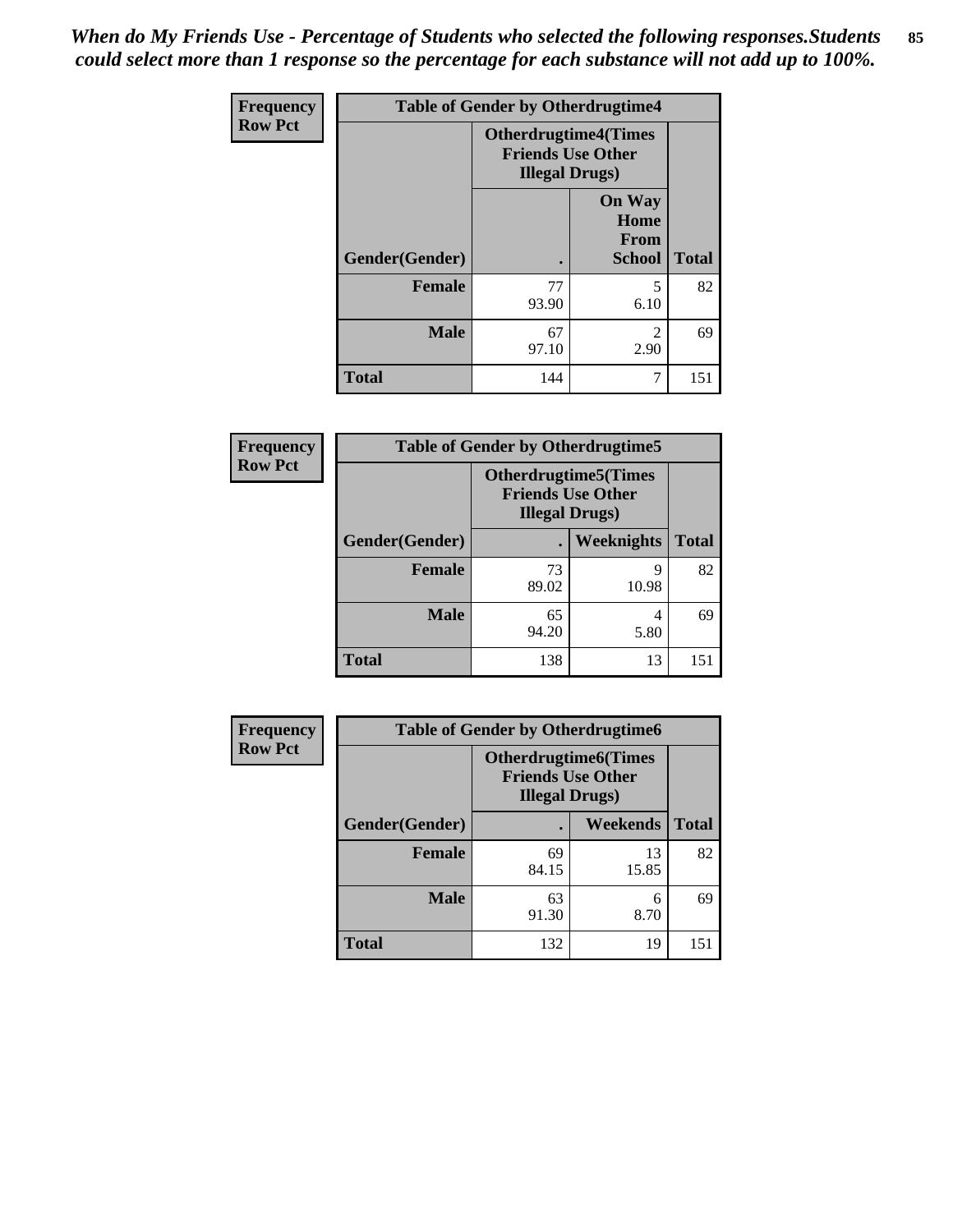# *Other Questions* **86**

| <b>Frequency</b> | <b>Table of Gender by Educationalcohol</b> |                                                                                                                                       |                |              |  |
|------------------|--------------------------------------------|---------------------------------------------------------------------------------------------------------------------------------------|----------------|--------------|--|
| <b>Row Pct</b>   |                                            | <b>Educationalcohol</b> (I<br>have been taught<br>about alcohol,<br>tobacco,<br>and other drugs<br>within the last year<br>at school) |                |              |  |
|                  | Gender(Gender)                             | <b>Yes</b>                                                                                                                            | N <sub>0</sub> | <b>Total</b> |  |
|                  | <b>Female</b>                              | 51<br>62.20                                                                                                                           | 31<br>37.80    | 82           |  |
|                  | <b>Male</b>                                | 50<br>72.46                                                                                                                           | 19<br>27.54    | 69           |  |
|                  | <b>Total</b>                               | 101                                                                                                                                   | 50             | 151          |  |

| Frequency      | <b>Table of Gender by Rodedrinking</b> |                                                                                                                     |             |              |  |  |
|----------------|----------------------------------------|---------------------------------------------------------------------------------------------------------------------|-------------|--------------|--|--|
| <b>Row Pct</b> |                                        | Rodedrinking(In<br>the past 30 days I<br>have ridden in a<br>car with a driver<br>who had been<br>drinking alcohol) |             |              |  |  |
|                | Gender(Gender)                         | Yes                                                                                                                 | $\bf N_0$   | <b>Total</b> |  |  |
|                | <b>Female</b>                          | 16<br>19.51                                                                                                         | 66<br>80.49 | 82           |  |  |
|                | <b>Male</b>                            | 8<br>11.59                                                                                                          | 61<br>88.41 | 69           |  |  |
|                | <b>Total</b>                           | 24                                                                                                                  | 127         | 151          |  |  |

| Frequency      | <b>Table of Gender by Drugsschool</b> |                                                                                                                                     |                |              |  |
|----------------|---------------------------------------|-------------------------------------------------------------------------------------------------------------------------------------|----------------|--------------|--|
| <b>Row Pct</b> |                                       | <b>Drugsschool</b> (During<br>the past 12 months,<br>I have been offered,<br>sold,<br>or given illegal drugs<br>on school property) |                |              |  |
|                | Gender(Gender)                        | <b>Yes</b>                                                                                                                          | N <sub>0</sub> | <b>Total</b> |  |
|                | <b>Female</b>                         | 5<br>6.10                                                                                                                           | 77<br>93.90    | 82           |  |
|                | <b>Male</b>                           | 11<br>15.94                                                                                                                         | 58<br>84.06    | 69           |  |
|                | <b>Total</b>                          | 16                                                                                                                                  | 135            | 151          |  |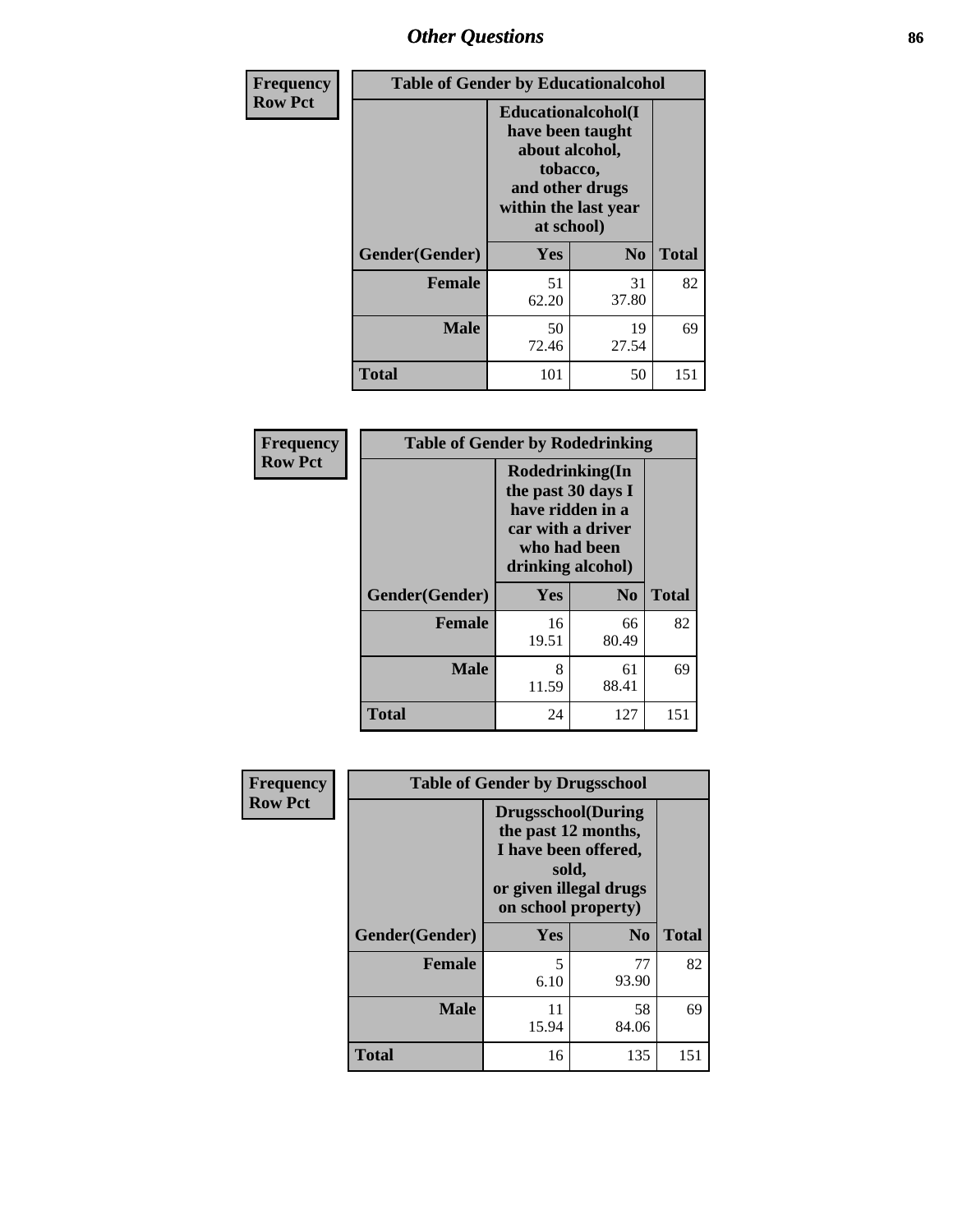*Other Questions* **87**

**Frequency Row Pct**

| <b>Table of Gender by Bingedrinking</b> |                         |                                                                                                         |                   |                          |                        |                   |              |
|-----------------------------------------|-------------------------|---------------------------------------------------------------------------------------------------------|-------------------|--------------------------|------------------------|-------------------|--------------|
|                                         |                         | Bingedrinking(I have drunk five or<br>more drinks of alcohol at one sitting<br>during the last 30 days) |                   |                          |                        |                   |              |
| <b>Gender</b> (Gender)                  | $\bf{0}$<br><b>Days</b> | 1 or<br>days                                                                                            | 3 to<br>5<br>days | <b>6 to</b><br>9<br>days | 10<br>to<br>19<br>days | All<br>30<br>days | <b>Total</b> |
| <b>Female</b>                           | 75<br>91.46             | 1.22                                                                                                    | 3<br>3.66         | 2<br>2.44                | 0<br>0.00              | 1.22              | 82           |
| <b>Male</b>                             | 63<br>91.30             | 1.45                                                                                                    | 1.45              | $\theta$<br>0.00         | 4<br>5.80              | 0<br>0.00         | 69           |
| <b>Total</b>                            | 138                     | 2                                                                                                       | $\overline{4}$    | 2                        | 4                      |                   | 151          |

| Frequency      | <b>Table of Gender by Educationaids</b> |                                                                                                 |             |              |
|----------------|-----------------------------------------|-------------------------------------------------------------------------------------------------|-------------|--------------|
| <b>Row Pct</b> |                                         | <b>Educationaids</b> (I<br>have been taught<br>about HIV/AIDS<br>at school in the<br>past year) |             |              |
|                | Gender(Gender)                          | Yes                                                                                             | $\bf N_0$   | <b>Total</b> |
|                | <b>Female</b>                           | 59<br>71.95                                                                                     | 23<br>28.05 | 82           |
|                | <b>Male</b>                             | 51<br>73.91                                                                                     | 18<br>26.09 | 69           |
|                | <b>Total</b>                            | 110                                                                                             | 41          | 151          |

| Frequency      | <b>Table of Gender by Suicideconsider</b> |                 |                |              |
|----------------|-------------------------------------------|-----------------|----------------|--------------|
| <b>Row Pct</b> |                                           | Suicideconsider |                |              |
|                | Gender(Gender)                            | Yes             | N <sub>0</sub> | <b>Total</b> |
|                | <b>Female</b>                             | 8.54            | 75<br>91.46    | 82           |
|                | <b>Male</b>                               | 6<br>8.70       | 63<br>91.30    | 69           |
|                | <b>Total</b>                              | 13              | 138            | 151          |